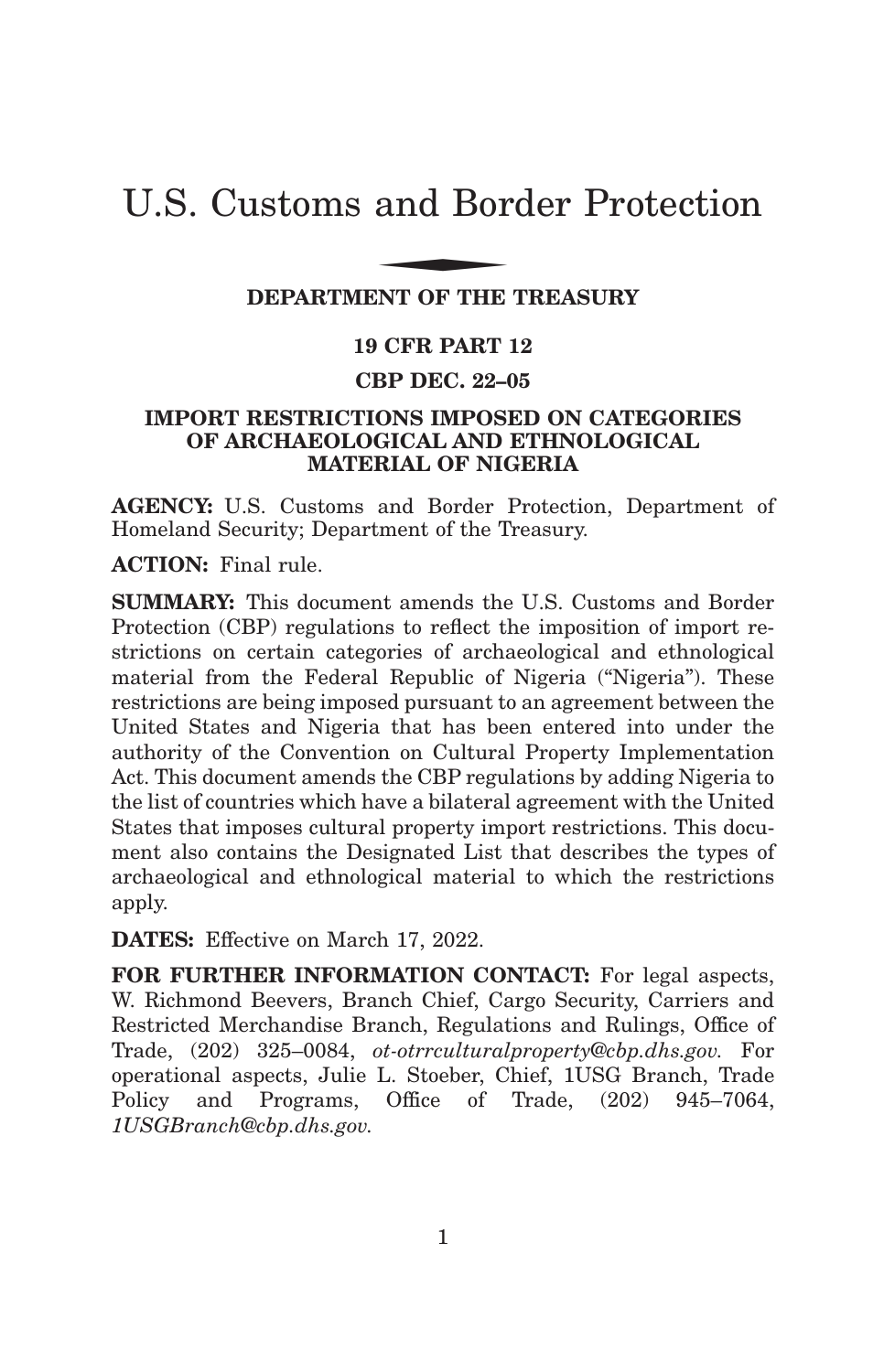## **SUPPLEMENTARY INFORMATION:**

## **Background**

The Convention on Cultural Property Implementation Act, Public Law 97-446, 19 U.S.C. 2601 *et seq.* ("the Cultural Property Implementation Act''), implements the 1970 United Nations Educational, Scientific and Cultural Organization ("UNESCO") Convention on the Means of Prohibiting and Preventing the Illicit Import, Export and Transfer of Ownership of Cultural Property ("the Convention" (823) U.N.T.S. 231 (1972)). Pursuant to the Cultural Property Implementation Act, on January 20, 2022, the United States entered into a bilateral agreement with the Federal Republic of Nigeria ("Nigeria") to impose import restrictions on certain archaeological and ethnological material from Nigeria. This rule announces that the United States is now imposing import restrictions on certain archaeological and ethnological material from Nigeria.

## *Determinations*

Under 19 U.S.C. 2602(a)(1), the United States must make certain determinations before entering into an agreement to impose import restrictions under 19 U.S.C. 2602(a)(2). On March 9, 2021, the Acting Assistant Secretary for Educational and Cultural Affairs, United States Department of State, after consultation with and recommendation by the Cultural Property Advisory Committee, made the determinations required under the statute with respect to certain archaeological and ethnological material originating in Nigeria that is described in the Designated List set forth below in this document.

These determinations include the following: (1) That the cultural patrimony of Nigeria is in jeopardy from the pillage of certain types of archaeological material representing Nigeria's cultural heritage dating from approximately 1500 B.C. to A.D. 1770, and certain categories of ethnological material dating from approximately A.D. 200 to the early 20th century A.D. (19 U.S.C. 2606(a)(1)(A)); (2) that the Nigerian government has taken measures consistent with the Convention to protect its cultural patrimony  $(19 \text{ U.S.C. } 2602(a)(1)(B));$   $(3)$ that import restrictions imposed by the United States would be of substantial benefit in deterring a serious situation of pillage and remedies less drastic are not available (19 U.S.C. 2602(a)(1)(C)); and (4) that the application of import restrictions as set forth in this final rule is consistent with the general interests of the international community in the interchange of cultural property among nations for scientific, cultural, and educational purposes (19 U.S.C.)  $2602(a)(1)(D)$ ). The Acting Assistant Secretary also found that the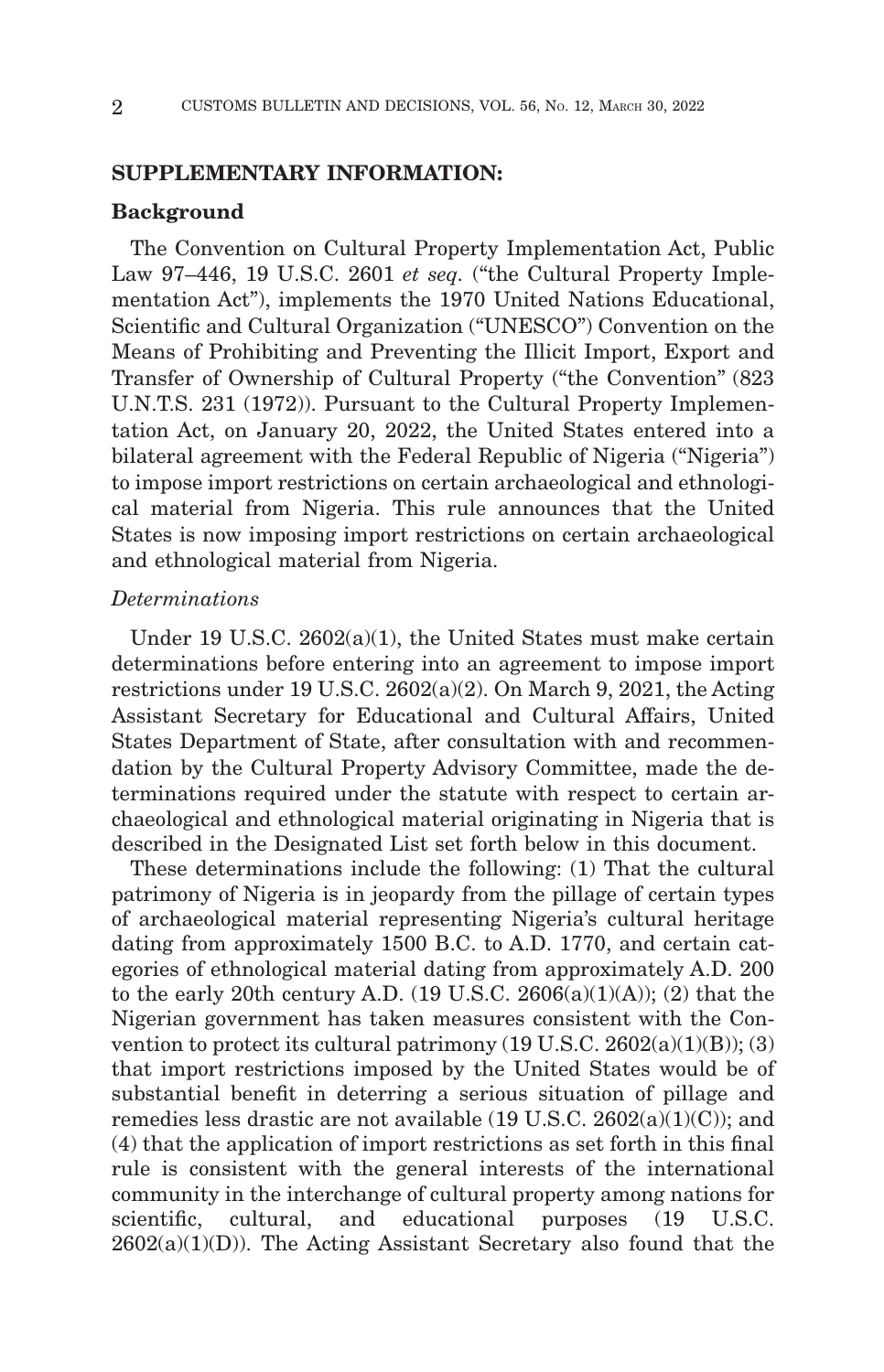material described in the determinations meets the statutory definition of ''archaeological or ethnological material of the State Party'' (19 U.S.C. 2601(2)).

#### *The Agreement*

On January 20, 2022, the United States and Nigeria signed a bilateral agreement, ''Memorandum of Understanding between the United States of America and the Federal Republic of Nigeria Concerning the Imposition of Import Restrictions on Categories of Archaeological and Ethnological Material of Nigeria'' (''the Agreement''), pursuant to the provisions of 19 U.S.C.  $2602(a)(2)$ . The Agreement entered into force upon signature and enables the promulgation of import restrictions on categories of archaeological material, ranging in date from approximately 1500 B.C. to A.D. 1770, and certain categories of ethnological material, ranging in date from approximately A.D. 200 to the early 20th century A.D., representing Nigeria's cultural heritage. A list of the categories of archaeological and ethnological material subject to the import restrictions is set forth later in this document.

## *Restrictions and Amendment to the Regulations*

In accordance with the Agreement, importation of material designated below is subject to the restrictions of 19 U.S.C. 2606 and § 12.104g(a) of title 19 of the Code of Federal Regulations (19 CFR 12.104g(a)) and will be restricted from entry into the United States unless the conditions set forth in 19 U.S.C. 2606 and § 12.104c of the CBP Regulations (19 CFR 12.104c) are met. CBP is amending §  $12.104g(a)$  of the CBP Regulations (19 CFR 12.104 $g(a)$ ) to indicate that these import restrictions have been imposed.

Import restrictions listed as 19 CFR 12.104g(a) are effective for no more than five years beginning on the date on which the Agreement enters into force with respect to the United States. This period may be extended for additional periods of not more than five years if it is determined that the factors which justified the Agreement still pertain and no cause for suspension of the Agreement exists. The import restrictions will expire on January 20, 2027, unless extended.

# *Designated List of Archaeological and Ethnological Material of Nigeria*

The Agreement between the United States and Nigeria includes, but is not limited to, the categories of objects described in the Designated List set forth below. Importation of material on this list is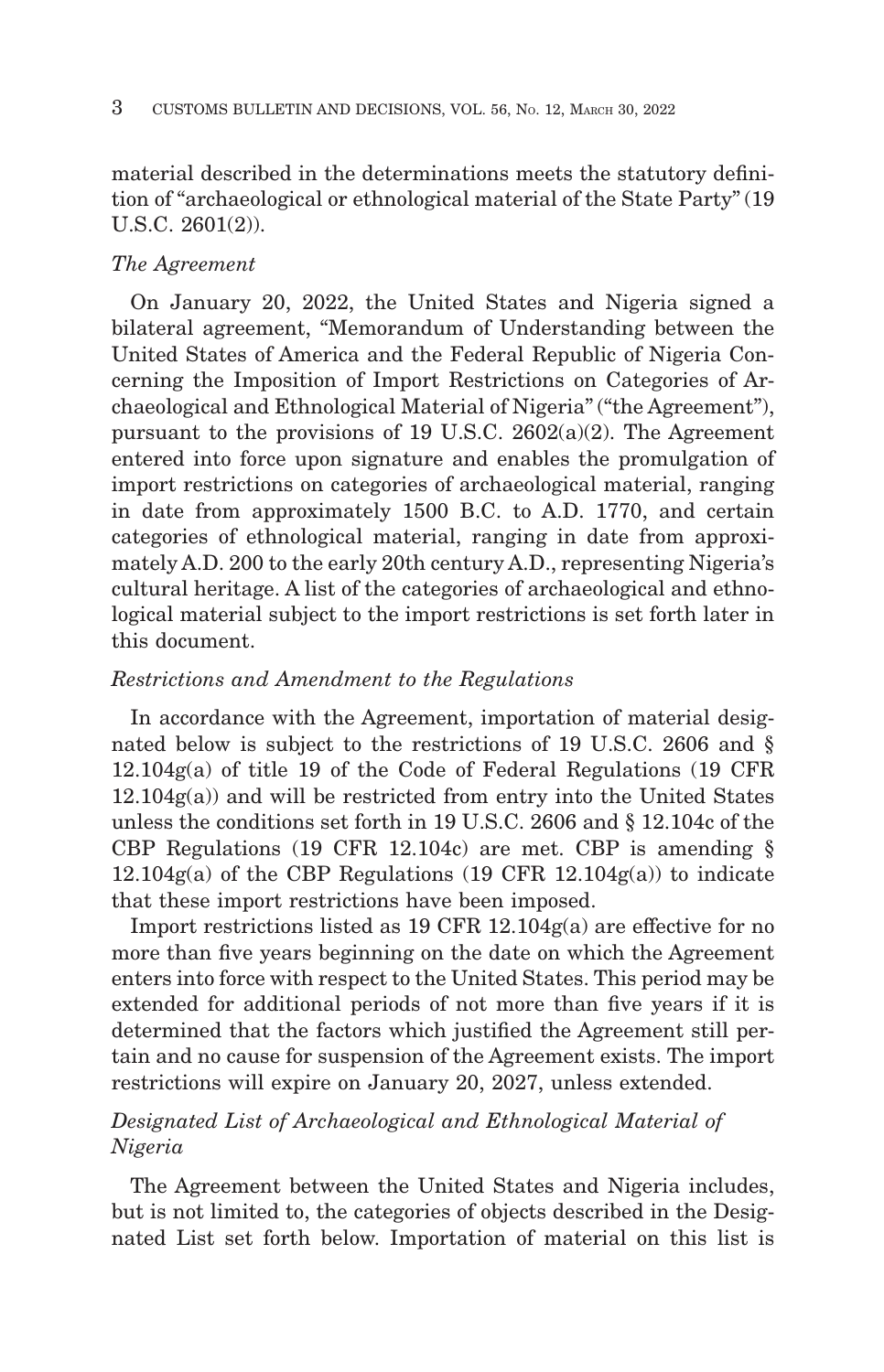restricted unless the material is accompanied by documentation certifying that the material left Nigeria legally and not in violation of the export laws of Nigeria.

The Designated List includes archaeological and ethnological material from Nigeria. The archaeological material in the Designated List includes, but is not limited to, objects made of ceramic/terracotta, stone, metal, and organic material ranging in date from approximately 1500 B.C. through A.D. 1770. The ethnological material in the Designated List includes, but is not limited to, objects used in or associated with religious activities, part of community or ancestral shrines, and/or royal or chiefly activities, including beads and beaded garments, figures, ivory and bone, leather and parchment, masks and headdresses, metals, stone, ceramic/terracotta, wood, paintings, and other ceremonial and ritual objects from the Edo (includes Benin), Ejagham, Hausa, Mumuye, Owo, Yoruba, and other cultural and ethnic groups, ranging in date from approximately A.D. 200 through the early 20th century A.D. Dates and dimensions are approximate.

# **Categories of Archaeological and Ethnological Material**

- I. Archaeological Material
	- A. Ceramic/Terracotta/Fired Clay
	- B. Stone
	- C. Metal
	- D. Organic Material

II. Ethnological Material

- A. Beads and Beaded Garments
- B. Figures
- C. Ivory and Bone
- D. Leather and Parchment
- E. Masks and Headdresses
- F. Brass and Bronze
- G. Iron
- H. Stone
- I. Ceramic/Terracotta
- J. Wood
- K. Paintings

*Approximate simplified chronology of well-known periods:*

(a) Iron Age period (500 B.C. through A.D. 1000), including Nok (1500 B.C. through 0 B.C.), Katsina (500 B.C. through A.D. 200), Sokoto (500 B.C. through A.D. 200), Calabar (500 B.C. through A.D. 1200), and Bakor (A.D. 200 through 500).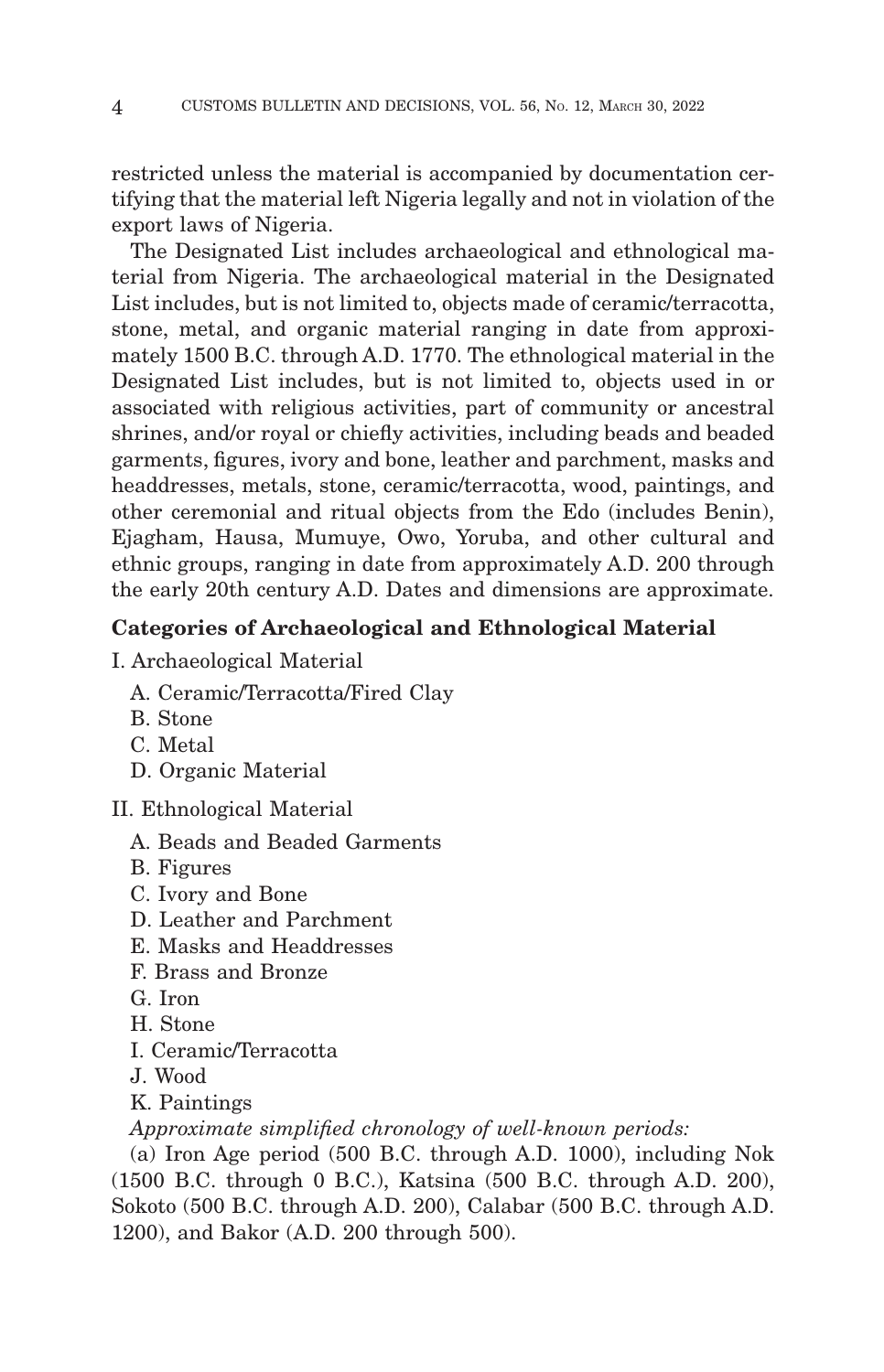(b) Medieval to Precolonial period (A.D. 900 through 1900), including Igbo-Ukwu (c. A.D. 900), Ife (A.D. 1100 through 1500), Esie (A.D. 1200 through 1500), and Owo (c. A.D. 1400).

(c) Colonial period (A.D. 1900 to 1960).

## **I. Archaeological Material**

Archaeological material covered by this Agreement is associated with cultural groups who occupied Northern and Southern Nigeria from the Early Nok period in the Late Stone Age (1500 B.C.) through the Medieval and Precolonial periods (A.D. 1770). Examples of archaeological material covered by the Agreement include objects from well-known culture areas/archaeological sites, including yet to-bediscovered types of archaeological material.

*A. Ceramic/Terracotta/Fired Clay*

1. Anthropomorphic Figures—Terracotta anthropomorphic figures include heads and full-length human shapes. Human figures may be natural or stylized in appearance. Anthropomorphic figures covered by the Agreement include, but are not limited to, figures from the following cultures:

a. Calabar Culture—Anthropomorphic figures from the Calabar culture were crafted from coiled clay with a coarse texture. Height varies, typically between 15 cm and 50 cm. Forms may be closed with a base, body, neck, and head. The body may resemble an elongated, globular vase with the head enclosing the rim of the vase. Horizontal bands may differentiate the base from the body, neck, and head. Bases are usually undecorated. Bodies are typically divided into vertical sections and decorated with raised patterns and shapes including basket weaves, cross hatching, incisions, herringbone, roped designs, zig zags, and others. Anthropomorphic faces are compressed, while the head/hairstyle decorations tend to be more elaborate, typically with coiled or braided designs and headgear, although some may be bald. It may be hard to distinguish male from female figures in Calabar anthropomorphic vessels.

b. Nok Culture—Anthropomorphic figures and heads from the Nok culture tend to be stylized and represent children and adults. Height varies widely from miniatures to life size. Postures vary with figures in half-kneeling, kneeling, sitting, or standing forms. Gestures include bent arms, crossed arms, holding an animal by the neck, or holding an object. Figures may have some clothing, such as belts/ loincloths with creases and overlapping fabric that may be decorated with patterns and fringe; they may be elaborately adorned with representations of roped strands of beads at the abdomen, chest, and/or feet. Faces may have dented or pierced ears, lips, nostrils, and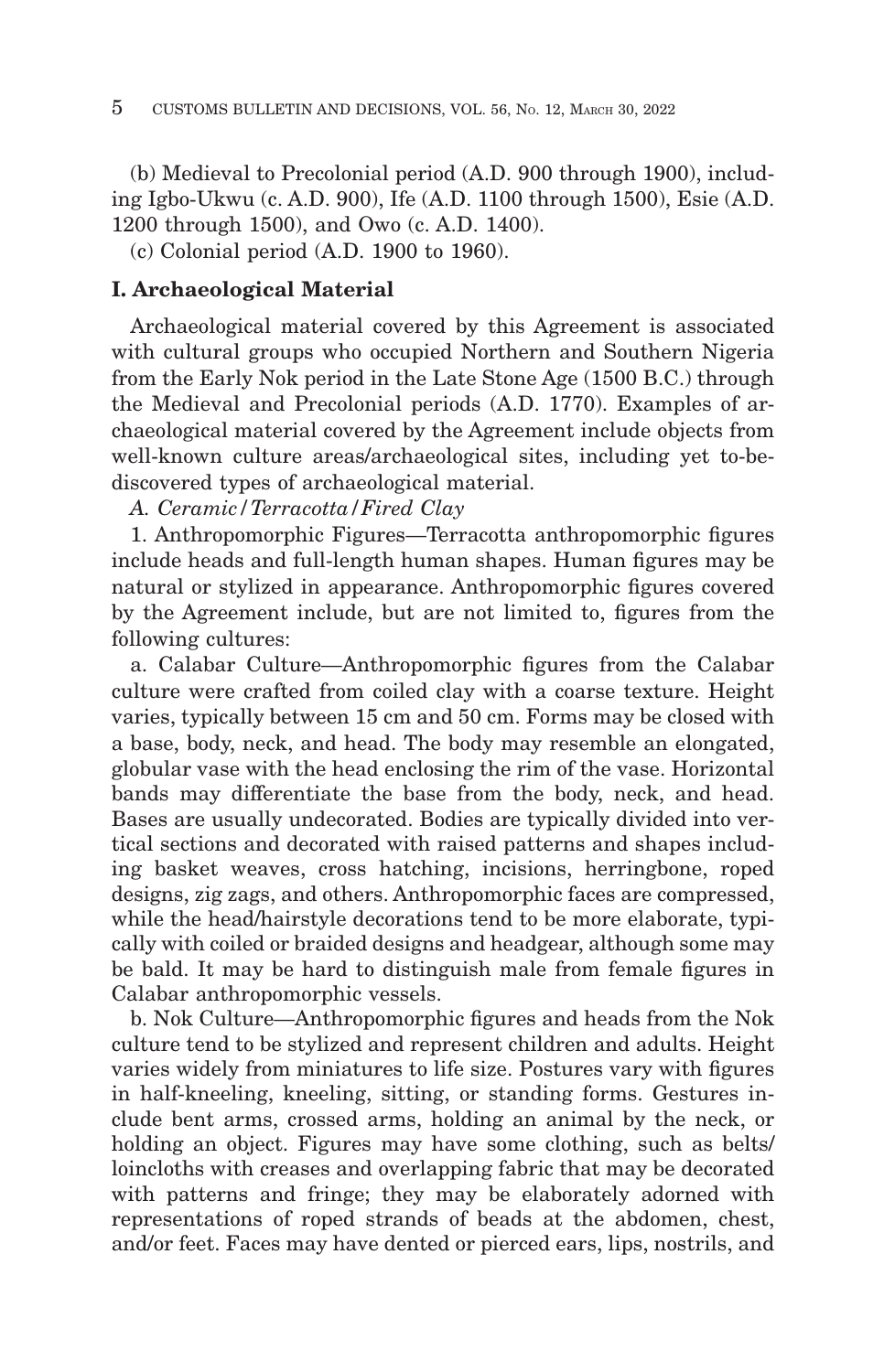pupils; eyes are triangular or D-shaped and are disproportionally large. Eyebrows are arched. Some Nok mouths have stylized teeth. Hairstyles can be elaborate with several buns. Foreheads may have incisions, likely representing scarification. Some Nok figures may have a diseased appearance represented by facial features, including paralysis or elephantiasis. Feet are bare. Fingernails and toenails may be realistic or represented with triangular cuts on the nail bed. Many Nok figures are found in disarticulated or in fragmentary forms.

c. Ife Culture—Anthropomorphic figures and heads from the Ife culture tend to be naturalistic and made of terracotta, typically 9 cm to 35 cm tall. Ife figures tend to be symmetrical and may be freestanding. Some Ife figures may have caps or crowns in multiple tiers. Ife facial characteristics include, but are not limited to, vertical striations on the face, overhanging corners of the upper and lower eyelid, impressed corners of the mouth, and grooves around the neck.

d. Owo Culture—Anthropomorphic figures and heads from the Owo culture tend to be naturalistic and made of terracotta. Owo figures may be adorned with caps or headdresses, armbands or bracelets, belts, and/or collars. Owo figures may have triangular fingernails and toenails. Owo figures may hold decapitated or whole animals, including cocks, elephants, lizards, rams, or other animals.

e. Sokoto Culture—Anthropomorphic figures from the Sokoto culture are stylized and tend to have elongated, cylindrical bodies with molded heads. Sokoto faces have U-shaped drooping eyelids with pierced eyes and incisions that outline the eye; nostrils may be pierced, and mouths may be slightly agape. Sokoto figures may have elaborate hairstyles with several buns and beards. Navels are prominent and herniated. Figures may have attached and bent arms, and may be holding objects such as adzes, staffs, or weapons. Figures may be wearing banded necklaces with pendants.

f. Katsina Culture—Anthropomorphic figures from the Katsina culture are stylized. Katsina figures are often attached to the top of a globular jar or bell-shaped urn. Katsina positions often have hands resting on knees. Heads tend to wear caps.

2. Zoomorphic Figures—Figures in the shape of animals made from terracotta/fired clay include freestanding whole figures and animal heads. Figures may be stylized or naturalized. Animals represented may include, but are not limited to, apes, chameleons, dogs, frogs, goats, leopards, mudfish, monkeys, owls, rams, and snakes. Some zoomorphic figures may be perched on top of bell-shaped urns. Eyes may be carved from incisions, and there may be pierced holes for the eyes or the ear cavity.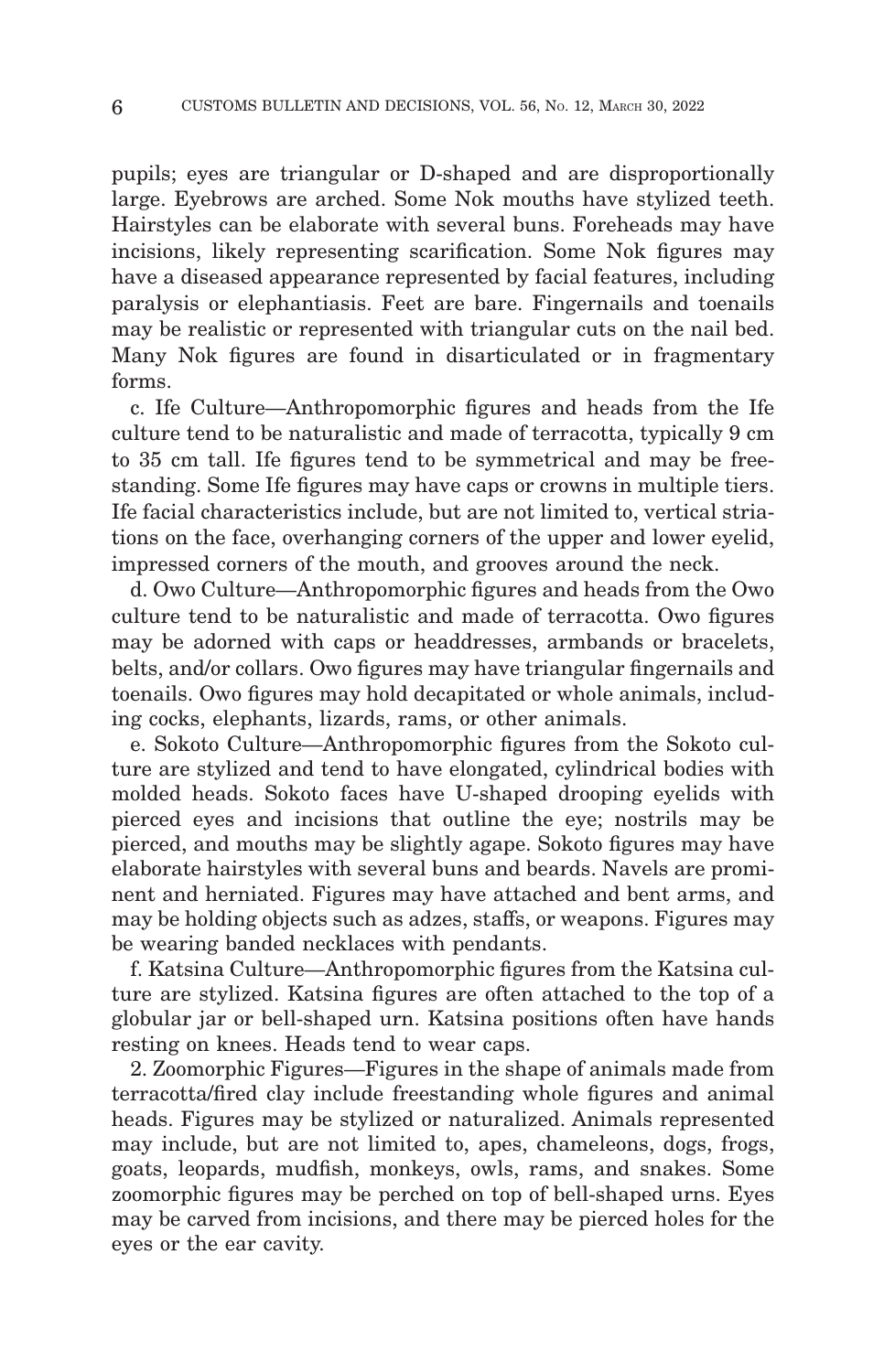3. Vessels—Types, forms, and decoration of terracotta vessels vary among archaeological styles over time. Shapes include bowls, bowls with lids, jars, stands, and effigy vessels. Jars often have globular bases with everted or cylindrical rims. Jars may have elongated forms. Decorative styles on the exterior of jars and stands vary and may be high- or low-relief elements. Decorative elements on the exterior of jars and stands may include low-relief elements, such as cross hatches, incisions, stamps, braided roulette, or twisted roulette. High-relief elements may include naturalistic heads, stylized heads, manillas, mudfish, other aquatic animals, snakes, sacrificial offerings, stylized architectural elements, geometric shapes, and/or stylized plant or vegetal elements. Nok vessels may have multiple anthropomorphic forms added in high-relief to the exterior of the vessel. Nok vessels may also have stylized heads carved into the exterior of the vessel with many of the same attributes found in the figures, including, but not limited to, arched eyebrows and D-shaped eyes.

4. Headrests—Terracotta headrests may have a triangular or trapezoidal shape. Headrests vary in height but are typically 12 cm tall and 45 cm in length. Headrests are composed of a base, body, neck, and curved or slightly concave horizontal top. Bases and curved horizontal tops tend to be undecorated. Bodies of headrests are elaborately decorated with elements, such as cross hatches, incisions, and/or stamps. Negative areas may be cut from the body of the headrest leaving interlocked geometric designs, including, but not limited to, chevrons or cruciforms. Headrests from the Calabar culture are a good example of the style.

5. Stelae/Funerary Urns—This category includes stelae and urns from funerary/burial contexts from the Dakakari and Katsina cultures. Urns and stelae are normally 70 cm in height. Shapes are typically complex with a circular base with vertical pillars supporting a circular or disc-shaped top. Disc-shaped tops may be decorated with a geometric design, human or animal faces, or body parts. There may be surface decoration, including incisions, piercing, stamping, or others.

## *B. Stone*

1. Monoliths—Monoliths (*e.g.,* Akwanshi, Cross River, Ejagham, Bakor, and Ikom) are typically carved from basalt, and range in height from 50 cm to 2 m. Monoliths vary and may be carved in either a column or boulder-like form. Monoliths are carved and can have both low- and high-relief elements. Most monoliths represent male figures, but there are also examples of female and animal figures. Some monoliths have well defined facial features with beards, head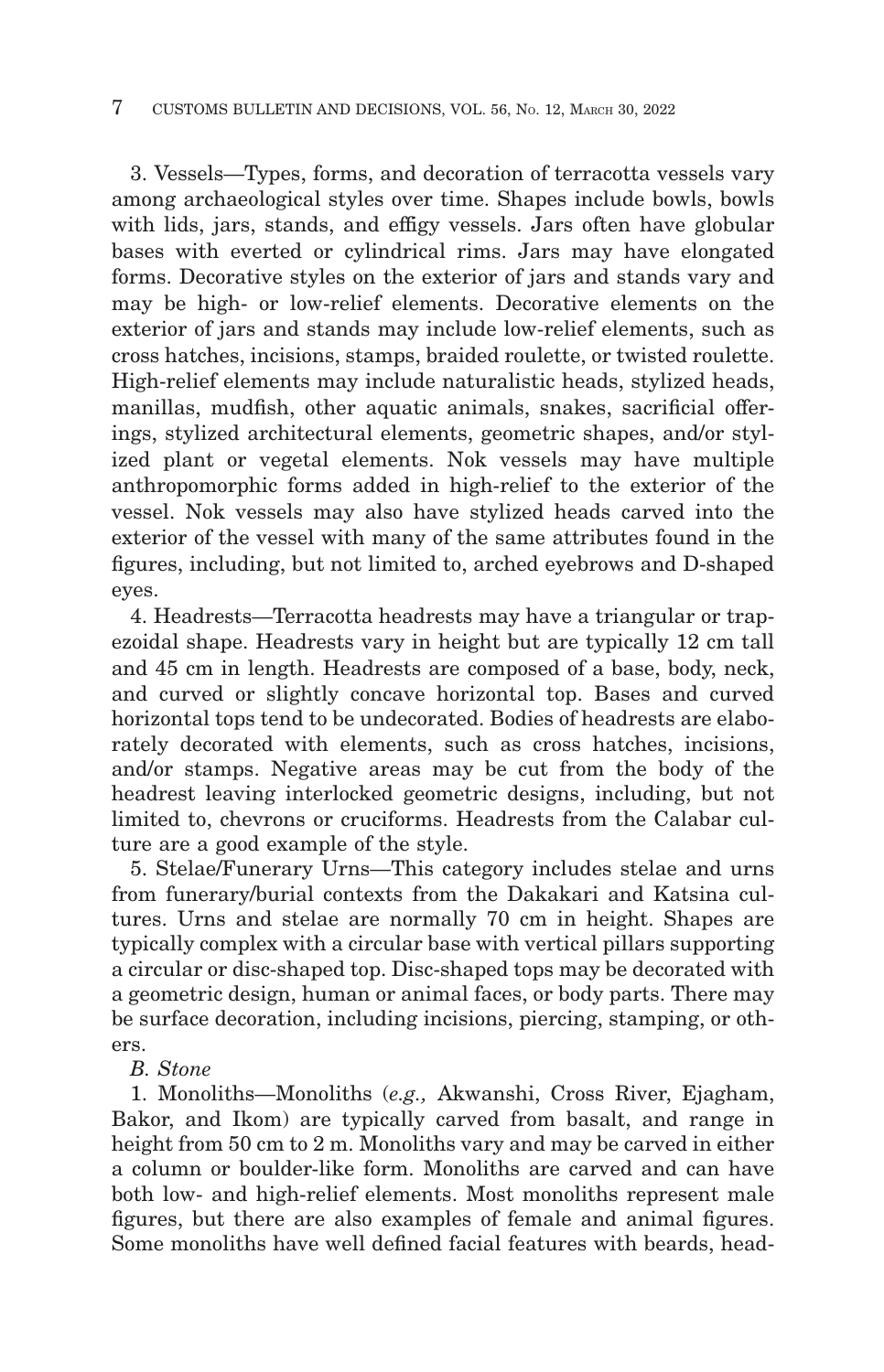dresses, or hairstyles, and may have complex, linear patterns on the face and torso. The head and torso of the monolith are often differentiated with a V-shaped groove or ridge. The torso often has a protruding navel.

2. Figures—Stone Figures (*e.g.,* Esie soapstone) are usually carved from steatite or soapstone. Soapstone figures come from Yoruba villages, including Esie, Ijara, and Ofaur. Figures feature animals, children, and adult figures, often seated on a stool or kneeling on a circular base. Figures are typically 20 cm to 120 cm in height. Most soapstone figures have elaborate hairstyles, conical headdresses, or helmets. Headdresses and hats may be decorated with chevrons, leaves, rosettes, and/or tassels. Facial features are naturalistic with outlined eyes, flared nostrils, and an elongated bridge on the nose. There may be striations on the face, including three striations on the temple, vertical lines on the chin, or three lines on the forehead. Female figures have three or four marks on the nape of the neck. Figures are typically adorned with necklaces and bracelets. Female figures may be holding swords and males may have quivers with arrows.

3. Beads—Stone beads may be crafted from carnelian, chalcedony, or other crypto-crystalline silicates, jasper, or quartz. Bead forms may be cylindrical, approximately 2 cm in length. Beads may also be rod or ring-shaped.

4. Axes (*nyame akuma*)—Groundstone or polished axes (*nyame akuma*) have elongated forms, and, in their cross-section, are teardrop shaped. Axes often measure 6 cm in length or less, but can measure up to 20 cm. Most groundstone axes are crafted from finegrained volcanic or siliceous rock, sometimes with a banded pattern in the raw material.

*C. Metal*

1. Brass and Bronze—There are three types of alloys typically used in archaeological metal sculpture, vessels, and ornaments from Nigeria: (1) Copper or zinc brass; (2) leaded bronze copper with tin and lead; and (3) bronze made from copper alloys, such as copper and tin, or copper and lead. Despite this variation, Nigerian sculpture is often referred to interchangeably as brass and bronze.

a. Anthropomorphic Figures—Examples of anthropomorphic brass and bronze figures include, but are not limited to, the following:

i. Ife Brass and Bronze Figures—These include life-sized heads (sometimes with necks), masks, and full-length figures. Ife brass and bronze figures may have naturalistic features. There may be vertical striations covering the face, and in some cases on the bottom lip. There may be horizontal lines around the circumference of the neck.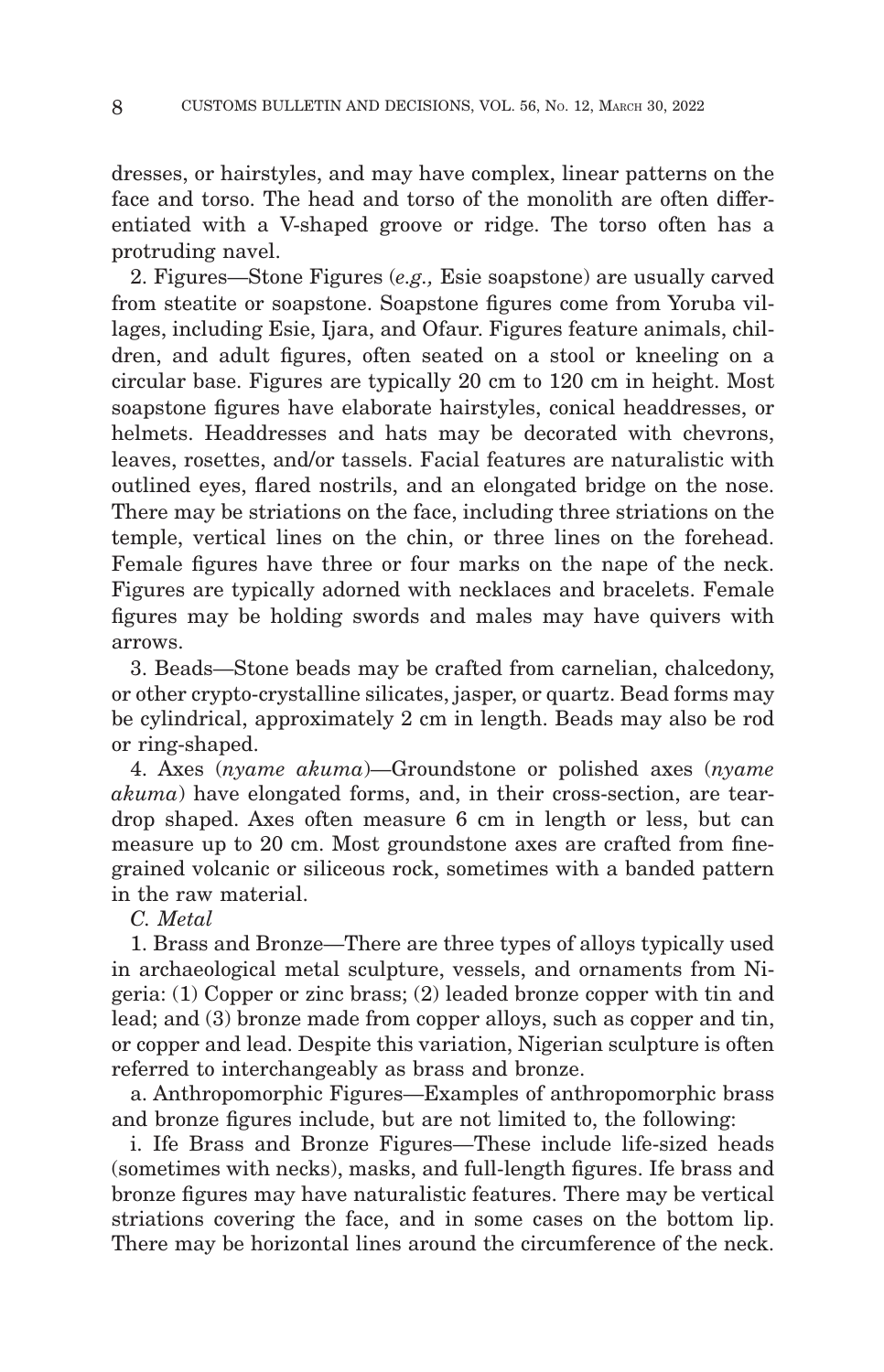There may be perforations along the hairline, jawline, around the mouth, under the ears, and on the neck. Ife brass and bronze figures may have caps, crowns, or headdresses.

ii. Bronze Figures from Lower Niger Region—Bronze figures from the Lower Niger region (*e.g.,* Tsoede and Jebba Island) are full-length figures that typically range from 40 cm to 120 cm. Lower Niger bronzes are less naturalistic and more stylized than Ife brasses and bronzes. Figures may depict hunters, priests, warriors, or other roles. Facial features include heavily outlined and wide bulging eyes, kidney shaped mouth, compact body, wide tubular legs, and flat feet set on a pedestalled base. Lower Niger figures may have elaborate caps, crowns, or headdresses. Headdress decorations may include beads, decorative disks, horns, or small anthropomorphic or zoomorphic figures. Some carry or hold shields or staffs, or have clasped hands. Figures are often adorned with necklaces and anklets. Some may be wearing full-body tunics or belted skirts/wrappers cinched at the waist. Some may be composite of a horse and rider.

b. Zoomorphic Figures—Igbo Ukwu zoomorphic brass and bronze figures include stylized animal figures that may represent whole animals or partial animal parts, typically the head or skull. Zoomorphic figures include birds, elephants, leopards, rams, snakes, and others. Zoomorphic figures are ornately and densely decorated with encrusted designs and patterns. Geometric decorative elements can include basketweave patterns, discs, granulation, raised knobs or loops, spirals, meshwork with interlocking chevrons, metal threads, and waves. Organic decorative elements can include images of beetles, birds, eggs, flies, grasshoppers, leopards, shells, snakes, and stylized plants and flowers. Trumpet-shaped decoration can surround animal skulls.

c. Vessels—Igbo-Ukwu vessels were cast in brass and bronze using the lost-wax method (*cire perdu*). Vessels come in many forms, including open and closed forms of bowls, cups, jars, stands, and composite shapes mirroring shells and calabashes. Vessel height typically varies between 12 cm to 35 cm. Vessel decoration can vary from organic to geometric shapes. Igbo-Ukwu vessels are elaborately and ornately decorated with encrusted designs and patterns. Geometric decorative elements can include basketweave patterns, discs, granulation, raised knobs or loops, spirals, meshwork with interlocking chevrons, metal threads, and waves. Organic decorative elements can include images of beetles, birds, flies, grasshoppers, leopards, shells, snakes, and stylized plants and flowers. Decorative elements can be in either high- or low-relief forms. Some vessels may have handles on one or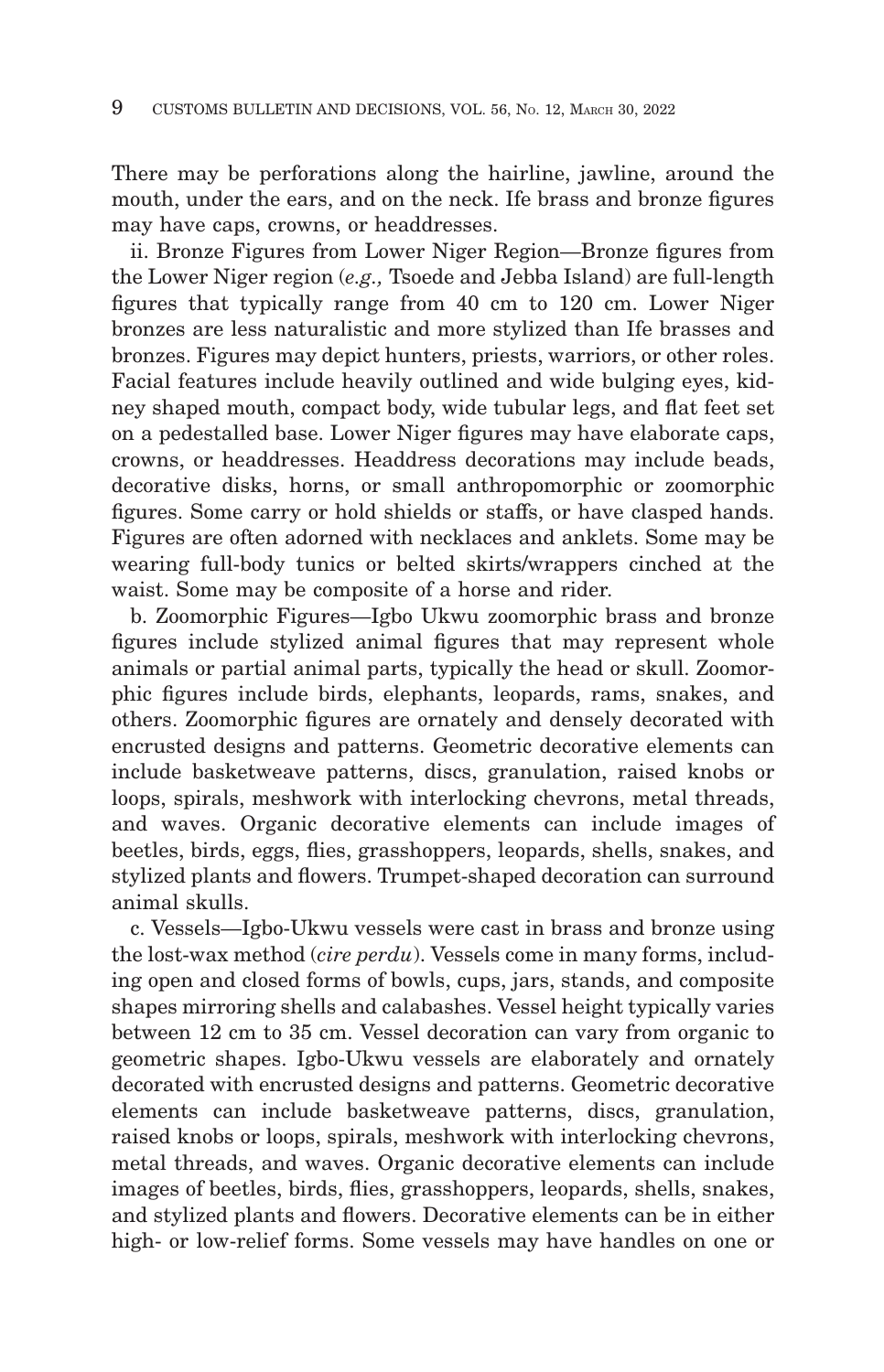two sides of the body or top. Blue, red, and yellow glass beads are sometimes attached to the exterior of vessels.

d. Ornaments—Examples of ornaments include, but are not limited to, the following:

i. Igbo-Ukwu Brass and Bronze Ornaments—These include, but are not limited to, altar stands, animals, bells, eggs, fly whisks, human figures, miniature heads, pendants, scabbards, shells, and staff toppers. Decorative forms may be a composite with multiple figures (for example, a horse and rider, snake and pangolin, snake and frog, or others). Ornament sizes vary, but they are typically between 6 cm to 50 cm in height. Ornaments tend to be ornately and densely decorated with encrusted designs. Decorative elements include, but are not limited, to basketweave patterns, discs granulation, incisions, interlocking geometric designs, raised knobs or loops, and spirals. Blue, red, and yellow glass beads are sometimes attached to the exterior of ornaments.

ii. Lower Niger Ornaments—These include brass and bronze bells. Ornament sizes vary, but they are typically between 10 cm to 20 cm in height. Bells have conical shapes. Bells may have either stylized human or animal faces with flared lips, protruding eyes, and striations on the forehead and/or near the mouth. There may be ears protruding from the conical body of the bell. There may be a loop on top of the bell that allowed bells to be fastened to other objects.

2. Iron—Iron objects include, but are not limited to, ceremonial swords, jewelry (*e.g.,* anklets, armlets, and bracelets), knives, projectiles, staffs, and other hand-held implements.

#### *D. Organic Material*

This category includes bone, ivory, leather, textiles, and wood from archaeological contexts, such as human remains, animal remains, basketry, burial shrouds, containers, garments, figurines, textiles, tools, and vessels.

#### **II. Ethnological Material**

Ethnological material covered by the Agreement includes, but is not limited to, objects that were used in religious activities, part of community or ancestral shrines, and/or used in royal or chiefly activities. Objects are associated with many cultures and civilizations ranging in date from approximately 200 A.D. through the early 20th century A.D. Nigeria's cultures, cultural complexes, and polities include groups, such as the Afo, Bassa-Nge, Benin, Bokyi, Chamba, Cross River Basin Peoples, Dakakari, Edo, Ekoi, Hausa, Ibibio, Idoma,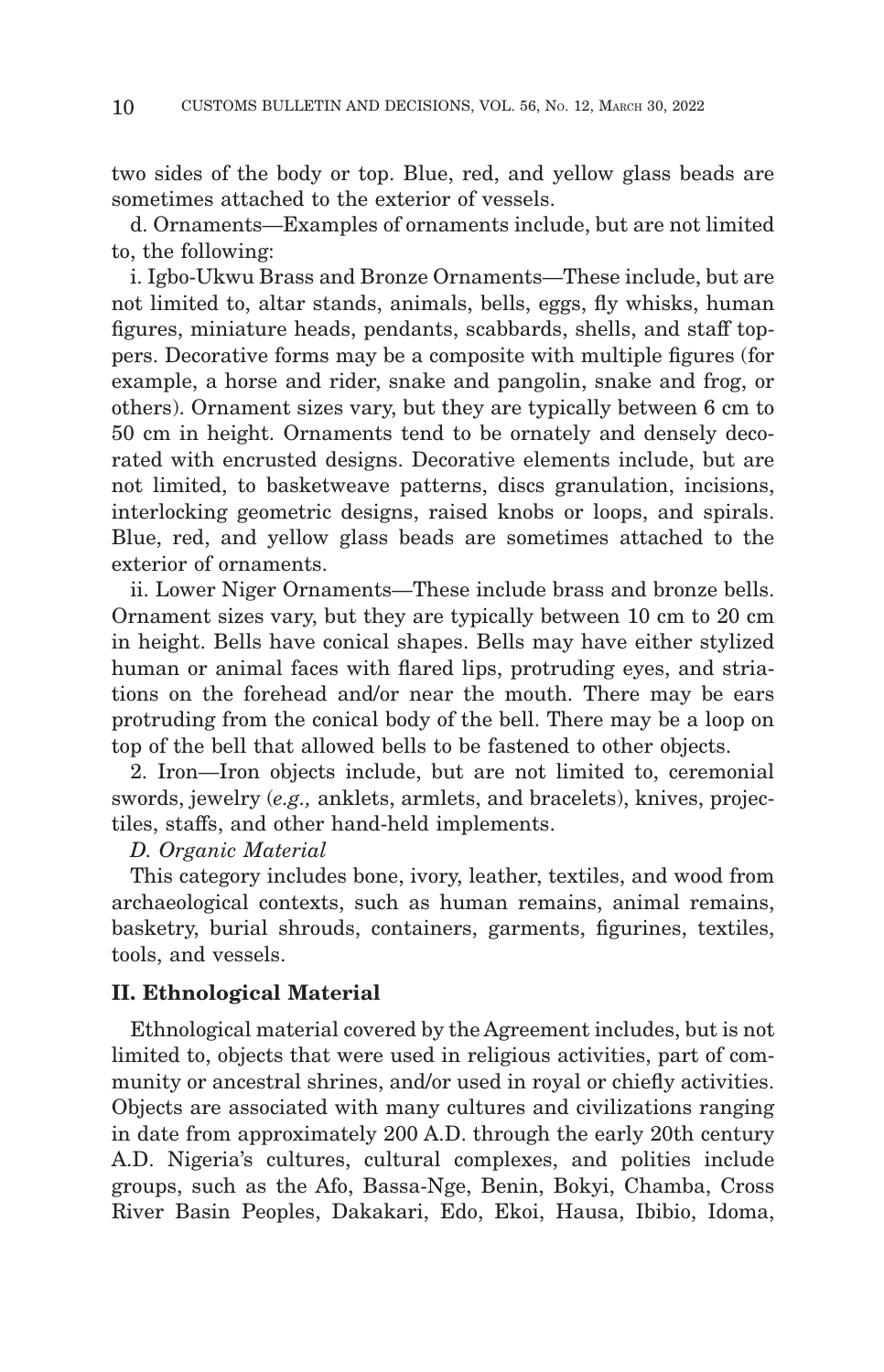Igala, Igbo, Ijaw, Ijo, Fulani, Jukun, Kanem-Borno, Mambila, Mama, Montol, Mumuye, Nupe, Ogoni, Okpoto, Sokoto, Tiv, Wamba, Verre, and Yoruba.

## *A. Beads and Beaded Garments*

Beads and beaded garments include, but are not limited to, boots, caps, crowns, dance panels, diviner's bags, garments for altar figures, gowns, footrests, leggings, fly whisks, scepters, and sheaths for ceremonial swords and other hand-held royal or chiefly implements, such as staffs used in or associated with religious activities, community or ancestral shrines, and/or royal or chiefly activities.

#### *B. Figures*

Figures come in many forms and were crafted from different types of material, such as terracotta/fired clay, stone, and wood. Figures tend to depict humans, human heads, and animals, and may be naturalistic or stylized. Figures include, but are not limited to, figures made by Afo artists, Chamba figures, Ekpu figures, Ibeji figures, Igbo ancestor and shrine figures, Ijo figures, Jukun figures, Mbembe figures, Ogboni figures, Oron figures, Mumuye figures, Urhobo figures, Verre figures, Yoruba figures, ecclesiastical figures, and others used in or associated with religious activities, community or ancestral shrines, and/or royal or chiefly activities. Signs of wear depend on the intended use of the object and range from well-preserved surfaces to worn and/or encrusted surfaces.

#### *C. Ivory and Bone*

Ivory and bone objects come in many forms, including, but not limited to, altar pieces, boxes, bowls, bracelets, ceremonial swords, costume attachments, divination tappers, ecclesiastical objects, figures, gongs, horns/trumpets, masks, paddles, pendants, rattles, salt cellars, spoons, staffs, staff heads, vessels, and other objects. Ethnological objects made from ivory include Afro-Portuguese ivories, which are ornately carved and often in the form of salt cellars, trumpets, spoons, pendants, or vessels. Ivory and bone objects are typically associated with the Edo, Owo, and Yoruba cultures, and date approximately from the 15th through the 19th centuries A.D.

## *D. Books and Manuscripts*

Secular and religious Islamic texts, manuscripts, and portions of manuscripts, including but not limited to, Qur'ans, commentaries, essays, letters, poetry, treatises, and other documents spanning the subjects of astronomy, chronicles, ethics, history, Islamic philosophy, law, literature, prophetic traditions, secret arts, Sufism, and related subjects. Books and manuscripts may be in sheets or in bound volumes, and may be decorated with colorful, geometric, or organic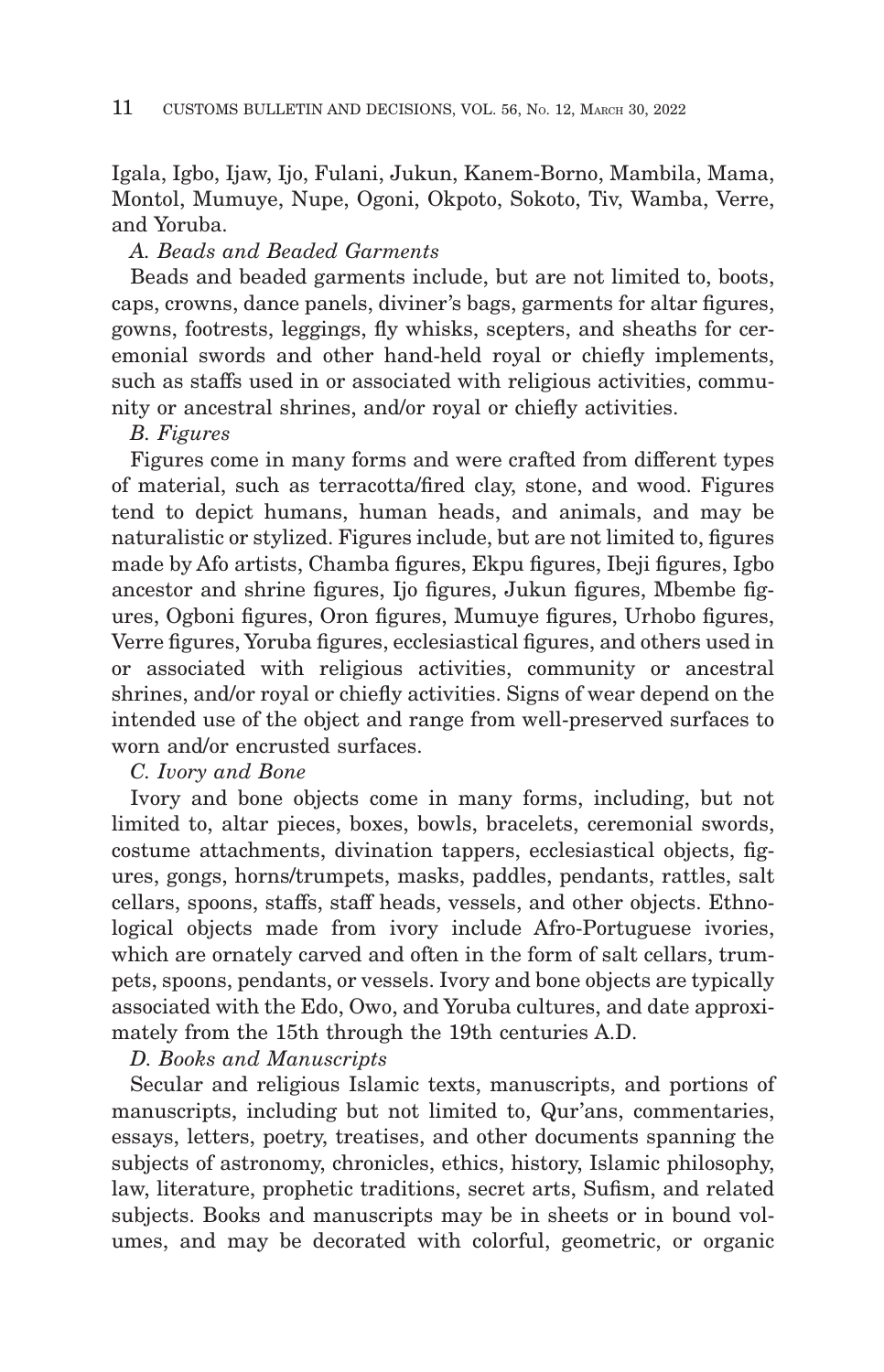designs. Text is handwritten on paper and may be gathered into leather folios, and may be written in Arabic, Ajami, Hausa, or Fulfulde scripts.

## *E. Masks and Headdresses*

Masks and headdresses were typically created in three forms: (1) Helmet-style; facemasks; and (3) headcrests (worn on the top of the head). Masks and headdresses may show signs of use from being worn, used repeatedly, and fastened to the wearer. They may be crafted from brass/bronze, coconut shells, iron, ivory, leather, raffia, wood, vegetable fibers, or a combination of materials. They may be carved and ornamented with decorative and symbolic motifs. Beads, bells, and/or shells may be attached. They may be carved and decorated to represent human, animal, and composite forms (*e.g.,* horse and rider). Some masks, like those of the Yoruba and the Igbo region, may be painted with vibrant colors. Masks may also come in Janus style (double-sided) or plank forms. Masks may have been worn by men, women, and children. Masks may be encrusted with layers of clay, kaolin, ochre, soil, or sediment. Examples of masks include those used in or associated with religious activities and/or royal or chiefly activities, such as face masks from Bassa-Nge, Ibibio, and Yoruba, helmet masks from Ejagham, Igala, and Mambila, or crest masks or headdresses from Bokyi, Ejagham, Ekoi, Ibibio, Idoma, Igbo, Ijo, Mama, and Yoruba.

## *F. Brass and Bronze*

There are three types of alloys typically used in ethnological metal sculpture from Nigeria: (1) Copper or zinc brass; (2) leaded bronze copper with tin and lead; and (3) bronze made from copper alloys, such as copper and tin or copper and lead. Despite this variation, Nigerian sculpture is often referred to interchangeably as brass and bronze. Benin Bronzes are the best-known examples. Examples of Benin Bronzes includes, but are not limited to, the following:

1. Anthropomorphic Figures—Benin Bronzes come in a variety of anthropomorphic forms, including free standing heads, heads on pedestalled bases, free standing full-length human figures, and fulllength human figures on pedestalled bases. Head height varies, typically between 20 cm to 55 cm. Features may be both naturalized and stylized. Heads may have a wide and cylindrical shape, cheeks may be swollen, and eyes may be enlarged. Heads have representations of regalia including tight-fitting collars that do not cover the chin or beaded collars that cover the neck and chin reaching the lower lip. Heads may have caps, conical hats, crowns, elaborate hairstyles, or helmets. Beads may hang above the eyes. Wing-like feathers and/or horizontal bars may project from the side of headgear and crowns.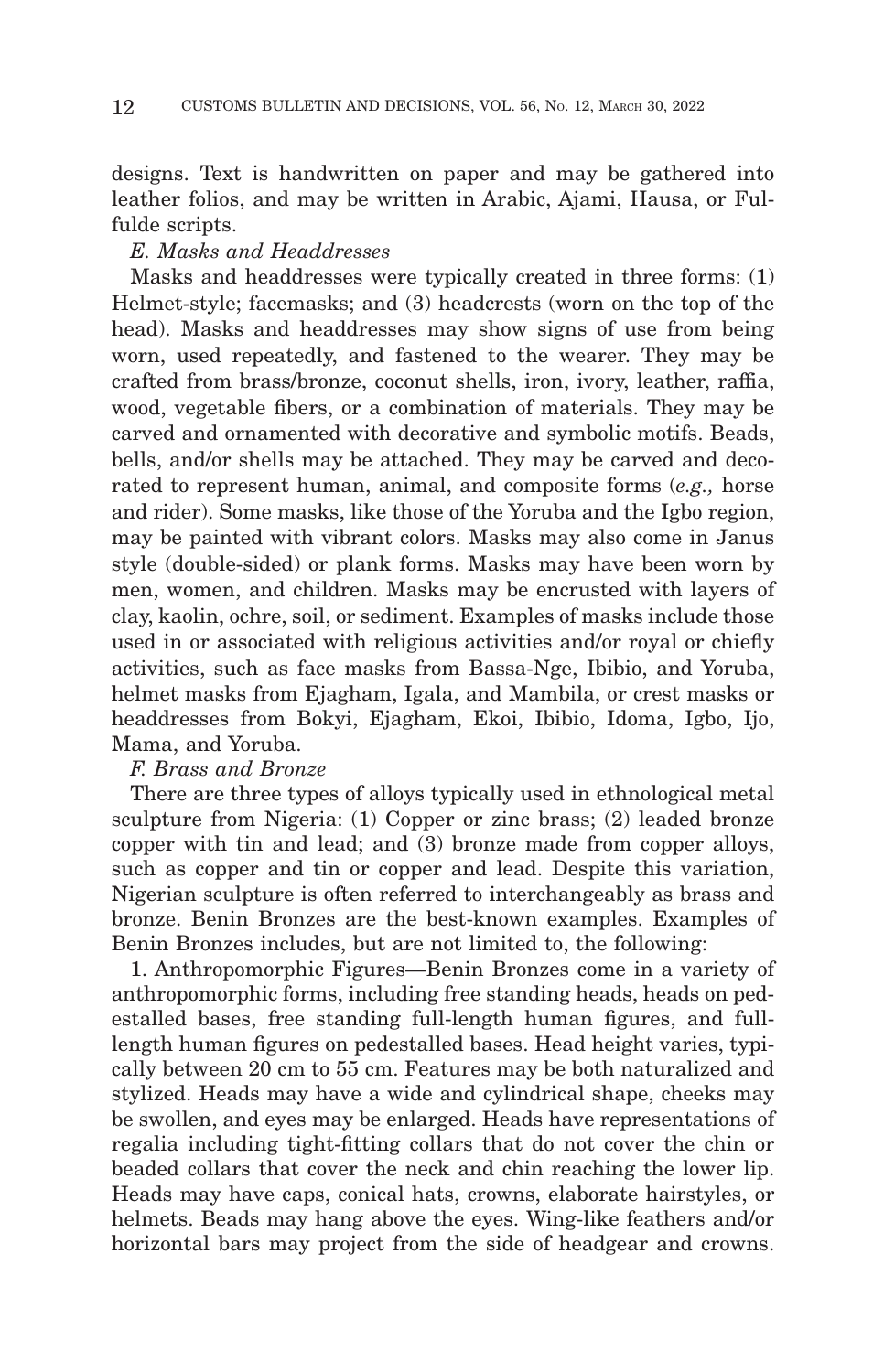Full-length Benin bronze figures vary in height, typically between 40 cm and 65 cm. Full-length figures can be free standing or on a pedestalled base. The position is typically asymmetrical as some figures hold side-blown trumpets, staffs, weapons, or other objects. Figures are often adorned with necklaces, bracelets, and caps, elaborate hairstyles, helmets, or other headgear. Male figures often wear skirts/wrappers tied around the waist. Some full-length figures have ''cat-whisker'' scarification protruding from the mouth. Some are composite figures, such as a full-length figure of a horse and rider.

2. Zoomorphic Figures—Zoomorphic Benin bronze figures include freestanding animals and animals on pedestalled bases, including, birds, fish, horses, leopards, rams, roosters, snakes, and others. They may be stylized and include both whole and partial animal figures. Figures tend to have decorated bodies with feathers, scales, or spots. Some figures may have once been part of decorative architectural elements, including turrets. Height varies, typically from 30 cm to 60 cm. Pedestalled bases may be decorated with braided geometric and organic designs.

3. Ornaments—Benin brass and bronze ornaments include, but are not limited to, altar ornaments/stands, anklets, bells, bracelets, discs, figures, finials, flasks, hip ornaments, horns/trumpets, lamps, masks, miniature crowns, pot stands, rings, stools, staffs, and staff toppers. Ornaments were cast using the lost-wax cast method and tend to be ornately decorated with both high-and low-relief elements. Decorative elements include, but are not limited to, basketweave patterns, chains, incisions, interlocking geometric designs, organic designs, raised knobs or loops, spirals, waves, and others. Decorative forms may include human heads and full-length figures. Some ornaments may incorporate animal designs into the body of the piece with birds, crocodiles, frogs, horses, mudfish, snakes, and other animal designs.

4. Plaques—Benin bronze plaques were cast using the lost-wax method. Plaques come in rectangular, pendant, and pectoral forms. Rectangular plaques tend to be slightly taller than wider, with height varying between 40 cm to 50 cm and width varying between 30 cm to 45 cm. Pendant and pectoral plaques tend to be semicircular. The dimensions of pendant or pectoral plaques vary, typically with a height and width varying between 15 cm to 40 cm. Plaques tend to be ornately decorated with both naturalistic and stylized elements. The backgrounds may have low-relief geometric and organic elements, including circles, dots, flowers, petals, quatrefoils, and other designs. High-relief decorative elements often include a prominent full-length human figure, often flanked by two or more figures that may be smaller in size. Human figures are often adorned in ceremonial dress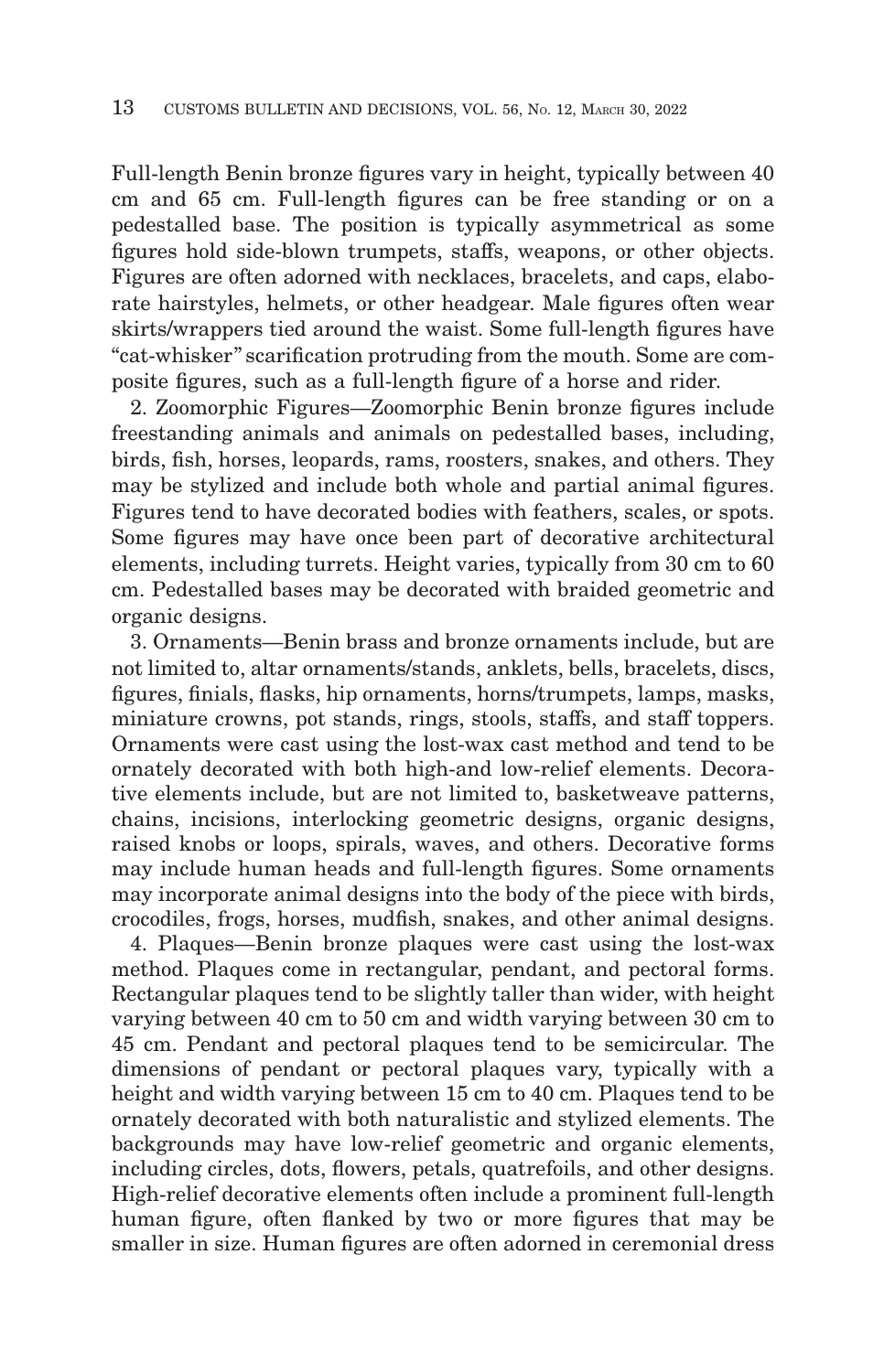including anklets, armor, bracelets, decorated skirts/wrappers and tunics, necklaces, and other objects. Crowns are common on the main figure and have many of the same decorative elements as the Benin bronze memorial heads, such as feathers and horizontal bars protruding from the temple. Some human figures may have facial hair. Smaller figures may carry shields, staffs, trumpets, and other weapons. Other high-relief decorative elements include birds, crocodiles, insects, fish, snakes, trees, and others.

5. Vessels—Benin brass and bronze vessels were cast in bronze using the lost-wax method. Vessels come in many forms, including open and closed forms of bowls, lidded bowls, cups, jars, jugs, lidded jars, and stands. Sizes vary, typically between 7 cm and 40 cm. Vessels are typically elaborately decorated with high- and low-relief elements and with both naturalistic and stylized elements. The vessels' backgrounds may have low-relief geometric and organic elements, including arches, circles, dots, leaves, flowers, interlocking geometric designs, petals, quatrefoils, and other designs. High-relief elements on vessels include human and animal figures such as leopards, frogs, mudfish, snakes, snails, tortoises, and others.

*G. Iron*

This category includes iron objects, such as axes, ceremonial currency, ceremonial swords and knives, spears, staffs, swords, and other weapons used in or associated with religious activities, community or ancestral shrines, and/or royal or chiefly activities. Iron implements vary in size, typically between 30 cm and 110 cm in height. Ceremonial swords have fan-shaped blades. Blades may be curved or pointed. Axes and ceremonial currency may have simple or ornate curved blades that were not intended to be used, and may not have been created for a utilitarian purpose. Blades may have dulled edges, and forms are typically more delicate and ornate than utilitarian tools, projectiles, and weapons. While the blades are forged from iron, the hilt, pommel, and grip may be crafted from bone, brass, bronze, copper, ivory, or wood.

*H. Stone*

1. Monoliths—Monoliths (*e.g.,* Akwanshi, Cross River, Ejagham, Bakor, and Ikom) are typically carved from basalt, and range in height from 50 cm to 2 m. Monoliths vary and may be carved in either a column or boulder-like form. Monoliths are carved and can have both low- and high-relief elements. Most monoliths represent male figures, but there are also examples of female and animal forms. Some monoliths have well-defined facial features with beards, headdresses or hairstyles, and they may have complex, linear patterns on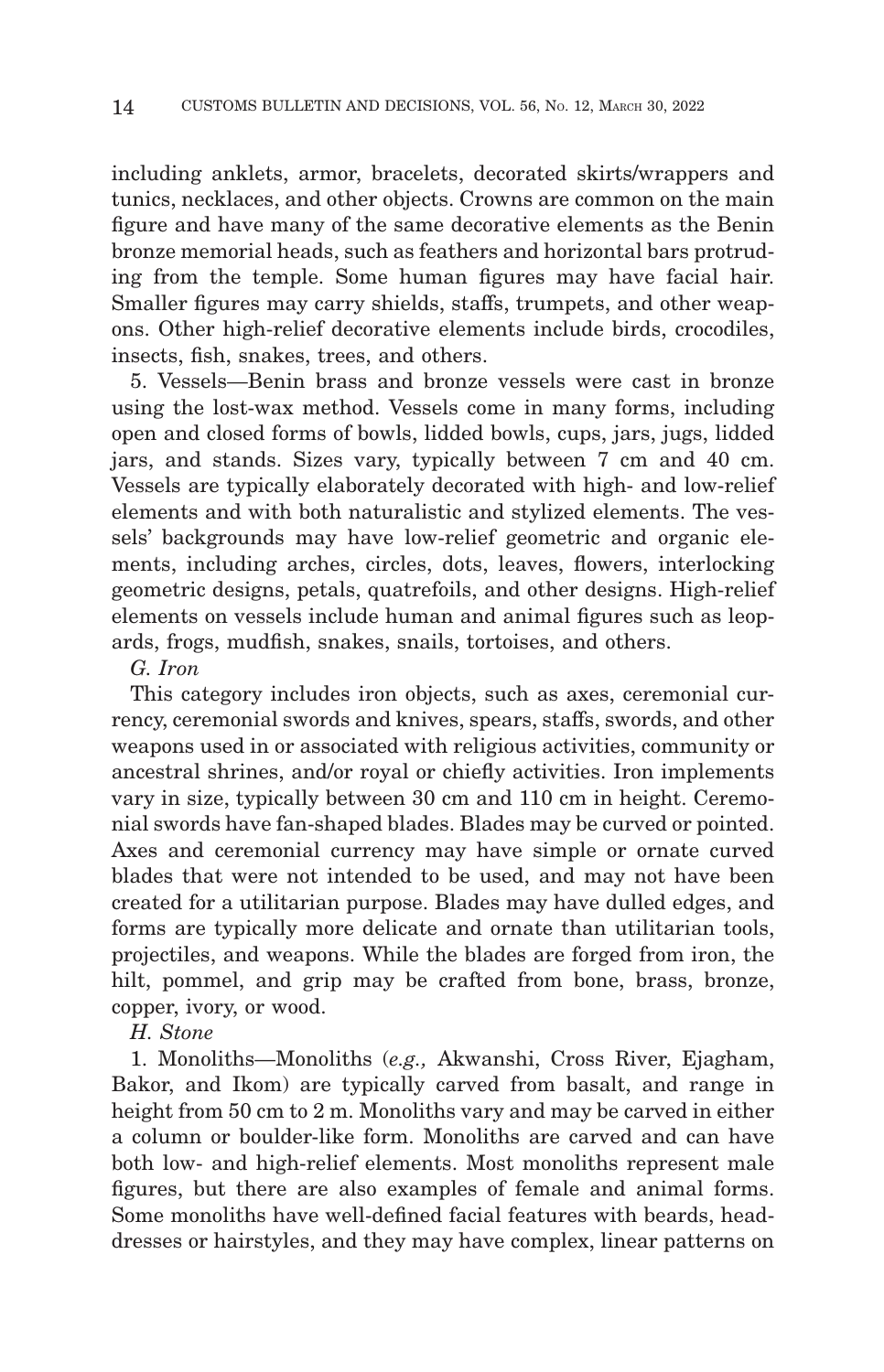the face and torso. The head and torso of the monolith is often differentiated with a V-shaped groove or ridge. The torso often has a protruding navel.

2. Figures—Stone figures (*e.g.,* Esie soapstone) are usually carved from steatite or soapstone. Soapstone figures come from Yoruba villages, including Esie, Ijara, and Ofaur. Figures feature animals, children, and adult figures, often seated on a stool or kneeling on a circular base. Figures are typically 20 cm to 120 cm in height. Most soapstone figures have elaborate hairstyles, conical headdresses, or helmets. Headdresses and hats may be decorated with chevrons, leaves, rosettes, and/or tassels. Facial features are naturalistic with outlined eyes, flared nostrils, and an elongated bridge on the nose. There may be striations on the face, including on the temple, chin, and/or forehead. Female figures often have three or four marks on the nape of the neck. Figures are typically adorned with necklaces and bracelets. Female figures may be holding swords and males may have quivers with arrows and a helmet with a shape of a bird.

#### *I. Terracotta/Fired Clay*

This category includes ceramic or terracotta vessels, figures, and objects used in or associated with cemeteries, religious activities, community or ancestral shrines, and/or royal or chiefly activities in Dakakari, Edo, Yoruba, and other cultures.

1. Anthropomorphic Figures—Examples include anthropomorphic figures from the Edo cultures, which tend to have both naturalized and stylized characteristics. Height varies, typically between 9 cm and 25 cm. Terracotta ceremonial or commemorative heads share similar characteristics to the anthropomorphic bronze figures described in section I.F.1. of this Designated List. Heads may have a wide and cylindrical shape, cheeks may be swollen, and eyes may be enlarged. Heads include representations of regalia including tightfitting collars that do not cover the chin to beaded collars that cover the neck and chin reaching the lower lip. Terracotta heads may have caps, conical hats, crowns, elaborate hairstyles, or helmets. Beads or incisions may hang above the eyes. Heads may have a hollow core.

2. Zoomorphic Figures—Examples include zoomorphic figures from the Edo cultures, which tend to have stylized characteristics. Height varies, typically between 9 cm and 25 cm. Edo zoomorphic figures tend to feature singular heads of animals such as leopards, rams, or other animals. Eyes and pupils tend to be incised. Heads may have a hollow core.

3. Funerary Stelae/Figures—Funerary stelae and figures from the Dakakari culture tend to be stylized and include anthropomorphic figures, zoomorphic figures, or composite figures, such as a horse and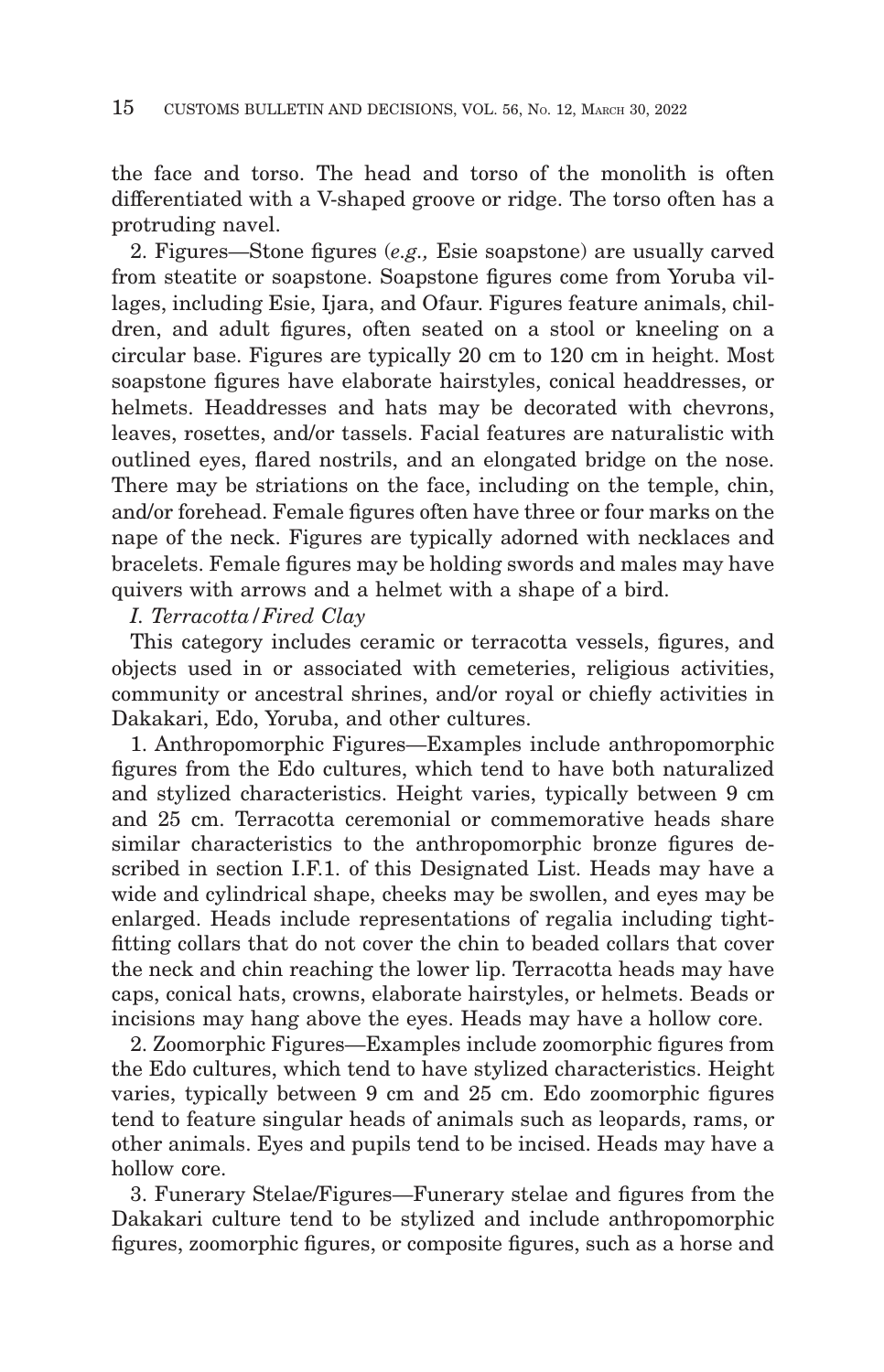rider. Height varies, typically between 30 cm and 50 cm. Anthropomorphic and zoomorphic figures tend to be positioned on top of a bell-shaped or spherical base. Bodies tend to be cylindrical with truncated limbs. Eyes may be represented by linear slits that puncture the terracotta, while the nostrils and mouths may be punctured with more rounded holes. Animal figures tend to have elongated, quadruped limbs.

*J. Wood*

1. Architectural Elements—This category includes doors, door fixtures, houseposts, and veranda posts from religious buildings, including churches and shrines, and royal buildings, which were used in or associated with religious activities, community or ancestral shrines, and/or royal or chiefly activities. Architectural pieces may be ornately carved with high-relief decorations.

2. Ceremonial and Religious Wood—This category includes altar pieces, altar stands, ceremonial bowls, ceremonial boxes, divination trays, divination vessels, drums, gong rasps, masquerade ornaments, missal stands, offering bowls, prayer boards, Qur'an boxes, staffs, staff heads, stools, and other objects used in or associated with religious activities, community or ancestral shrines, and/or royal or chiefly activities.

*K. Rock Art*

Incised, engraved, pecked, or painted drawings on natural rock surfaces. Decoration includes human figures, animal figures (in particular, cattle, sheep, and short horned bulls), and geometric symbols.

## **References**

- *Dynasty and Divinity: Ife Art in Ancient Nigeria,* 2009, Henry John Drewel and Enid Schildkrout, Getty Foundation with the Museum for African Art, New York.
- *Early Art and Architecture of Africa,* 2002, Peter Garlake, Oxford University Press, Oxford.
- *From Shrines to Showcases: Masterpieces of Nigerian Art,* 2008, Ekpo Eyo, Ministry of Information and Communication, Abuja.
- *Gelede: Art and Female Power Among the Yoruba,* 1983, Henry John Drewal and Margaret Thompson Drewal, Indiana University Press, Bloomington.
- *Nok: African Sculpture in Archaeological Context,* 2013, Peter Brunig, Goethe-Universität and Africa Magna Verlag, Frankfurt.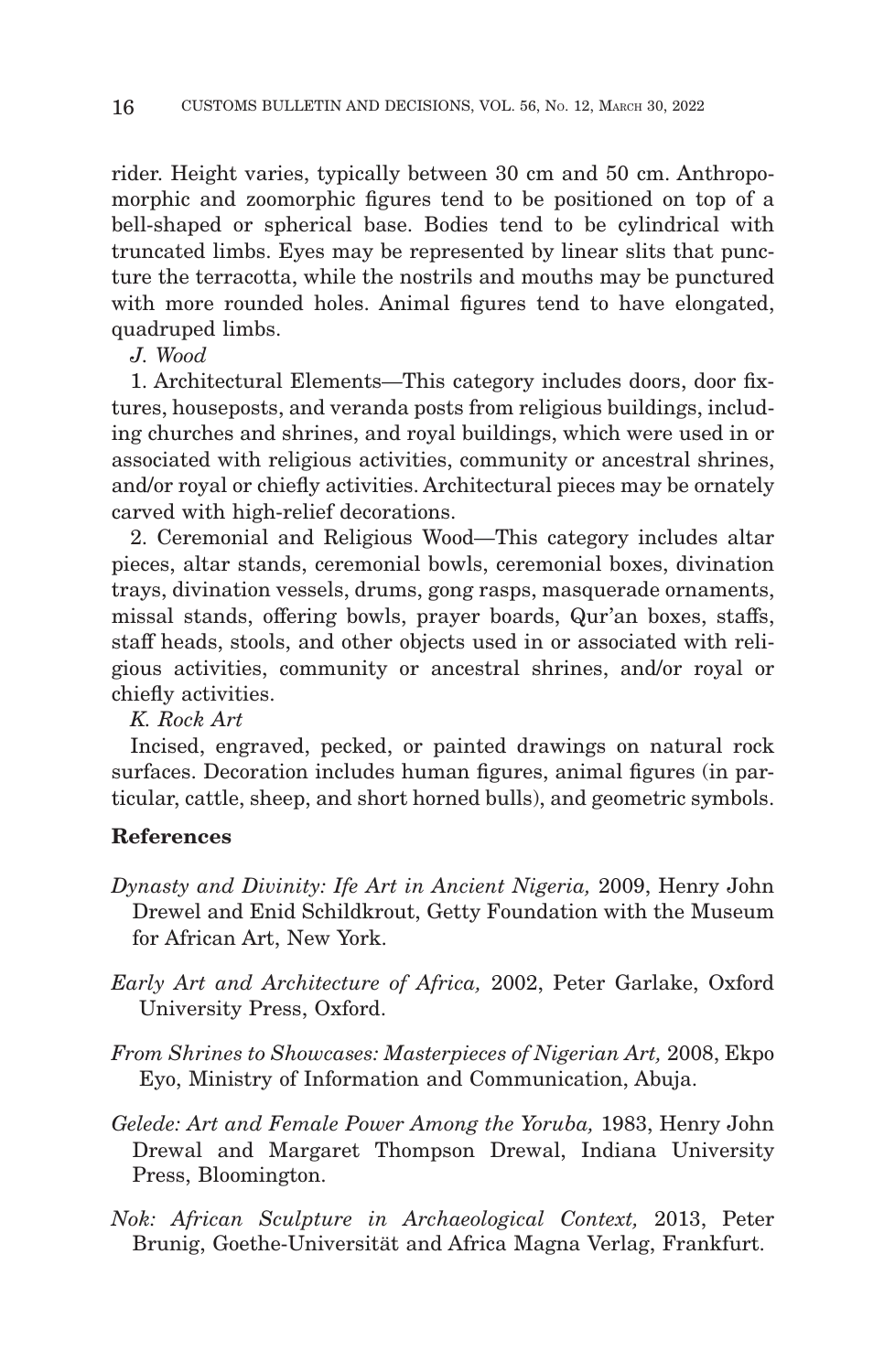- *Sculptures: Africa, Asia, Oceania, Americas,* 2020, Reunion des Musees Nationaux: Musee de quai Branly, Paris.
- *The Royal Arts of Africa: The Majesty of Form,* 1998, Suzanne Blier, Callman King; Prentiss Hall, London and New York.
- *Treasures of Ancient Nigeria,* 1980, Ekpo Eyo and Frank Willett, Alfred Knopf with the Detroit Institute of Art, New York.
- *Yoruba Beadwork: Artwork of Nigeria,* 1980, William Fagg, Rizzoli International Publications, New York.

### **Inapplicability of Notice and Delayed Effective Date**

This amendment involves a foreign affairs function of the United States and is, therefore, being made without notice or public procedure under 5 U.S.C. 553(a)(1). For the same reason, a delayed effective date is not required under 5 U.S.C. 553(d)(3).

## **Regulatory Flexibility Act**

Because no notice of proposed rulemaking is required, the provisions of the Regulatory Flexibility Act (5 U.S.C. 601 *et seq.*) do not apply.

#### **Executive Order 12866**

CBP has determined that this document is not a regulation or rule subject to the provisions of Executive Order 12866 because it pertains to a foreign affairs function of the United States, as described above, and therefore is specifically exempted by section  $3(d)(2)$  of Executive Order 12866.

#### **Signing Authority**

This regulation is being issued in accordance with 19 CFR  $0.1(a)(1)$ pertaining to the Secretary of the Treasury's authority (or that of his/her delegate) to approve regulations related to customs revenue functions.

Chris Magnus, the Commissioner of CBP, having reviewed and approved this document, has delegated the authority to electronically sign this document to Robert F. Altneu, who is the Director of the Regulations and Disclosure Law Division for CBP, for purposes of publication in the **Federal Register**.

## **List of Subjects in 19 CFR Part 12**

Cultural property, Customs duties and inspection, Imports, Prohibited merchandise, and Reporting and recordkeeping requirements.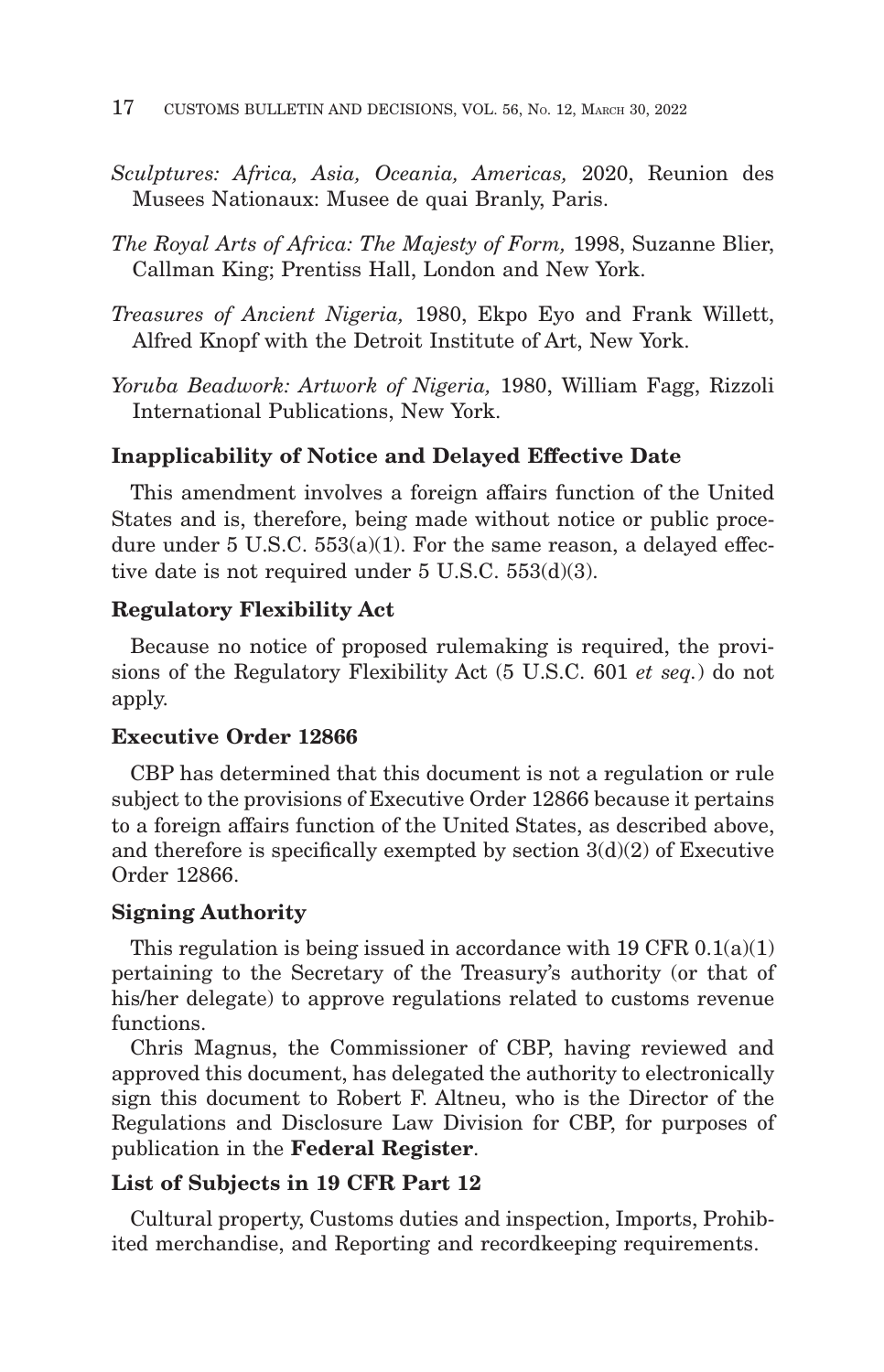#### **Amendment to the CBP Regulations**

For the reasons set forth above, part 12 of title 19 of the Code of Federal Regulations (19 CFR part 12), is amended as set forth below:

## **PART 12—SPECIAL CLASSES OF MERCHANDISE**

 $\blacksquare$  1. The general authority citation for part 12 and the specific authority citation for § 12.104g continue to read as follows:

**Authority:** 5 U.S.C. 301; 19 U.S.C. 66, 1202 (General Note 3(i), Harmonized Tariff Schedule of the United States (HTSUS)), 1624;

\*\*\*\* \*

Sections 12.104 through 12.104i also issued under 19 U.S.C. 2612;

\*\*\*\* \*

 $\blacksquare$  2. In § 12.104g, the table in paragraph (a) is amended by adding an entry for "Nigeria" in alphabetical order to read as follows:

**§ 12.104g Specific items or categories designated by agreements or emergency actions.**

 $(a) * * *$ 

| State party                                                                                                                                                                                                                              |                       | Cultural property |   | Decision No. |   |   |  |  |  |
|------------------------------------------------------------------------------------------------------------------------------------------------------------------------------------------------------------------------------------------|-----------------------|-------------------|---|--------------|---|---|--|--|--|
| *                                                                                                                                                                                                                                        | $\frac{1}{2\sqrt{3}}$ | *                 | 冰 | $\ast$       | 宋 | 永 |  |  |  |
| CBP Dec. $22-05$<br>Nigeria  Archaeological material of Nigeria rang-<br>ing from approximately B.C. 1500 to<br>A.D. 1770, and ethnological material of<br>Nigeria ranging from approximately<br>A.D. 200 to the early 20th century A.D. |                       |                   |   |              |   |   |  |  |  |
| *                                                                                                                                                                                                                                        | 永                     | *                 | 宋 | 冰            | 宋 | * |  |  |  |

\*\*\*\* \*

ROBERT F. ALTNEU, *Director, Regulations & Disclosure Law Division, Regulations & Rulings, Office of Trade U.S. Customs and Border Protection.*

Approved:

TIMOTHY E. SKUD, *Deputy Assistant Secretary of the Treasury.*

[Published in the Federal Register, March 17, 2022 (85 FR 15084)]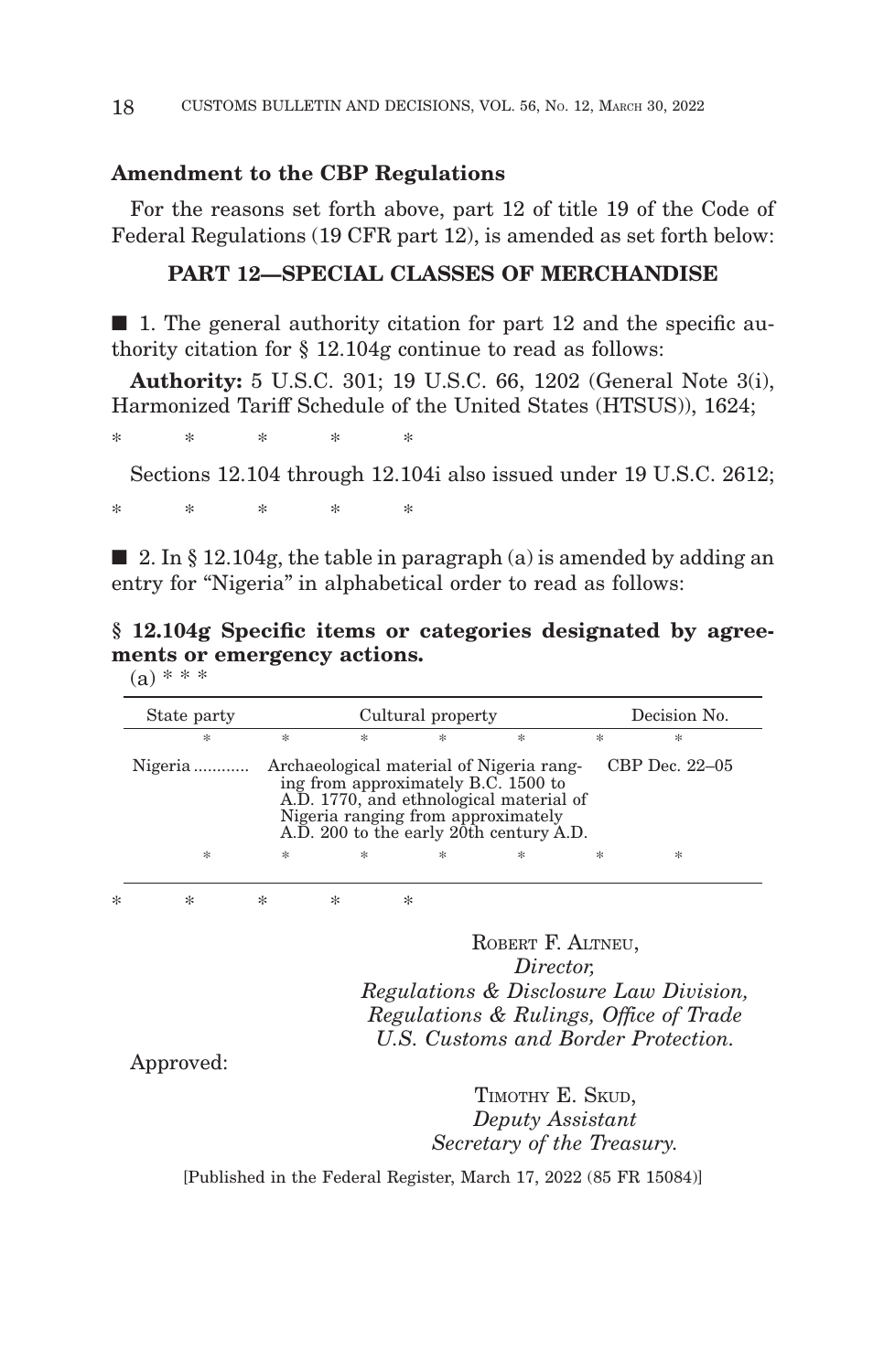# **DEPARTMENT OF THE TREASURY**

## **19 CFR PART 12**

# **CBP DEC. 22–06**

# **IMPOSITION OF IMPORT RESTRICTIONS ON CATEGORIES OF ARCHAEOLOGICAL AND ETHNOLOGICAL MATERIAL OF ALBANIA**

**AGENCIES:** U.S. Customs and Border Protection, Department of Homeland Security; Department of the Treasury.

**ACTION:** Final rule.

**SUMMARY:** This final rule amends the U.S. Customs and Border Protection (CBP) regulations to reflect the imposition of import restrictions on certain categories of archaeological and ethnological material of the Republic of Albania (Albania). These restrictions are being imposed pursuant to an agreement between the United States and Albania that has been entered into under the authority of the Convention on Cultural Property Implementation Act. This final rule amends the CBP regulations by adding Albania to the list of countries which have a bilateral agreement with the United States that imposes cultural property import restrictions. This final rule also contains the Designated List that describes the types of archaeological and ethnological material to which the restrictions apply.

**DATES:** Effective on March 17, 2022.

**FOR FURTHER INFORMATION CONTACT:** For legal aspects, W. Richmond Beevers, Chief, Cargo Security, Carriers and Restricted Merchandise Branch, Regulations and Rulings, Office of Trade, (202) 325–0084, *ot-otrrculturalproperty@cbp.dhs.gov.* For operational aspects, Julie L. Stoeber, Chief, 1USG Branch, Trade Policy and Programs, Office of Trade, (202) 945–7064, *1USGBranch@cbp.dhs.gov.*

## **SUPPLEMENTARY INFORMATION:**

# **Background**

The Convention on Cultural Property Implementation Act, Public Law 97-446, 19 U.S.C. 2601 *et seq.* (hereinafter, "the Cultural Property Implementation Act''), implements the 1970 United Nations Educational, Scientific and Cultural Organization (UNESCO) Convention on the Means of Prohibiting and Preventing the Illicit Import, Export and Transfer of Ownership of Cultural Property (hereinafter, ''the Convention'' (823 U.N.T.S. 231 (1972)). Pursuant to the Cultural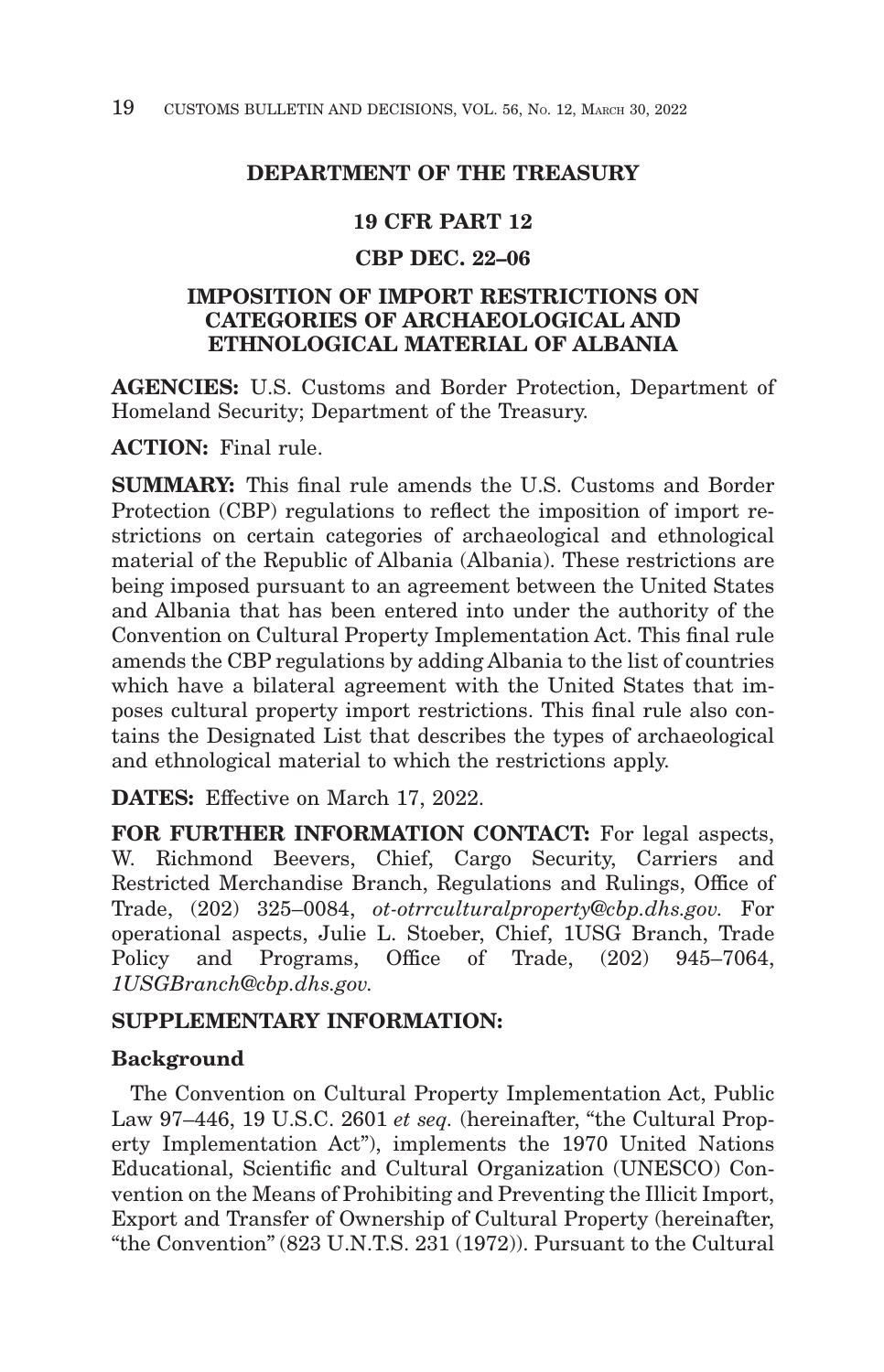Property Implementation Act, the United States entered into a bilateral agreement with the Republic of Albania (Albania) to impose import restrictions on certain archaeological and ethnological material from Albania. This rule announces the imposition of import restrictions on certain archaeological and ethnological material from Albania.

## **Determinations**

Under 19 U.S.C. 2602(a)(1), the United States must make certain determinations before entering into an agreement to impose import restrictions under 19 U.S.C. 2602(a)(2). On May 26, 2021, the Acting Assistant Secretary for Educational and Cultural Affairs, United States Department of State, after consultation with and recommendation by the Cultural Property Advisory Committee, made the determinations required under the statute with respect to certain archaeological and ethnological material originating in Albania that is described in the Designated List set forth below in this document.

These determinations include the following: (1) That Albania's cultural heritage is in jeopardy from pillage of certain types of archaeological material representing Albania's cultural heritage ranging in date from approximately 300,000 B.C. to A.D. 1750, and certain types of ethnological material representing Albania's cultural heritage ranging in date from approximately A.D. 400 to 1913 (19 U.S.C.  $2602(a)(1)(A)$ ; (2) that the Albanian government has taken measures consistent with the Convention to protect its cultural patrimony (19 U.S.C.  $2602(a)(1)(B)$ ; (3) that import restrictions imposed by the United States would be of substantial benefit in deterring a serious situation of pillage and remedies less drastic are not available (19 U.S.C.  $2602(a)(1)(C)$ ; and (4) that the application of import restrictions as set forth in this final rule is consistent with the general interests of the international community in the interchange of cultural property among nations for scientific, cultural, and educational purposes (19 U.S.C. 2602(a)(1)(D)). The Acting Assistant Secretary also found that the material described in the determinations meets the statutory definition of ''archaeological or ethnological material of the State Party'' (19 U.S.C. 2601(2)).

#### **The Agreement**

On August 23, 2021, the Governments of the United States and Albania signed a bilateral agreement, ''Memorandum of Understanding between the United States of America and the Republic of Albania Concerning the Imposition of Import Restrictions on Categories of Archaeological and Ethnological Material of Albania'' (hereinafter, "the Agreement"), pursuant to the provisions of 19 U.S.C.  $2602(a)(2)$ .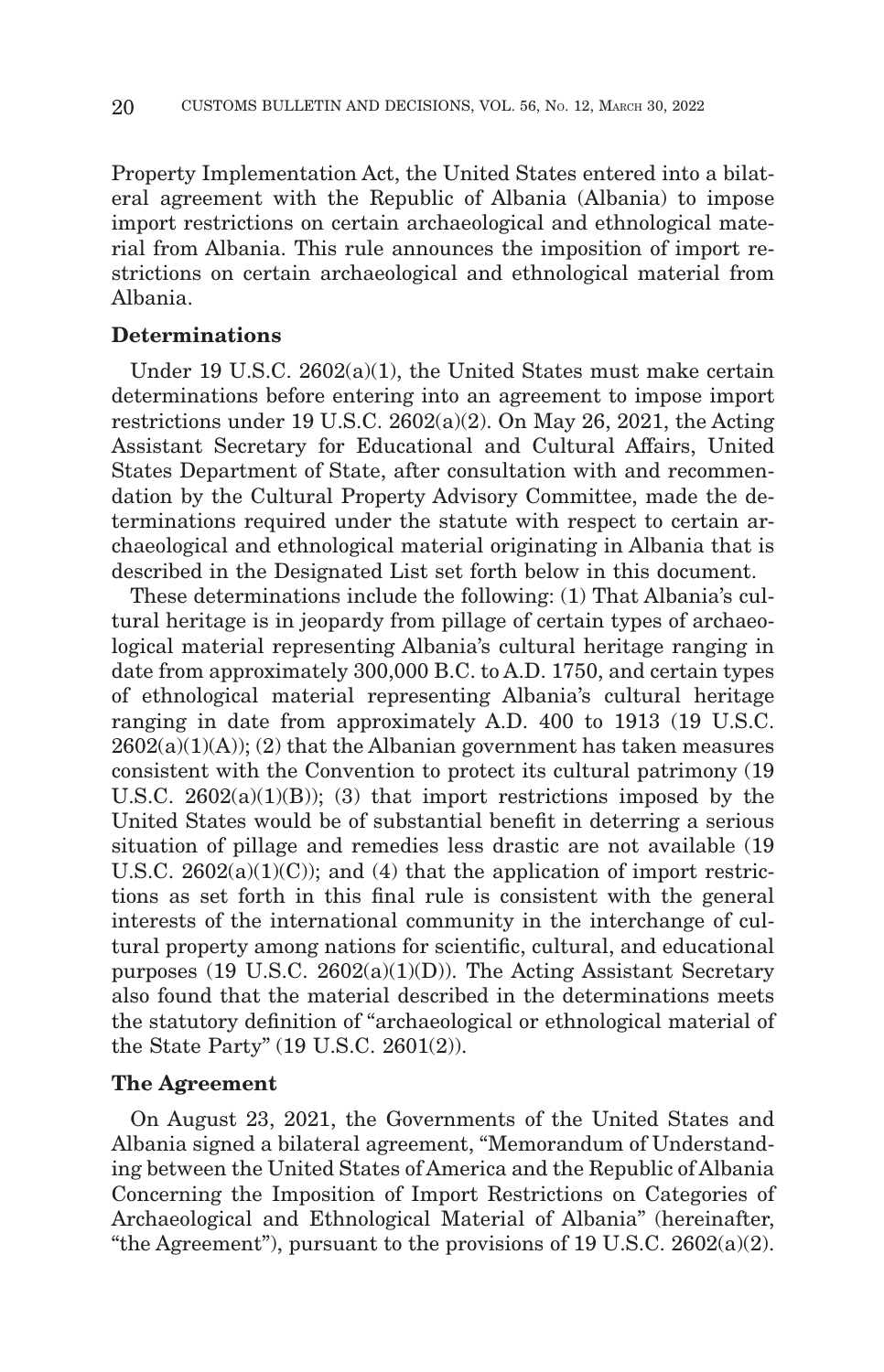The Agreement entered into force on February 28, 2022, following the exchange of diplomatic notes, and enables the promulgation of import restrictions on certain categories of archaeological material ranging in date from approximately 300,000 B.C. to A.D. 1750, and ethnological material ranging in date from approximately A.D. 400 to 1913. A list of the categories of archaeological and ethnological material subject to the import restrictions is set forth later in this document.

## **Restrictions and Amendment to the Regulations**

In accordance with the Agreement, importation of material designated below is subject to the restrictions of 19 U.S.C. 2606 and § 12.104g(a) of title 19 of the Code of Federal Regulations (19 CFR  $12.104g(a)$  and will be restricted from entry into the United States unless the conditions set forth in 19 U.S.C. 2606 and § 12.104c of the CBP regulations (19 CFR 12.104c) are met. CBP is amending §  $12.104g(a)$  of the CBP regulations (19 CFR 12.104 $g(a)$ ) to indicate that these import restrictions have been imposed.

Import restrictions listed at 19 CFR 12.104g(a) are effective for no more than five years beginning on the date on which the Agreement enters into force with respect to the United States. This period may be extended for additional periods of not more than five years if it is determined that the factors which justified the Agreement still pertain and no cause for suspension of the Agreement exists. The import restrictions will expire on February 28, 2027, unless extended.

# **Designated List of Archaeological and Ethnological Material of Albania**

The Agreement between the United States and Albania includes, but is not limited to, the categories of objects described in the Designated List set forth below. Importation of material on this list is restricted unless the material is accompanied by documentation certifying that the material left Albania legally and not in violation of the export laws of Albania.

The Designated List includes certain archaeological and ethnological material from Albania. The archaeological material in the Designated List includes archaeological material from the Middle Paleolithic to the Ottoman period, ranging in date from approximately 300,000 B.C. to A.D. 1750. The ethnological material in the Designated List includes ethnological material from the Byzantine, Medieval, and Ottoman periods, ranging in date from approximately A.D. 400 to Albanian independence in 1913. The Designated List is representative only. Any dates and dimensions are approximate.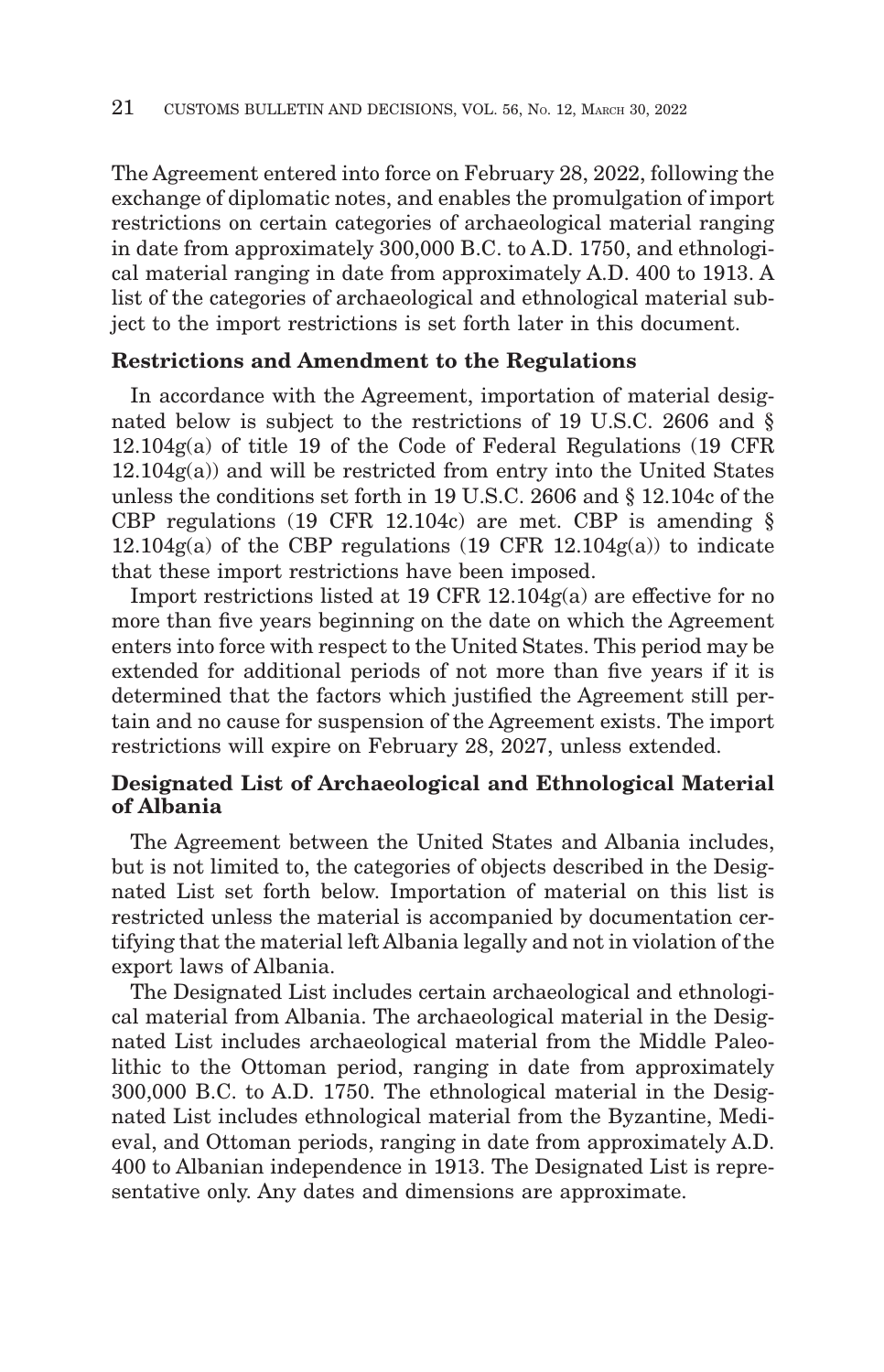*Simplified Chronology*

*Paleolithic*: c. 300,000–10,000 B.C. *Mesolithic:* c. 10,000–6,000 B.C. *Neolithic:* c. 6,000–4500 B.C. *Eneolithic/Chalcolithic/Copper Age*: c.4500–3100 B.C. *Bronze Age:* c. 3100–1000 B.C. *Iron Age:* c. 1000–450 B.C. *Proto-Urban/Urban period:* c. 650–27 B.C. *Roman period:* 27 B.C.–A.D. 395 *Byzantine/Medieval period:* A.D. 395–c. 1500 *Ottoman period:* c. A.D. 1500–1913

# **Categories of Archaeological and Ethnological Material**

- I. Archaeological Material
	- A. Stone
	- B. Metal
	- C. Ceramic, Clay, and Terracotta
	- D. Bone, Ivory, Shell, Wood, and Other Organics
	- E. Glass, Faience, and Semi-Precious Stone
	- F. Textiles
	- G. Leather, Papyrus, and Parchment
	- H. Rock Art, Paintings, and Drawings
	- I. Mosaics

II. Ethnological Material

- A. Architectural Elements
- B. Funerary Objects
- C. Ritual and Ceremonial Objects
- D. Paintings
- E. Written Records
- F. Textiles
- G. Weapons and Armor

# **I. Archaeological Material**

Archaeological material covered by the Agreement represents the following periods, styles, and cultures: Paleolithic, Mesolithic, Neolithic, Chalcolithic, Bronze Age, Iron Age, Urban period, Roman period, Byzantine/Medieval period, and Ottoman period.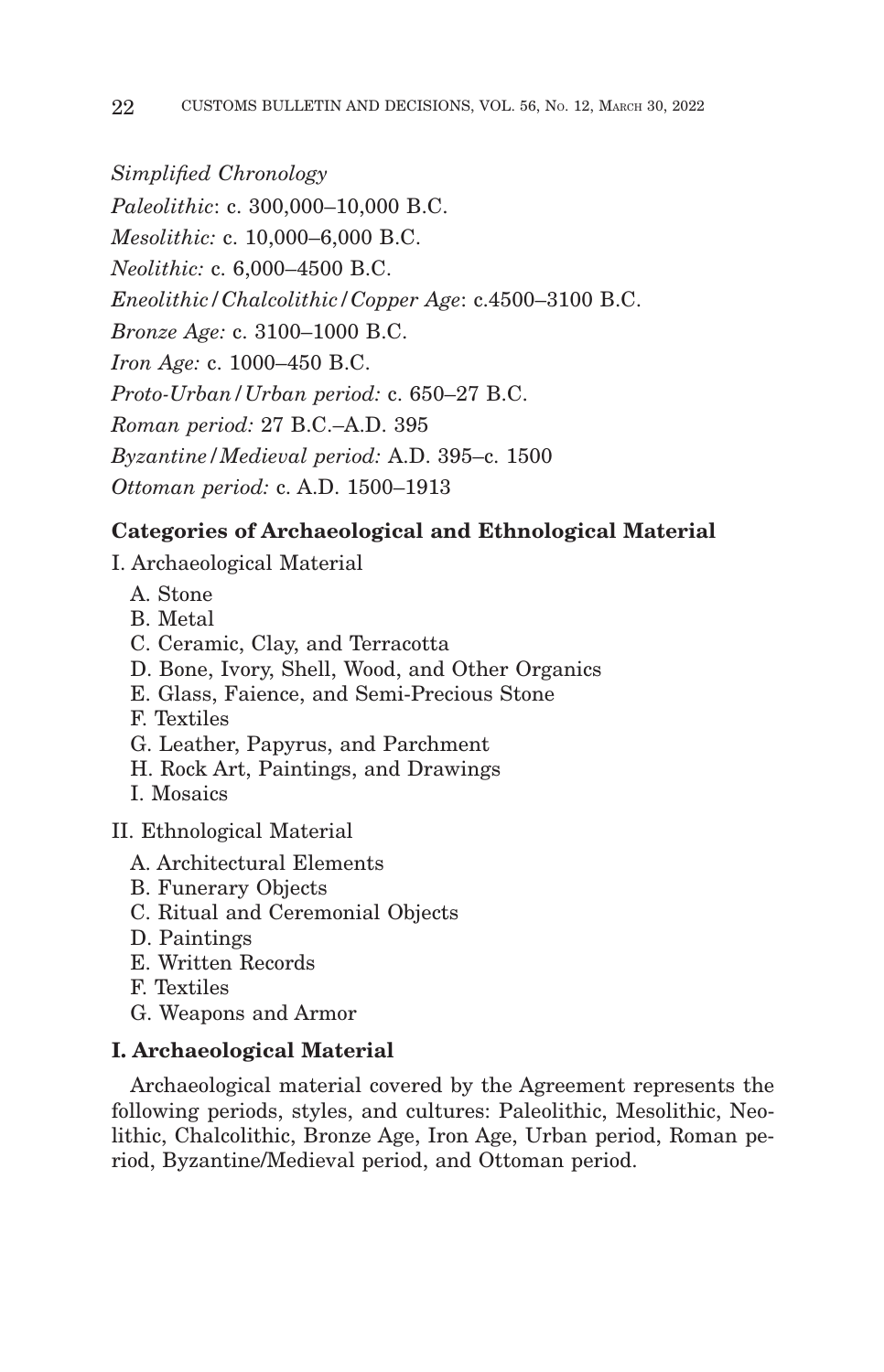- *A. Stone*
- 1. Sculpture

a. Architectural Elements—Primarily in marble, limestone, and gypsum; including blocks from walls, floors, and ceilings; acroteria, antefixes, architrave, water spouts, columns, capitals, bases, lintels, jambs, friezes, pediments, tympanum, metopes, and pilasters; doors, door frames, and window fittings; caryatids, altars, prayer niches (*mihrabs*), screens, wellheads, fountains, mosaics, and tiles. This category also includes relief and inlay sculpture that may have been part of a building, such as friezes of sculptured stone figures set into inlaid stone. May be plain, molded, carved, or inscribed. Decorative motifs may be incised or in high relief.

b. Monuments and Stelae—Types include menhir, votive statues, funerary and votive stelae, bases and base revetments, and carved relief vases and slabs, usually in limestone, marble, or basalt. Common subject matter also includes figural, vegetative, floral, or decorative motifs. These may be painted, carved with relief sculpture, and/or carry dedicatory or funerary inscriptions.

c. Sarcophagi and Ossuaries—In marble and limestone. The sides and lids of sarcophagi and ossuaries may have relief sculptures of human and animal figures, inscriptions, monograms, and floral and geometric decoration.

d. Statuary—Both large and small, in marble, limestone, sandstone, and other stone. Subject matter includes human and animal figures and groups of figures in the round, as well as floral, vegetal and abstract elements, including fragments of statues.

2. Vessels and Containers—In marble, steatite, rock crystal, and other stone. Types include conventional shapes, such as bowls, cups, jars, jugs, and lamps, or may be in the shape of a human or animal, or part of a human or animal.

3. Furniture—In marble and other stone. Types include tables, thrones, beds, funerary furniture, and other burial elements.

4. Tools and Weapons—In flint, chert, obsidian, limestone, and other hard stone. Types include small tools, large and small blades, borers, scrapers, sickles, awls, harpoons, cores, loom weights, and arrow heads. Ground stone types include grinders (*e.g.,* mortars, pestles, millstones, and/or whetstones), choppers, axes, hammers, molds, and mace heads.

5. Seals and Stamps—These are small devices with at least one side engraved with a design for stamping or sealing, often in marble, limestone, and various semiprecious stones, including rock crystal, amethyst, jasper, agate, steatite, and carnelian. Shapes can include cylinders, buttons, and prismatic.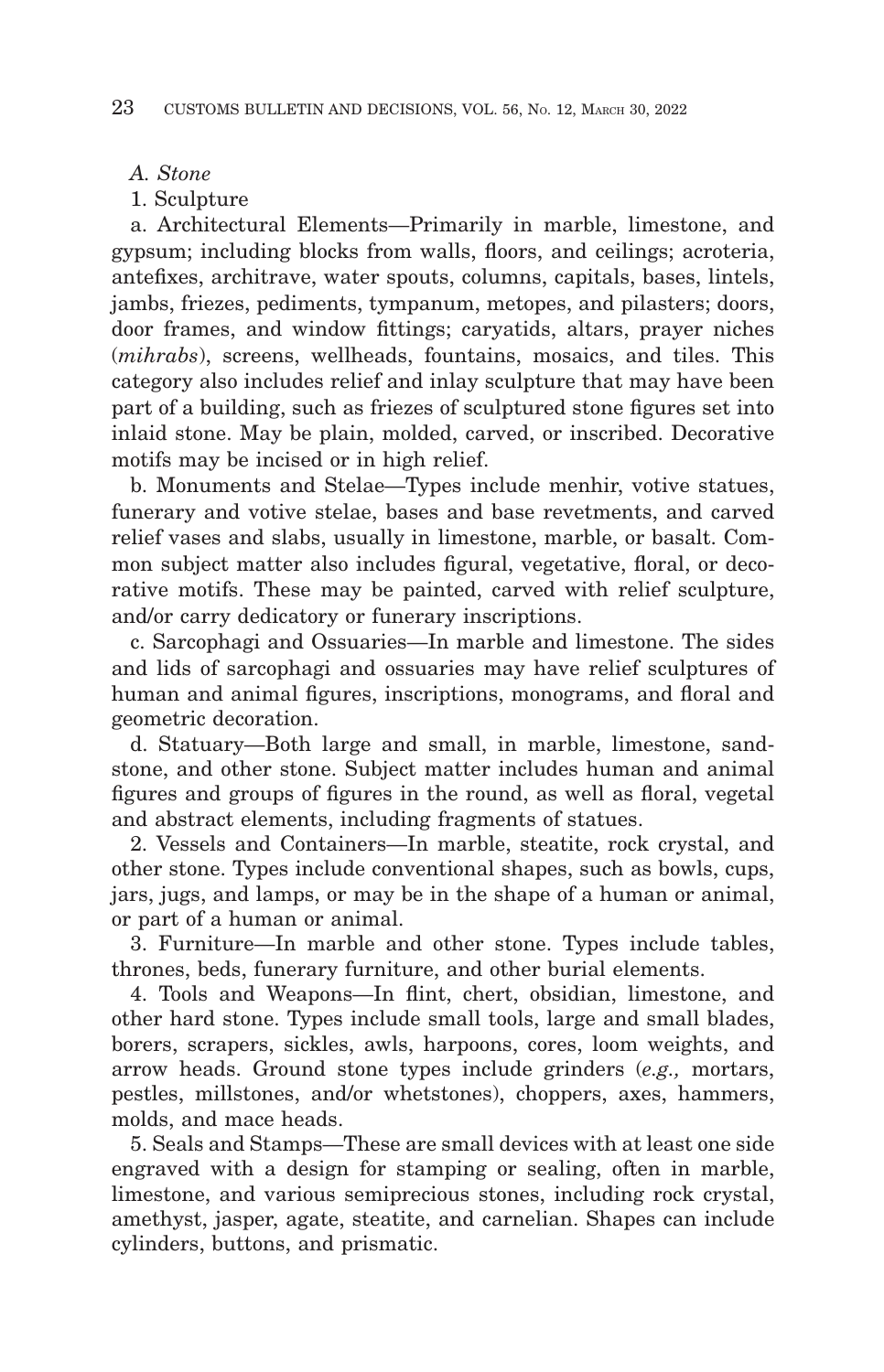6. Jewelry and Beads—Jewelry made of or decorated with colored and semi-precious stones, including beads, necklaces, pendants, cameos, crowns, earrings, finger rings, bracelets, anklets, belts, girdles, pins, hair ornaments, and arm bands. May be incised or cut as gems or cameos.

*B. Metal*

1. Sculpture

a. Statuary—Large and small statuary, primarily in bronze, including fragments of statues. Subject matter includes human and animal figures, masks, plaques, and groups of figures in the round.

b. Reliefs—In gold, bronze, or lead. Types include plaques, burial masks, leaves, and appliqués with images of gods, mythical creatures, or other figures.

c. Inscribed or Decorated Sheets—In bronze and lead. Engraved inscriptions, "military diplomas," "curse tablets," and thin metal sheets with engraved or impressed designs often used as attachments to furniture.

2. Vessels and Containers—In copper, bronze, gold, and silver. Bronze may be gilded or silver-plated. Types include conventional shapes, such as bowls, cups, jars, jugs, strainers, cauldrons, candelabras, and lamps, or may be in the shape of a human or animal or part of a human or animal.

3. Jewelry and Personal Adornment—In copper, bronze, silver, and gold. Types include earrings, ear caps, pendants, bracelets, necklaces, spiraliform tubes, brooches, torques, belts, belt buckles, belt ends/ appliqués, fibulas with chain pendants, plates, spangles, diadems, pins, dress pins, finger rings, hair rings, chains, spirals, ornaments, beads, mirrors, wreaths, cuffs, and pectoral crosses.

4. Tools—In bronze, iron, lead, and copper. Types include socketed hammers, spearheads, lanceheads, daggers, knives, axes, double axes, hooks, weights, scrapers, trowels, keys, strigils, and other tools of physicians and artisans.

5. Weapons and Armor—In copper, bronze, lead and iron. This category includes common weapon types, such as daggers, arrows, swords, spears, javelins, axes, rapiers, and maces. Body armor is also included, such as helmets, cuirasses, shin guards, shields, horse armor, and chariot decoration. Some may have inscriptions or be otherwise decorated with engraved, embossed, or perforated designs.

6. Seals and Stamps—These are small devices with at least one side engraved with a design for sealing or stamping, often in bronze, copper, gold, silver, tin, or lead. Types include rings, amulets, stamps, and seals with shank.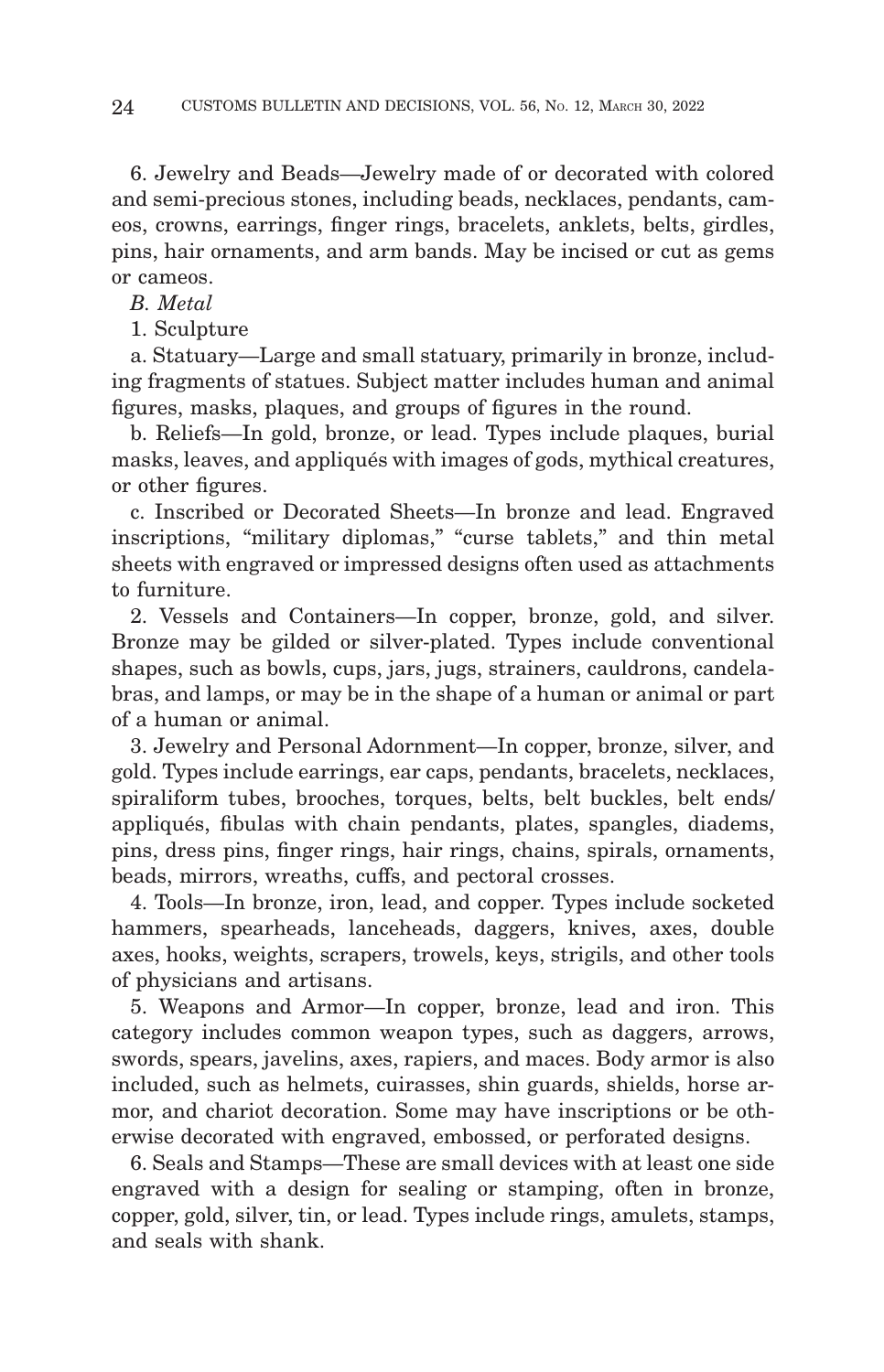7. Ship and Boat Material—Parts and fragments from shipwrecks in bronze, lead, and iron, including anchors.

8. Coins—This category includes coins of Illyrian, Greek, Macedonian, Roman provincial, Byzantine, Medieval, and Ottoman types that circulated primarily in Albania, ranging in date from approximately the 6th century B.C. to A.D. 1750. Coins were made in copper, bronze, silver, and gold. Examples are generally round, have writing, and show imagery of animals, buildings, symbols, or royal or imperial figures.

*C. Ceramic, Clay, and Terracotta*

1. Sculpture

a. Architectural Elements—Baked clay (terracotta) elements used to decorate buildings. Elements include tiles, acroteria, antefixes, painted and relief plaques, metopes, cornices, roof tiles, pipes, and revetments, as well as wall and floor decorations in plaster. May be painted as icons.

b. Statuary—Large and small statuary. Subject matter includes human and animal figures and groups of figures in the round, human body parts, shrines, houses, ovens, rhyta, strainers, and chariots. This includes figurines which may be anthropomorphic, zoomorphic, vegetal, furniture-like, schematic, or flat.

2. Vessels—Ceramic types, forms, and decoration vary among archaeological styles over time. Forms may be handmade or produced with ceramic wheels, plain or decorated, and may be glazed, unglazed, slipped, painted, burnished, engraved, and/or incised. They may be produced in Albania or imported at or near the time of production. Some of the most well-known types are highlighted below:

a. Neolithic Pottery—Early Neolithic types include thick-walled, coarse, fine, fine with sand inclusion, red, brown, and black pottery. Decorations, applications, and paint include sandy slip, barbotine, red monochrome, or dark brown paint on red barbotine ware. Middle Neolithic types include gray or black, lustrous, incised, and beaded pottery. Decorations include incised bands filled with dots or lines, incised spiral motifs, or white paint. Late Neolithic types include light yellow ocherous fabric, red ocherous fabric with painted decoration, black ware with incisions and appliqués, brown on light painted, clay mixed with sand, brown with broad lines and triangles, unpolished, net patterns, zig-zag lines, fine, polished, painted, multicolored, linear-geometric, and spiral pottery. Shapes include globular, spherical, hemispherical, and biconical vessels.

b. Chalcolithic Pottery—This category includes similar types and decorations as described above for earlier periods, with the addition of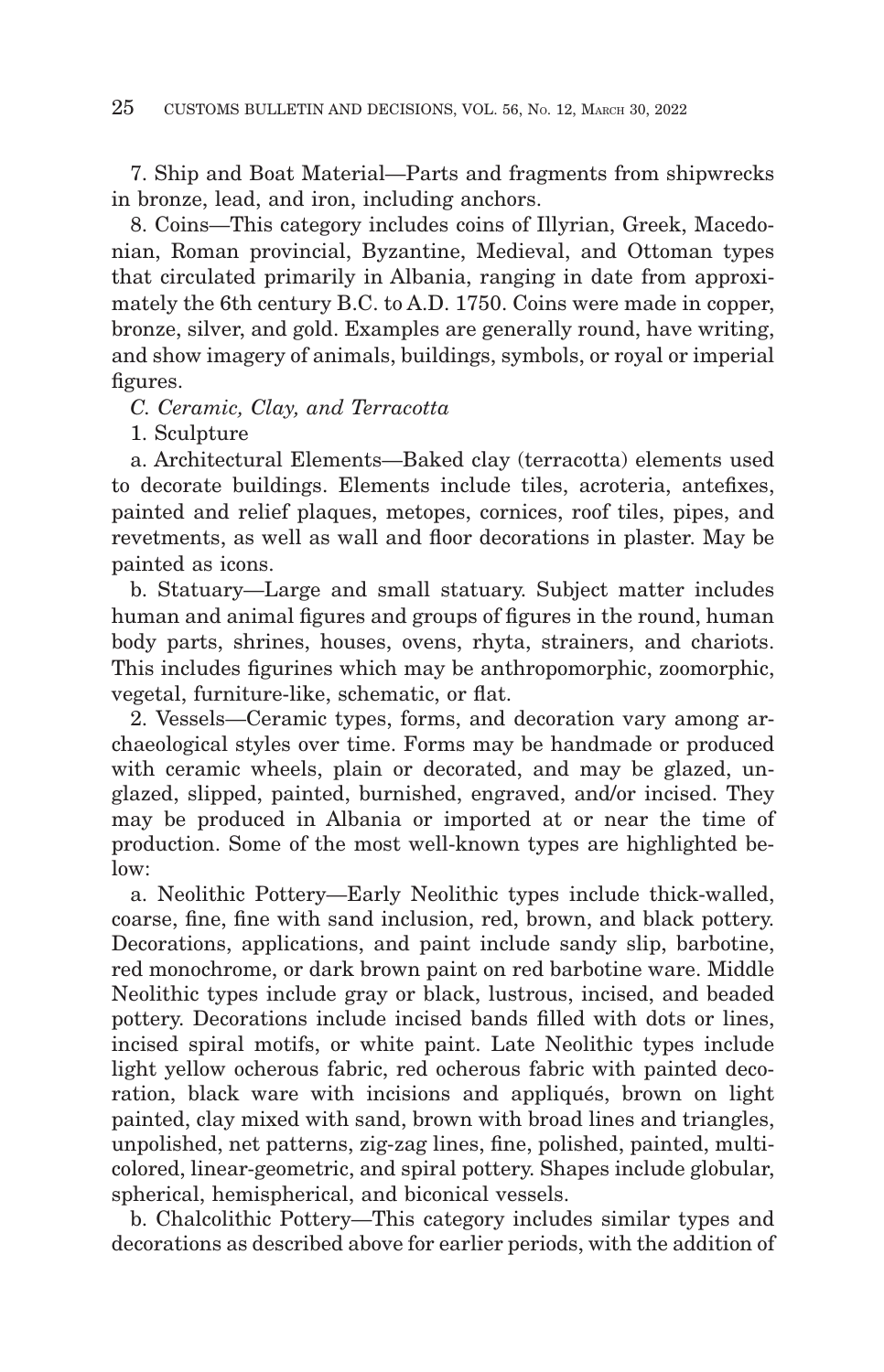thick-walled, thin-walled mixed with sand, gray surface, brown surface, black surface, fine, and gray-black pottery. They may be painted, incised, encrusted, recessed, or in relief, sometimes representing combined techniques. Prominently black monochrome with fluted decoration. Shapes include squat biconical bodies with cylindrical necks and bowls with incurving rims.

c. Bronze Age Pottery—Types include thick-walled and thin-walled vessels, which are black, gray, gray-black, red, light beige, or ocherous yellow, handmade and wheel-made, as well as Mycenaean (Late Helladic) imported wares. Decorations include bands, punctuated plastic bands, incised linear or curvilinear motifs, geometric motifs, horizontal bands with or without holes, finger impressed bands, matte-painted with geometric patterns, applied plastic decoration, monochrome painted motifs, and/or piercing at juncture of rim and handle. Shapes include pots with handles rising above the rim, vessels with wide necks and exaggerated vertical handles, vessels with bulbous bodies, wide necks, and thick lips, cups with handles, piriform cups with handles that rise above the rim, vessels with elbow or axeblade-shaped handles, vessels with wish bone handles, bowls, vessels with wide throats, vessels with horizontal handles, vessels with handle and spout, short open vessels with two handles, and double vessels.

d. Iron Age Pottery—Types include brown, gray, red, black, clean fabric mixed with sand, thin-walled, and smooth surface pottery, both handmade and wheel-made. Decorations include brown mattepainted linear or curvilinear motifs, narrow ribbing, incised geometric patterns, including triangles and concentric bands, and red paint on black glaze. Shapes include vessels with globular bodies and cylindrical or conical necks with vertical handles, jars with globular necks, beaked jugs, spherical vessels, double vessels, vessels with narrow throats, vessels with handles rising above the rim, pots, beaked *oinochoe, skyphoi, amphorae,* conical bowls with upright or incurving rims, hemispherical bowls, cups with various profiles, chalices, *biphora,* and vessels with four handles.

e. Illyrian, Greek, and Hellenistic Pottery—Types include thin and thick-walled vessels; proto-Corinthian, Corinthian, Attic, Devollian, black-glazed, and other types. Decorations include thick black gloss, as well as Attic and other imported Black Figure and Red Figure vessels, including local imitations of these types. Shapes include *lekythoi* (small, thin-walled jars), large storage *amphorae, oinochoe, pyxides, unguentaria, skyphoi,* and others.

f. Roman Pottery—Types include fineware, coarseware, red gloss, red slip, black slip, lead glaze, and others. Shapes include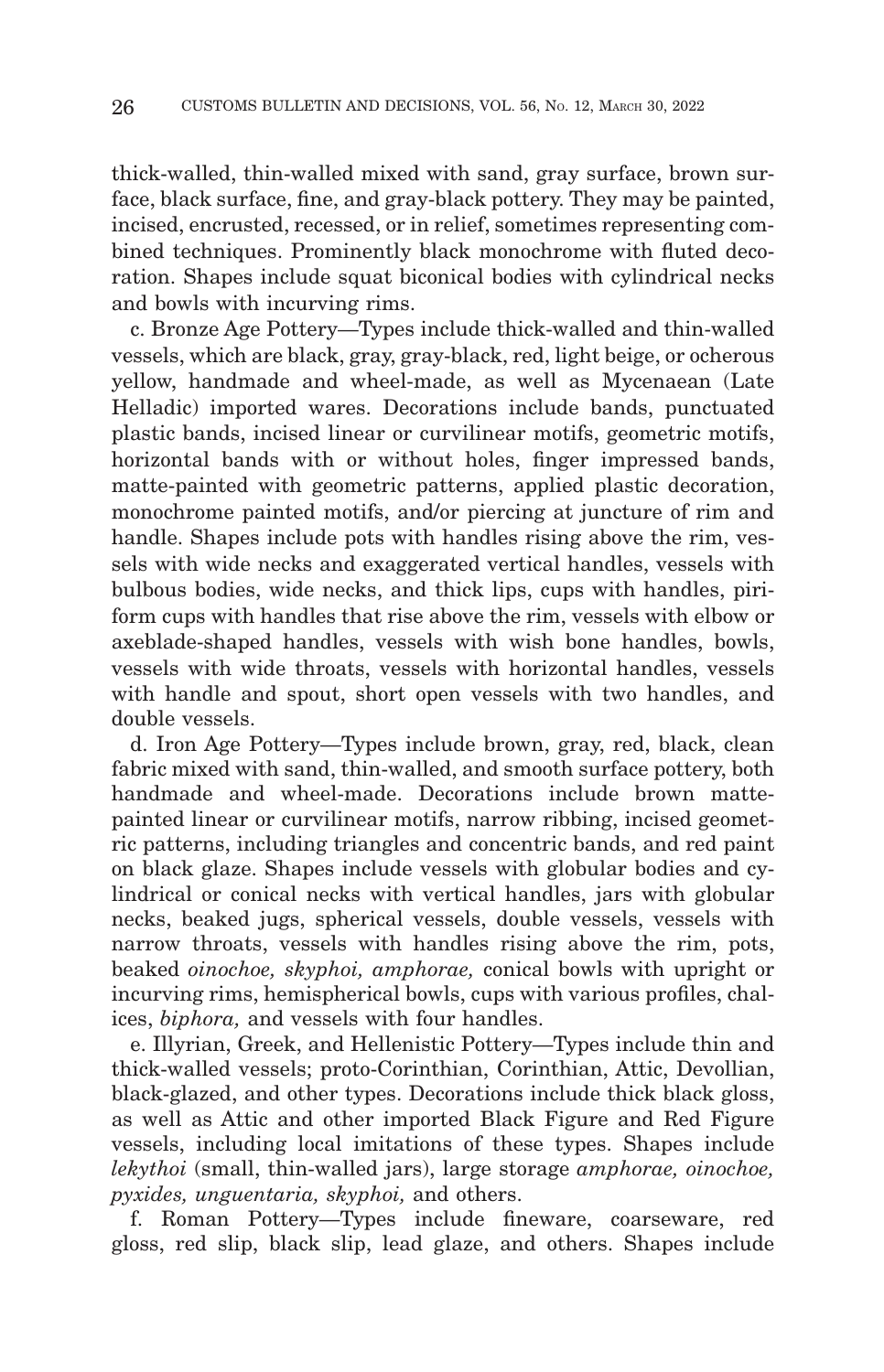cooking ware, jars, beakers, bowls, plates, vases, *amphorae,* and others.

g. Byzantine/Medieval Pottery—Types include thin and thickwalled vessels with fine to coarse fabrics, often deep red to purplish with lime inclusions and sandy texture, or dark orange with many lime inclusions and voids. Decorations include red slips, plain glazes, colored glazes, particularly green and silver, sgraffito incised naturalistic, geometric, and figural decoration, painted geometric motifs, including dots, ridge surface treatment, and proto-Maiolica ware. Shapes include *amphorae,* open and closed jugs, large storage vessels with small handles, and shallow plate-like vessels.

h. Ottoman Pottery—Types include thin and thick-walled vessels with fine to coarse fabrics, often deep red to purplish with lime inclusions and sandy texture. Decorations include plain glazes, colored glazes, particularly green and brown, painted glaze, sgraffito incised decoration, painted geometric motif, and Maiolica ware.

3. Objects of Daily Use—This type includes objects of daily use including tools, spindle whorls, weights, and lamps.

4. Inscriptions—These are typically unbaked and should be handled with extreme care, even when hard fired through accidental burning. They typically take the form of tablets, which may be shaped like leaves or may be rectangular or square. In various languages and scripts.

*D. Bone, Ivory, Shell, Wood, and Other Organics*

1. Small Statuary and Figurines—This category includes human and animal figures and groups of figures in the round.

2. Personal Ornaments and Objects of Daily Use—In bone, ivory, shell, amber, and other organics. Types include tools, ornaments, beads, amulets, combs, pins, spoons, small containers, bracelets, and buckles.

3. Seals and Stamps—These are small objects with at least one side engraved with a design for stamping or sealing. They may be discoid, cuboid, conoid, or in the shape of animals or mythological creatures.

4. Tools and Weapons—Bone, ivory, and horn were used to produce and decorate weapons and tools. Types include needles, awls, chisels, hoes, picks, knives, spearheads, harpoons, and blades.

5. Human and Animal Remains—Skeletal remains from human and animal bodies, found in burials or preserved in other contexts.

6. Musical Instruments—In bone, ivory, and tortoise shell. Types include pipes and flutes.

7. Inscriptions and Writing—On wood, particularly wooden sticks, ivory, and others. In various languages and scripts.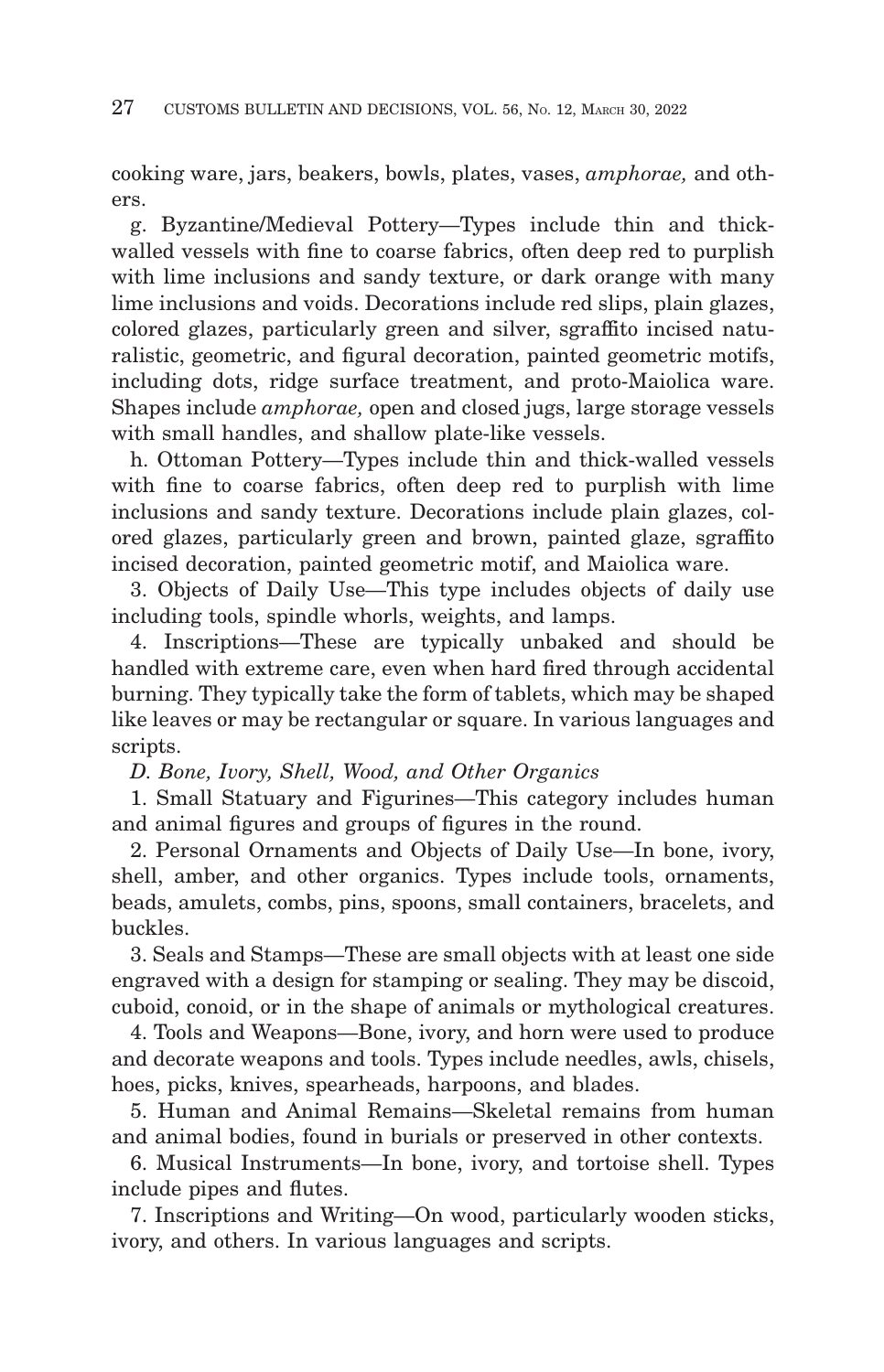8. Ship and Boat Material—This includes whole or pieces that compose a ship or boat, including logs, planks, and other fittings.

*E. Glass, Faience, and Semi-Precious Stone*

1. Architectural Elements—This includes glass inlay and tesserae pieces from floor and wall mosaics, mirrors, and windows.

2. Vessels—Types include small jars, bowls, animal shaped containers, goblets, spherical containers, candle holders, and perfume jars (*unguentaria*).

3. Beads and Jewelry—Jewelry such as bracelets and rings, pendants, and beads in various shapes (*e.g.,* circular or globular), may be decorated with symbolic and/or floral reliefs.

*F. Textiles*

This category includes clothing or clothing fragments, carpets, flags or banners, flag bags, wall hangings, blankets, and textiles used during religious practice, and includes objects made from linen, wool, cotton, and silk.

*G. Leather, Papyrus, and Parchment*

1. Leather—This category includes bags, furniture parts, masks, shields, cases and containers for a variety of uses, sandals, clothing, and manuscript covers. There are examples of religious and/or rare books that were written on leather pages.

2. Papyrus—Documents made from papyrus and written upon. These are often rolled and/or fragmentary.

3. Parchment—Writing material made of animal skin and used to produce manuscripts, including religious, liturgical, and scientific works. These may be single leaves or bound as books or scrolls. These may also have illustrations or illuminated paintings with gold and other colors.

*H. Rock Art, Paintings, and Drawing*

1. Rock Art—Types include human-made markings on stone, cave walls, or rocks in open air, and may be carved or painted. The earliest known examples date from approximately 10,000 B.C.

2. Wall Paintings—This category includes paintings from buildings and tombs. Several methods were used, such as wet-fresco and dryfresco, and the paintings may be applied to plaster, wood, or stone. Types include simple applied color, bands and borders, landscapes, scenes of people and/or animals in natural or built settings, and religious themes. Tomb paintings may depict gods, goddesses, or funerary scenes, and date primarily from the first millennium BC through the 6th century A.D.

3. Panel Painting (Icons)—An icon is a work of art for religious devotion, normally depicting saints, angels, or other religious figures. These are painted on a wooden panel, often for inclusion in a wooden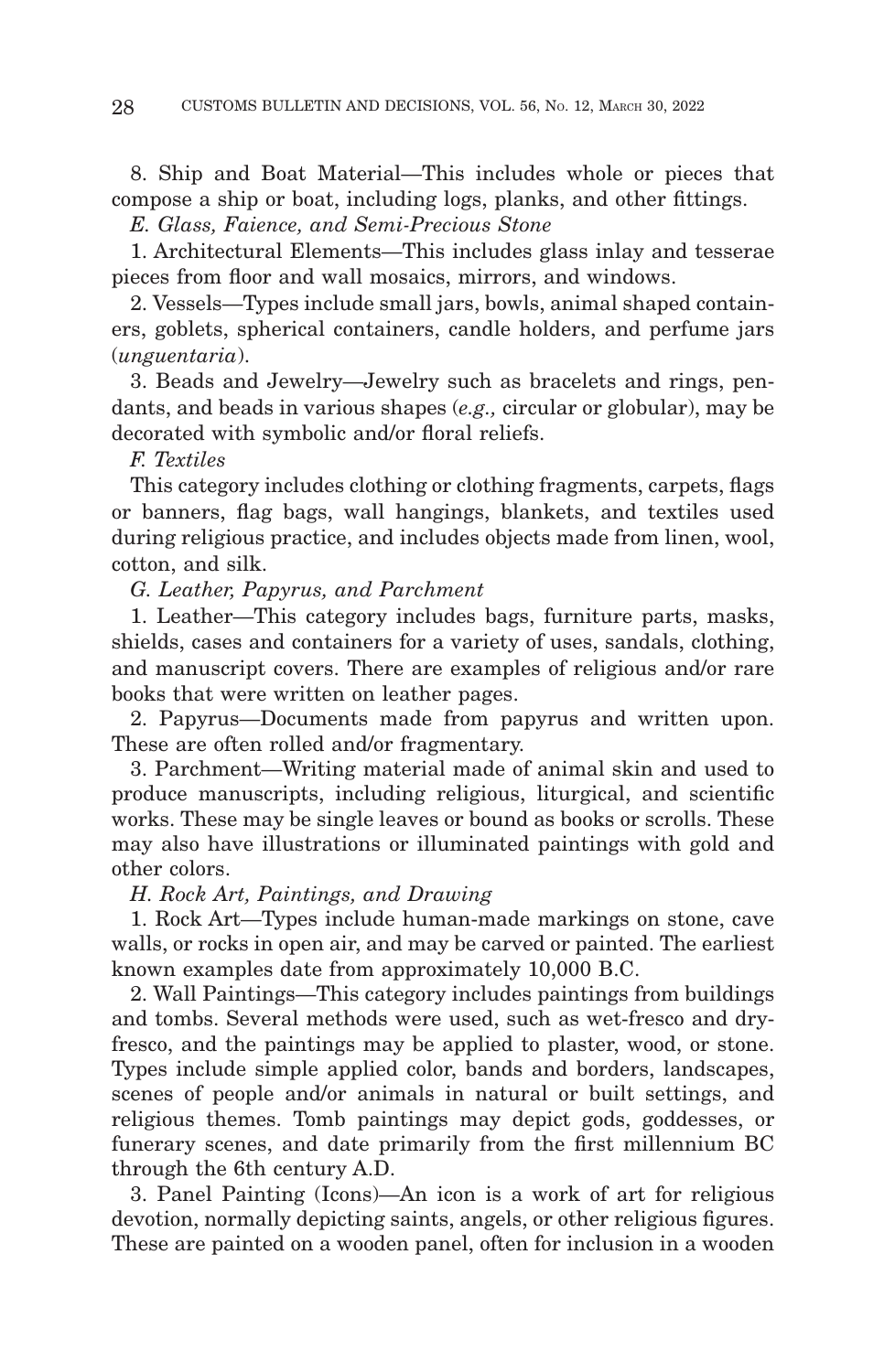screen (iconostasis), or else painted onto ceramic panels. May be partially covered with gold or silver, sometimes encrusted with precious or semi-precious stone.

*I. Mosaics*

Mosaics are a combination of small three-dimensional pieces of colored stone or glass (tesserae) to create motifs, such as geometric shapes, mythological scenes, floral or animal designs, natural motifs, such as landscapes, and depictions of daily chores. These were generally applied to walls, ceilings, or floors.

# **II. Ethnological Material**

Ethnological material covered by the Agreement includes, but is not limited to, architectural elements from historic or religious structures, funerary objects, ritual and ceremonial objects, paintings, written records, textiles, and weapons and armor; all of which contribute to the knowledge of the origins, development, and history of the Albanian people. This includes objects from approximately A.D. 400, starting in the Byzantine period, through the Medieval and Ottoman periods, ending in A.D. 1913, with Albania's independence.

## *A. Architectural Elements*

This category includes architectural elements and decoration from religious and historic buildings in all materials. These buildings have distinctive characteristics described below. Examples of architectural elements covered by the Agreement include, but are not limited to, the following objects:

1. Structural and Decorative Architectural Elements—This category includes material from religious or public buildings in stone, ceramic, plaster, wood, and other organic elements, which includes blocks; columns, capitals, bases, lintels, jambs, friezes, and pilasters; beams, panels, doors, door frames, and window fittings; altars and altar partitions, prayer niches (*mihrab*), circular marking slabs (*omphalion*), screens, iconostases, fountains, ceilings, and carved, molded, or painted brick and tile. Metal elements are primarily in copper, brass, lead, and alloys, and may include doors, door fixtures, lathes, finials, chandeliers, screens, and sheets to protect domes. Glass may be incorporated into either structural or decorative elements. This category also includes relief and inlay sculpture, including appliqués and plaques that may have been part of a building. May be plain, molded, carved, or inscribed. Decorative motifs may be incised or in high relief, and may include religious, floral, human, animal, or other motifs.

2. Mosaics—Wall or floor mosaics generally portray religious images and scenes of biblical events. Surrounding panels may contain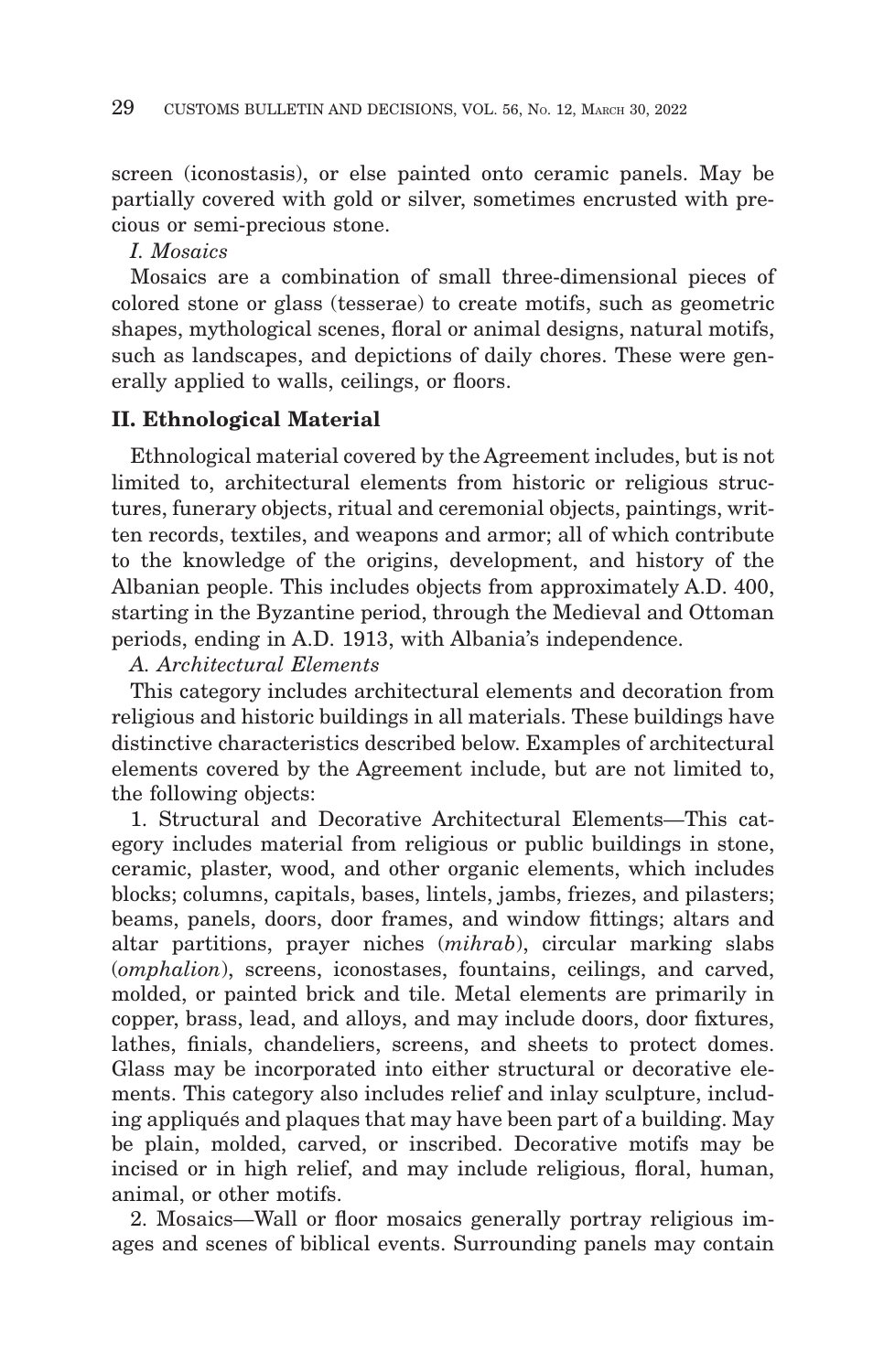animal, floral, or geometric designs. They are made from stone and glass cut into small pieces (tesserae) and laid into a plaster matrix. *B. Funerary Objects*

This category includes objects related to funerary rites and burials in all materials. Examples of funerary objects covered by the Agreement include, but are not limited to, the following objects:

1. Sepulchers—Sepulchers are repositories for human or animal remains, in stone (usually marble or limestone), metal, and wood. Types of burial containers include sarcophagi, caskets, coffins, and chest urns. These may also have associated sculpture in relief or in the round. May be plain or have figural, geometric, or floral motifs, either painted or carved in relief. May also contain human or animal remains.

2. Inscriptions, Memorial Stones, Epitaphs, and Tombstones—This category includes inscribed funerary objects, primarily slabs in marble and ceramic; most frequently engraved with Ottoman Turkish or Greek. These may also have associated sculpture in relief or in the round.

3. Funerary Offerings—This category includes objects in all materials; shrouds and body adornment, such as clothing, jewelry, and accessories; idols, figurines, vessels, beads, weapons, or other ritual or ceremonial offerings; and writing implements, books, and manuscripts.

## *C. Ritual and Ceremonial Objects*

This category includes objects for use in religious services (Christian, Islamic, or other) or by the state (Byzantine Empire, Medieval period rulers, and Ottoman Empire). Examples of ritual and ceremonial objects covered by the Agreement include, but are not limited to, the following objects:

1. Religious Objects—This category includes objects in all materials, such as lamps, libation vessels, patens, pitchers, chalices, plates, censers, candelabra, crosses and cross pendants, pilgrim flasks, tabernacles, boxes and chests, carved diptychs, triptychs, plaques and appliqués, cast metal icons, liturgical spoons, ecclesiastic crowns, bells, ampoules, prayer beads, icons, amulets, *Bektashi* surrender stones, and *Qu'ran* study tablets. This type also includes reliquaries and reliquary containers, which may or may not include human remains. Objects are often engraved, inscribed, inlaid, or otherwise decorated with semi-precious or precious stones.

2. State Ceremonial Objects—This category includes objects in all materials. Examples include ceremonial garments, clothing emblematic of state or imperial position and accessories thereof (such as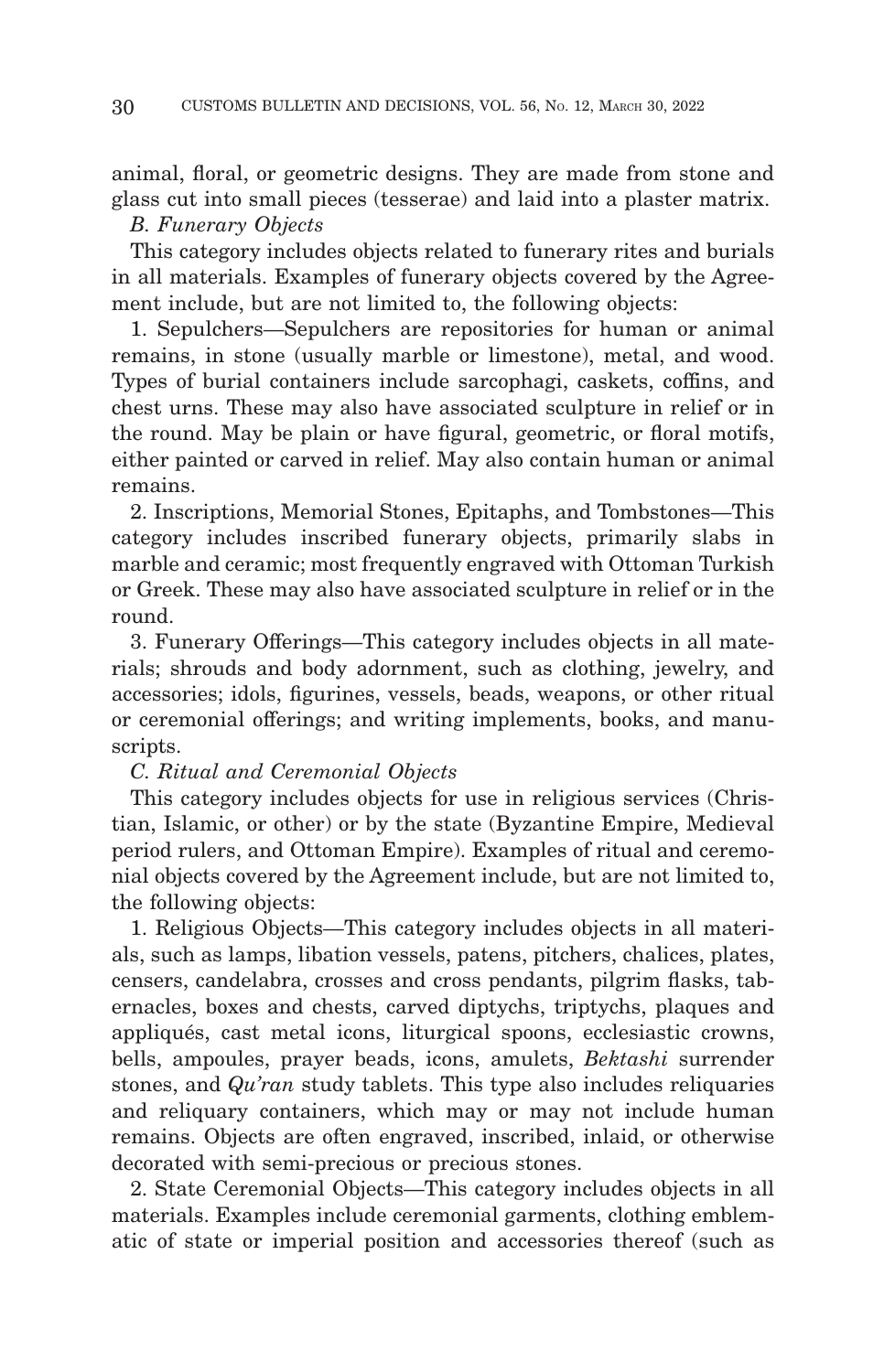shoes, headdresses and hats, belts, and jewelry); objects of state office (such as scepters, staffs, insignia, relics, and monumental boxes, trays, and containers); flags, flagstaffs, and *alem* (finials); stamps, seals, and writing implements for official use by the state; tapestries, or other representations of the court; and musical instruments.

3. Furniture—This category includes objects primarily in stone or wood, including altars, tables, platforms, pulpits, fonts, screens, thrones, *minbar,* lecterns, desks, and other types of furniture used for religious or official state purpose.

4. Musical Instruments—This category includes instruments important for religious or state ceremonies, such as drums of various sizes in leather (*e.g., bendir* drums used in Sufi rituals, wedding processions, and *Mal'uf* performances), metal instruments, such as cymbals and trumpets, and wooden instruments.

# *D. Paintings*

This category includes works of paint on plaster, wood, or ceramic, from religious or historic contexts. Paintings from these periods provide information on the social and religious history of the people of Albania that may be absent from written records. Examples of paintings include, but are not limited to:

1. Wall paintings—This category includes paintings on various types of plaster, which generally portray religious images and/or scenes of biblical events. Types may also include simple applied color, bands and borders, and animal, floral, and geometric motifs.

2. Panel Paintings (Icons)—An icon is a work of art for religious devotion, normally depicting saints, angels, or other religious figures. These are painted on a wooden panel, often for inclusion in a wooden screen (iconostasis), or else painted onto ceramic panels. May be partially covered with gold and/or silver, sometimes encrusted with precious or semi-precious stone.

3. Works on Leather and Paper—Paintings may be on leather, parchment, or paper. Images depicted may include, among other themes, courtly themes (*e.g.,* rulers, musicians, or riders on horses) and city views.

# *E. Written Records*

This category includes written records of religious, ritual, ceremonial, political, or scientific importance, including, but not limited to, works on papyrus, vellum or parchment, paper, or leather. Papyrus documents are often rolled and/or fragmentary. Parchment and paper documents may be single leaves or bound as scrolls or books. They may have illustrations or illuminated paintings with gold or other colors, or be otherwise embellished with colorful floral or geometric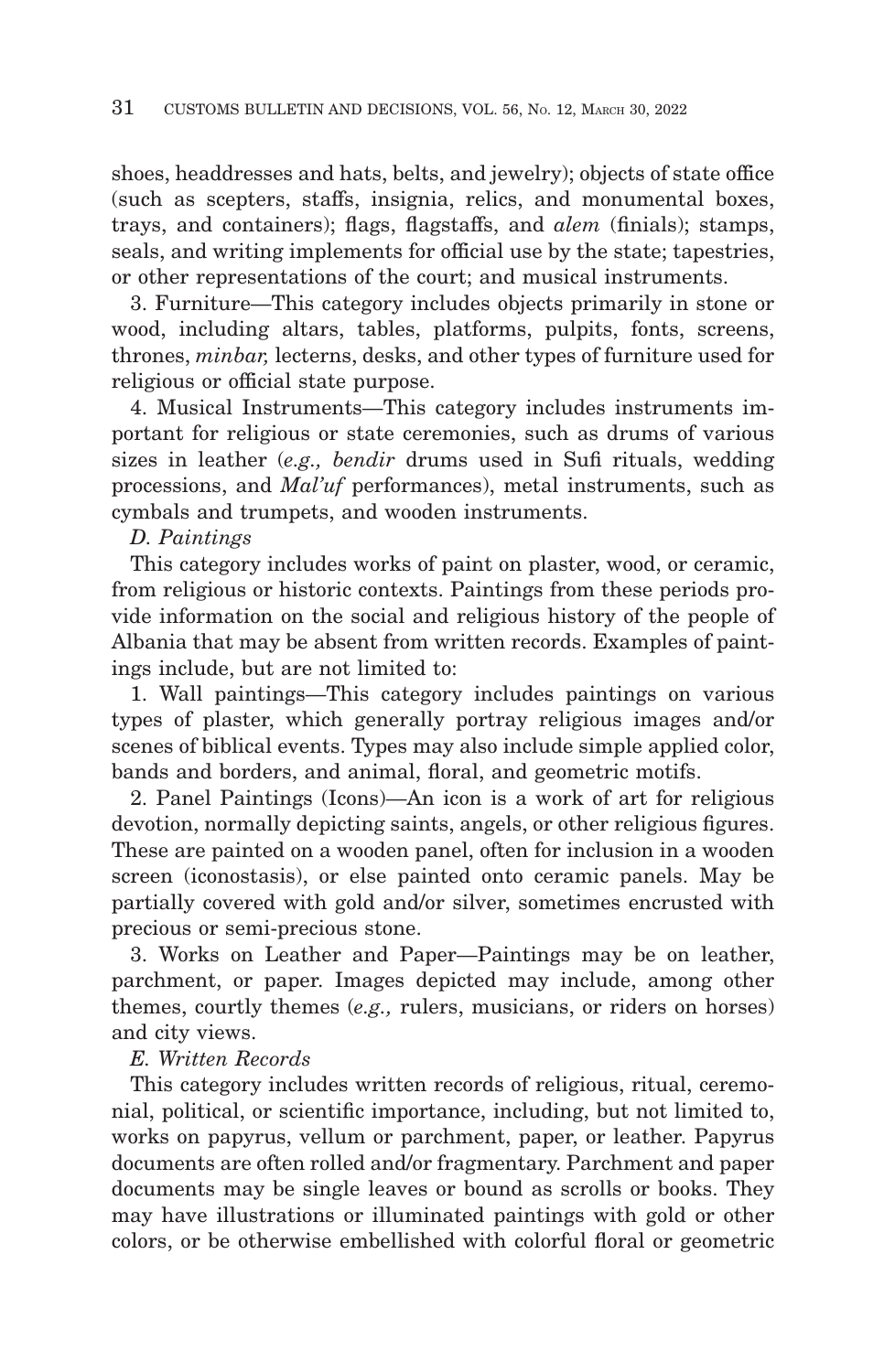motifs. There are also examples of Korans (*Qur'ans*) and other religious and/or rare books written on leather pages. This category also includes boxes for books or scrolls made of wood or other organic materials and book or manuscript covers made of leather, textile, or metal.

# *F. Textiles*

1. Traditional Clothing—Traditional Albanian folk clothing including headdresses (*qeleshe, pils,* Albanian hat, *qylafë, kapica, langi, lëvere, kryqe*), pants and upper body covers (*fustanella, tirq, brekusha, xhubleta, mbështjellëse*), vests (*xhamadan*), belts (*brez*), socks (*çorape*), and shoes (*opinga*).

2. Religious Vestments and Textiles—In linen, silk, and wool. This category includes religious textiles and fragments from mosques, churches, shrines, tombs, and monuments, including garments, hangings, prayer rugs, and shrine covers, as well as robes, vestments and altar clothes that are often embroidered in silver and gold. Embroidered designs include religious motifs and floral and geometric designs.

#### *G. Weapons and Armor*

This category includes weapons and armor in all materials. This includes daggers, swords, saifs, scimitars, other blades, with or without sheaths, as well as spears, firearms, and cannons. These may be inlaid with gemstones, embellished with silver or gold, or engraved with floral or geometric motifs and inscriptions. Grips or hilts may be made of metal, wood, and/or semi-precious stones, such as agate, and bound with leather. Armor consists of small metal scales, originally sewn to a backing of cloth or leather, and augmented by helmets, body armor, shields, and horse armor.

## **Inapplicability of Notice and Delayed Effective Date**

This amendment involves a foreign affairs function of the United States and is, therefore, being made without notice or public procedure under  $5 \text{ U.S.C. } 553(a)(1)$ . For the same reason, a delayed effective date is not required under 5 U.S.C. 553(d)(3).

## **Regulatory Flexibility Act**

Because no notice of proposed rulemaking is required, the provisions of the Regulatory Flexibility Act (5 U.S.C. 601 *et seq.*) do not apply.

## **Executive Order 12866**

CBP has determined that this document is not a regulation or rule subject to the provisions of Executive Order 12866 because it pertains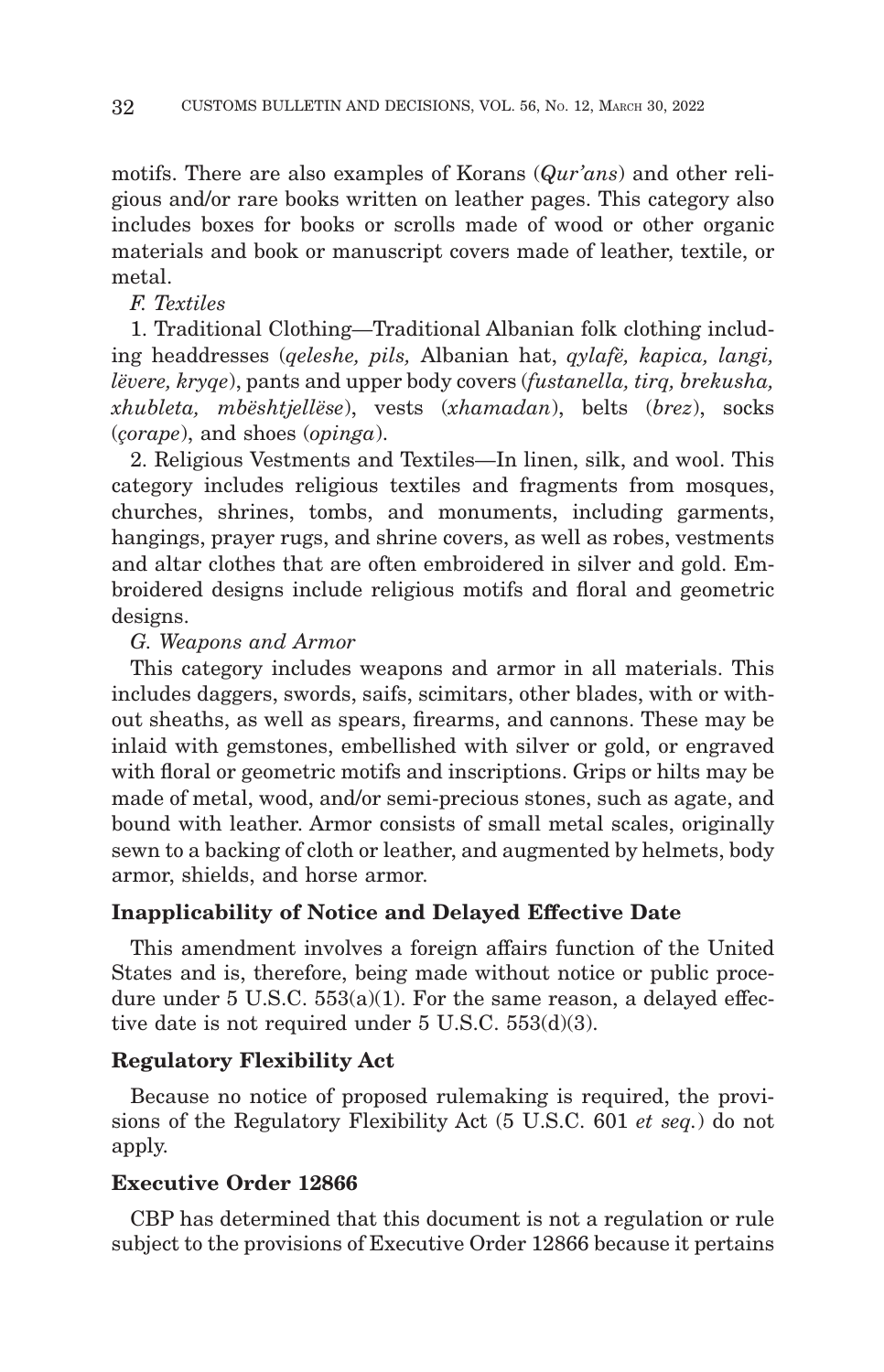to a foreign affairs function of the United States, as described above, and therefore is specifically exempted by section  $3(d)(2)$  of Executive Order 12866.

# **Signing Authority**

This regulation is being issued in accordance with 19 CFR 0.1(a)(1) pertaining to the Secretary of the Treasury's authority (or that of his/her delegate) to approve regulations related to customs revenue functions.

Chris Magnus, the Commissioner of CBP, having reviewed and approved this document, has delegated the authority to electronically sign this document to Robert F. Altneu, who is the Director of the Regulations and Disclosure Law Division for CBP, for purposes of publication in the **Federal Register**.

# **List of Subjects in 19 CFR Part 12**

Cultural property, Customs duties and inspection, Imports, Prohibited merchandise, Reporting and recordkeeping requirements.

# **Amendment to CBP Regulations**

For the reasons set forth above, part 12 of title 19 of the Code of Federal Regulations (19 CFR part 12), is amended as set forth below:

# **PART 12—SPECIAL CLASSES OF MERCHANDISE**

 $\blacksquare$  1. The general authority citation for part 12 and the specific authority citation for § 12.104g continue to read as follows:

**Authority:** 5 U.S.C. 301; 19 U.S.C. 66, 1202 (General Note 3(i), Harmonized Tariff Schedule of the United States (HTSUS)), 1624.

\*\*\*\* \*

Sections 12.104 through 12.104i also issued under 19 U.S.C. 2612;

\*\*\*\* \*

 $\Box$  2. In § 12.104g, the table in paragraph (a) is amended by adding Albania in alphabetical order to read as follows:

# **§ 12.104g Specific items or categories designated by agreements or emergency actions.**

 $(a) * * *$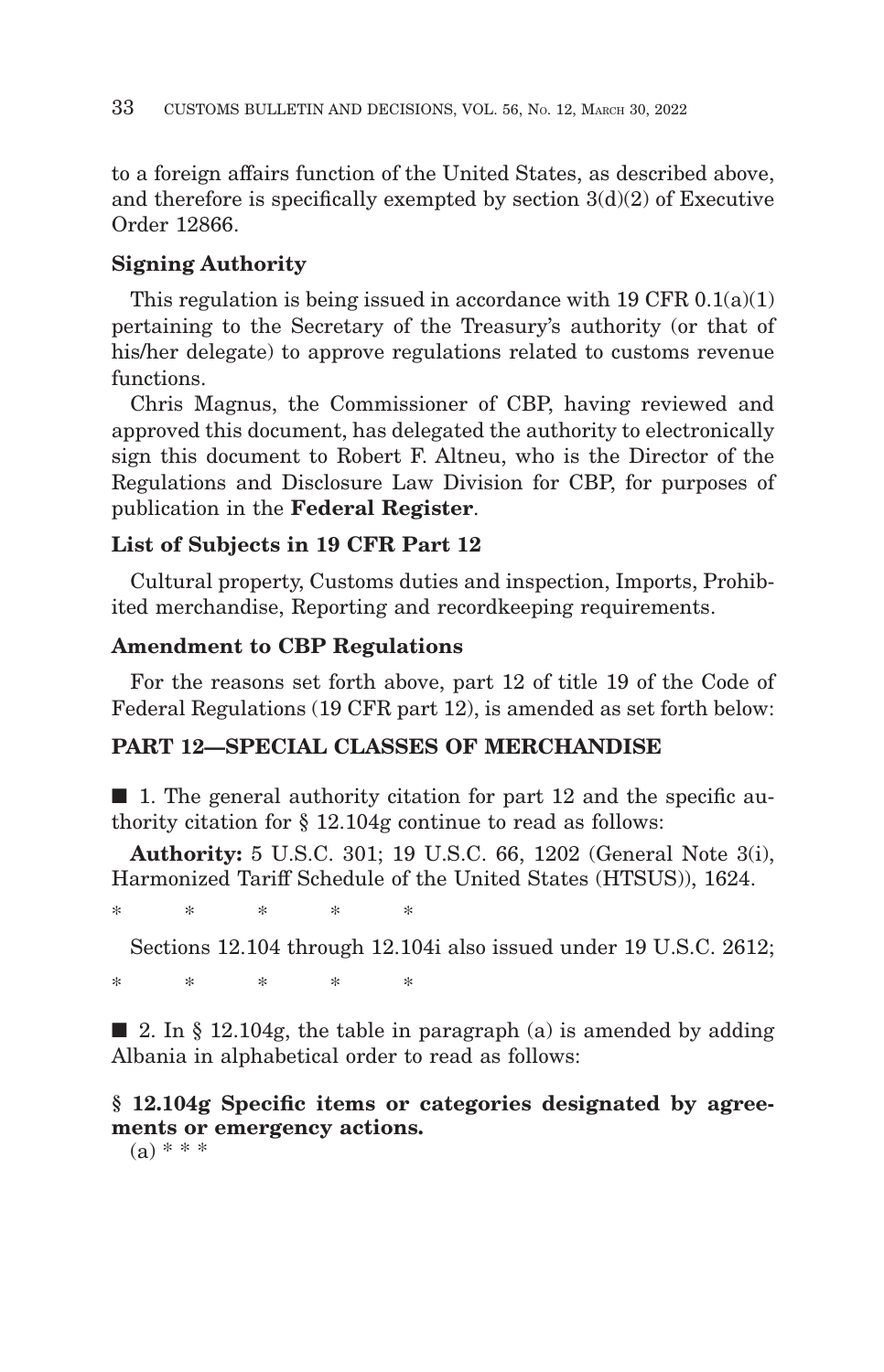| State party |        | Cultural property                                                                                                                                                                                    |        | Decision No.    |   |
|-------------|--------|------------------------------------------------------------------------------------------------------------------------------------------------------------------------------------------------------|--------|-----------------|---|
| Albania     | 1913.  | Archaeological material of Albania rang-<br>ing in date from approximately<br>300,000 B.C. to A.D. 1750, and ethno-<br>logical material of Albania ranging in<br>date from approximately A.D. 400 to |        | CBP Dec. 22–06. |   |
| *           | $\ast$ | *<br>*                                                                                                                                                                                               | $\ast$ | *               | * |

\*\*\*\* \*

ROBERT F. ALTNEU, *Director, Regulations & Disclosure Law Division, Regulations & Rulings, Office of Trade, U.S. Customs and Border Protection.*

TIMOTHY E. SKUD *Deputy Assistant Secretary of the Treasury.* U.S. Customs<br>TIMO<br>Dep<br>Secretar<br>Secretar<br>REF AUTOMA

[Published in the Federal Register, March 17, 2022 (85 FR 15079)]

# **APPLICATION TO USE AUTOMATED COMMERCIAL ENVIRONMENT (ACE)**

**AGENCY:** U.S. Customs and Border Protection (CBP), Department of Homeland Security.

**ACTION:** 30-Day Notice and request for comments; Revision of an existing collection of information.

**SUMMARY:** The Department of Homeland Security, U.S. Customs and Border Protection will be submitting the following information collection request to the Office of Management and Budget (OMB) for review and approval in accordance with the Paperwork Reduction Act of 1995 (PRA). The information collection is published in the **Federal Register** to obtain comments from the public and affected agencies.

**DATES:** Comments are encouraged and must be submitted (no later than April 13, 2022) to be assured of consideration.

**ADDRESSES:** Written comments and/or suggestions regarding the item(s) contained in this notice should be sent within 30 days of publication of this notice to *www.reginfo.gov/public/do/ PRAMain*. Find this particular information collection by selecting ''Currently under 30-day Review—Open for Public Comments'' or by using the search function.

**FOR FURTHER INFORMATION CONTACT:** Requests for additional PRA information should be directed to Seth Renkema,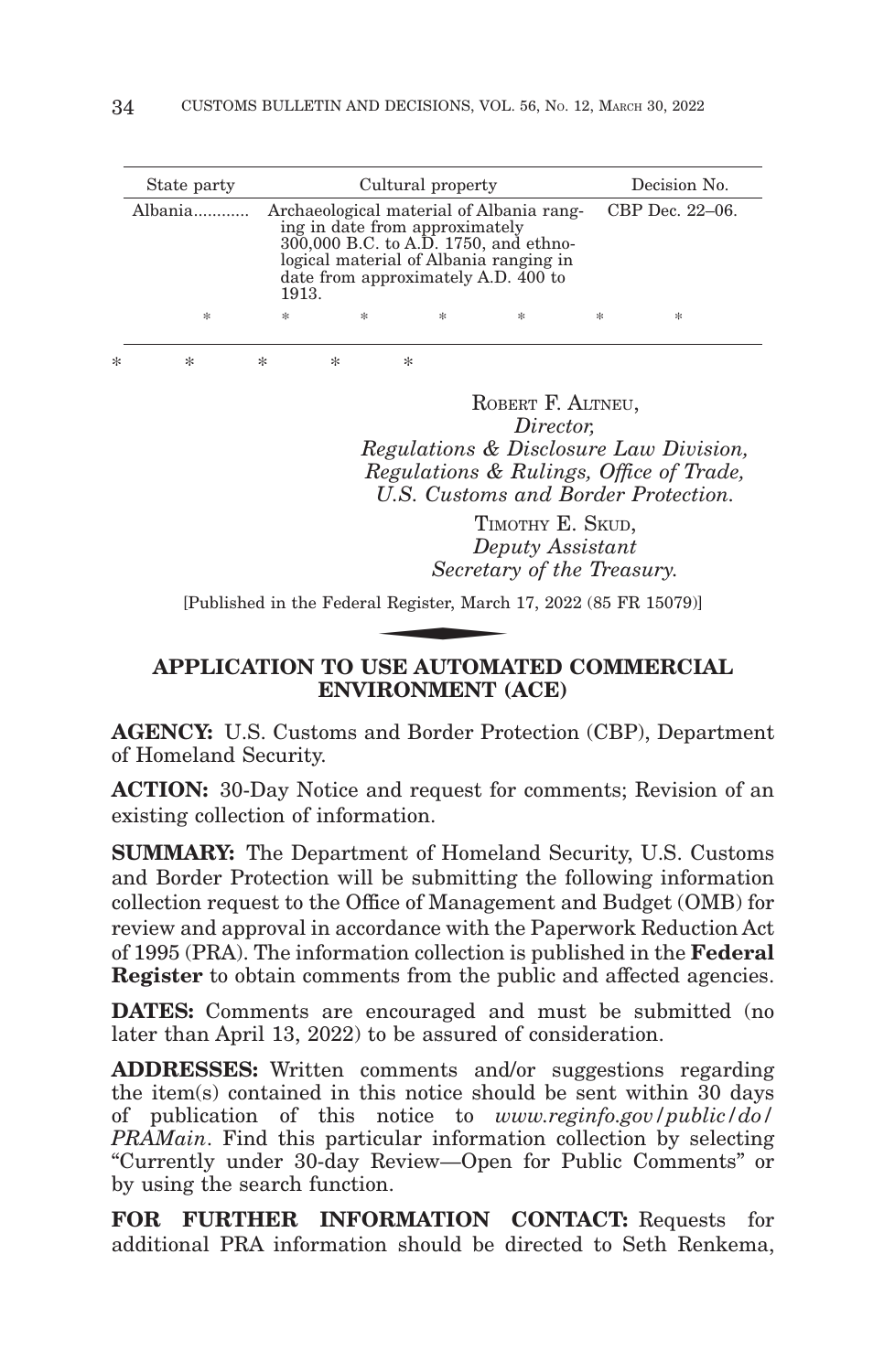Chief, Economic Impact Analysis Branch, U.S. Customs and Border Protection, Office of Trade, Regulations and Rulings, 90 K Street NE, 10th Floor, Washington, DC 20229–1177, Telephone number 202–325–0056 or via email *CBP\_PRA@cbp.dhs.gov.* Please note that the contact information provided here is solely for questions regarding this notice. Individuals seeking information about other CBP programs should contact the CBP National Customer Service Center at 877–227–5511, (TTY) 1–800–877–8339, or CBP website at *https://www.cbp.gov/*.

**SUPPLEMENTARY INFORMATION:** CBP invites the general public and other Federal agencies to comment on the proposed and/or continuing information collections pursuant to the Paperwork Reduction Act of 1995 (44 U.S.C. 3501 *et seq.*). This proposed information collection was previously published in the **Federal Register** (86 FR 63037) on November 15, 2021, allowing for a 60-day comment period. This notice allows for an additional 30 days for public comments. This process is conducted in accordance with 5 CFR 1320.8. Written comments and suggestions from the public and affected agencies should address one or more of the following four points: (1) Whether the proposed collection of information is necessary for the proper performance of the functions of the agency, including whether the information will have practical utility;  $(2)$  the accuracy of the agency's estimate of the burden of the proposed collection of information, including the validity of the methodology and assumptions used; (3) suggestions to enhance the quality, utility, and clarity of the information to be collected; and (4) suggestions to minimize the burden of the collection of information on those who are to respond, including through the use of appropriate automated, electronic, mechanical, or other technological collection techniques or other forms of information technology, *e.g.,* permitting electronic submission of responses. The comments that are submitted will be summarized and included in the request for approval. All comments will become a matter of public record.

# **Overview of This Information Collection**

**Title:** Application to use Automated Commercial Environment (ACE).

**OMB Number:** 1651–0105.

**Form Number:** N/A.

**Current Actions:** Revision of an existing collection of information.

**Type of Review:** Revision.

**Affected Public:** Businesses.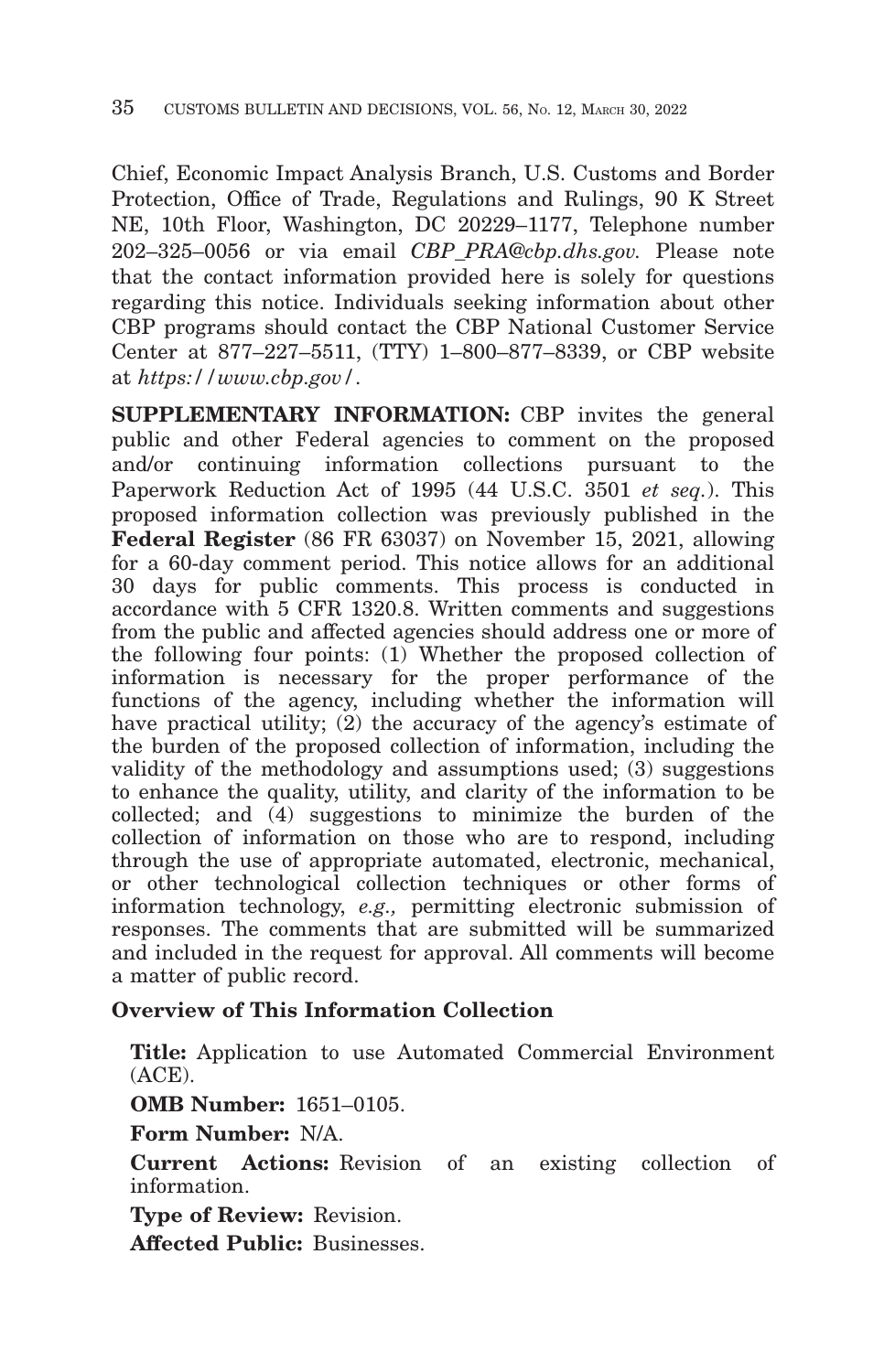**Abstract:** The Automated Commercial Environment (ACE) is a trade data processing system that is replacing the Automated Commercial System (ACS), the current import system for U.S. Customs and Border Protection (CBP) operations. ACE is authorized by Executive Order 13659 which mandates implementation of a Single Window through which businesses will transmit data required by participating agencies for the importation or exportation of cargo. *See* 79 FR 10655 (February 25, 2014). ACE supports government agencies and the trade community with border-related missions with respect to moving goods across the border efficiently and securely. Once ACE is fully implemented, all related CBP trade functions and the trade community will be supported from a single common user interface.

To establish an ACE Portal account, participants submit information such as their name, their employer identification number (EIN) or social security number (SSN), and if applicable, a statement certifying their capability to connect to the internet. This information is submitted through the ACE Secure Data Portal which is accessible at: *http://www.cbp.gov/trade/automated.*

*Please Note:* A CBP-assigned number may be provided in lieu of your SSN. If you have an EIN, that number will automatically be used and no CBP number will be assigned. A CBP-assigned number is for CBP use only.

There is a standalone capability for electronically filing protests in ACE. This capability is available for participants who have not established ACE Portal Accounts for other trade activities, but desire to file protests electronically. A protest is a procedure whereby a private party may administratively challenge a CBP decision regarding imported merchandise and certain other CBP decisions. Trade members can establish a protest filer account in ACE through a separate application and the submission of specific data elements. *See* 81 FR 57928 (August 24, 2016).

## **Proposed Changes**

#### *1. New ACE Account Type*

CBP is creating a new ACE Account type for ACE Import Trade Carriers and their designees. This new account type, Vessel Agency, enables users to file vessel entrance, clearance, and related data to CBP electronically through the new Vessel Entrance and Clearance System (VECS).

The ACE Account Application will be changed to collect identifying information such as name, employer identification number (EIN),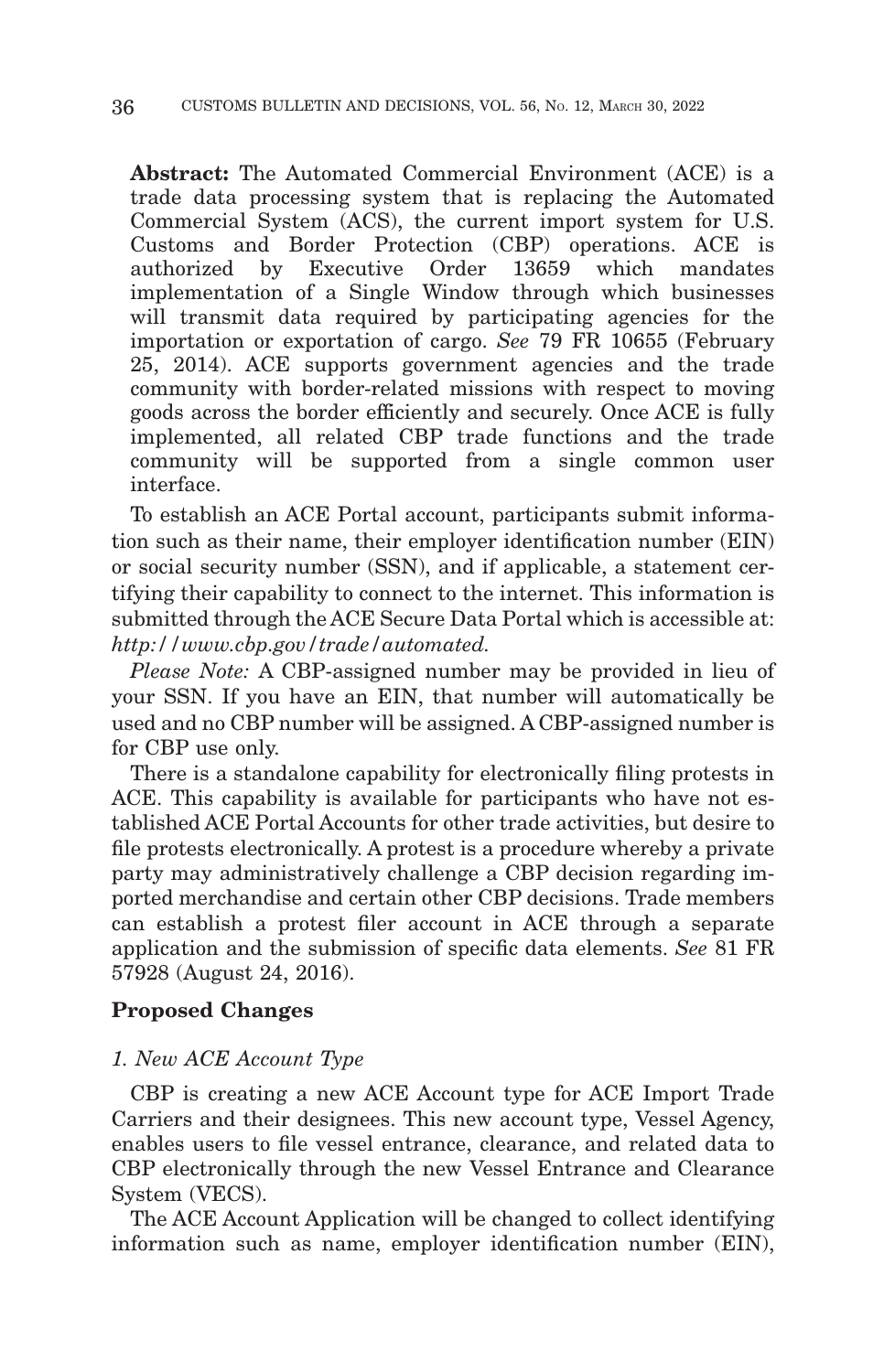company address, and phone numbers, to be used to setup the Vessel Agency accounts. Users who create a Vessel Agency Account are automatically enrolled into the VECS public pilot.

# *2. Removing ACE Account Types*

In a separate action, unrelated to the Vessel Agency account type creation, CBP will also be removing account types ''Cartman'' and ''Lighterman'' from the ACE Account Application. These account types were never used and are being removed due to that lack of use.

*Type of Information Collection:* Application to ACE (Import).

**Estimated Number of Respondents:** 21,571.

**Estimated Number of Annual Responses per Respondent:** 1. **Estimated Number of Total Annual Responses:** 21,571.

**Estimated Time per Response:** 20 minutes (0.33 hours).

**Estimated Total Annual Burden Hours:** 7,118.

*Type of Information Collection:* Application to ACE (Export).

**Estimated Number of Respondents:** 9,000.

**Estimated Number of Annual Responses per Respondent:** 1.

**Estimated Number of Total Annual Responses:** 9,000.

**Estimated Time per Response:** 4 minutes (0.066 hours).

**Estimated Total Annual Burden Hours:** 594.

*Type of Information Collection:* Application to Establish an ACE Protest Filer Account.

**Estimated Number of Respondents:** 3,750.

**Estimated Number of Annual Responses per Respondent:** 1. **Estimated Number of Total Annual Responses:** 3,750.

**Estimated Time per Response:** 4 minutes (0.066 hours).

**Estimated Total Annual Burden Hours:** 248.

Dated: March 9, 2022.

SETH D. RENKEMA, *Branch Chief, Economic Impact Analysis Branch, U.S. Customs and Border Protection.*

[Published in the Federal Register, March 14, 2022 (85 FR 14279)]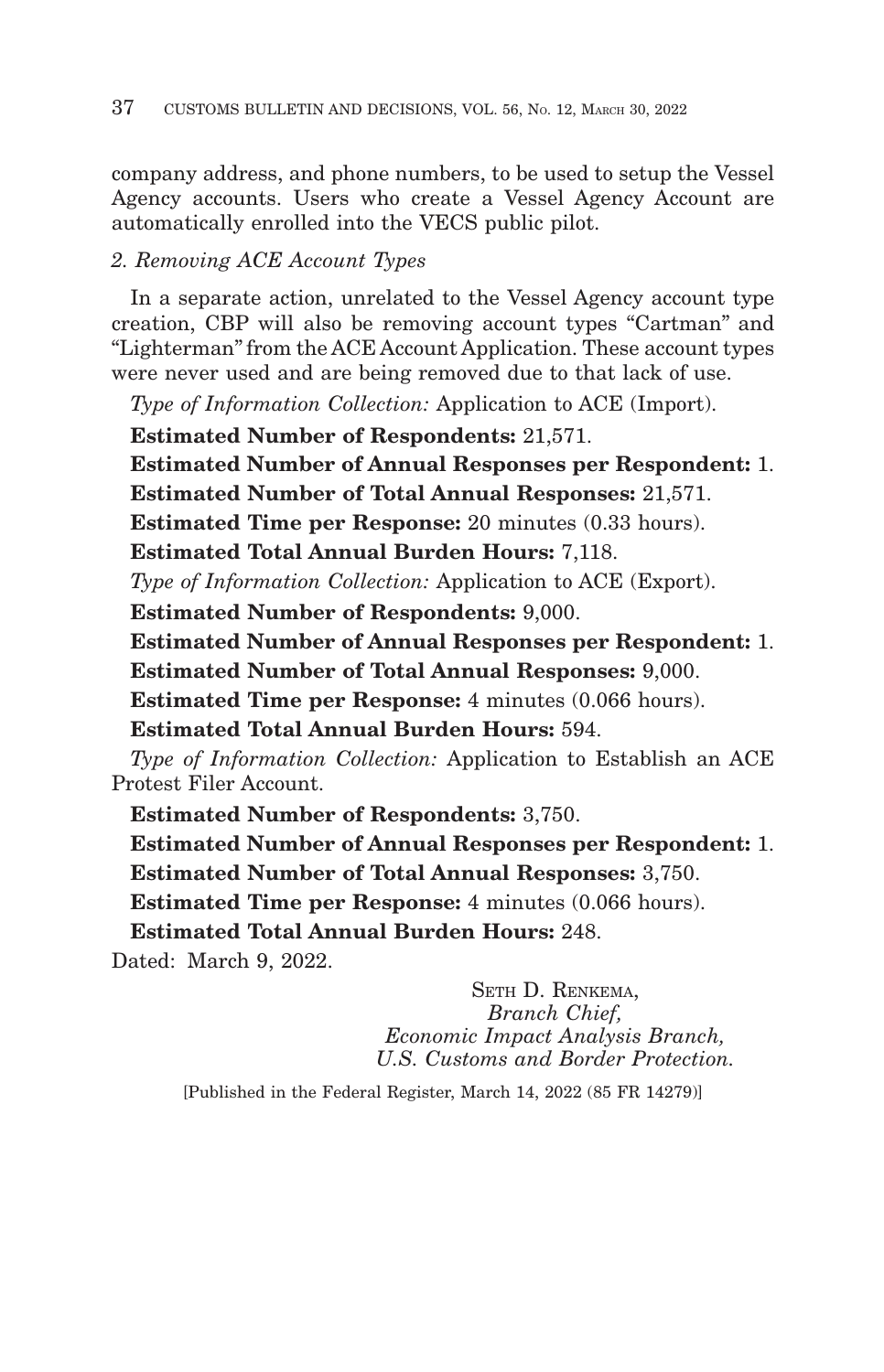# **VESSEL ENTRANCE OR CLEARANCE STATEMENT**

**AGENCY:** U.S. Customs and Border Protection (CBP), Department of Homeland Security.

**ACTION:** 30-Day notice and request for comments; revision of an existing collection of information.

**SUMMARY:** The Department of Homeland Security, U.S. Customs and Border Protection will be submitting the following information collection request to the Office of Management and Budget (OMB) for review and approval in accordance with the Paperwork Reduction Act of 1995 (PRA). The information collection is published in the **Federal Register** to obtain comments from the public and affected agencies.

**DATES:** Comments are encouraged and must be submitted (no later than April 13, 2022) to be assured of consideration.

**ADDRESSES:** Written comments and/or suggestions regarding the item(s) contained in this notice should be sent within 30 days of publication of this notice to *www.reginfo.gov/public/do/ PRAMain*. Find this particular information collection by selecting ''Currently under 30-day Review—Open for Public Comments'' or by using the search function.

**FOR FURTHER INFORMATION CONTACT:** Requests for additional PRA information should be directed to Seth Renkema, Chief, Economic Impact Analysis Branch, U.S. Customs and Border Protection, Office of Trade, Regulations and Rulings, 90 K Street NE, 10th Floor, Washington, DC 20229–1177, Telephone number 202–325–0056 or via email *CBP\_PRA@cbp.dhs.gov.* Please note that the contact information provided here is solely for questions regarding this notice. Individuals seeking information about other CBP programs should contact the CBP National Customer Service Center at 877–227–5511, (TTY) 1–800–877–8339, or CBP website at *https://www.cbp.gov/*.

**SUPPLEMENTARY INFORMATION:** CBP invites the general public and other Federal agencies to comment on the proposed and/or continuing information collections pursuant to the Paperwork Reduction Act of 1995 (44 U.S.C. 3501 *et seq.*). This proposed information collection was previously published in the **Federal Register** (Volume 86 FR Page 63036) on November 15, 2021, allowing for a 60-day comment period. This notice allows for an additional 30 days for public comments. This process is conducted in accordance with 5 CFR 1320.8. Written comments and suggestions from the public and affected agencies should address one or more of the following four points: (1) Whether the proposed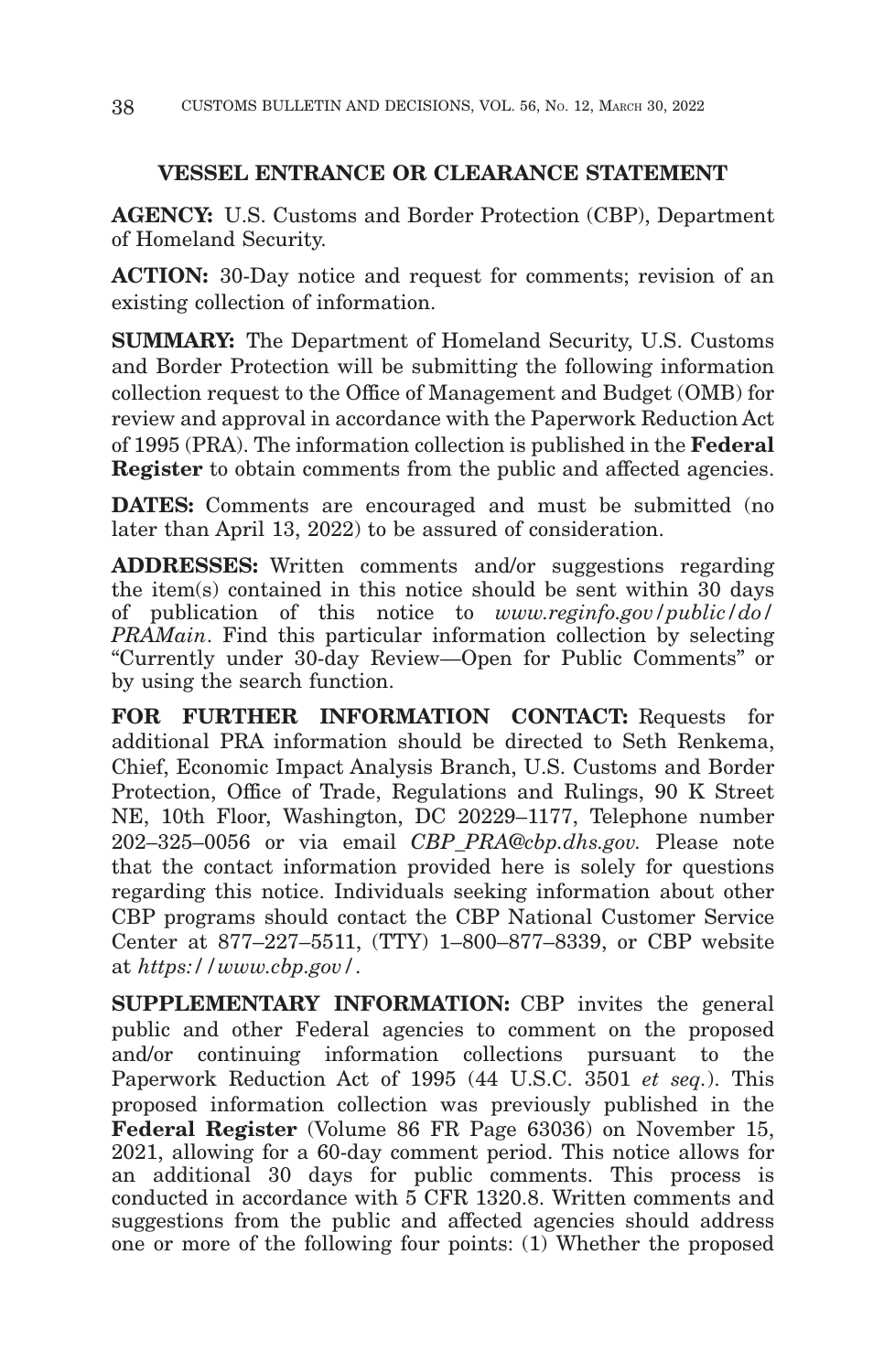collection of information is necessary for the proper performance of the functions of the agency, including whether the information will have practical utility; (2) the accuracy of the agency's estimate of the burden of the proposed collection of information, including the validity of the methodology and assumptions used; (3) suggestions to enhance the quality, utility, and clarity of the information to be collected; and (4) suggestions to minimize the burden of the collection of information on those who are to respond, including through the use of appropriate automated, electronic, mechanical, or other technological collection techniques or other forms of information technology, *e.g.,* permitting electronic submission of responses. The comments that are submitted will be summarized and included in the request for approval. All comments will become a matter of public record.

# **Overview of This Information Collection**

**Title:** Vessel Entrance or Clearance Statement.

**OMB Number:** 1651–0019.

**Form Number:** CBP Form 1300.

**Current Actions:** Revision of an existing information collection.

**Type of Review:** Revision.

**Affected Public:** Businesses.

**Abstract:** CBP Form 1300, Vessel Entrance or Clearance Statement, is used to collect essential commercial vessel data at time of formal entrance and clearance in U.S. ports, allows the master to attest to the truthfulness of all CBP forms associated with the manifest package, and collects relevant information about the vessel and cargo. The form was developed through agreement by the United Nations Intergovernmental Maritime Organization (IMO) in conjunction with the United States and various other countries. The form was developed as a single form to replace the numerous other forms used by various countries for the entrance and clearance of vessels. CBP Form 1300 is authorized by 19 U.S.C. 1431, 1433, and 1434, and provided for by 19 CFR 4.

This form is accessible at *http://www.cbp.gov/newsroom/ publications/forms?title=1300&=Apply.*

This form is currently submitted in paper format and is anticipated to be submitted electronically as part of CBP's efforts to automate maritime forms through the Vessel Entrance and Clearance System (VECS), which will reduce the need for paper submission of any vessel entrance or clearance requirements under the above referenced statutes and regulations. VECS will still collect and maintain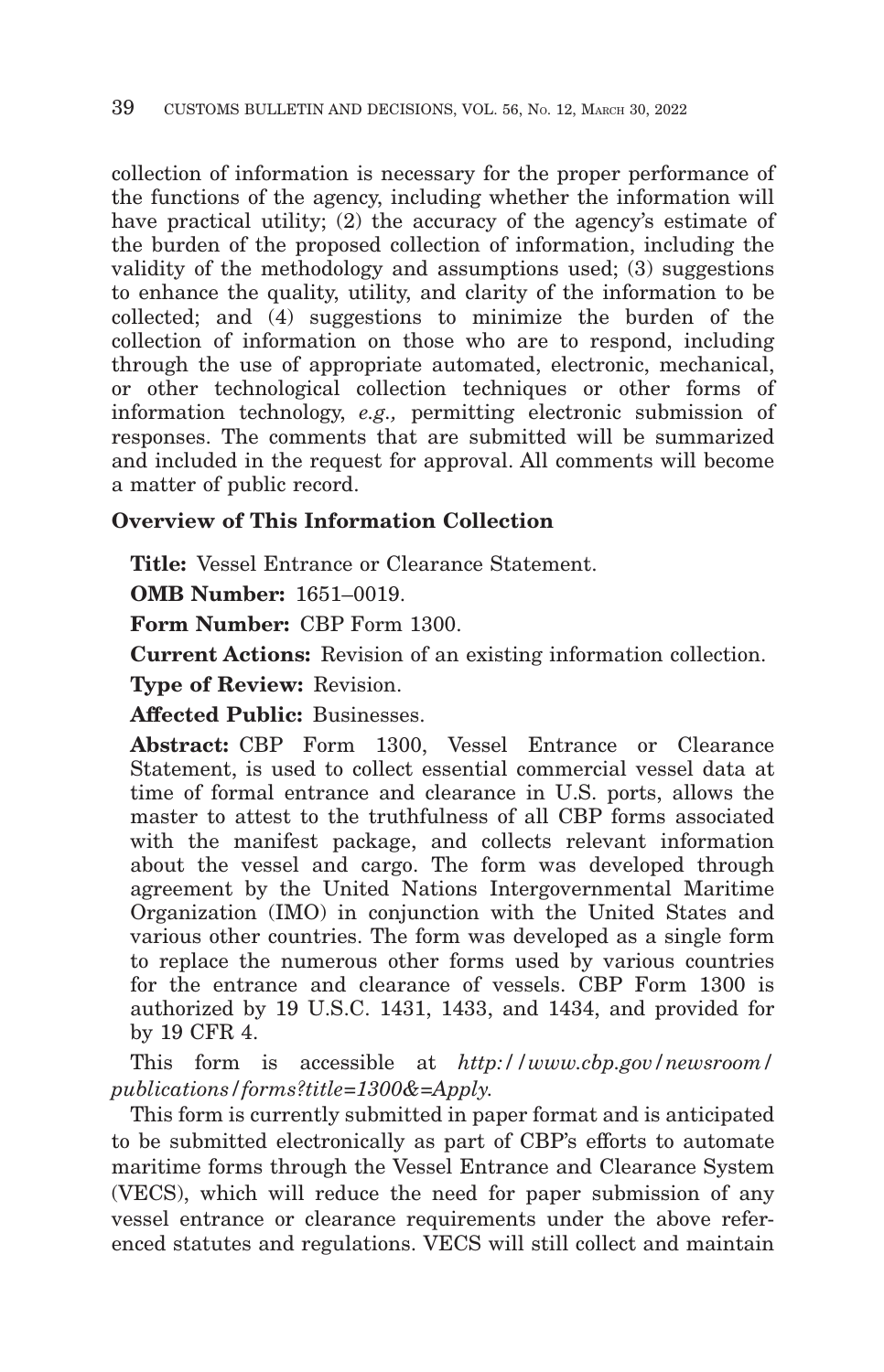the same data as CBP Form 1300 but will automate the capture of data to reduce or eliminate redundancy with other data collected by CBP.

#### *Proposed Changes:*

1. *New ACE Account Type:* CBP is adding a new ACE Account type for Vessel Agencies: The Vessel Agency Portal Account. The new account type within ACE will operate as a portal to the Vessel Entrance and Clearance System (VECS), which will run as its own separate system.

Vessel Agents will be required to provide identifying information such as; their name, their employer identification number (EIN), company address, and their phone numbers, which will be requested at the time Vessel Agents apply for the new ACE account type.

After creating an ACE account, Vessel Agencies, Vessel Operating Common Carriers (VOCCs), and their designees maybe able to use the new Vessel Entrance and Clearance System (VECS) as part of a forthcoming pilot program to test the functionality of VECS, and will be able to file vessel entrance, clearance, and related data to CBP electronically.

2. *VECS Public Pilot:* VECS will automate and digitize the collection and processing of the data and filing requirements for which the CBP Form 1300 is used. CBP plans to run an initial public pilot to test the system. All users who obtained a Vessel Agency Account through the ACE Portal will be automatically enrolled into the VECS public pilot. Initially, the pilot will begin at one of several ports where VECS has been internally tested. CBP will provide training to each CBP port and the Vessel Agency personnel at each port, prior to beginning/ expanding the public pilot in another port.

The VECS public pilot will expand to other internal CBP testing ports based on knowledge and familiarity with the system. The VECS public pilot will continue to expand to additional ports, in an effort to progressively test and implement the system nationwide. There will be no change to the paper format of CBP Form 1300, and CBP Form 1300 in paper format will continue to be accepted.

*Type of Information Collection:* Vessel Entrance or Clearance Statement (CBP Form 1300).

**Estimated Number of Respondents:** 2,624.

**Estimated Number of Annual Responses per Respondent:** 72. **Estimated Number of Total Annual Responses:** 188,928.

**Estimated Time per Response:** 30 minutes (0.5 hours).

**Estimated Total Annual Burden Hours:** 94,464.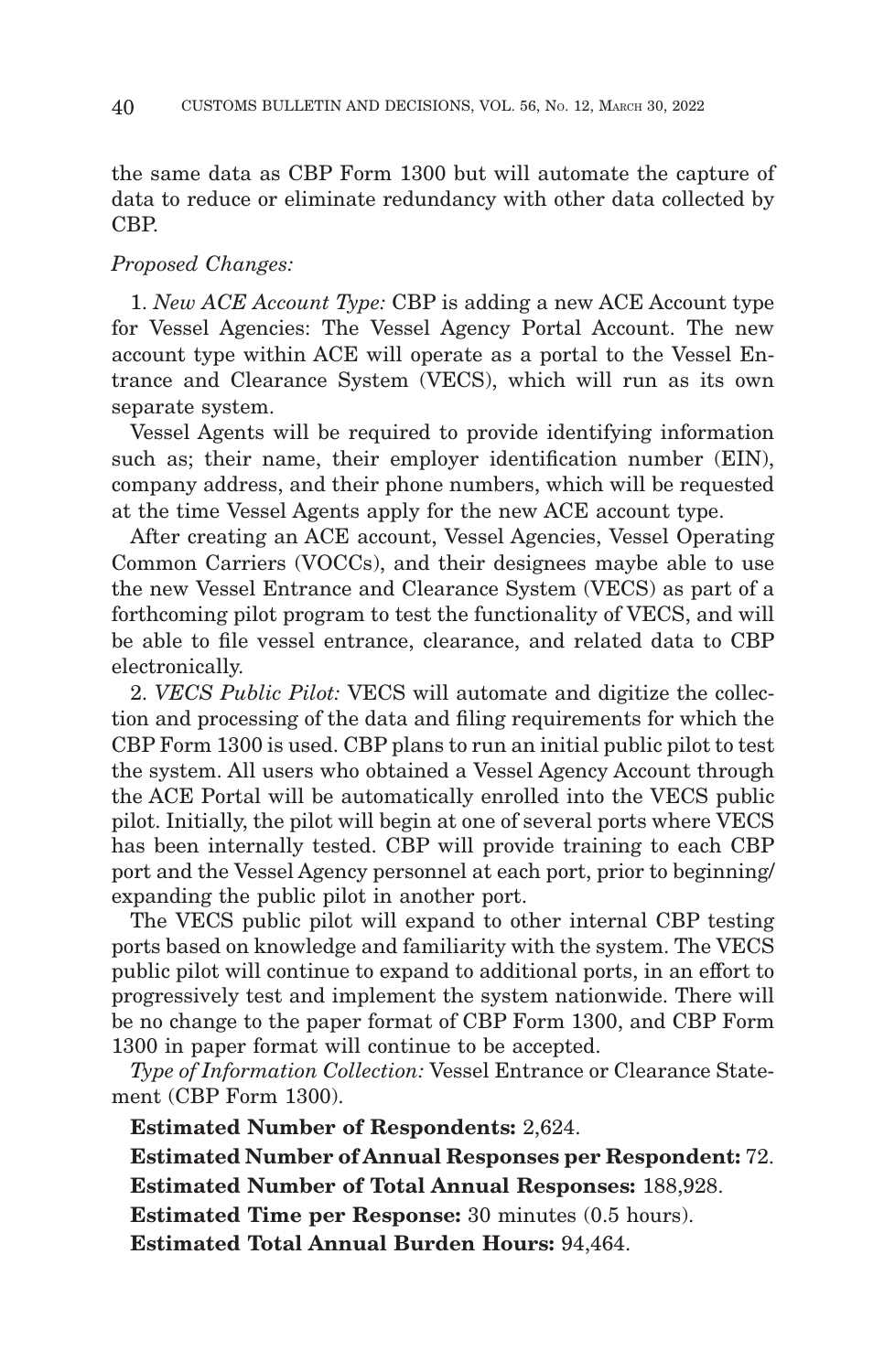Dated: March 9, 2022.

SETH D. RENKEMA, *Branch Chief, Economic Impact Analysis Branch, U.S. Customs and Border Protection.* SETH<br>*Br*<br>*Economic Im<sub>,</sub><br>U.S. Customs*<br>al Register, March<br>**TOMS OPFP** 

[Published in the Federal Register, March 14, 2022 (85 FR 14278)]

# **COMMERCIAL CUSTOMS OPERATIONS ADVISORY COMMITTEE (COAC); MEETING**

**AGENCY:** U.S. Customs and Border Protection (CBP), Department of Homeland Security (DHS).

**ACTION:** Committee management; notice of Federal Advisory Committee meeting.

**SUMMARY:** The Commercial Customs Operations Advisory Committee (COAC) will hold its quarterly meeting on Thursday, March 31, 2022. The meeting will be open to the public via webinar only. There is no on-site, in-person option for the public to attend this quarterly meeting.

**DATES:** The COAC will meet on Thursday, March 31, 2022, from 1:00 p.m. to 5:00 p.m. EDT. Please note that the meeting may close early if the committee has completed its business. Comments must be submitted in writing no later than March 28, 2022.

**ADDRESSES:** The meeting will be open to the public via webinar. The webinar link and conference number will be provided to all registrants by 5:00 p.m. EDT on March 30, 2022. For information on facilities or services for individuals with disabilities or to request special assistance at the meeting, contact Ms. Latoria Martin, Office of Trade Relations, U.S. Customs and Border Protection, at (202) 344–1440 as soon as possible. Submit electronic comments and other data to *www.regulations.gov* or by email at *tradeevents@cbp.dhs.gov.* See **SUPPLEMENTARY INFORMATION** for file formats and other information about electronic filing.

**FOR FURTHER INFORMATION CONTACT:** Ms. Latoria Martin, Office of Trade Relations, U.S. Customs and Border Protection, 1300 Pennsylvania Avenue NW, Room 3.5A, Washington, DC 20229; or Ms. Valarie M. Neuhart, Designated Federal Officer at (202) 344–1440.

**SUPPLEMENTARY INFORMATION:** Notice of this meeting is given under the authority of the Federal Advisory Committee Act, 5 U.S.C. Appendix. The Commercial Customs Operations Advisory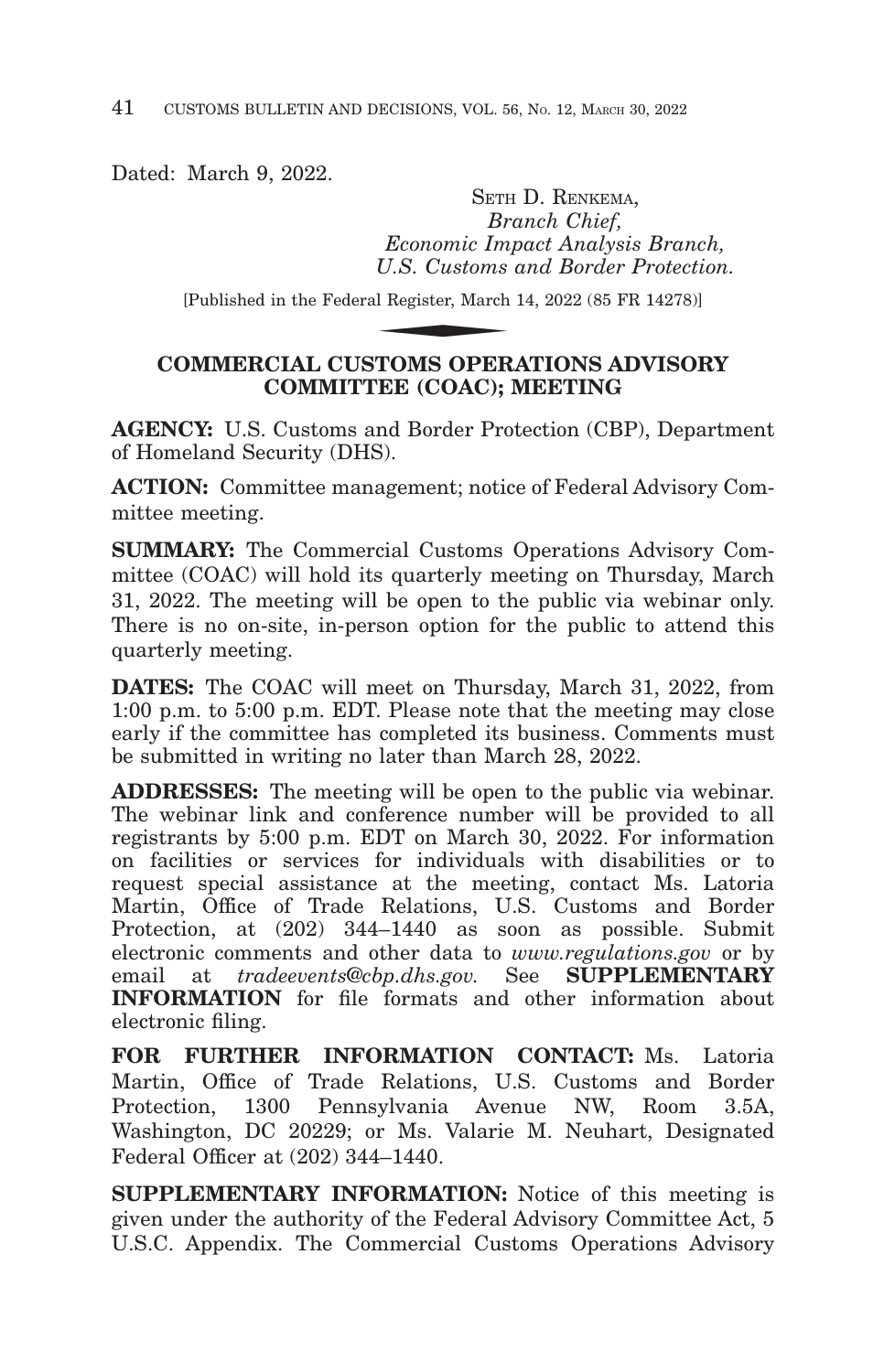Committee (COAC) provides advice to the Secretary of Homeland Security, the Secretary of the Treasury, and the Commissioner of U.S. Customs and Border Protection (CBP) on matters pertaining to the commercial operations of CBP and related functions within the Department of Homeland Security and the Department of the Treasury.

*Pre-registration:* For members of the public who plan to participate in the webinar, please register online at *https:// teregistration.cbp.gov/index.asp?w=246* by 5:00 p.m. EDT by March 30, 2022. For members of the public who are pre-registered to attend the meeting via webinar and later need to cancel, please do so by 5:00 p.m. EDT March 30, 2022, utilizing the following link: *https:// teregistration.cbp.gov/cancel.asp?w=246.*

Please feel free to share this information with other interested members of your organization or association.

To facilitate public participation, we are inviting public comment on the issues the committee will consider prior to the formulation of recommendations as listed in the Agenda section below.

Comments must be submitted in writing no later than March 28, 2022, and must be identified by Docket No. USCBP–2022–0010, and may be submitted by one (1) of the following methods:

• *Federal eRulemaking Portal: http://www.regulations.gov.* Follow the instructions for submitting comments.

• *Email: tradeevents@cbp.dhs.gov.* Include the docket number in the subject line of the message.

*Instructions:* All submissions received must include the words "Department of Homeland Security'' and the docket number for this action. *Docket:* For access to the docket, go to *http://www. regulations.gov* and search for Docket Number USCBP–2022–0010. To submit a comment, click the ''Comment Now!'' button located on the top-right hand side of the docket page.

All comments received will be posted without change to *https:// www.cbp.gov/trade/stakeholder-engagement/coac/coac-publicmeetings,* including any personal information provided.

There will be multiple public comment periods held during the meeting on March 31, 2022. Speakers are requested to limit their comments to two (2) minutes or less to facilitate greater participation. Please note that the public comment period for speakers may end before the time indicated on the schedule that is posted on the CBP web page: *http://www.cbp.gov/trade/stakeholder-engagement/coac.*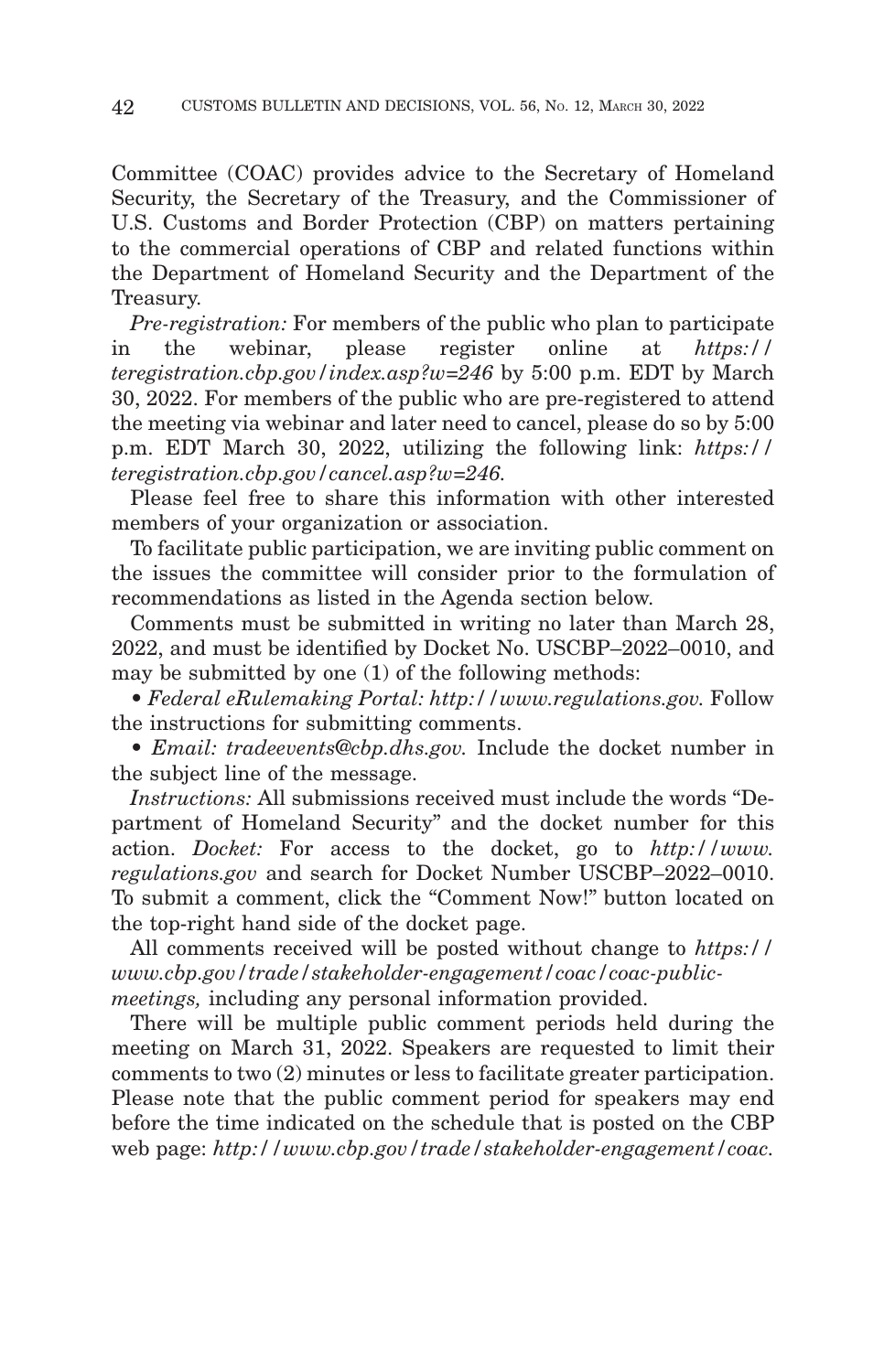# **Agenda**

The COAC will hear from the current subcommittees on the topics listed below:

1. The Rapid Response Subcommittee will share details regarding the formation of the Domestic Manufacturing and Production Working Group and provide an update on the progress and plans of the Broker Modernization Working Group.

2. The Intelligent Enforcement Subcommittee will provide updates on the progress and plans on the following: The Bond Working Group will provide the overall status; the Antidumping/Countervailing Duty Working Group will provide updates regarding the progress and plans for the group; the Intellectual Property Rights Process Modernization Working Group will provide an update on the status of the group and discuss potential next steps; and the Forced Labor Working Group will provide status updates and the plans for the 16th Term of COAC.

3. The Next Generation Facilitation Subcommittee will provide an update on the progress of the 21st Century Customs Framework and E-Commerce Task Forces; the One U.S. Government Working Group will provide an update on upcoming work; the Re-Imagined Entry Processes Working Group has undergone a name change and will be known as the ACE 2.0 Working Group. The working group plans to conduct an in-depth gap analysis of processes to be improved included in the ACE 2.0 modernization.

4. The Secure Trade Lanes Subcommittee will provide an update on the status of the Customs Trade Partnership Against Terrorism (CT-PAT), export modernization, in-bond modernization, and cargo operations.

Meeting materials will be available by March 22, 2022, at: *http:// www.cbp.gov/trade/stakeholder-engagement/coac/coac-publicmeetings.*

Dated: March 9, 2022.

VALARIE M. NEUHART, *Deputy Executive Director, Office of Trade Relations.*

[Published in the Federal Register, March 15, 2022 (85 FR 14547)]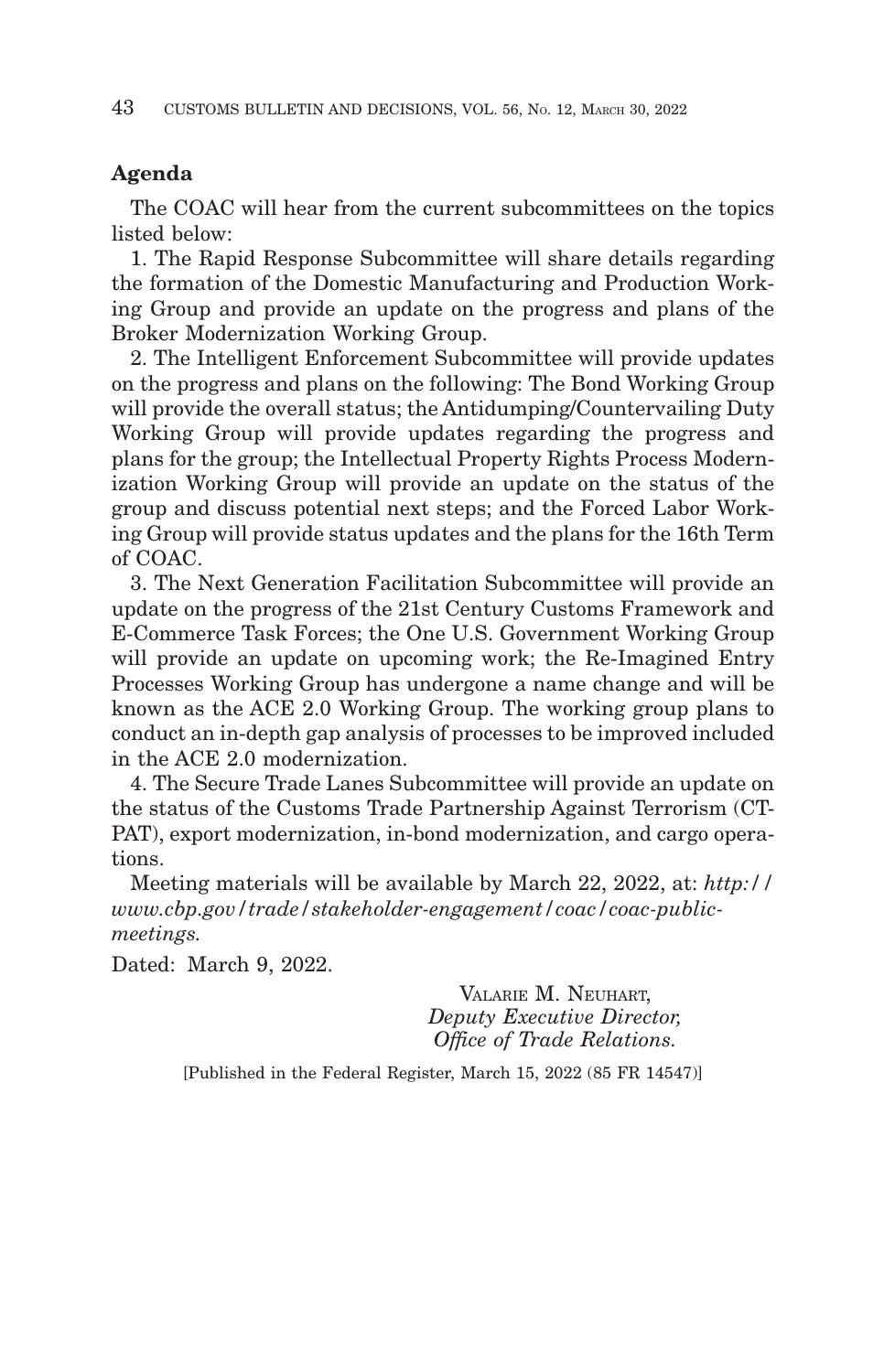# **CBP HIRING CENTER MEDICAL RECORDS RELEASE PRIVACY ACT FORM**

**AGENCY:** U.S. Customs and Border Protection (CBP), Department of Homeland Security.

**ACTION:** 60-Day notice and request for comments; this is a new collection of information.

**SUMMARY:** The Department of Homeland Security, U.S. Customs and Border Protection will be submitting the following information collection request to the Office of Management and Budget (OMB) for review and approval in accordance with the Paperwork Reduction Act of 1995 (PRA). The information collection is published in the **Federal Register** to obtain comments from the public and affected agencies.

**DATES:** Comments are encouraged and must be submitted (no later than May 16, 2022) to be assured of consideration.

**ADDRESSES:** Written comments and/or suggestions regarding the item(s) contained in this notice must include the OMB Control Number 1651–0NEW in the subject line and the agency name. Please use the following method to submit comments:

Email. Submit comments to: *CBP\_PRA@cbp.dhs.gov.*

Due to COVID–19-related restrictions, CBP has temporarily suspended its ability to receive public comments by mail.

**FOR FURTHER INFORMATION CONTACT:** Requests for additional PRA information should be directed to Seth Renkema, Chief, Economic Impact Analysis Branch, U.S. Customs and Border Protection, Office of Trade, Regulations and Rulings, 90 K Street NE, 10th Floor, Washington, DC 20229–1177, Telephone number 202–325–0056 or via email *CBP\_PRA@cbp.dhs.gov.* Please note that the contact information provided here is solely for questions regarding this notice. Individuals seeking information about other CBP programs should contact the CBP National Customer Service Center at 877–227–5511, (TTY) 1–800–877–8339, or CBP website at *https:// www.cbp.gov/.*

**SUPPLEMENTARY INFORMATION:** CBP invites the general public and other Federal agencies to comment on the proposed and/or continuing information collections pursuant to the Paperwork Reduction Act of 1995 (44 U.S.C. 3501 *et seq.*). This process is conducted in accordance with 5 CFR 1320.8. Written comments and suggestions from the public and affected agencies should address one or more of the following four points: (1) Whether the proposed collection of information is necessary for the proper performance of the functions of the agency, including whether the information will have practical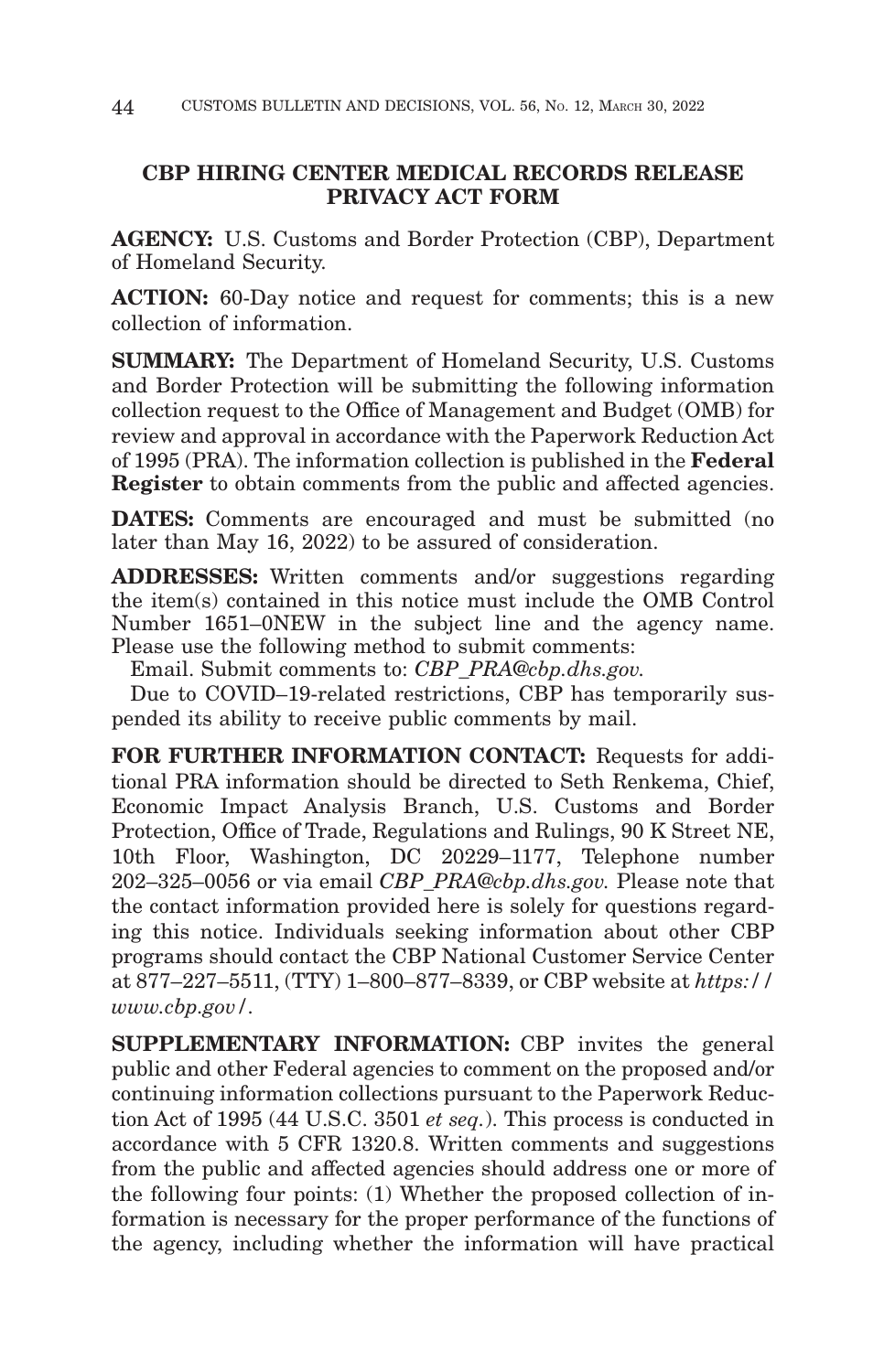utility; (2) the accuracy of the agency's estimate of the burden of the proposed collection of information, including the validity of the methodology and assumptions used; (3) suggestions to enhance the quality, utility, and clarity of the information to be collected; and (4) suggestions to minimize the burden of the collection of information on those who are to respond, including through the use of appropriate automated, electronic, mechanical, or other technological collection techniques or other forms of information technology, *e.g.,* permitting electronic submission of responses. The comments that are submitted will be summarized and included in the request for approval. All comments will become a matter of public record.

# **Overview of This Information Collection**

**Title:** CBP Hiring Center Medical Records Release Privacy Act Form.

**OMB Number:** 1651–0NEW.

**Form Number:** N/A.

**Current Actions:** This is a new information collection.

**Type of Review:** New.

**Affected Public:** Individuals.

**Abstract:** In accordance with 5 CFR 339.301, Customs and Border Protection (CBP) performs pre-employment medical evaluations on all candidates tentatively selected to fill positions that include a medical requirement, such as the CBP Officer and Border Patrol Agent positions. During that evaluation process, CBP collects medically relevant information about the candidate from: The candidate, CBP's contracted medical providers, and/or the candidate's personal medical and mental health providers.

In accordance with 5 CFR 339.305, CBP makes all medical documentation and records of examination available to the candidates. Candidates can request copies of their pre-employment medical examination results and supporting documentation/records by email or letter. Due to the sensitive nature of the information being released, CBP requires that candidates complete and sign a privacy release authorization form in order to receive a copy of their medical documents. CBP will only share medical information directly with the candidate, or with a third party when authorized to do so in writing by the candidate.

No specific information is needed to request copies of candidates' medical documents in writing. When completing the release form, candidates must provide the following information: Full name, partial Social Security Number (SSN#), Date of Birth, Current Address,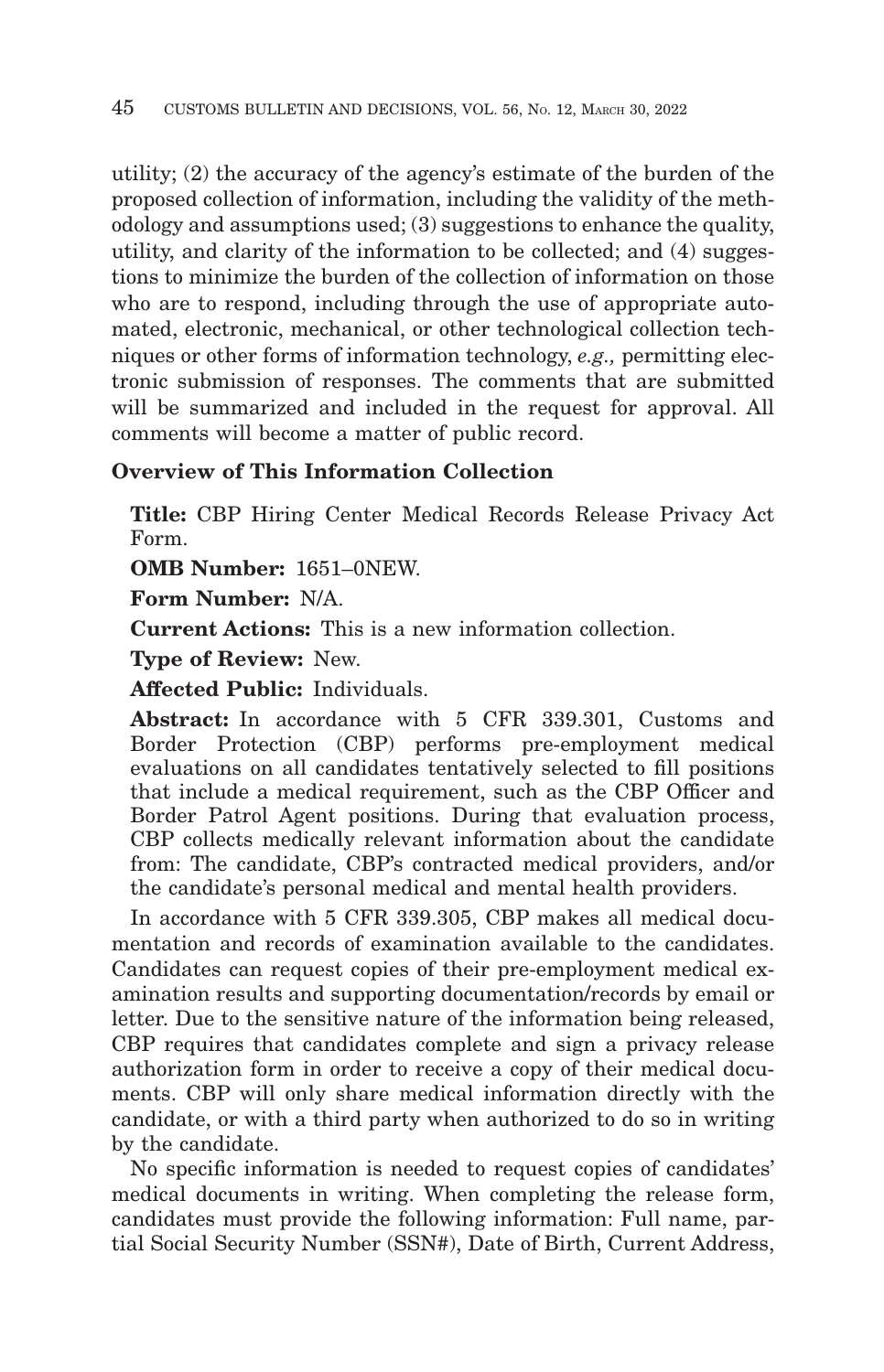Email Address, Phone Number; as well as specifying the type of medical records to be released (hearing test results, vision test results, etc.).

This information is used by CBP as confirmation that the agency has the candidate's signed authorization to provide medically related records about the candidate. A copy of that signed authorization and the records released are retained within the candidate's preemployment file.

*Type of Information Collection:* Medical Records Release Privacy Act Form.

**Estimated Number of Respondents:** 104.

**Estimated Number of Annual Responses per Respondent:** 2. **Estimated Number of Total Annual Responses:** 208.

**Estimated Time per Response:** 15 minutes.

**Estimated Total Annual Burden Hours:** 52 hours.

Dated: March 10, 2022.

SETH D. RENKEMA, *Branch Chief, Economic Impact Analysis Branch, U.S. Customs and Border Protection.* SETE<br> *Br*<br> *Economic Im*<br> *U.S. Customs*<br>
al Register, March<br>
MEDA BENCY

[Published in the Federal Register, March 16, 2022 (85 FR 14902)]

#### **ENHANCED TRANSPARENCY AND ACCESS TO INFORMATION FOR DEBTORS AND SURETIES IN THE AUTOMATED COMMERCIAL ENVIRONMENT**

**AGENCY:** U.S. Customs and Border Protection, Department of Homeland Security.

**ACTION:** General notice.

**SUMMARY:** This document announces that U.S. Customs and Border Protection (CBP) is making three enhancements to CBP's debt management processes to increase transparency and access to information for debtors and sureties. One of the enhancements will support importers of record, licensed customs brokers, and other Automated Commercial Environment (ACE) account users who owe debts to CBP by enabling the electronic viewing of bill sanction status and protest details in the unpaid, open bill details report in ACE. The other two enhancements will facilitate compliance for sureties by providing electronic access to the monthly report listing open delinquent bills by importer name (*i.e.,* the Formal Demand on Surety for Payment of Delinquent Amounts Due, also informally referred to as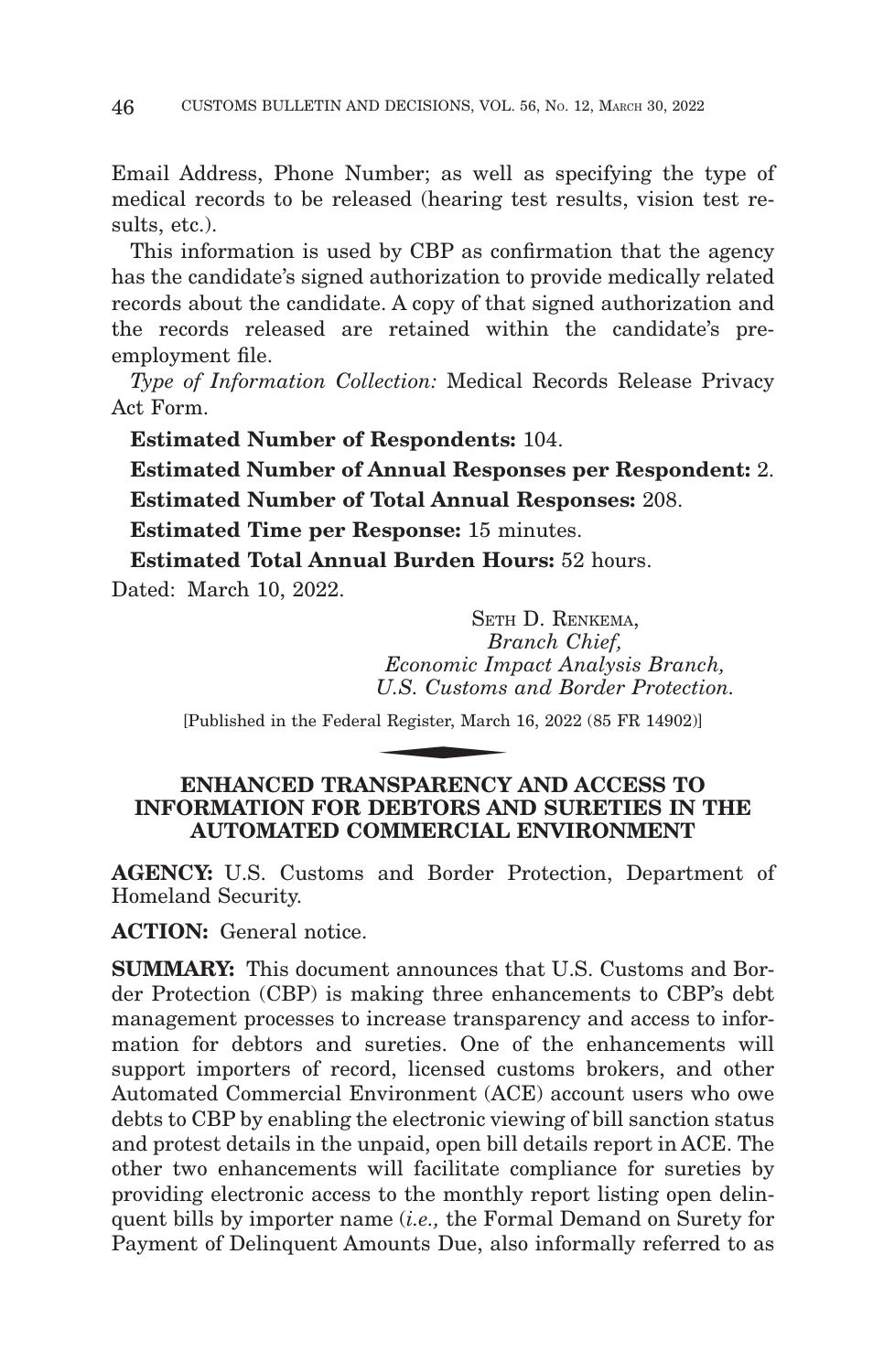the 612 Report) in ACE (in lieu of CBP emailing this information to sureties) and improving the content and design of the mailed 612 Report.

**DATES:** On March 21, 2022, CBP will deploy updates to enable the electronic viewing of bill sanction status and protest details in the unpaid, open bill details report in ACE. Additionally, on May 1, 2022, sureties may begin to view the electronic 612 Report in ACE (in lieu of CBP emailing this information to sureties) and CBP will transition to the updated mailed 612 Report.

**ADDRESSES:** Comments concerning this notice may be submitted at any time via email to the ACE Collections Team, Investment Analysis Office, Office of Finance, U.S. Customs and Border Protection, at *ACECollections@cbp.dhs.gov,* with a subject line identifier reading ''ACE Collections Debt Management Release.''

**FOR FURTHER INFORMATION CONTACT:** Steven J. Grayson, Program Manager, Investment Analysis Office, Office of Finance, U.S. Customs and Border Protection, at (202) 579–4400, or *steven.j.grayson@cbp.dhs.gov.*

# **SUPPLEMENTARY INFORMATION:**

I. Background

# *A. Ongoing Modernization of the Collections System at U.S. Customs and Border Protection*

U.S. Customs and Border Protection (CBP) is modernizing its collections system, allowing CBP to eventually retire the Automated Commercial System (ACS) and transfer all collections processes into the Automated Commercial Environment (ACE). This modernization effort, known as ACE Collections, includes the consolidation of the entire collections system into the ACE framework, which will enable CBP to utilize trade data from ACE modules, benefitting both the trade community and CBP with more streamlined and better automated payment processes. The new collections system in ACE will reduce costs for CBP, create a common framework that aligns with other initiatives to reduce manual collection processes, and provide additional flexibility to allow for future technological enhancements. ACE Collections will also provide the public with more streamlined and better automated payment processes with CBP, including better visibility into data regarding specific transactions.

ACE Collections supports the goals of the Customs Modernization Act (Pub. L. 103–182, 107 Stat. 2057, 2170, December 8, 1993, Title VI of the North American Free Trade Agreement Implementation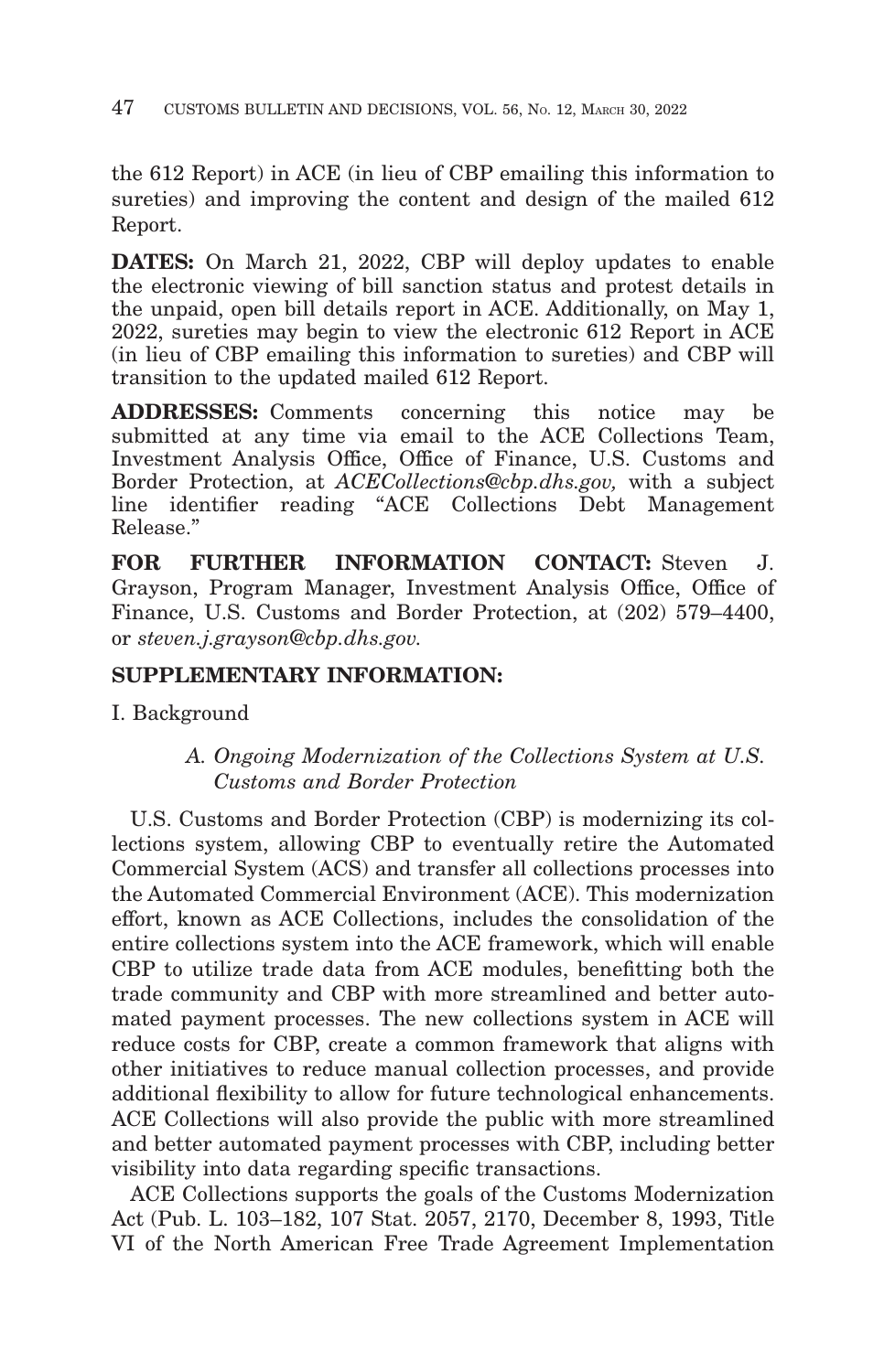Act), of modernizing the business processes that are essential to securing U.S. borders, speeding up the flow of legitimate shipments, and targeting illicit goods that require scrutiny. ACE Collections also fulfills the objectives of Executive Order 13659 (79 FR 10655, February 25, 2014), to provide the trade community with an integrated CBP trade system that facilitates trade, from entry of goods to receipt of duties, taxes, and fees.

CBP is implementing ACE Collections through phased releases in ACE. Release 1, which was deployed on September 7, 2019, dealt with statements integration, the collections information repository (CIR) framework, and ACH (automated clearinghouse) processing. *See* 84 FR 46749 and 84 FR 46678 (September 5, 2019), and 84 FR 49650 (September 23, 2019). Release 2 was deployed on February 5, 2021, and focused on non-ACH electronic receivables and collections, for Fedwire and *Pay.gov,* that included user fees, Harbor Maintenance Fee (HMF), and Seized Assets and Case Tracking System (SEACATS) payments. All of the changes in Release 2 were internal to CBP and did not affect the trade community. Release 3 was deployed on May 1, 2021, and primarily implemented technical changes to the liquidation process, and deferred tax bills, that were internal to CBP. Release 3 also harmonized the determination of the due date for deferred tax payments with the entry summary date, streamlined the collections system, and provided importers of record with more flexibility and access to data when making deferred payments of internal revenue taxes owed on distilled spirits, wines, and beer imported into the United States. *See* 86 FR 22696 (April 29, 2021). Release 4 was deployed on October 18, 2021, and primarily implemented technical changes to the production and management of the internal CBP processes for supplemental bills, certain reimbursable bills, and nonreimbursable/miscellaneous bills issued by CBP to the public. *See* 86 FR 56968 (October 13, 2021). Release 4 also made available to importers of record, licensed customs brokers, and other ACE account users, an option to electronically view certain, unpaid, open bill details as reports in ACE Reports and adopted a new, enhanced format for the CBP Bill Form. *See id.*

As explained more fully below, Release 5 will be deployed on March 21, 2022, with delayed implementation for the enhancements concerning the Formal Demand on Surety for Payment of Delinquent Amounts Due (also informally referred to as the 612 Report) until May 1, 2022. Release 5 focuses on debt management processes, and it includes mainly internal, technical changes to the production, tracking, and management of overdue bills and delinquent accounts and the bonds associated with them. Release 5 also includes enhance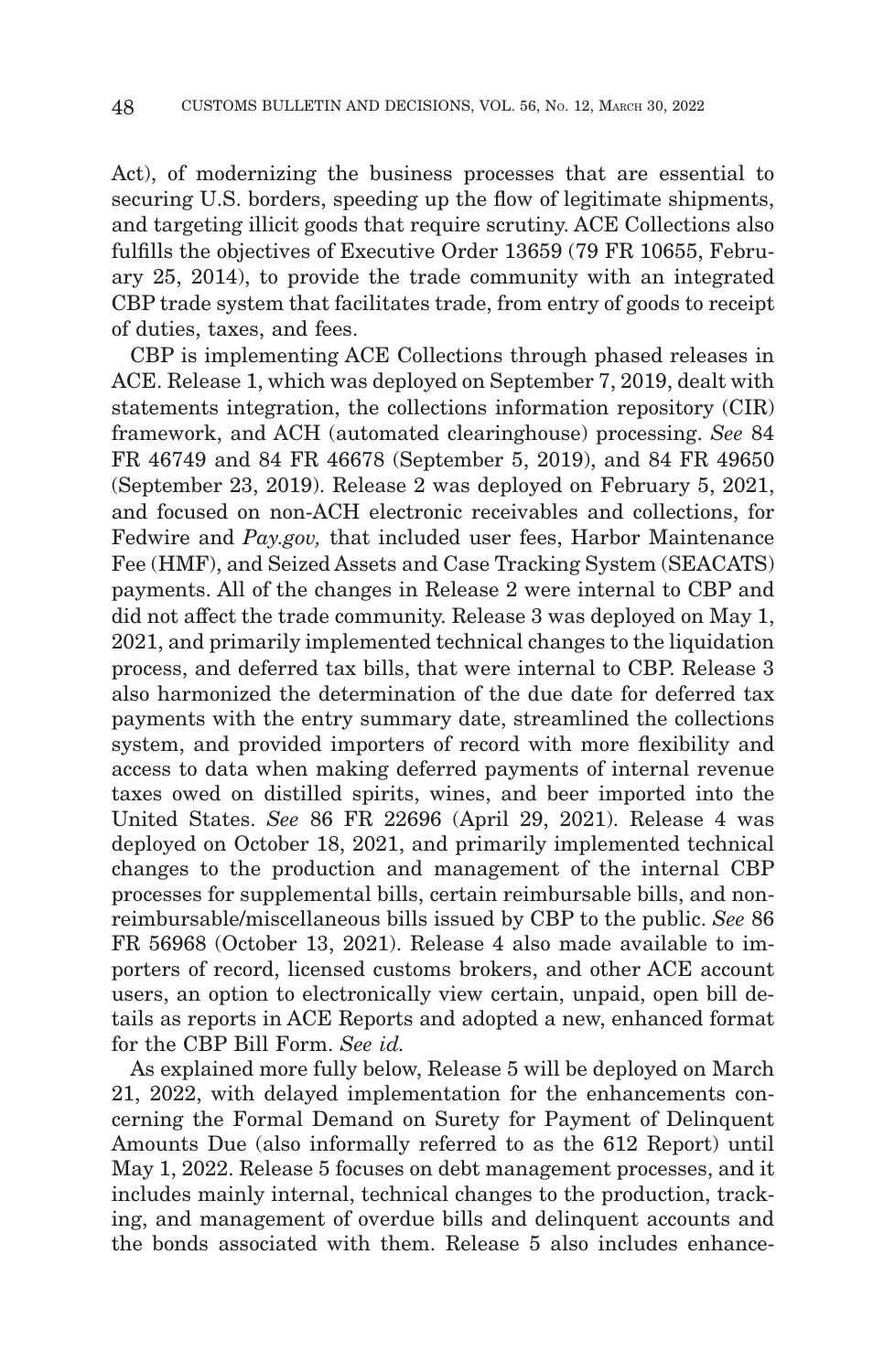ments that improve transparency and access to information through ACE for importers of record, licensed customs brokers, and other ACE account users who owe debts to CBP, as well as for the sureties who guarantee the bonds to secure the payment of the debts, if applicable. Additional releases for ACE Collections will follow, and any further changes affecting the public will be announced by notice in the **Federal Register**, as needed.

## *B. Overview of CBP's Debt Management Processes Affected by Release 5 of ACE Collections*

CBP is authorized to collect duties, taxes, and fees from customs activities. *See generally* 19 U.S.C. 58a, 58b, 58b–1, 58c, 1505; 26 U.S.C. 4461. The regulations found in part 24 of title 19 of the Code of Federal Regulations (CFR) address the financial and accounting procedures for when CBP collects the duties, taxes, fees, interest, and other applicable charges from the public due to customs activities. *See generally* 19 CFR 24.1 through 24.36. Members of the public are informed of existing debts to CBP through the physical mailing of the CBP Bill Form, the data elements of which are also available for electronic viewing in ACE Reports.

CBP is authorized to require such bonds or other security as deemed necessary for the protection of the revenue or to assure compliance with any provision of law, regulation, or instruction. *See* 19 U.S.C. 1623. The regulations concerning such bonds are set forth generally in part 113 of title 19 of the CFR, which addresses bond approval and execution, bond conditions, general and special bond requirements, etc. Bonds are required for a large percentage of the activities for which CBP produces bills. *See* 19 CFR 113.61 through 113.75. For example, CBP requires bonds for the importation of merchandise (19 CFR 113.62), accelerated payment of drawback refunds (19 CFR 113.65), and operation of a foreign trade zone (19 CFR  $113.73$ ).<sup>1</sup>

CBP recognizes bonds and the parties to those bonds, who are the principals and sureties, through the filing of a CBP Bond (CBP Form  $301$ ) and its addendums.<sup>2</sup> Bond information may be filed electronically, pursuant to 19 U.S.C. 1623(b), via any CBP authorized electronic data interchange (EDI) system. CBP currently accepts the electronic filing of bonds through the eBond test program, 79 FR 70881 (Nov. 28, 2014) and 80 FR 899 (Jan. 7, 2015), which was most recently extended in a **Federal Register** notice, 83 FR 12403, on

<sup>&</sup>lt;sup>1</sup> In certain circumstances, bond requirements can be waived. *See, e.g.*, 19 CFR 10.31(f), 10.101(d), 142.4(c).

<sup>2</sup> A copy of CBP Form 301 and its addendums may be viewed online at *https:// www.cbp.gov/trade/priority-issues/revenue/bonds.*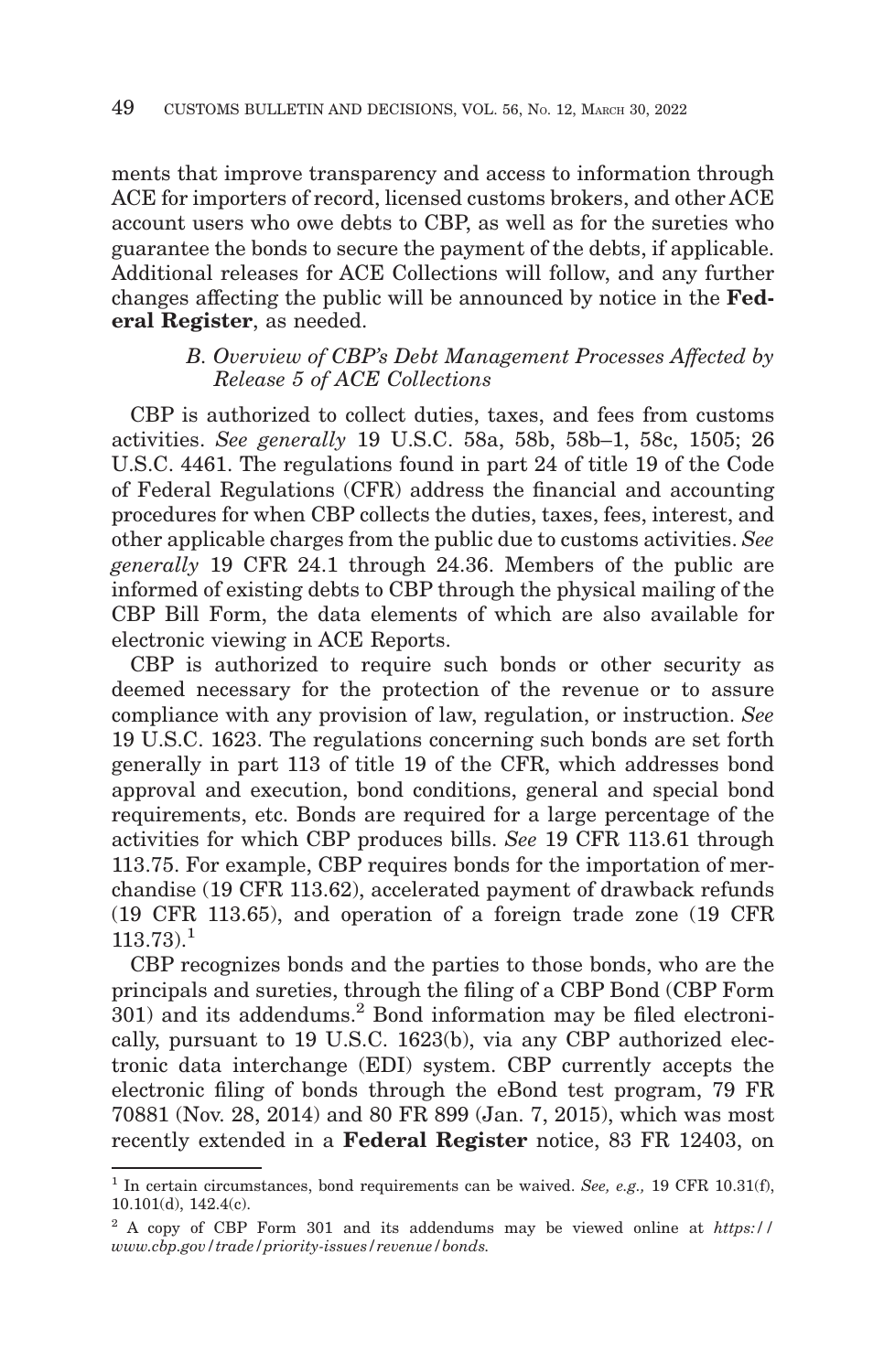March 21, 2018.<sup>3</sup> When a debtor/bond principal fails to pay a debt owed to CBP that is secured by a bond, CBP may seek to collect from the surety (and any other co-sureties or liable parties) under the bond. *See, e.g.,* 19 CFR 113.3 and 144.2. Additionally, the bond principal(s) and the surety(ies) are jointly and severally liable to CBP, as set forth in the bond conditions. *See* 19 CFR part 113, subpart G.

CBP's debt management processes begin when a debt becomes delinquent, and then involves incrementally escalating consequences when a debtor/bond principal does not make full payment. Generally, a debtor/bond principal has 30 days to make payment after the ''bill date" (also known as the "date of issuance of the bill"), appearing on the CBP Bill Form, before the bill "due date" (also known as the "late" payment date''). 19 CFR 24.3(e). On the 31st day after the bill date, the bill is considered delinquent, and interest will accrue in 30-day increments. 19 U.S.C. 1505(d); 19 CFR 24.3a. Thirty (30) days after the bill due date (60 days after the bill date), CBP will list the bill for the first time on the Formal Demand on Surety for Payment of Delinquent Amounts Due (also informally referred to as the 612 Report, which is a monthly report listing open delinquent bills by importer name) to the sureties (and any co-sureties) recognized on the bond that secures the delinquent debt. 19 CFR 24.3a(d)(2)(i). The elements that normally appear in the 612 Report are prescribed in 19 CFR 24.3a(d)(2).

Generally, CBP will mail the debtor/bond principal a dunning letter if the debt remains unpaid for 120 days after the bill date (90 days after the bill due date). The dunning letter warns of further consequences if the bill remains unpaid, such as the imposition of national sanction, informs about protest rights, and provides the recipient with another copy of the details of outstanding debts owed, for which a dunning letter has not been sent before.

Generally, if a debt continues to remain unpaid by the debtor/bond principal, CBP will email the sureties on the applicable bond a surety demand follow-up letter that seeks payment of all overdue debt secured by a bond. In addition, the debtor/bond principal may be subject to additional consequences, such as a requirement to file the entry summary with payment of estimated duties, taxes, and fees attached before CBP will release new entries (informally referred to as importer sanction or national sanction).4 *See, e.g.,* 19 CFR 142.13,

 $^3$  Only a surety or a surety agent may submit an eBond, and additional information about the eBond test program and how to participate may be found online at *https:// www.cbp.gov/trade/priority-issues/revenue/bonds/ebond.*

<sup>4</sup> Additional information on the potential consequences for the debtor/bond principal may be found online at *https://www.cbp.gov/trade/priority-issues/revenue/bill-payments/ importer-sanctions.*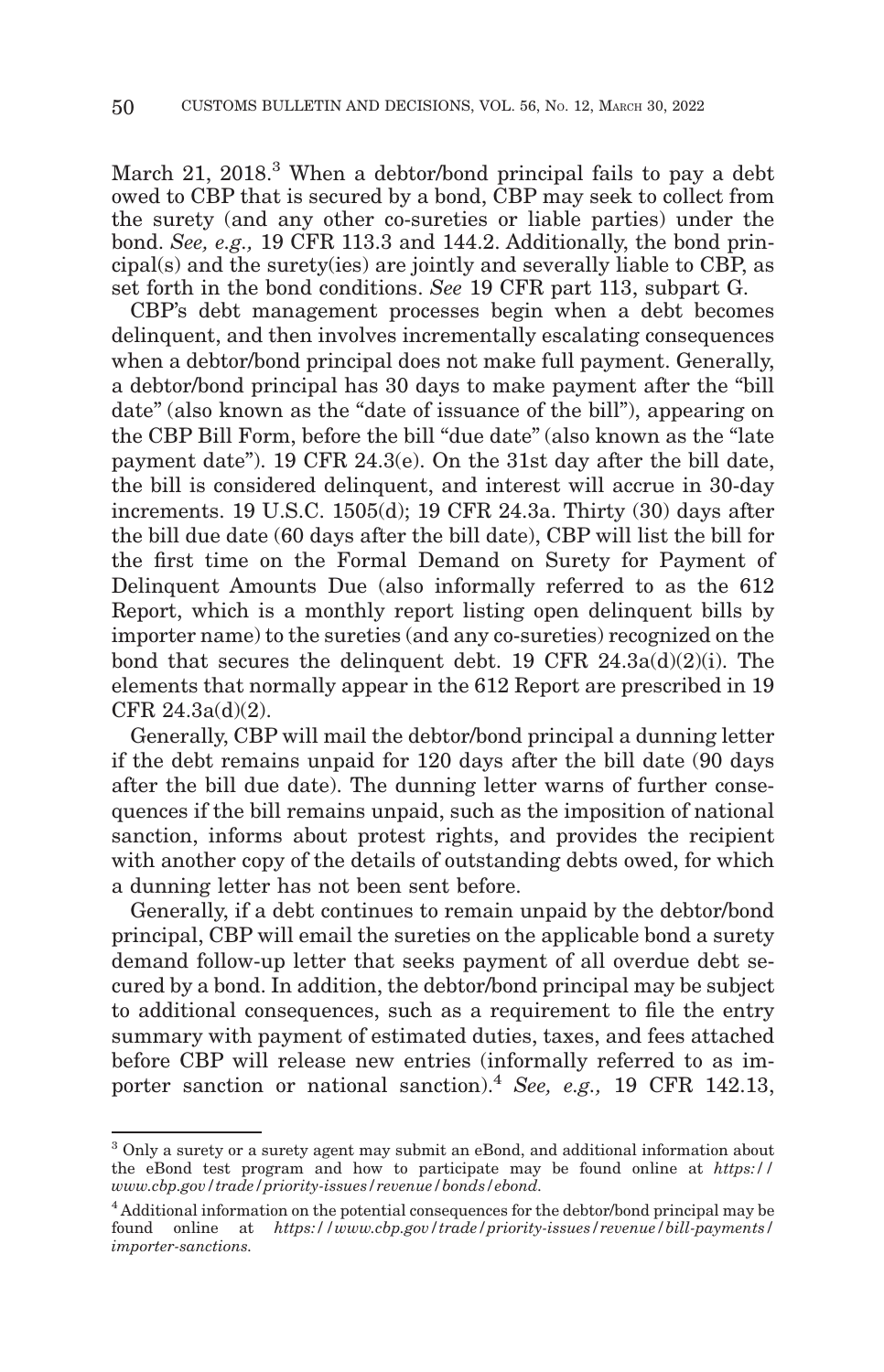142.14, 142.26. Ultimately, CBP may take further actions against the surety and/or the debtor/bond principal in an effort to collect the unpaid debt. It should be noted that, under certain circumstances, the debtor/bond principal and/or surety may file an administrative protest of certain decisions by CBP, including the issuance of and basis for certain bills. *See* 19 U.S.C. 1514, 1515. CBP's regulations governing administrative protests may be found at 19 CFR part 174. The timely filing of an administrative protest may alter CBP's debt management approach that is generally described in the preceding paragraphs.<sup>5</sup>

Altogether, CBP's debt management processes often entail numerous mailings and deadlines for CBP and the trading public. CBP has thus developed new tools to automate, streamline, and simplify the processes for debt collection and protest tracking as part of Release 5. The resulting benefits to the public that are announced in this document will be deployed and implemented on March 21, 2022, with delayed implementation for the enhancements concerning the 612 Report until May 1, 2022.

#### **II. Enhancements to the Debt Management Processes**

Additionally, CBP is announcing three enhancements to the debt management processes to increase transparency and access to information for the public as part of Release 5. One of the enhancements will support importers of record, licensed customs brokers, and other ACE account users who owe debts to CBP by enabling the electronic viewing of whether a bill has caused consequences under 19 CFR 142.13, 142.14, and 142.26 (informally referred to as bill sanction status or sanction status) and protest details in the unpaid, open bill details report in ACE. The other two enhancements will facilitate compliance for sureties by providing electronic access to the 612 Report in ACE (in lieu of CBP emailing this information to sureties) and improving the content and design of the 612 Report.

<sup>5</sup> Generally, within 180 days of liquidation or other protestable decision made by CBP, the surety or debtor/bond principal may file a protest against that decision. Sureties may also file a protest within 180 days of the date of mailing of the first 612 Report concerning the specific bill or unsatisfied legal claim secured by the surety bond. An administrative protest must be made on CBP Form 19 and may be filed in paper or electronically in ACE. Under certain circumstances, the protesting party may seek further review of a protest. Following the filing of a protest, CBP will review and respond. *See* subpart C of 19 CFR 174.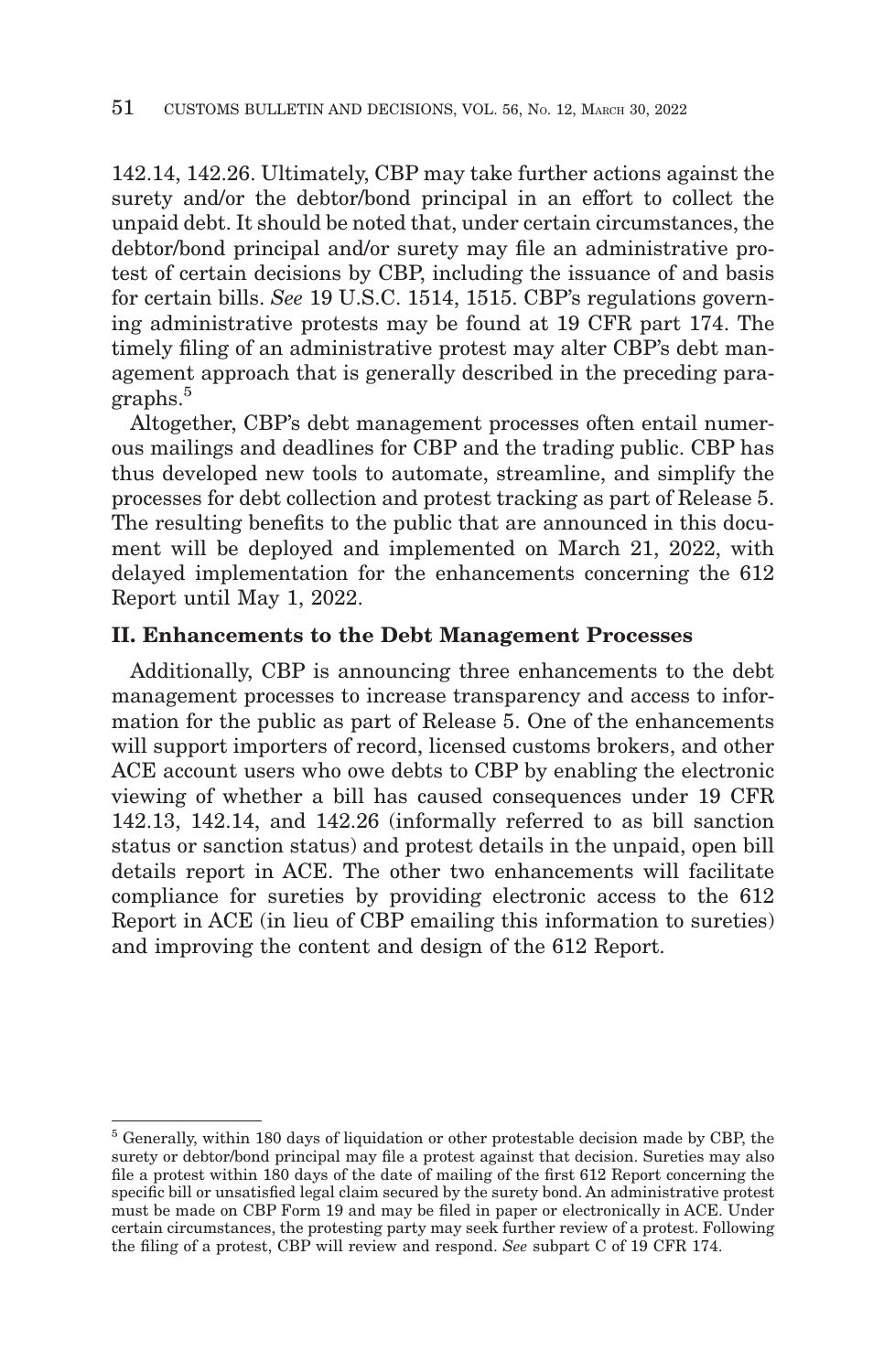*A. Supplementation of Unpaid, Open Bill Details in ACE Reports To Enable Electronic Viewing of Sanction Status and Protest Details for Importers of Record, Licensed Customs Brokers, and Other ACE Account Users Who Owe Debts to CBP*

CBP sends physical bills on the CBP Bill Form<sup>6</sup> via mail to officially notify individuals and entities of amounts owed for duties, taxes, fees, and other charges. Upon the deployment of Release 4 on October 18, 2021, ACE account users were able to electronically view the data elements appearing on the CBP Bill Form in ACE Reports for certain categories of unpaid, open bills. 86 FR 56968 (October 13, 2021). The unpaid, open bill details report in ACE Reports provides an ACE account user with a consolidated, electronic report to track its open bills for which payment is owed to CBP. As part of Release 5, CBP is supplementing the unpaid, open bill details report in ACE Reports with new information applicable to sanction status and protest details for each bill appearing on the report.

Specifically, the new report information includes five data elements. The first data element is an indicator as to whether the unpaid, open bill has put the account holder on national sanction. The other four data elements are details related to administrative protests filed pursuant to 19 CFR part 174. If an administrative protest is associated with an open, unpaid bill, then the following data elements will be included in the report: The protest number, the date of filing of the protest, the processing status of the protest, and the date of CBP's decision on the protest (if applicable). All of the new data elements will be included in additional columns added to the unpaid, open bill details report in ACE Reports and will be updated within one business day after the initial processing of sanction status and/or the relevant administrative protest information. It is important to note that any mailed or electronically communicated information provided by CBP regarding the sanction status and protest details may supersede the information appearing in ACE Reports.

Only members of the public who have an ACE Portal account can view their unpaid, open bill details report in ACE Reports, which will include the new information applicable to sanction status and protest details as of March 21, 2022. CBP encourages affected members of the public (including, but not limited to, importers of record and licensed customs brokers) who do not already have an ACE Portal account to apply for access to be able to view the necessary data to make timely

<sup>6</sup> As CBP advised in the **Federal Register** notice that announced Release 4, the CBP Bill Form for physical bills will remain the primary source of legal notice of monies owed due to customs activity, as required by 19 CFR 24.3(a).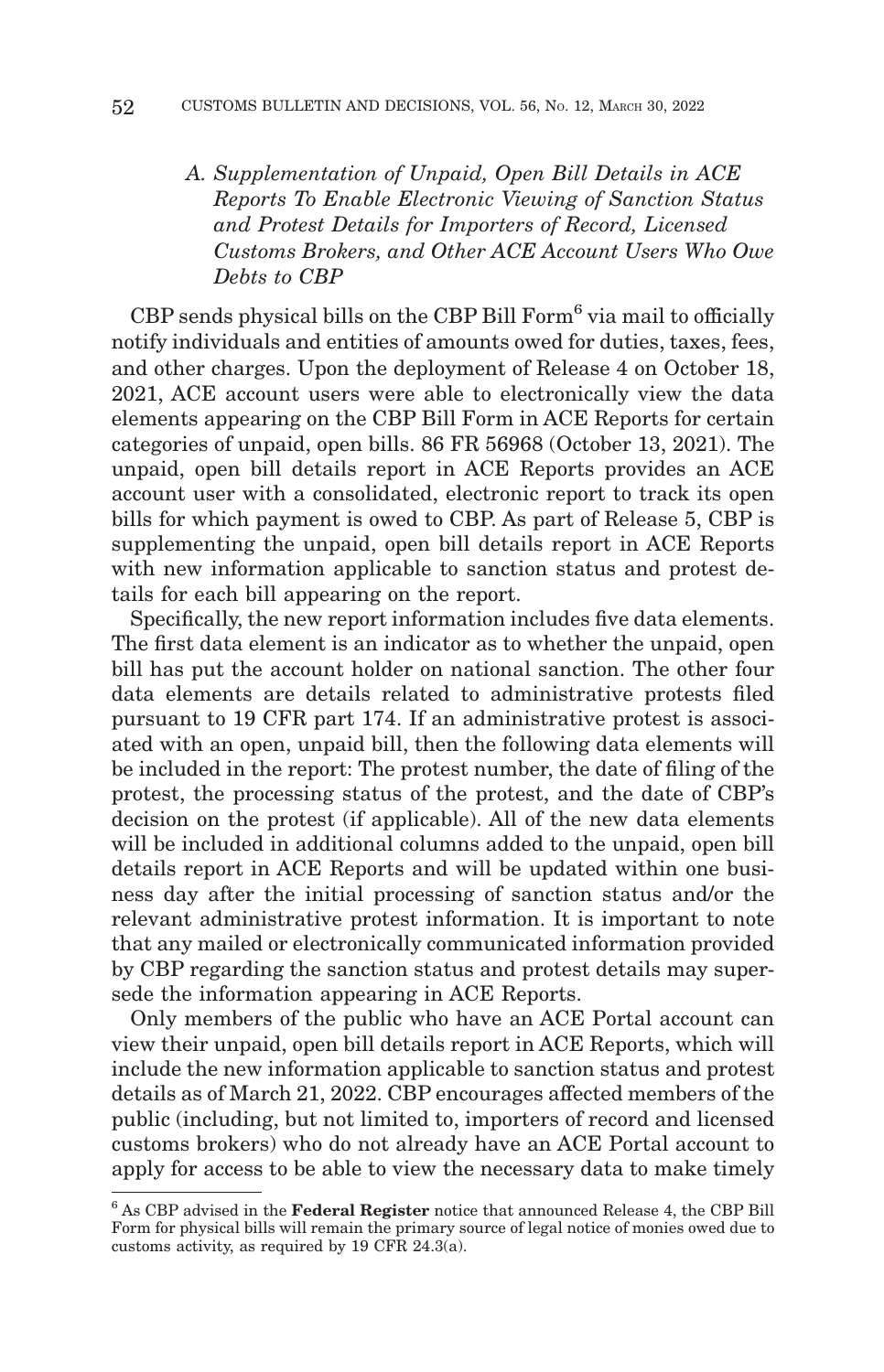bill payments.<sup>7</sup> CBP will provide any needed support for setting up ACE Portal accounts. The public may access the ACE Reports application through the ACE Secure Data Portal at *https:// ace.cbp.dhs.gov.*8 Within ACE Reports, ACE account users may navigate to and access their unpaid, open bill details reports in the Workspace Module.<sup>9</sup>

*B. Benefits for Sureties*

# *1. Availability of an Option for Sureties to Electronically View 612 Reports in ACE*

Currently, CBP mails to sureties the 612 Reports, which are a monthly listing of open delinquent bills by importer name.<sup>10</sup> The  $612$ Reports constitute the Formal Demand on Surety for Payment of Delinquent Amounts Due, as required by 19 CFR 24.3a(d)(2). Each 612 Report contains certain information, such as the bill number and principal amount due, to allow sureties to identify and track their obligations. *Id.* In addition to mailing 612 Reports, CBP makes available to sureties the ability to request and receive via email a downloadable copy of the raw data underlying the most recent 612 Report sent to them by mail.

As part of Release 5, CBP will make available to sureties an option to electronically view 612 Reports in ACE (in lieu of CBP emailing this information to sureties).11 This new option will, *inter alia,* reduce the amount of time sureties spend manually identifying and tracking their obligations to CBP, and will allow sureties to access their report

<sup>7</sup> The step-by-step instructions to apply for an ACE Portal account are available online at *https://www.cbp.gov/trade/automated/getting-started/portal-applying.*

<sup>8</sup> For more information about accessing, navigating, and personalizing ACE Reports, please review the ACE Reports Trainings online at *https://www.cbp.gov/trade/ace/training-andreference-guides.*

<sup>9</sup> The Workspace Module is a window in ACE Reports that provides ACE account users access to their standard reports categorized by subject area (such as Cargo Release, Entry Summary, Manifest, etc.) and includes a navigation list (a folder structure of standard reports) and a viewer that displays the report selected. For additional information about the Workspace Module, please consult the specific ACE Report training at *https:// www.cbp.gov/trade/ace/training-and-reference-guides* or the quick reference card at *https://www.cbp.gov/document/guidance/ace-reports-qrc-navigating-workspace-module.*

<sup>&</sup>lt;sup>10</sup> A new bill entry is added to a 612 Report when a bill owed to CBP has not been paid and is more than 30 days past due (approximately 60 days after the initial bill date). CBP generates and mails the 612 Report to the surety at the beginning of every month, and each bill listed will remain on the 612 Report until that bill is paid or otherwise closed. 19 CFR 24.3a(d)(2)(i).

 $11$  CBP will discontinue the option for sureties to request, through CBP's Office of Finance, Revenue Division, the regular emailing of 612 Report data packets, as of May 1, 2022. The downloadable data packets are a function of ACS, which will become obsolete, and the existence of the option to electronically view 612 Reports supersedes the emailing of data packets (as the same information will be downloadable from ACE).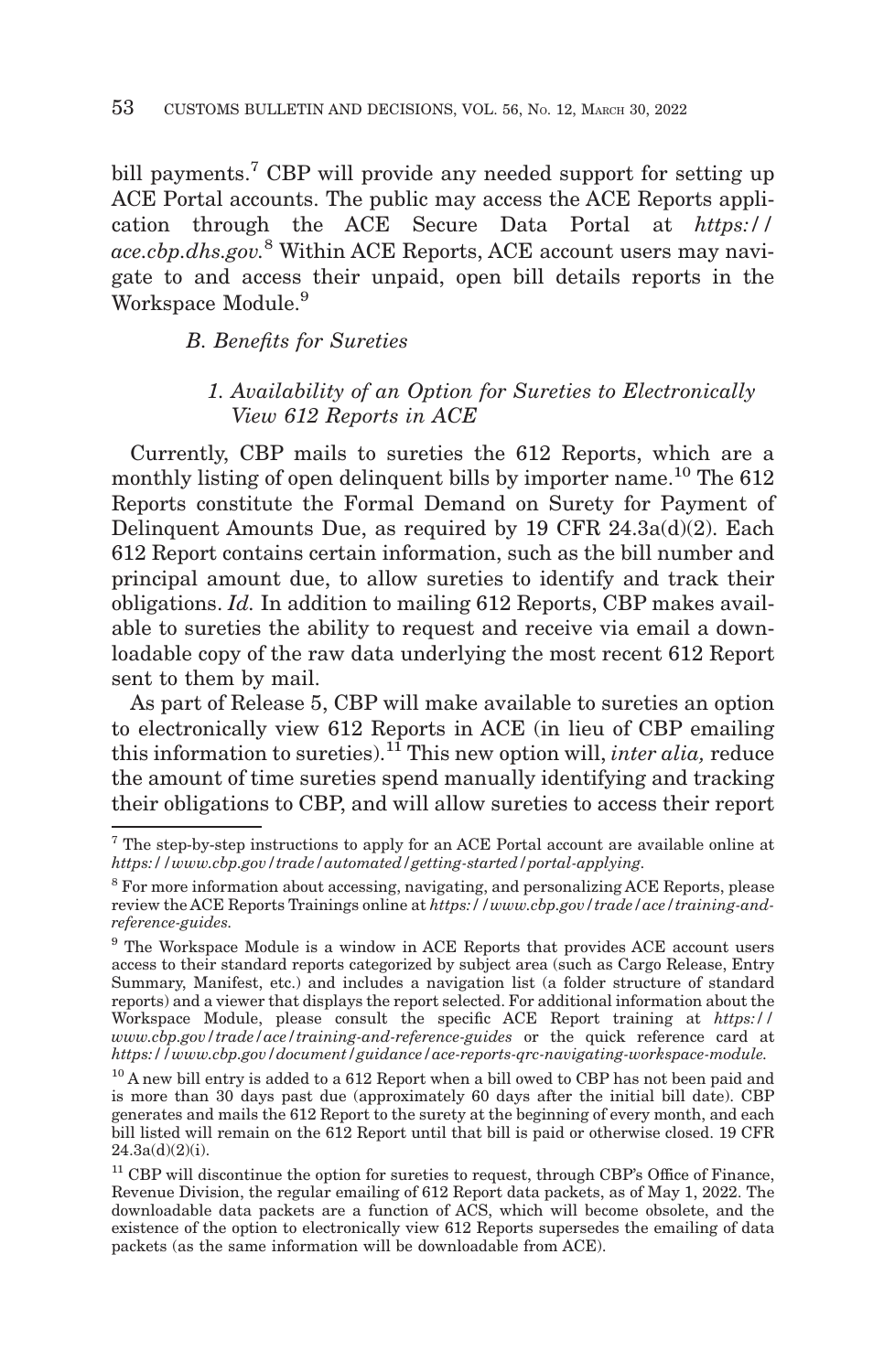at any time of the month, eliminating the constraint of having access to the data the first day it is generated. Moreover, this new option will significantly reduce the current burden on CBP associated with the emailing of the 612 Reports to the respective sureties. The default data presented in the electronic 612 Report will be for the most recent month's mailed 612 Report. Sureties will also be able to view data from, at a minimum, three previous monthly electronic 612 Reports, but such data will not remain available indefinitely in ACE.

The electronic 612 Reports will only update on, approximately, the first day of every month to ensure the data appearing in the electronic 612 Reports will match the data appearing in the mailed 612 Reports. The data elements appearing in the electronic 612 Reports will be the same as the data elements appearing in the mailed 612 Reports, including the new element described below.

It is important to note that CBP will continue its current processes for mailing the 612 Reports, which remain the official notice to sureties as required by 19 CFR 24.3a(d). Information and data that appear on the mailed 612 Report will supersede the data elements that appear in the electronic 612 Reports, and sureties should continue to consult the mailed 612 Reports to determine the extent of their legal obligations. Moreover, only sureties who have an ACE Portal account will be able to view their electronic 612 Reports that will be available in ACE Reports beginning on May 1, 2022. CBP encourages sureties who do not already have an ACE Portal account to apply for access to be able to electronically view their 612 Reports.<sup>12</sup>

# *2. Minor Modifications to the Information in and Appearance of the Mailed 612 Reports*

As part of Release 5, there will be minor modifications to the information in and appearance of the mailed 612 Report. The mailed 612 Report will continue to have the same structure and provide the same information as it does now, but CBP will add a new data element and column, the "Bill Version #", which is intended to help sureties track whether a certain bill's information is current. $^{13}$  In addition, the mailed 612 Report will no longer be printed on paper with a green bar. Instead, as of May 1, 2022, the mailed 612 Report will be printed on more common legal landscape paper.

 $12$  CBP will provide any needed support for setting up ACE Portal accounts. See supra footnotes 7–9 for more information about creating ACE Portal accounts, navigating ACE Reports, and accessing 612 Reports in the Workspace Module.

<sup>&</sup>lt;sup>13</sup> CBP assigns bills a specific number that corresponds to a bill as it existed at a specific point in time. Bills change due to recalculation of interest, partial payment, etc. and CBP updates the bill version number when a bill changes. For 612 Reports, the "Bill Version #" will correspond to the bill as it existed at the time that the mailed 612 Report was generated.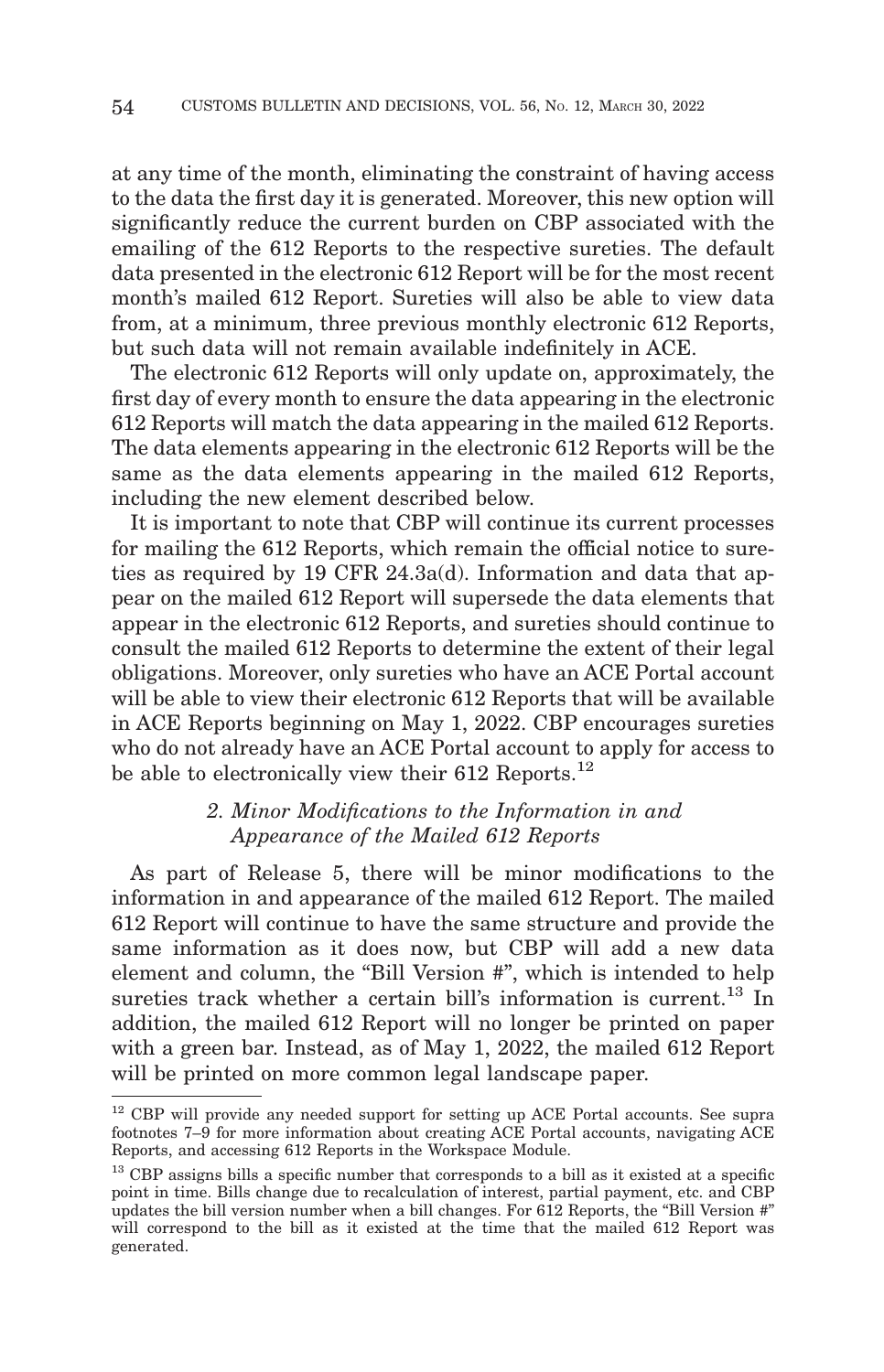Dated: March 9, 2022.

JEFFREY CAINE, *Chief Financial Officer, U.S. Customs and Border Protection.*

[Published in the Federal Register, March 16, 2022 (85 FR 14899)]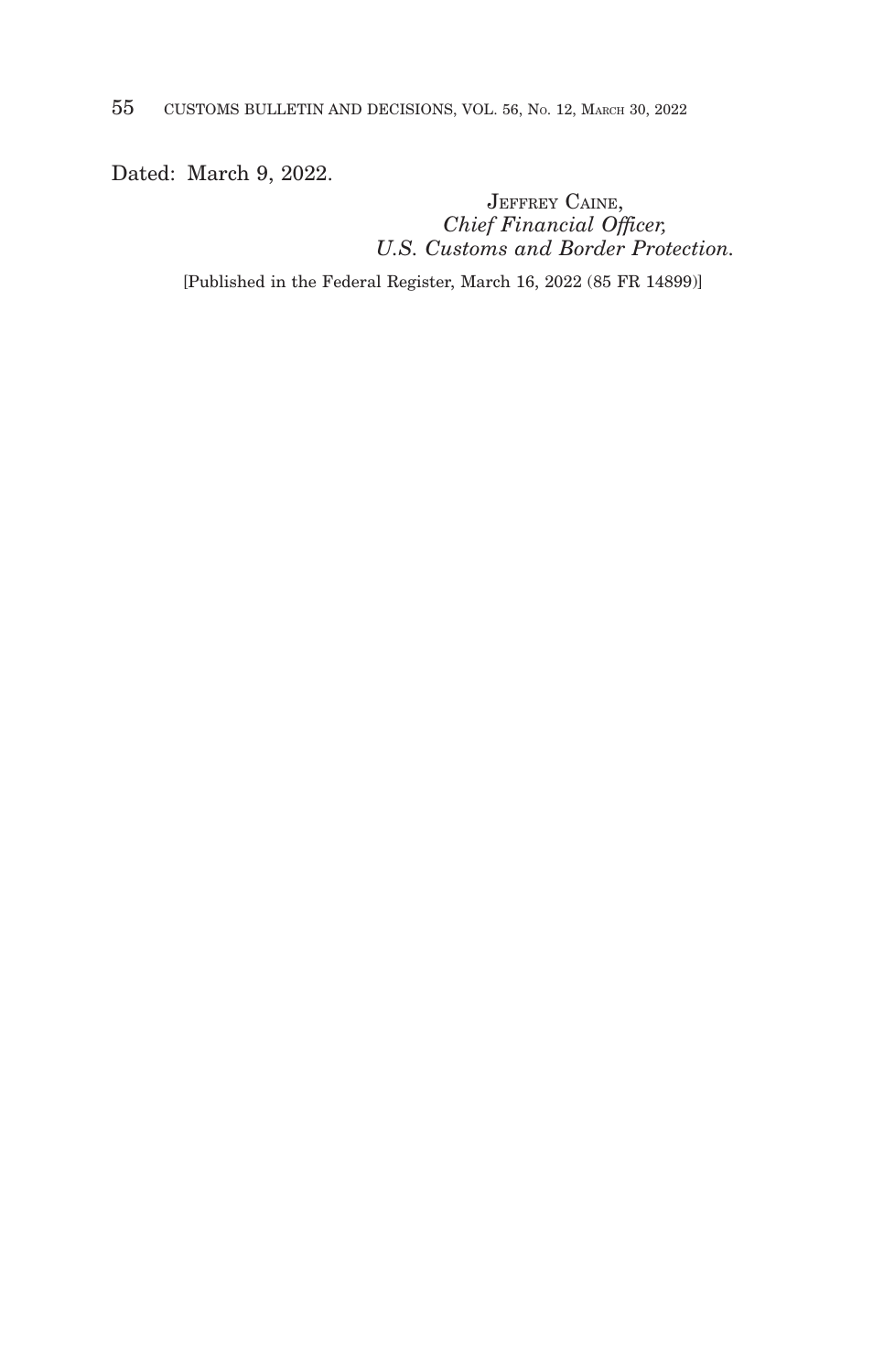# **U.S. Court of Appeals for the Federal Circuit** of Appenderal Circle Plaintiff-Appendence

NEXTEEL CO., LTD., Plaintiff-Appellee S EAH STEEL CORP., Plaintiff-Cross-Appellant v. UNITED STATES, MAVERICK TUBE CORPORATION, TENARIS BAY CITY, INC., Defendants-Appellees UNITED STATES STEEL CORPORATION, Defendant-Appellant

Appeal No. 2021–1334, 2021–1430

Appeals from the United States Court of International Trade in No. 1:18-cv-00083- JCG, Judge Jennifer Choe-Groves.

#### Decided: March 11, 2022

HENRY DAVID ALMOND, Arnold & Porter Kaye Scholer LLP, Washington, DC, argued for plaintiff-appellee. Also represented by LESLIE BAILEY, CHRISTINE CHOI, KANG WOO LEE, J. DAVID PARK, DANIEL WILSON.

JEFFREY M. WINTON, Winton & Chapman PLLC, Washington, DC, argued for plaintiff-cross-appellant. Also represented by MICHAEL JOHN CHAPMAN, JOOY-OUN JEONG, VI MAI.

HARDEEP KAUR JOSAN, International Trade Field Office, United States Department of Justice, New York, NY, argued for defendant-appellee United States. Also represented by BRIAN M. BOYNTON, CLAUDIA BURKE, JEANNE DAVIDSON; MYKHAYLO GRYZLOV, Office of the Chief Counsel for Trade Enforcement and Compliance, United States Department of Commerce, Washington, DC.

GREGORY J. SPAK, White & Case LLP, Washington, DC, for defendants-appellees Maverick Tube Corporation, Tenaris Bay City, Inc. Also represented by FRANK JOHN SCHWEITZER, MATTHEW WOLF SOLOMON, KRISTINA ZISSIS.

THOMAS M. BELINE, Cassidy Levy Kent (USA) LLP, Washington, DC, argued for defendant-appellant. Also represented by MYLES SAMUEL GETLAN, JAMES ED-WARD RANSDELL, IV, SARAH E. SHULMAN.

Before O'MALLEY, BRYSON, and HUGHES, *Circuit Judges*.

#### HUGHES, *Circuit Judge.*

This appeal arises out of the United States Department of Commerce's administrative review of its antidumping order on oil country tubular goods from the Republic of Korea.

Calculating constructed value, Commerce found five circumstances that created a "particular market situation" affecting inputs to oil country tubular goods. The Court of International Trade determined that this finding was not supported by substantial evidence and "direct[ed] Commerce to reverse its finding of a particular market situation." *NEXTEEL Co. v. United States*, 450 F. Supp. 3d 1333, 1343 (Ct. Int'l Trade 2020). We find that three of the five circumstances Commerce relied on to show a particular market situation are not supported by substantial evidence. Thus, with modified reasoning, we affirm the trial court's conclusion that substantial evidence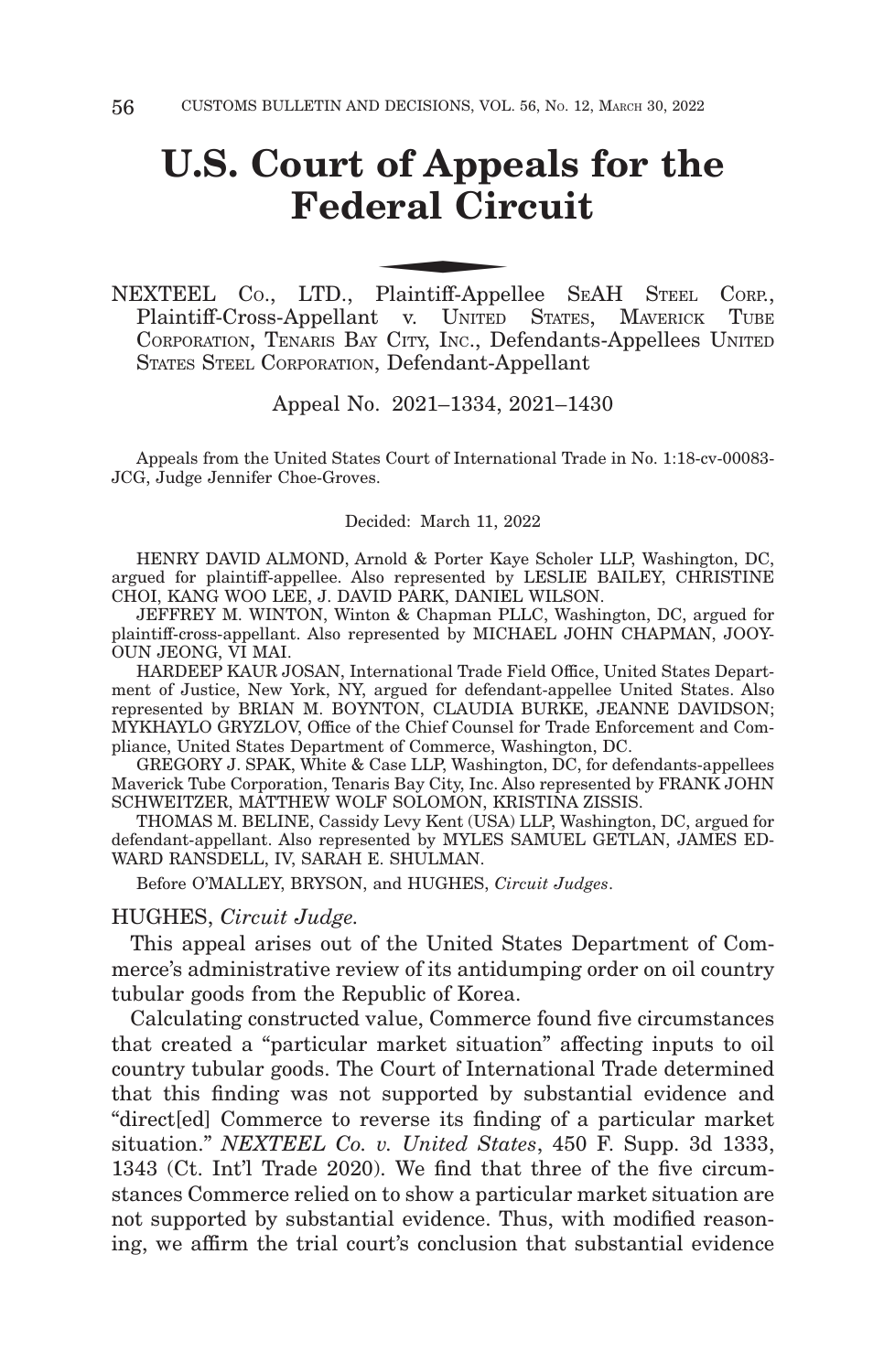does not support Commerce's finding. But because the Court of International Trade lacks authority to reverse Commerce, we vacate the trial court's opinion to the extent that it directs Commerce to reach a certain outcome.

Comparing normal value to export price, Commerce relied on its "differential pricing analysis" methodology. In *Stupp Corp. v. United States*, 5 F.4th 1341 (Fed. Cir. 2021), we vacated aspects of Commerce's differential pricing analysis over concerns about Commerce's use of statistical methodologies when certain preconditions for their use are not met. *Id.* at 1360. Commerce's analysis here raises identical concerns, so we vacate the trial court's decision upholding the methodology and remand for reconsideration in view of *Stupp*.

Seeing no error in the other methodologies that Cross-Appellant challenges, we otherwise affirm.

## BACKGROUND

In 2016, the Department of Commerce initiated its second administrative review of the antidumping order on oil country tubular goods (OCTG) from the Republic of Korea (Korea). Certain Oil Country Tubular Goods from the Republic of Korea: Preliminary Results of Antidumping Duty Administrative Review; 2015–2016, 82 Fed. Reg. 46,963,46,963 (Oct. 10, 2017) (*Preliminary Results*). The review covered the period from September 1, 2015 through August 31, 2016. *Id.* Commerce selected for individual examination the two companies that accounted for the largest volume of subject merchandise during the period of review, NEXTEEL Co., Ltd. and SeAH Steel Corporation. Decision Memorandum for Preliminary Results, at 2, 82 ITADOC 46,963 (Oct. 2, 2017) (*Preliminary Results Memo*).

In an antidumping review, Commerce generally compares the price at which the subject merchandise is sold in the United States to the "normal value," which is the price of like products in the exporting country or a third country. 19 U.S.C. §§ 1677(35), 1677a(a), 1677b(a). Calculating normal value, Commerce determined that "neither respondent had a viable home market or third-country market during the [period of review]." *Preliminary Results Memo* at 11. Commerce therefore based its calculation of the normal value on constructed value pursuant to 19 U.S.C. § 1677b(a)(4). *Preliminary Results Memo* at 11. Constructed value is based on the costs of producing and selling the merchandise, with an allowance for profits. 19 U.S.C.§ 1677b(e).

Considering costs, Commerce found "a particular market situation" under 19 U.S.C. § 1677b(e), affecting two inputs to OCTG: hot-rolled coil (HRC) and electricity. Decision Memorandum for Final Results,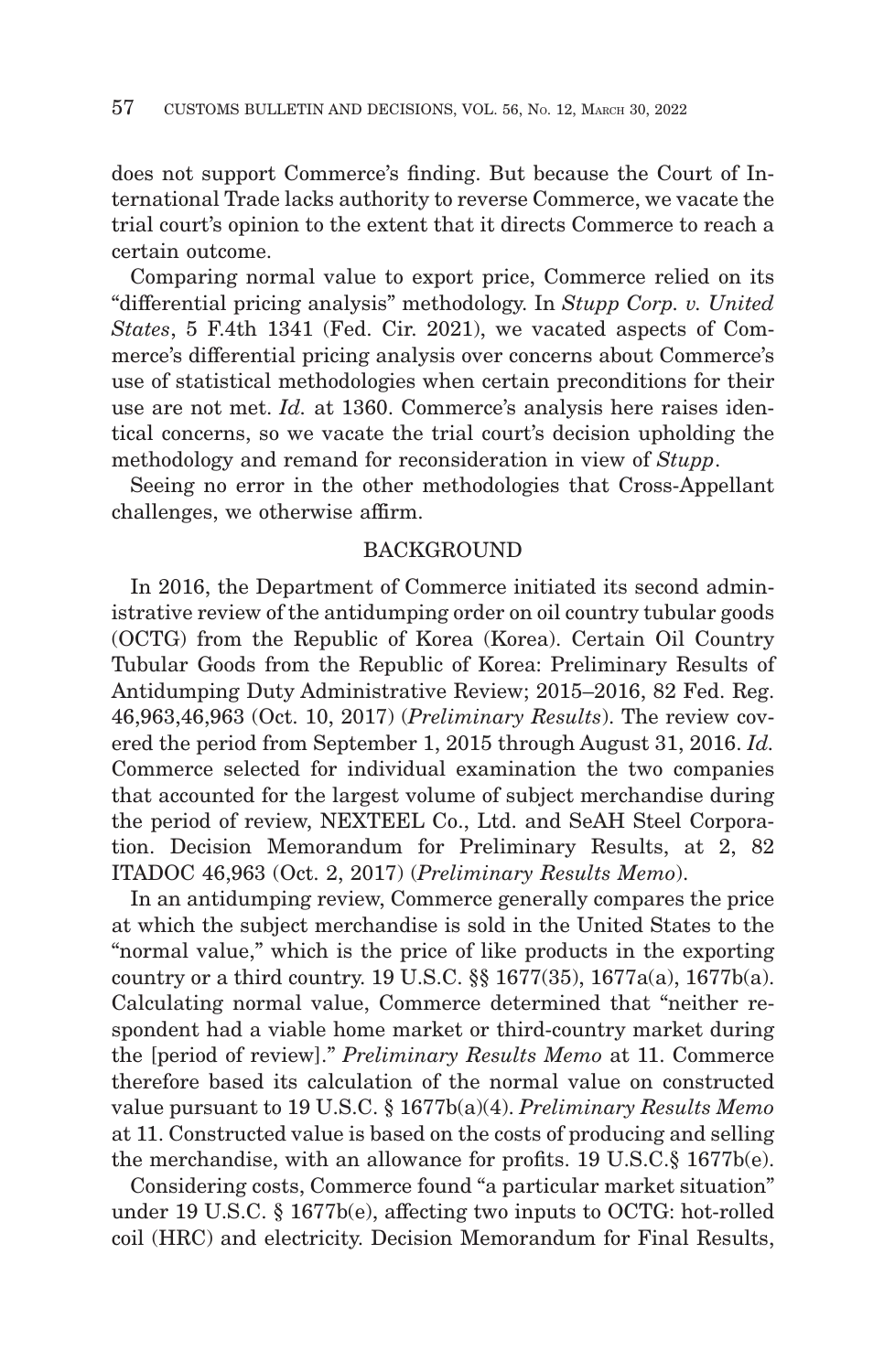at 16–17, 83 ITADOC 17,146 (Apr. 11, 2018) (*Final Results Memo*).Commerce found a particular market situation "based on the collective impact of Korean HRC subsidies, Korean imports of HRC from China, strategic alliances, and government involvement in the Korean electricity market." *Id.* at 17. Having found a particular market situation, Commerce adjusted the cost of HRC in its calculation based on the countervailing duty rate determined for POSCO, a Korean HRC producer, in Hot-Rolled Steel Flat Products from Korea. *Final Results Memo* at 29;<sup>1</sup> Appx7560 (SeAH Preliminary Results Analysis Memorandum).

Commerce calculated the profit component of constructed value under  $§ 1677b(e)(2)(B)(iii)$ , which allows Commerce to calculate profits using "any other reasonable method, except that the amount allowed for profit may not exceed the amount normally realized by exporters or producers (other than [the specific exporter or producer examined])." The agency calculated profit based on SeAH's Canadian sales of OCTG. *Final Results Memo* at 55. Turning to the profit cap, Commerce again relied on SeAH's Canadian sales as "facts available." *Id.* at 60. Commerce reasoned that these sales were the best choice for a profit cap because they are "specific to OCTG and represent[] the production experience of a Korean OCTG producer in Korea." *Id.*

When calculating export price, Commerce adjusted for freight expenses pursuant to 19 U.S.C. § 1677a(c)(2)(A). *Final Results Memo* at 87–88. Following its "normal practice," Commerce capped the amount of freight revenue in its calculation at the amount of freight charges incurred. *Id.* at 87; Appx7554–55 (SeAH Preliminary Results Analysis Memorandum).

Finally, Commerce compared export price and normal value. Employing its "differential pricing analysis" methodology based on a statistic called "Cohen's *d*," Commerce found a pattern of U.S. prices that "differ significantly among purchasers, regions, or periods of time" under 19 U.S.C. § 1677f-1(d)(1)(B)(i). Based on this analysis, Commerce used an "average-to-transaction" comparison method, *Preliminary Results Memo* at 10–11; *Final Results Memo* at 76, comparing averaged normal value prices to non-averaged export prices of individual transactions, 19 U.S.C.  $\S$  1677f-1(d)(1)(B).

NEXTEEL and SeAH appealed the Final Results to the Court of International Trade, arguing that Commerce's particular market situation, profit cap, freight revenue cap, and differential pricing analyses were unsupported by substantial evidence or not in accor-

<sup>1</sup> Citing Countervailing Duty Investigation of Certain Hot-Rolled Steel Flat Products from the Republic of Korea: Final Affirmative Determination, 81 Fed. Reg. 53,439 (Aug. 12, 2016), *as amended by* 81 Fed. Reg. 67,960 (Oct. 3, 2016).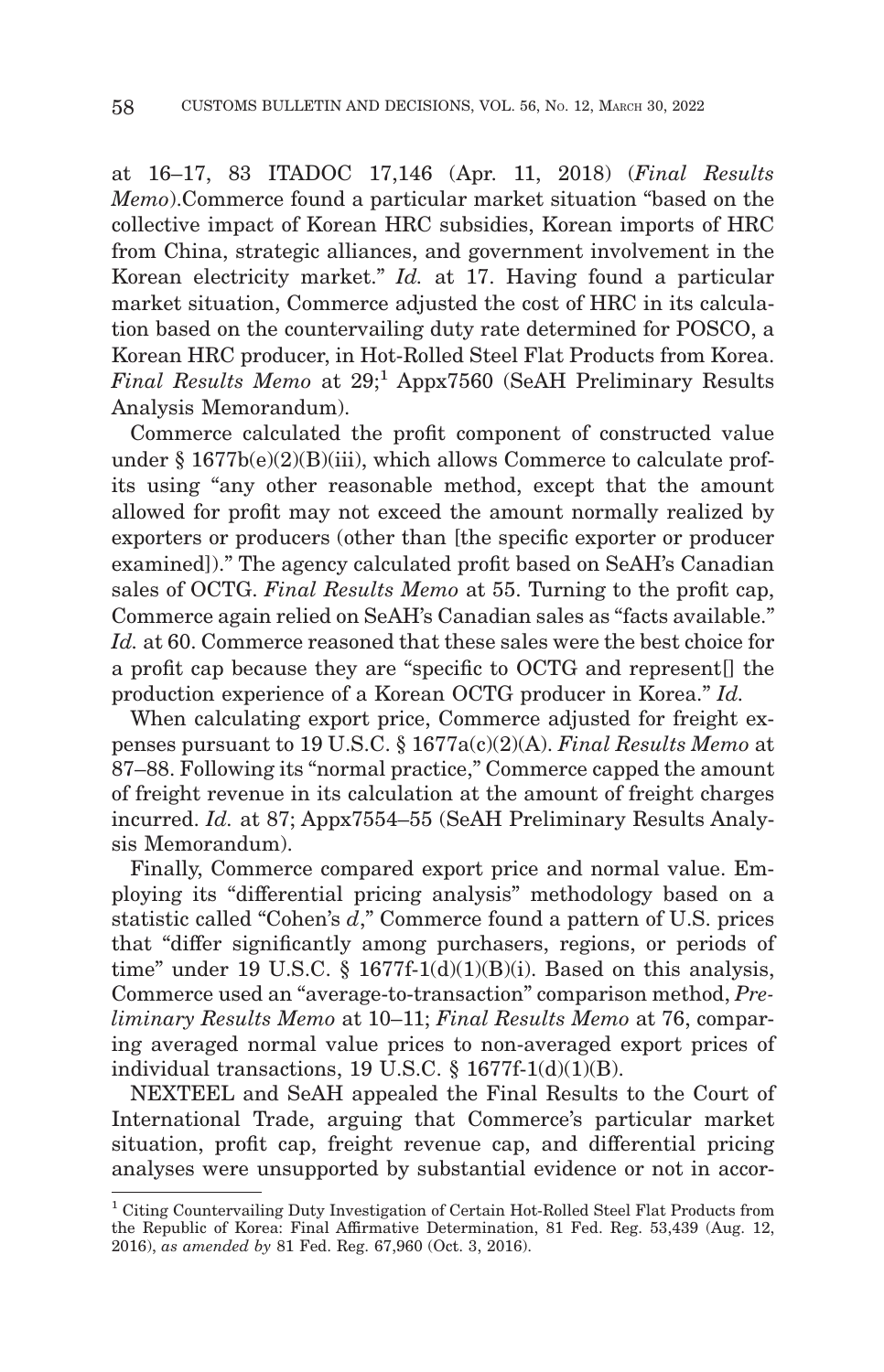dance with law. *NEXTEEL Co. v. United States*, 392 F. Supp. 3d 1276, 1282–83. (Ct. Int'l Trade 2019) (*NEXTEEL I*). The court concluded that Commerce's particular market situation finding was unsupported by substantial evidence. *Id.* at 1288. It remanded for further proceedings on that issue. *Id.* The court affirmed Commerce's profit cap, freight revenue cap, and differential pricing analyses. *Id.* at 1290, 1293, 1295–97.

On remand, Commerce continued to find a particular market situation, relying on a fifth factor, "steel industry restructuring effort by the Korean government," along with the previous four. Final Results of Redetermination Pursuant to Ct. Remand at 20, *NEXTEEL I*, 392 F. Supp. 3d 1276 (No. 18–00083), ECF No. 81–1 (*First Remand Results*).

Reviewing Commerce's first remand results, the Court of International Trade rejected Commerce's finding of a particular market situation as unsupported by substantial evidence, "both when viewing the five factors individually and collectively." *NEXTEEL Co. v. United States*, 450 F. Supp. 3d 1333, 1343 (Ct. Int'l Trade 2020) (*NEXTEEL II*).The court remanded the issue to Commerce a second time, this time "direct[ing] Commerce to reverse its finding of a particular market situation." *Id.*

Under protest, Commerce reversed its finding of a particular market situation and recalculated the dumping margins accordingly. Final Results of Redetermination Pursuant to Ct. Remand at 4–5, *NEXTEEL II*, 450 F. Supp. 3d 1333 (No. 18–00083), ECF No. 96–1 (*Second Remand Results*). The Court of International Trade affirmed Commerce's second remand results. *NEXTEEL Co. v. United States*, 475 F. Supp. 3d 1378, 1380 (Ct. Int'l Trade 2020).

United States Steel appeals, challenging the trial court's ruling that Commerce's finding of a particular market situation is unsupported by substantial evidence, as well as the trial court's direction to Commerce to reach a particular outcome on its second remand. SeAH cross appeals, challenging the trial court's affirmance of Commerce's differential pricing analysis, its freight revenue cap, and its use of SeAH's own data as a profit cap.

### ANALYSIS

#### I. Standard of Review

"We review a decision of the Court of International Trade evaluating an antidumping determination by Commerce by reapplying the statutory standard of review that the Court of International Trade applied in reviewing the administrative record." *Peer Bearing Co.- Changshan v. United States*, 766 F.3d 1396, 1399 (Fed. Cir. 2014).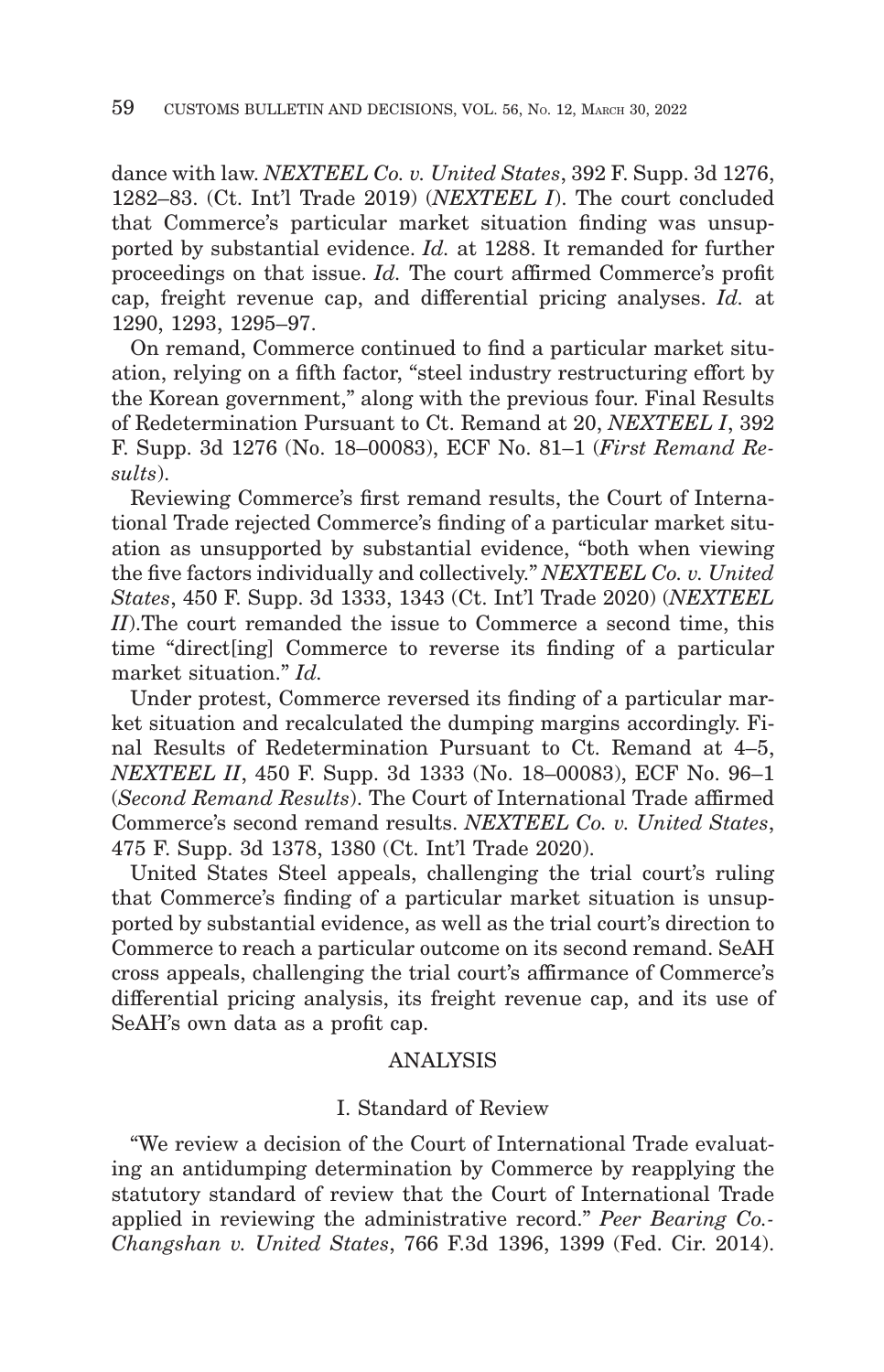Thus, "[w]e will uphold Commerce's determination unless it is unsupported by substantial evidence on the record or otherwise not in accordance with the law."  $Id$ ; 19 U.S.C. § 1516a(b)(1)(B)(i).

When "identifying, selecting and applying methodologies to implement the dictates set forth in the governing statute," we recognize the technical expertise of the agency and give it deference "both greater than and distinct from that accorded the agency in interpreting the statutes it administers." *Fujitsu Gen. Ltd. v. United States*, 88 F.3d 1034, 1039 (Fed. Cir. 1996).

# II. Particular Market Situation

The Trade Preferences Extension Act of 2015 (TPEA) allows Commerce to consider a "particular market situation" when calculating constructed value. Pub. L. No. 114–27, § 504, 129 Stat. 362, 385. Under 19 U.S.C. § 1677b(e), as revised by the TPEA,

if a particular market situation exists such that the cost of materials and fabrication or other processing of any kind does not accurately reflect the cost of production in the ordinary course of trade, the administering authority may use another calculation methodology under this part or any other calculation methodology.

The statute does not define "particular market situation," but the plain language of § 1677b(e) identifies the factual support Commerce must provide to invoke this provision. Commerce must find that the cost incurred to produce the subject merchandise "does not accurately reflect the cost of production in the ordinary course of trade." 19 U.S.C. § 1677b(e). As the Court of International Trade has noted, the circumstances supporting a "particular" market situation also must be "particular" to producers of the subject merchandise during the relevant period. *See SeAH Steel Corp. v. United States*, 513 F. Supp. 3d 1367, 1393 (Ct. Int'l Trade 2021). An ongoing global phenomenon would not alone constitute a deviation from the "ordinary course of trade."

Congress provided examples of a particular market situation:

[A] "particular market situation" . . . might exist. . . where there is government control over pricing to such an extent that home market prices cannot be considered to be competitively set. It also maybe the case that a particular market situation could arise from differing patterns of demand in the United States and in the foreign market. For example, if significant price changes are closely correlated with holidays which occur at different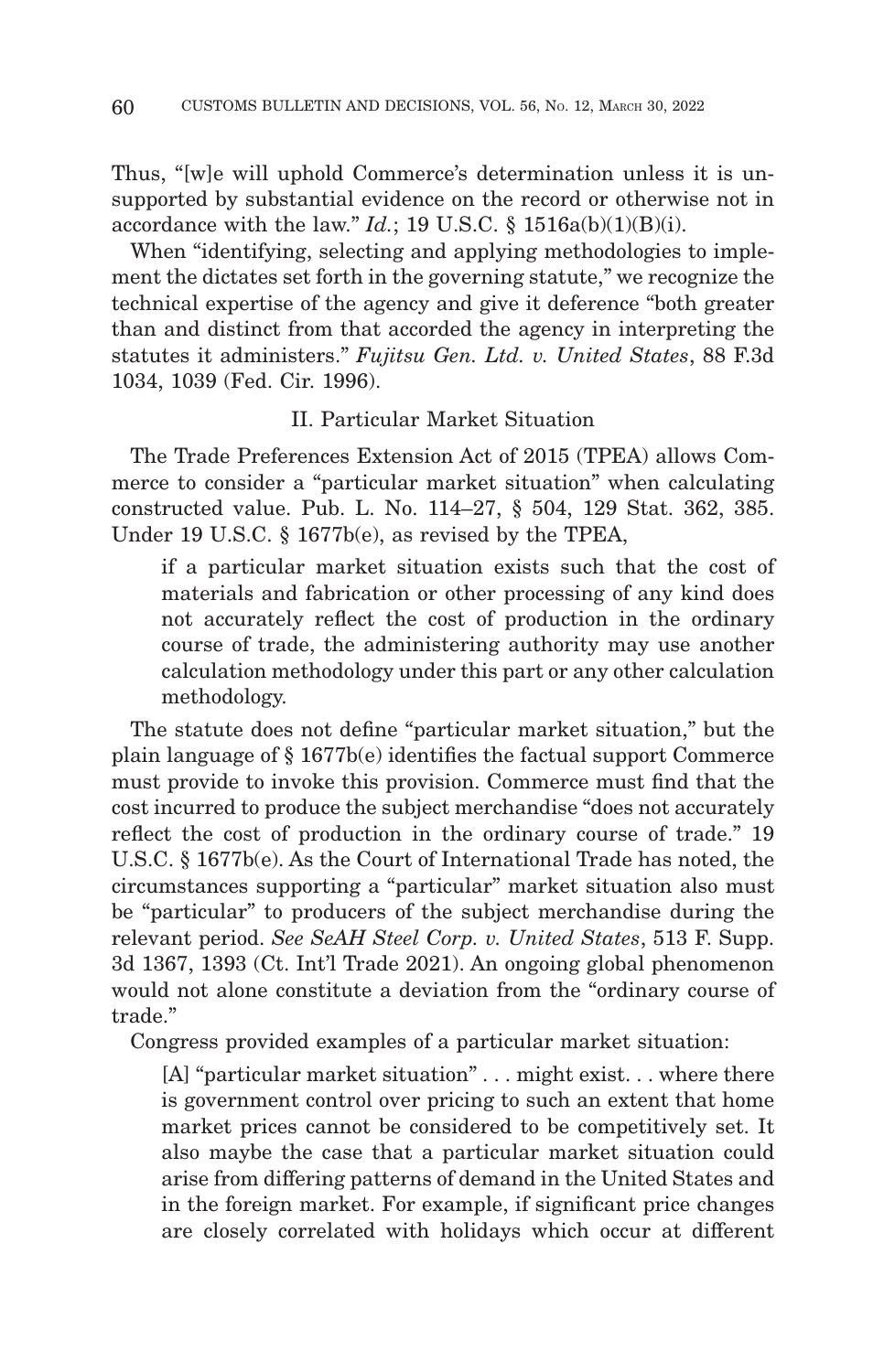times of the year in the two markets, the prices in the foreign market may not be suitable for comparison to prices to the United States.

Statement of Administrative Action, H.R. Rep. No. 103316, vol. 1, at 822 (1994), *as reprinted in* 1994 U.S.C.C.A.N. 4040, 4162. These are all situations in which some circumstance distorts costs so that they are not set based on normal market forces or do not move with the rest of the market.

Nothing in the statute requires Commerce to quantify the distortion precisely. Still, a quantitative comparison showing a difference between costs incurred and costs in the ordinary course of trade could be substantial evidence supporting the existence of a particular market situation. Likewise, evidence that costs do not differ at all from what they would have been in the ordinary course of trade would "fairly detract[] from the substantiality of the evidence." *Atl. Sugar, Ltd. v. United States*, 744 F.2d 1556, 1562 (Fed. Cir. 1984).

Commerce found a particular market situation based on the "collective impact" of

- Korean government subsidies for HRC production,
- strategic alliances between HRC suppliers and OCTG producers,
- Korean government steel industry restructuring efforts,
- Korean government involvement in the electricity market, and
- imports of low-priced HRC from China.

*Final Results Memo* at 17; *First Remand Results* at 20. We address these circumstances in turn.

# *A. Korean Government HRC Subsidies*

Commerce determined that "[r]ecord evidence shows subsidization of HRC by the Korean government," and because "approximately 80 percent of the cost of OCTG production" is the HRC input, "distortions in the HRC market. . . have a significant impact on production costs of OCTG." *First Remand Results* at 21. Commerce relied on an earlier investigation of HRC from Korea from January 1, 2014, through December 31, 2014, which, Commerce explained, found a subsidy rate of almost 60% for POSCO. *Id.* at 21, 18 & n.84. Commerce found that the mandatory respondents in the present review bought HRC from POSCO in significant quantities. *Id*. at 21; *see also* Appx7560 (SeAH Preliminary Results Analysis Memorandum showing 19.9% of HRC purchases from POSCO).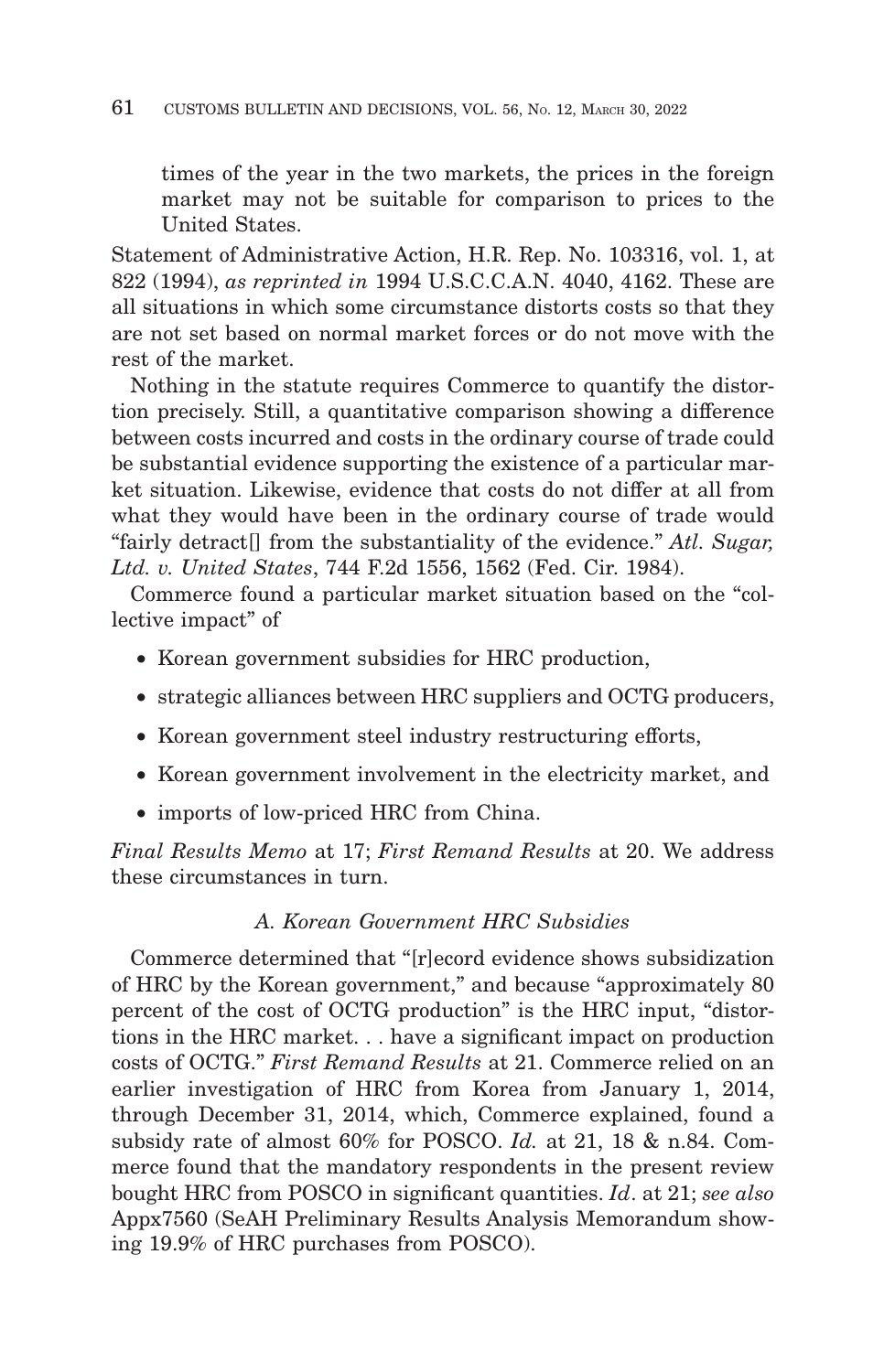Commerce arrived at the 60% subsidy rate after it determined that it "c[ould] not accurately calculate POSCO's . . . subsidy rate." Issues and Decision Memorandum for the Final Determination in the Countervailing Duty Investigation of Certain Hot-Rolled Steel Flat Products from the Republic of Korea, at 61, 81 ITADOC 53,439 (Aug. 4, 2016). Commerce thus relied on facts otherwise available and made inferences adverse to POSCO, *id.*, as permitted by 19 U.S.C. § 1677e(a)–(b). The rate Commerce relied on was also from an earlier period of investigation that ended eight months before the present period of review. *See id.* at 3.

But in its first administrative review of the same countervailing duty order, Commerce found de minimis subsidy rates. Certain Hot-Rolled Steel Flat Products from the Republic of Korea: Final Results of Countervailing Duty Administrative Review, 2016, 84 Fed. Reg. 28,461, 28,461 (June 19, 2019), *as amended by* 84 Fed. Reg. 35,604 (July 24, 2019). In that review, Commerce did not rely on adverse facts available. Commerce considered data from January 1,2016, through December 31, 2016, a period which overlaps with the period of review for this administrative review. Decision Memorandum for the Preliminary Results of the Countervailing Duty Administrative Review, 2016: Certain Hot-Rolled Steel Flat Products from the Republic of Korea, at 4, 83 ITADOC 24,252 (October 30, 2018).<sup>2</sup> This evidence is at least as probative of the Korean government's actual subsidization during the period of review as the higher rate Commerce relied on.<sup>3</sup>

Commerce could support a finding of a particular market situation with evidence of subsidies to producers of an input to the subject merchandise. But the subsidies must be shown to affect the price of the input so that it does "not accurately reflect the cost of production in the ordinary course of trade," 19 U.S.C. § 1677b(e), and their effect must be "particular" to producers of the subject merchandise, *see SeAH Steel*, 513 F. Supp. 3d at 1393. Here, the record evidence is at best mixed on whether significant Korean government subsidies existed during the period of review. Commerce made no finding that any subsidies were passed through to the prices of HRC or that they affected Korean OCTG producers any more than OCTG producers

<sup>2</sup> This evidence was raised before the agency on remand. *First Remand Results* at 54, 59–60.

<sup>3</sup>*See also* Certain Carbon and Alloy Steel Cut-to-Length Plate from the Republic of Korea: Final Affirmative Countervailing Duty Determination and Final Negative Critical Circumstances Determination, 82 Fed. Reg. 16,341, 16,341–42 (Apr. 4, 2017) (in an investigation of some of the same alleged subsidy programs as HRC, calculating a subsidy rate of only 4.31% based on partial adverse facts available and for a period of review that overlapped by four months with the period of review here); U.S. Steel Reply Br. 11 n.4 ("[A]t least nine programs alleged in [Hot-Rolled Steel] Korea were also found countervailable in [Cut-to-Length] Plate.").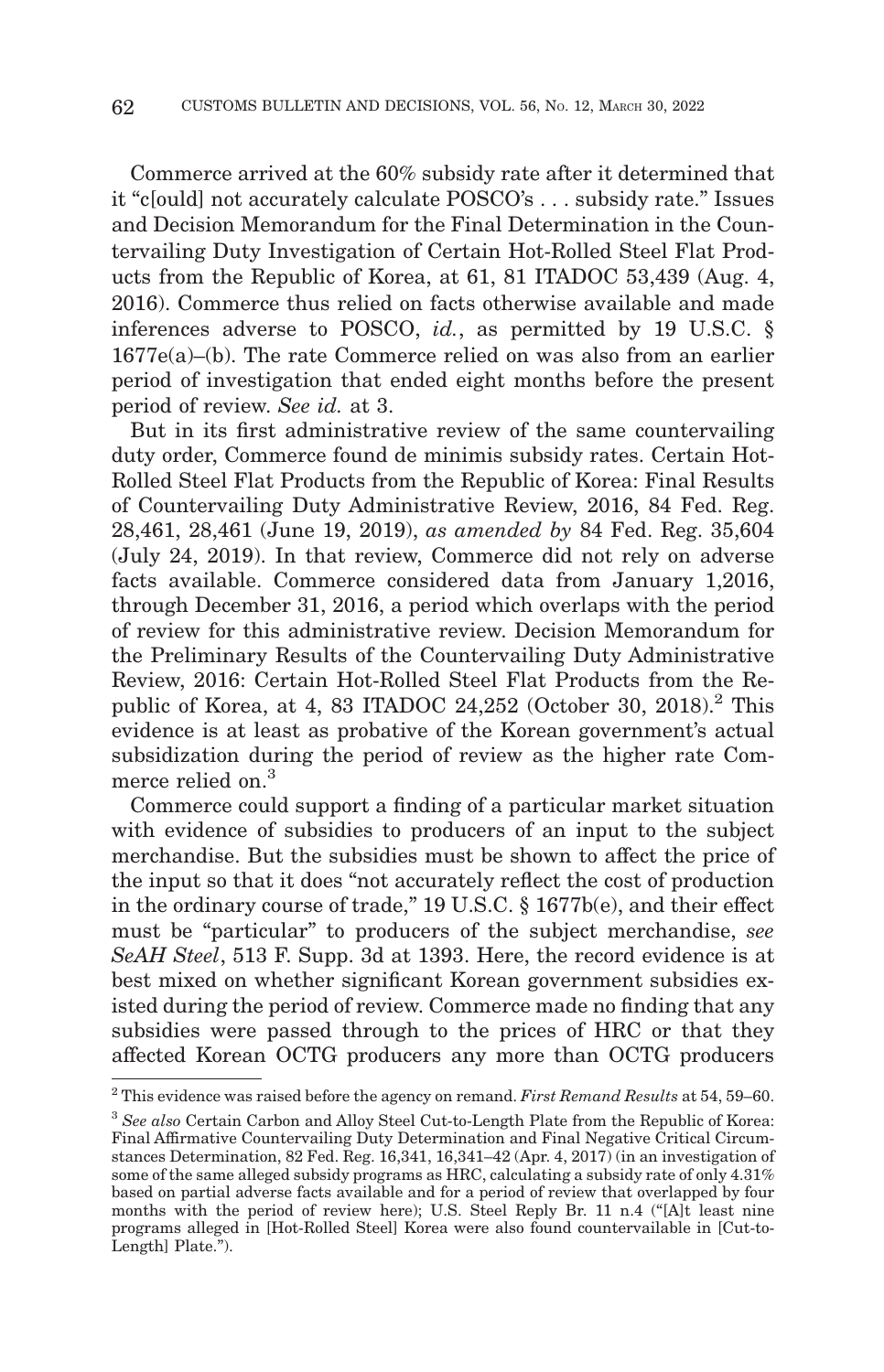elsewhere. *See First Remand Results* at 21. Thus, substantial evidence does not support Commerce's finding that Korean HRC subsidies contribute to a particular market situation.

# *B. Strategic Alliances*

Based on an affidavit showing that POSCO charged different prices to its affiliates than to its other customers, Commerce found that strategic alliances between HRC and OCTG producers "may have created distortions in the prices of HRC in the past, and may continue to impact HRC pricing in a distortive manner during the instant [period of review] and in the future." *Final Results Memo* at 18. Commerce initially identified no evidence that either SeAH or NEXTEEL was part of such an alliance, that the alliances affected SeAH and NEXTEEL specifically, or that the alliances affected the Korean HRC market as a whole. *See id.* ("[T]he record does not contain specific evidence showing that strategic alliances directly created a distortion in HRC pricing in the current period of review."). On remand, Commerce bolstered its conclusion that such alliances exist by pointing to a SeAH Steel Group brochure that describes a SeAH Steel Group processing center "as the processing center for POSCO," which Commerce concluded "demonstrates a close entanglement between HRC suppliers such as POSCO and OCTG producers." *First Remand Results* at 22–23. SeAH maintains that it was not affiliated with POSCO. SeAH explains that the SeAH entity that runs a "processing center for POSCO" referenced in the brochure had nothing to do with its OCTG operations, and that Commerce has previously found SeAH and POSCO to be unaffiliated. SeAH Resp. Br. 44; Appx7993–94 (SeAH Comments on Draft Remand Redetermination).

Although the parties dispute whether a cost-based particular market situation adjustment must be supported by a showing of marketwide distortions or respondent-specific distortions, Commerce has shown neither. Commerce merely speculated that strategic alliances affected the Korean HRC market as a whole. Its showing of some relationship between POSCO and SeAH is weak and contradicted by other record evidence. Substantial evidence does not support Commerce's finding that strategic alliances contribute to a particular market situation.

### *C. Steel Industry Restructuring*

On remand, Commerce cited evidence of government-led restructuring of the Korean steel industry. *First Remand Results* at 25–26. Commerce reasoned that "[t]he Korean government's assistance to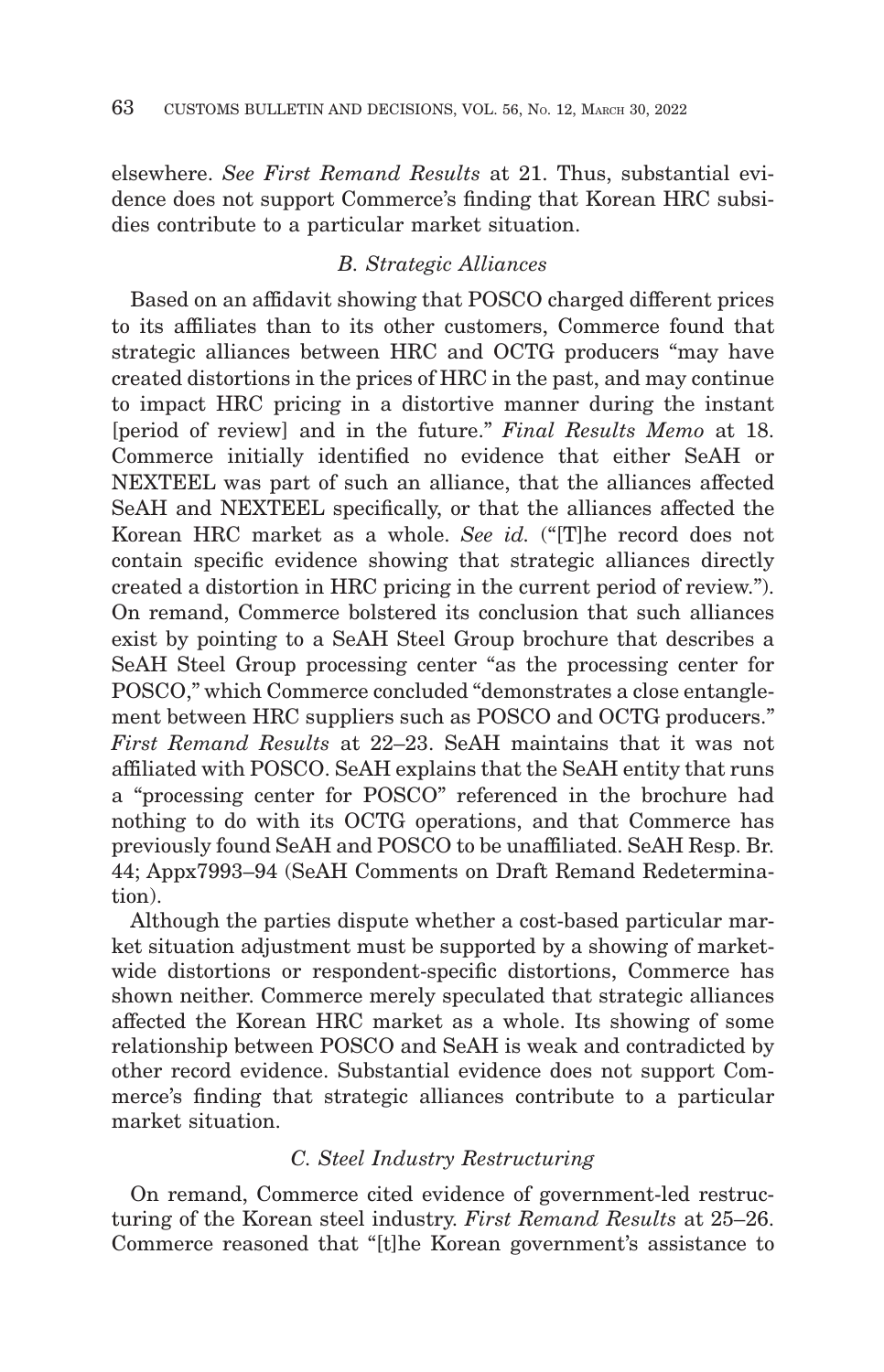accelerate the steel industry's response and restructuring interferes with the normal functioning of the free market and alters the ordinary course of trade." *Id.* at 26. Commerce cited a press release from the Korean Ministry of Strategy and Finance announcing restructuring. *Id.* at 25. As the Court of International Trade noted, though, the period of review concluded on August 31, 2016, and the press release, dated January 25, 2017, announced the Korean government's "2017 Action Plan for Industrial Restructuring." *NEXTEEL II*, 450 F. Supp. 3d at 1343.

The announcement and other publications discussing future restructuring efforts provide no evidence of actual government interference during the period of review. Substantial evidence does not support Commerce's finding that steel industry restructuring efforts contributed to a particular market situation.

\* \* \*

We affirm the Court of International Trade's conclusions in *NEX-TEEL II* that three of the circumstances Commerce cited do not support a finding of a particular market situation on the existing record.4

Commerce has not taken a clear position on whether it believes the other two circumstances alone are sufficient. Indeed, in the *First Remand Results*, Commerce carefully avoided making such a finding. *See First Remand Results* at 27 ("Any one of these four factors *can* distort the market such that Commerce *could* reasonably conclude that a [particular market situation] exists.  $\ldots$  [T] here is no suggestion that any one of the five factors alone is insufficient to establish the particular market situation. Rather, we evaluate the totality of the circumstances . . . ." (emphases added)). We are not free to substitute our own reasoning for that of the agency and must instead "review only the bases on which Commerce made its determination." *Thai I-Mei Frozen Foods Co. v. United States*, 616 F.3d 1300, 1307 (Fed. Cir. 2010); *see also Bowman Transp., Inc. v. Ark.-Best Freight Sys., Inc.*, 419 U.S. 281, 285–86 (1974) ("[W]e may not supply a reasoned basis for the agency's action that the agency itself has not given  $\dots$ ."). But it is far from a foregone conclusion that Commerce would have found a particular market situation based on these two factors alone.

<sup>4</sup> Because substantial evidence does not support the above three circumstances, we need not reach the issue of whether substantial evidence supports Commerce's findings that each of the remaining two circumstances contributed to a particular market situation because Commerce explicitly relied on the presence and interaction of all five circumstances. *See First Remand Results* at 27.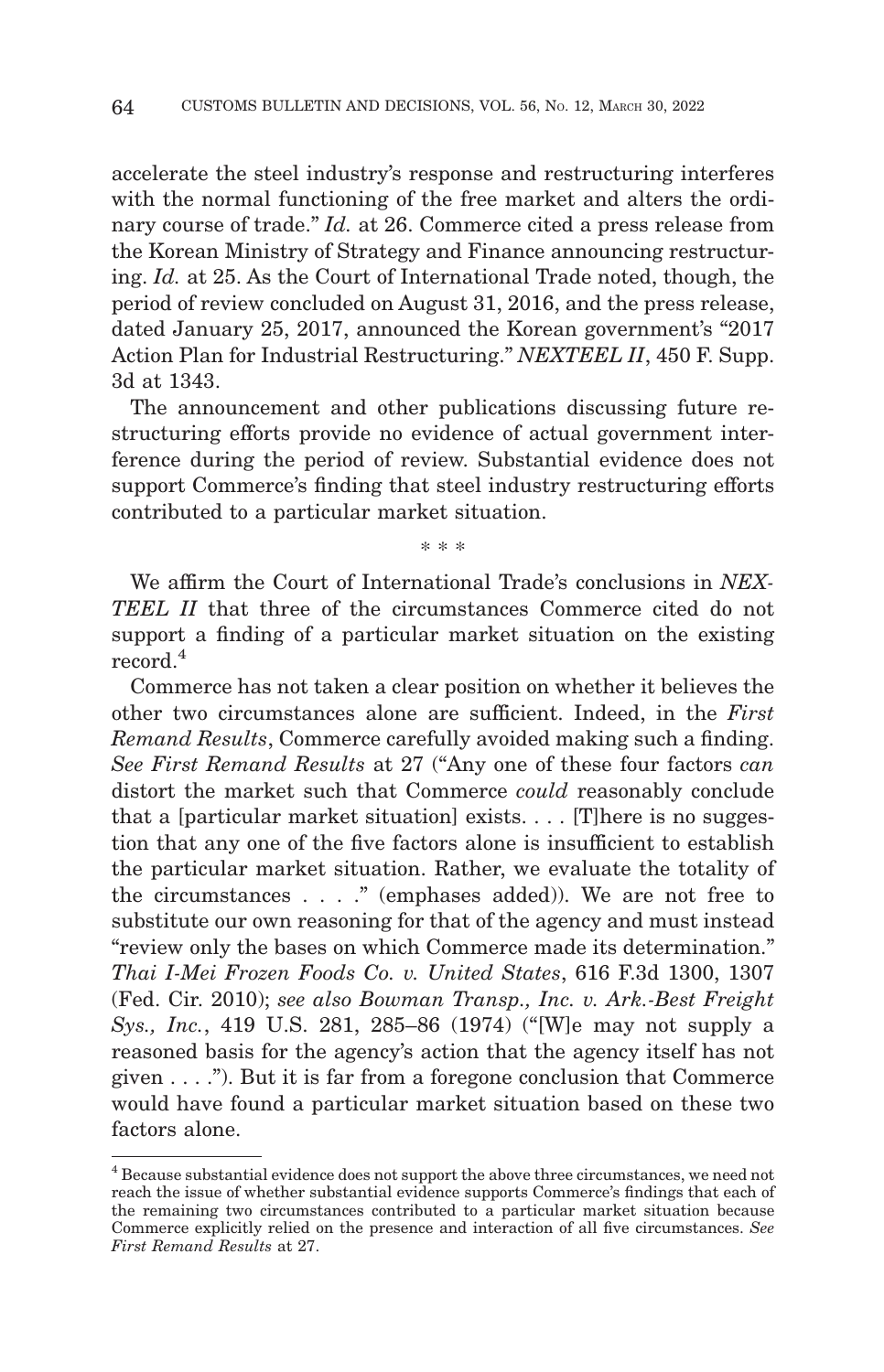Although low-priced Chinese steel could contribute to a particular market situation, the record does not show sufficient particularity for this circumstance to create a particular market situation on its own. Commerce acknowledged that significant quantities of cheaper Chinese HRC flow to many countries and "affect[] the whole world." *Final Results* at 21; *First Remand Results* at 21–22 (citing a government announcement stating that Chinese excess supply is targeted toward "Korea, ASEAN, and EU"); *id.* at 22 (citing an article from Asian Steel Watch that states "China's largest [steel] export destination is South Korea" but also provides data showing that many other countries receive large quantities of Chinese steel).

Government control of electricity prices is a type of distortion expressly contemplated by Congress, but the evidence is mixed on whether the Korean government is involved "to such an extent that home market prices cannot be considered to be competitively set," H.R. Rep. No. 103316, vol. 1 at 822, and whether the prices are any different from what they would be in the ordinary course of trade. *First Remand Results* at 65 (citing a report showing that Korean electricity prices are lower than Japan's but comparable to median prices among all countries studied). Commerce's countervailing duty determinations have consistently found that Korean electricity prices are set in accordance with market principles and thus that Korean steel producers have not benefited from government involvement in Korean electricity pricing. *E.g.*, *POSCO v. United States*, 337 F. Supp. 3d 1265, 1282–83 (Ct. Int'l Trade 2018) (upholding Commerce's finding that the Korean electricity prices were "set in accordance with market principles," covered costs, and did not confer a benefit to the subject producers); *POSCO v. United States*, 353 F. Supp. 3d 1357, 1368–73 (Ct. Int'l Trade 2018) (sustaining similar findings for a period of investigation from January 1, 2015 through December 31, 2015); *Maverick Tube Corp. v. United States*, 273 F. Supp. 3d 1293, 1303–12 (Ct. Int'l Trade 2017) (sustaining similar findings for welded line pipe from Korea). Commerce has not justified its departure from those findings here. *See* First Remand Results at 66.

We therefore affirm the trial court's decision in *NEXTEEL II* that Commerce's conclusion—"the presence of all five factors, as well as the interaction of the five factors with one another, supports the finding that a [particular market situation] existed in Korea during the relevant period," *First Remand Results* at 27—was not supported by substantial evidence.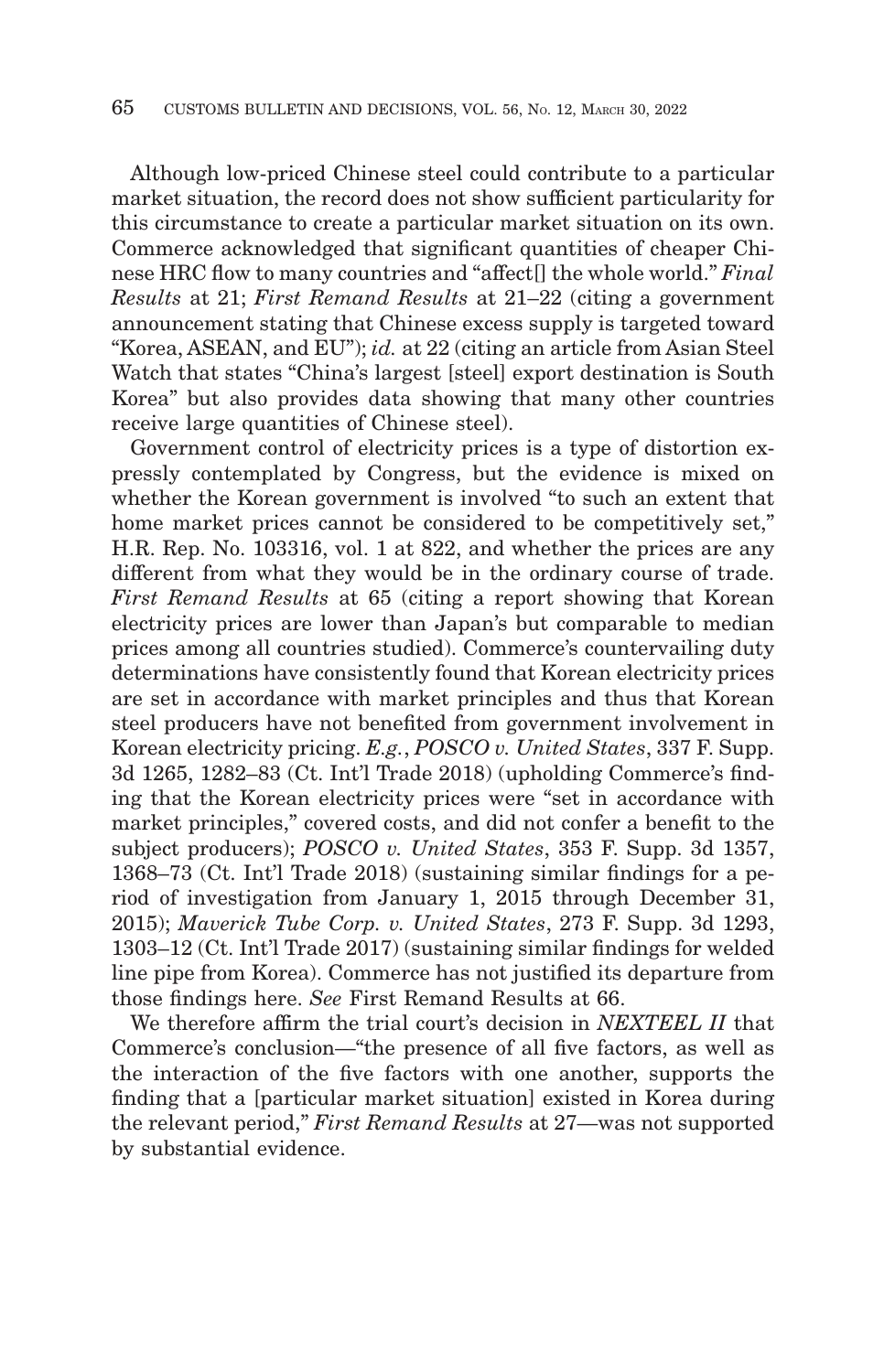#### III. The Court of International Trade's Reversal

Remanding for the second time, the Court of International Trade "direct[ed] Commerce to reverse its finding of a particular market situation." *NEXTEEL II*, 450 F. Supp. 3d at 1343.

"[T]he Court of International Trade is precluded by statute from ever outright reversing a decision by Commerce . . . when reviewing countervailing duty and antidumping duty proceedings. Rather, at most it can simply remand for further consideration consistent with its decision." *Ad Hoc Shrimp Trade Action Comm. v. United States*, 515 F.3d 1372, 1383 (Fed. Cir. 2008); 19 U.S.C.§ 1516a(c)(3). Remand is appropriate because "the record may well be enlarged" and "even if it is not, new findings and explanations by the Commission can be expected." *Nippon Steel Corp. v. Int'l Trade Comm'n*, 345 F.3d 1379, 1380–82 (Fed. Cir. 2003) (*Nippon I*) (holding that the Court of International Trade exceeded its authority by re-weighing the evidence and directing a particular outcome on its second remand). Even so, an open-ended remand may not be required if it would be "futile," *Nippon Steel Corp. v. United States*, 458 F.3d 1345, 1359 (Fed. Cir. 2006) (*Nippon II*), for example because the record supports only one outcome, *see Nucor Corp. v. United States*, 371 F. App'x 83, 90 (Fed Cir. 2010).

As in *Nippon I*, the court issued its directed remand after one open-ended remand. *NEXTEEL II*, 450 F. Supp. 3d at 1343. The court reversed Commerce based on its weighing of the evidence, e.g., discounting evidence that predated the period of review, *id.* at 1339–42, and not because the record supports only one outcome. Indeed, in view of the conflicting evidence discussed above, the record evidence does not appear to support the *absence* of a particular market situation any more than it supports the existence of one. Remand was thus no more futile than in *Nippon I*. The court exceeded its authority by directing Commerce to reach a particular outcome. On remand, Commerce may seek to justify the particular market situation in accordance with this opinion.

#### IV. Differential Pricing Analysis

By default, Commerce calculates dumping margins by comparing averaged normal value sales to averaged export prices. 19 U.S.C. § 1677f-1(d)(1)(A)(i). Commerce may instead use an "average-totransaction" comparison, comparing averaged normal value sales to export prices of individual transactions, if it finds a "pattern" of U.S. prices that "differ significantly among purchasers, regions, or periods of time." 19 U.S.C. § 1677f-1(d)(1)(B).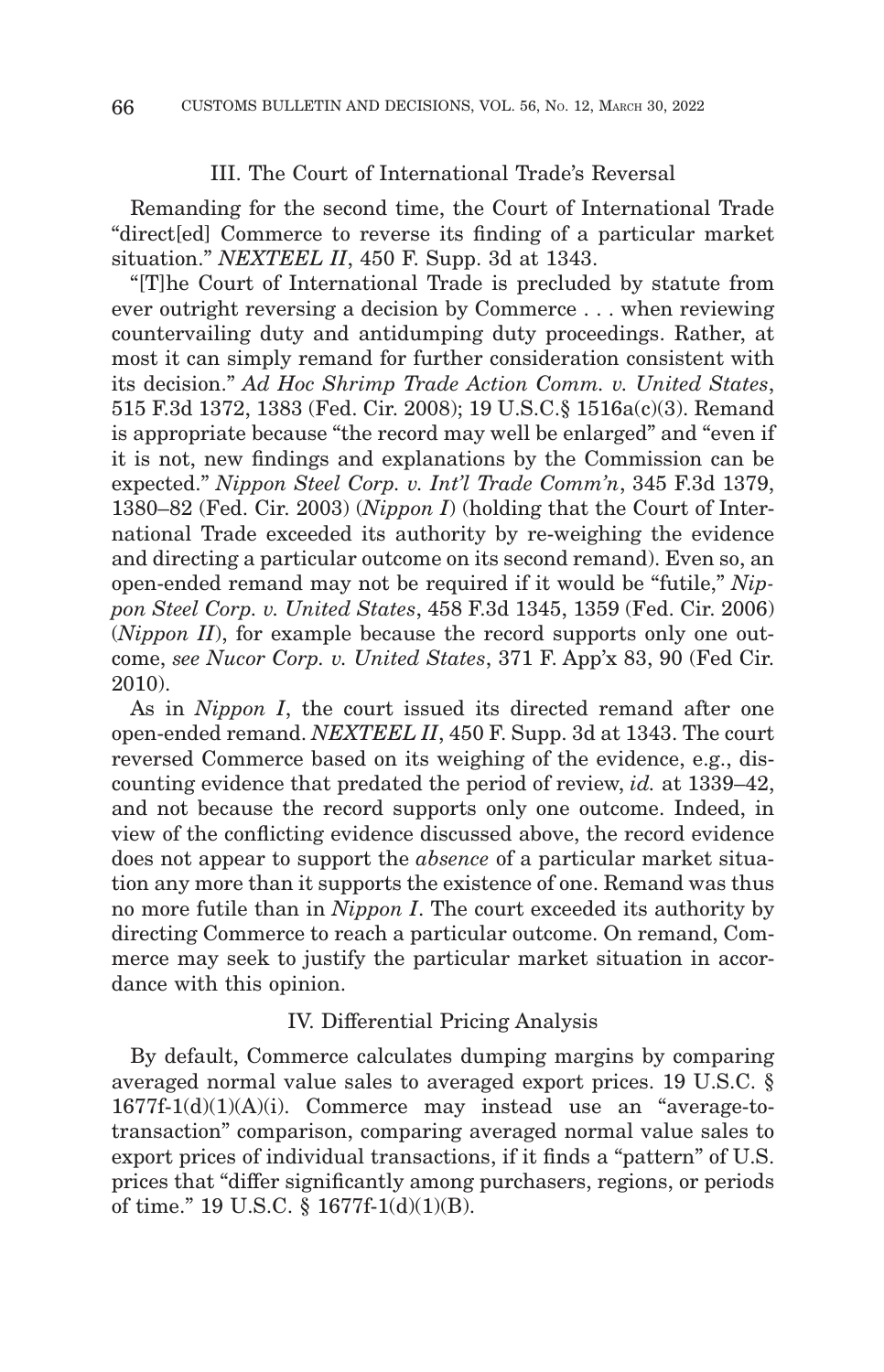To show such a "pattern," Commerce uses its "differential pricing analysis" methodology based on a statistic called "Cohen's *d*." Based on this analysis, Commerce relied on an average-to-transaction comparison here. *Preliminary Results Memo* at 10–11; *Final Results Memo* at 76.

SeAH argues Commerce's methodology was flawed because Commerce relied on Cohen's *d* even though the express conditions for its application were not satisfied: that the data sets being compared be normally distributed, have at least 20 or more data points, and have roughly equal variances. SeAH Resp. Br. 67–68. Our recent opinion in *Stupp Corp. v. United States,* 5 F.4th 1341 (Fed. Cir. 2021), addressed the same argument and vacated the Court of International Trade's decision upholding the differential pricing analysis. *Id.* at 1360. Because Commerce's use of Cohen's *d* here presents identical concerns to those in *Stupp*, 5 we vacate this portion of *NEXTEEL I* and remand to the Court of International Trade to reconsider in view of *Stupp*.

#### V. Freight Revenue Cap

To achieve a "fair comparison" between normal value and export price, Commerce must adjust for shipping. *See* 19 U.S.C. § 1677b(a); *Torrington Co. v. United States*, 68 F.3d 1347, 1353 (Fed. Cir. 1995). The export price must be "reduced by . . . the amount, if any, included in such price, attributable to any additional costs, charges, or expenses,. . . which are incident to bringing the subject merchandise from the original place of shipment in the exporting country to the place of delivery in the United States." 19 U.S.C.§ 1677a(c)(2)(A).

Commerce starts with the amount charged to the customer for the subject merchandise and subtracts the net freight expense. *Dongguan Sunrise Furniture Co. v. United States*, 36 Ct. Int'l Trade 860, 893 (2012). The net freight expense is the cost of freight ("freight expense") less the amount charged to the customer for freight ("freight revenue"). *Id.* Commerce's "normal practice" is to cap freight revenue at freight cost. *Final Results Memo* at 87; *see Dongguan*, 36 Ct. Int'l Trade at 893. Thus, no adjustment is made if revenue exceeds freight expenses.

Section  $1677a(c)(2)(A)$  requires Commerce to make a freight adjustment but does not specify the method to calculate the adjustment, including whether the "costs, charges, or expenses" incident to moving the subject merchandise should be calculated based on net or

<sup>5</sup>*See* Oral Argument at 36:28–43, 42:37–57, https://oralarguments.cafc.uscourts.gov/ default.aspx?fl=21–1334\_11042021.mp3 (counsel for SeAH acknowledging that *Stupp* "resolves" this issue, and counsel for the United States acknowledging that *Stupp* "governs" and requesting remand on this issue).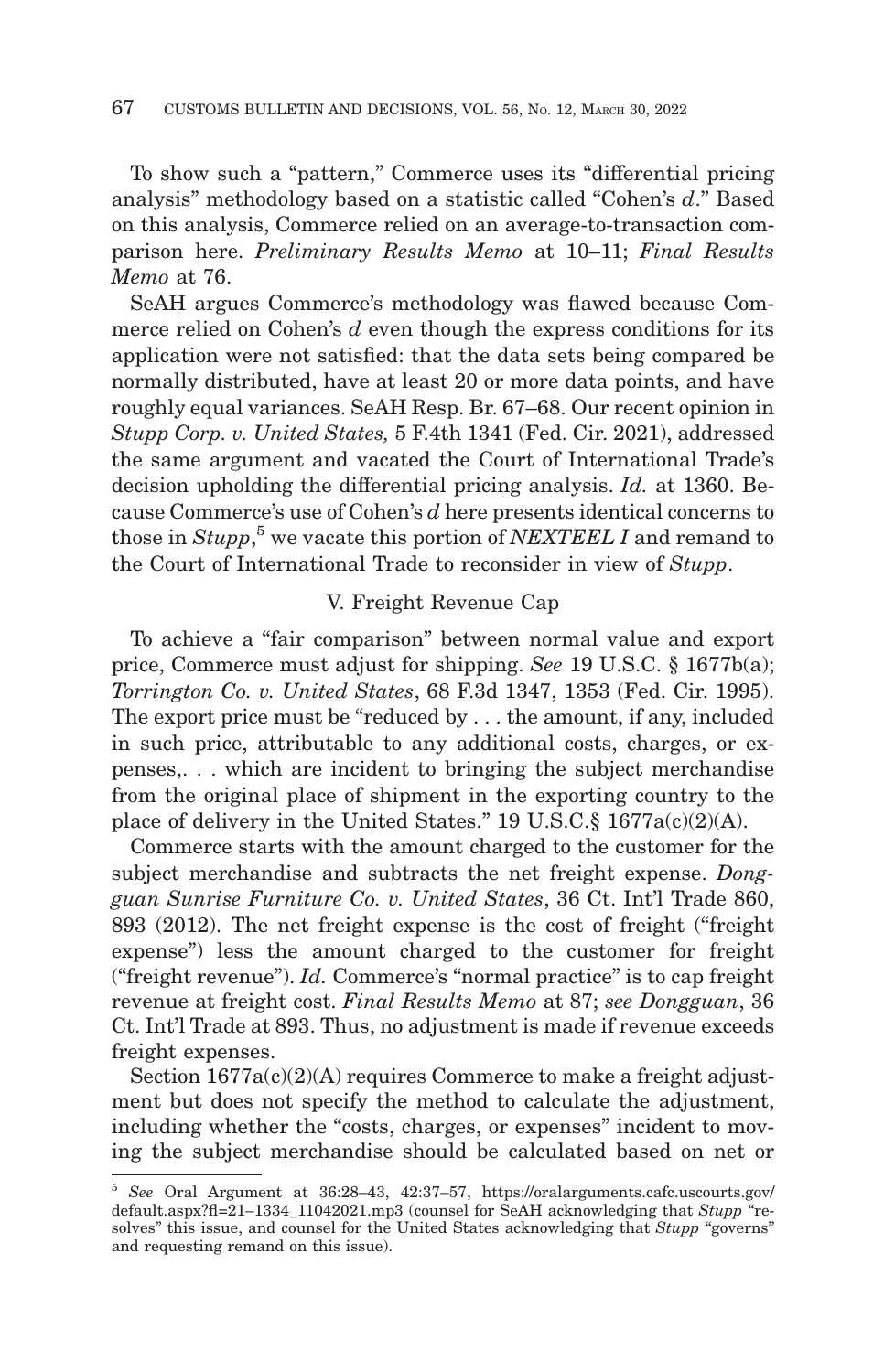gross expenses. *See Dongguan*, 36 Ct. Int'l Trade at 894; SeAH Resp. Br. 74–75 (conceding that the statute does not indicate how Commerce should treat separately-invoiced freight charges). Commerce has selected a methodology consistent with the statutory language, which we afford greater deference than under the *Chevron* framework. *Fujitsu Gen. Ltd. v. United States*, 88 F.3d 1034, 1039 (Fed. Cir. 1996).

SeAH argues Commerce's methodology is unreasonable because it treats profits and losses on shipping differently, reducing export price when the exporter incurs a loss on shipping but not increasing export price when the exporter achieves a profit. SeAH Resp. Br. 75–76. This result is perhaps counterintuitive, but SeAH gives no explanation of why it is unreasonable.

Commerce is not required to show that its chosen methodology is superior to all others. Still, the freight revenue cap has advantages over other possible methodologies. Compared to simply removing the freight revenue cap, Commerce's interpretation ensures that the freight adjustment is only a downward adjustment, as the statute contemplates. 19 U.S.C. § 1677a(c)(2); *Dongguan*, 36 Ct. Int'l Trade at 894 ("The plain language of  $\S 1677a(c)(2)$  deals exclusively with downward adjustments to U.S. price.").

SeAH contends that it would be reasonable to deduct freight cost from the combined price for the merchandise and freight, regardless of whether the invoiced freight revenue was greater than the freight cost. SeAH Resp. Br. 75. But compared to this proposed method, Commerce's method "prevents an exporter from improperly inflating its export price or [constructed export price] of a good by charging a customer more for freight than the exporter's actual freight expenses." *Final Results Memo* at 87. And Commerce's methodology allows "a proper 'apples-to-apples' comparison" between export price and normal value by excluding "profit earned from the sale of a service (freight) as opposed to profit earned from the sales of subject merchandise." United States Resp. Br. 23 (quoting *Dongguan*, 36 Ct. Int'l Trade at 895).

SeAH also advocates disregarding separately-invoiced freight altogether and considering only the amount invoiced for the product with no freight adjustment. SeAH Resp. Br. 75. But if separately-invoiced freight were disregarded altogether, an exporter could improperly inflate its export prices by charging more for the merchandise and less for shipping. Such methodology could be inconsistent with the statutory language if the price for the merchandise were inflated in this way. The price charged for the merchandise might include an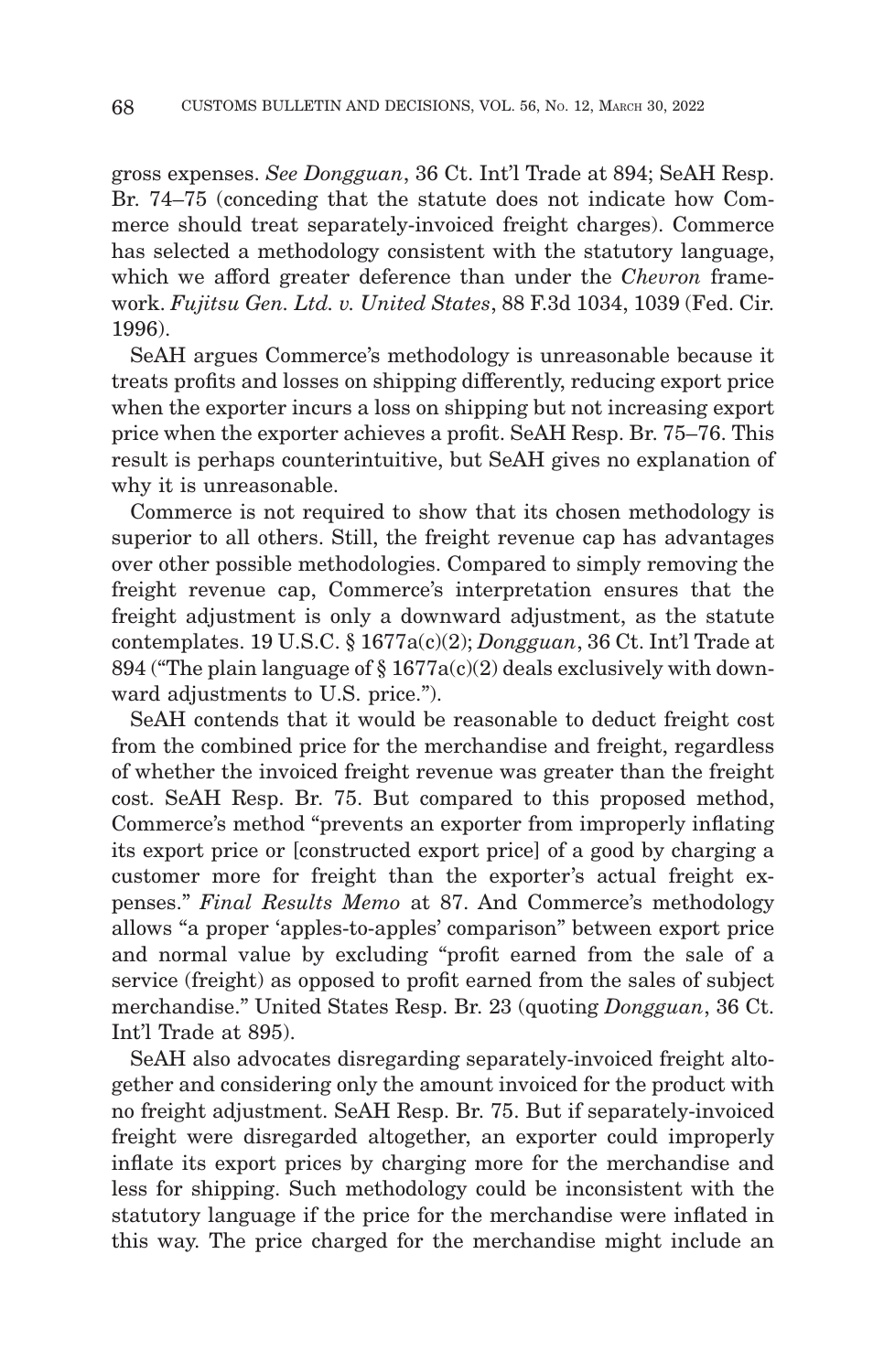"amount . . . attributable to [freight expense]," which the agency would have to deduct under 19 U.S.C. § 1677a(c)(2)(A).

Commerce's freight revenue cap methodology is reasonable. We thus affirm the Court of International Trade's decision upholding Commerce's methodology.

#### VI. Profit Cap

When normal value is based on constructed value, constructed value includes the actual profit earned by the exporter on its sales of the subject merchandise in the relevant comparison market. 19 U.S.C. § 1677b(e)(2)(A). When that information is unavailable, § 1677b(e)(2)(B) provides that Commerce may calculate profit based on (i) the exporter's profit on the same general category of products in the comparison market, (ii) the average profits earned by other exporters of the subject merchandise in the relevant comparison market, or

(iii) . . . any other reasonable method, except that the amount allowed for profit may not exceed the amount normally realized by exporters or producers (other than the exporter or producer described in clause (i)) in connection with the sale, for consumption in the foreign country, of merchandise that is in the same general category of products as the subject merchandise.

Here, after justifying its departure from the other three methods, Commerce relied on "any other reasonable method" pursuant to § 1677b(e)(2)(B)(iii). *Final Results Memo* at 53–54. The agency calculated profit based on SeAH's Canadian sales of OCTG. *Id.* at 55. Turning to the profit cap, Commerce found that it could not directly calculate the profit cap described in  $\S$  1677b(e)(2)(B)(iii) because "[t]here is no profit information for sales in Korea of OCTG and products in the same general category on the record." *Final Results Memo* at 60. Commerce ultimately relied again on SeAH's Canadian sales as a profit cap based on "facts available." *Id.* Commerce determined that these sales were the best choice for a profit cap because they are "specific to OCTG and represent[] the production experience of a Korean OCTG producer in Korea." *Id.*

SeAH argues that Commerce's use of SeAH's own sales to set the profit cap is directly prohibited by the phrase "other than the exporter or producer described in clause (i)" in § 1677b(e)(2)(B)(iii). SeAH Resp. Br. 79–80.

SeAH misreads the statute. Part (iii) describes the quantity Commerce must calculate—the profits normally realized by other exporters. The language "other than the exporter or producer described in clause (i)" clarifies whose profit Commerce must calculate but does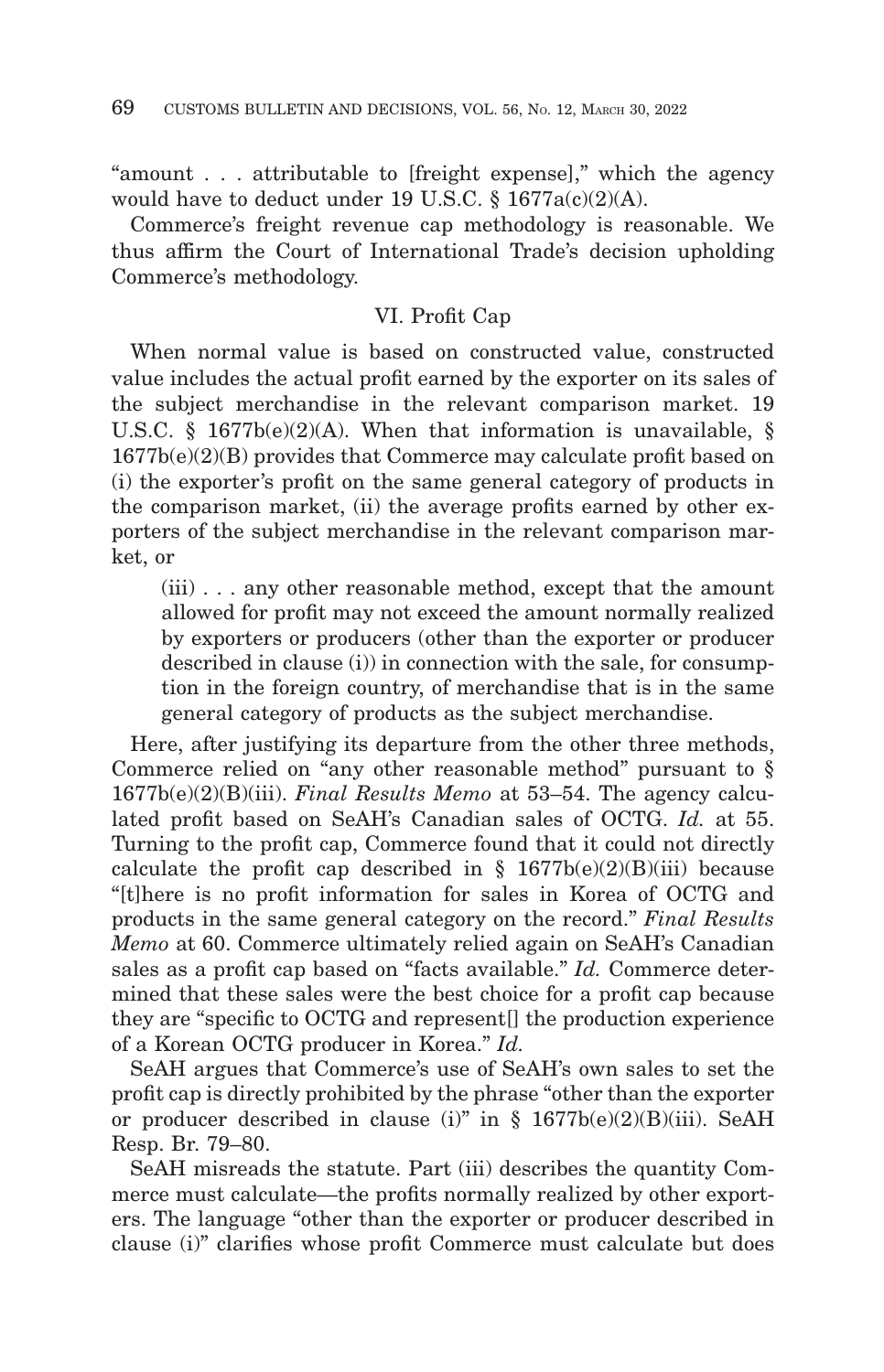not limit the data Commerce may rely on to calculate it. As with any other quantity, Commerce may rely on facts available pursuant to 19 U.S.C. § 1677e(a).

We thus affirm the holding of the Court of International Trade that Commerce's application of the profit cap is lawful.

#### **CONCLUSION**

In summary, we agree with the Court of International Trade that substantial evidence does not support the existence of a particular market situation created by Commerce's five enumerated circumstances. Because we are limited to reviewing Commerce's reasoning, we do not decide whether a particular market situation could be found based on any subset of the factors or other reasoning. Because the Court of International Trade lacks authority to reverse Commerce, we vacate the trial court's opinion to the extent it directs Commerce to reach a certain outcome.

We vacate the Court of International Trade's decision upholding Commerce's differential pricing analysis for the reasons stated in our recent decision in *Stupp*, 5 F.4th 1341, and remand for proceedings consistent with that decision.

We affirm the Court of International Trade's decision upholding Commerce's use of a freight revenue cap as a reasonable methodology to implement 19 U.S.C. § 1677a(c)(2)(A).

We affirm the Court of International Trade's decision upholding Commerce's use of SeAH's own data to calculate a profit cap as consistent with 19 U.S.C.  $\S$  1677b(e)(2)(B)(iii).

# **AFFIRMED IN PART, VACATED IN PART, AND REMANDED** COSTS

No costs.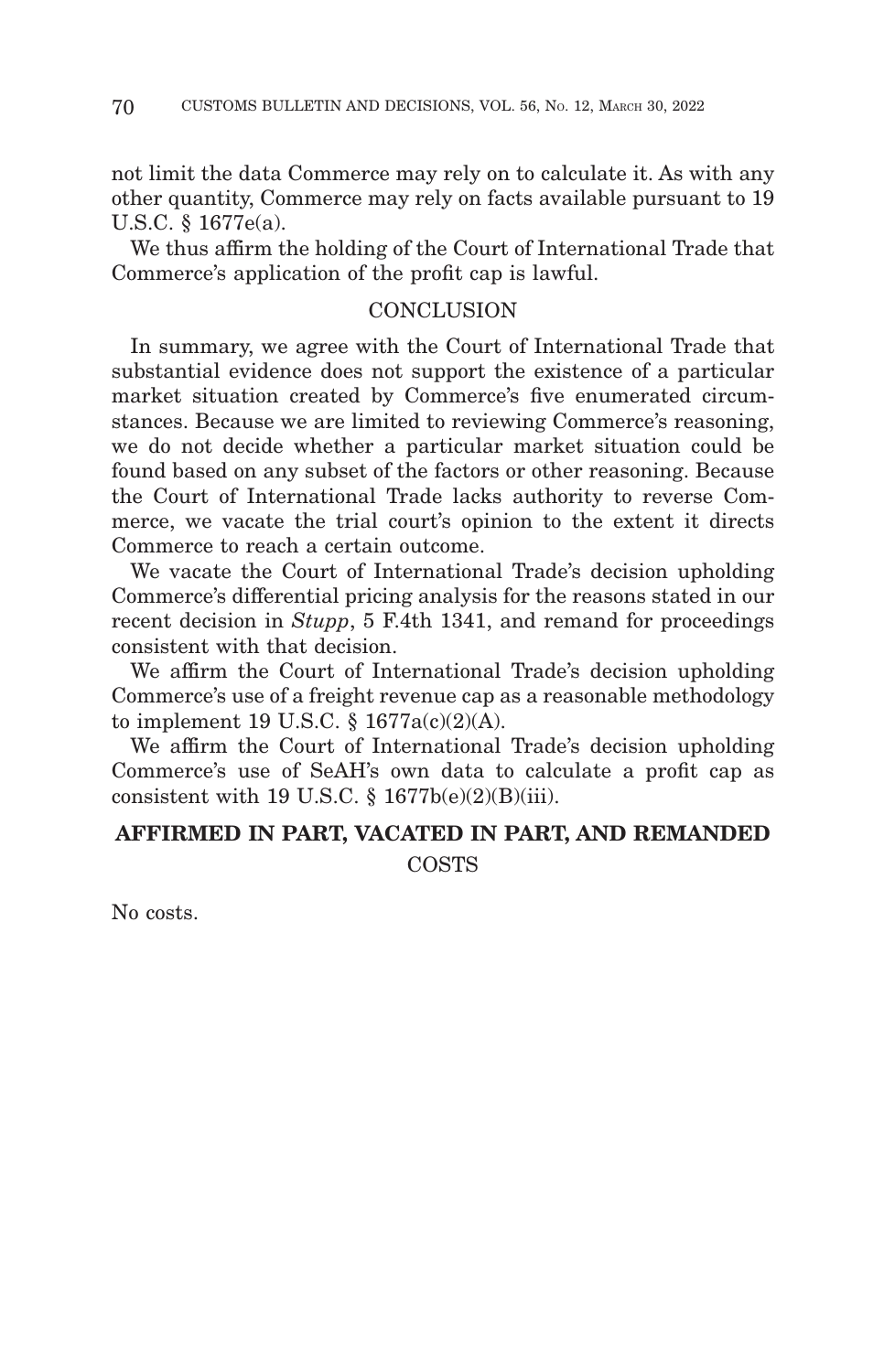# U.S. Court of International Trade f Interna

Slip Op. 22–19

NORCA INDUSTRIAL COMPANY, LLC, Plaintiff, and INTERNATIONAL PIPING & PROCUREMENT GROUP, LP, Consolidated Plaintiff, v. UNITED STATES, Defendant.

> Before: Jennifer Choe-Groves, Judge Consol. Court No. 21–00192

[Granting motion for remand and remanding the U.S. Customs and Border Protection's determination of evasion of the antidumping duty order on certain carbon steel butt-weld pipe fittings from the People's Republic of China.]

Dated: March 11, 2022

*Peter Koenig* and *Jeremy W. Dutra*, Squire Patton Boggs (US) LLP, of Washington, D.C., for Plaintiff Norca Industrial Company, LLC, and Consolidated Plaintiff International Piping & Procurement Group, LP. With them on the brief was *Christopher D. Clark*.

*Bret R. Vallacher*, Trial Attorney, Commercial Litigation Branch, Civil Division, U.S. Department of Justice, of Washington, D.C., for Defendant United States. With him on the brief were *Brian M. Boynton*, Acting Assistant Attorney General, *Jeanne E. Davidson*, Director, and *L. Misha Preheim*, Assistant Director.

#### *OPINION AND ORDER*

#### **Choe-Groves, Judge:**

This case concerns challenges to determinations by U.S. Customs and Border Protection ("Customs" or "CBP") pursuant to the Enforce and Protect Act of 2015 ("EAPA") regarding allegations that Plaintiff Norca Industrial Company, LLC ("Norca") and Consolidated Plaintiff International Piping & Procurement Group, LP ("IPPG") (collectively, "Plaintiffs") evaded the antidumping duty order covering certain carbon steel butt-weld ("CSBW") pipe fittings from the People's Republic of China ("AD Order"). *See Antidumping Duty Order and Amendment to the Final Determination of Sales at Less Than Fair Value; Certain Carbon Steel Butt-Weld Pipe Fittings From the People's Republic of China*, 57 Fed. Reg. 29,702 (Dep't of Commerce July 6, 1992). Before the Court are Plaintiff Norca Industrial Company, LLC's Rule 56.2 Motion for Judgment on the Agency Record, ECF No. 20; Plaintiff International Piping & Procurement Group, LP's Rule 56.2 Motion for Judgment on the Agency Record ("IPPG's 56.2 Mot."), ECF No. 22; and Defendant's Motion for Voluntary Remand and to Suspend the Current Briefing Schedule ("Defendant's Motion" or "Def.'s Mot."), ECF No. 23. Defendant's Motion indicates that neither Norca nor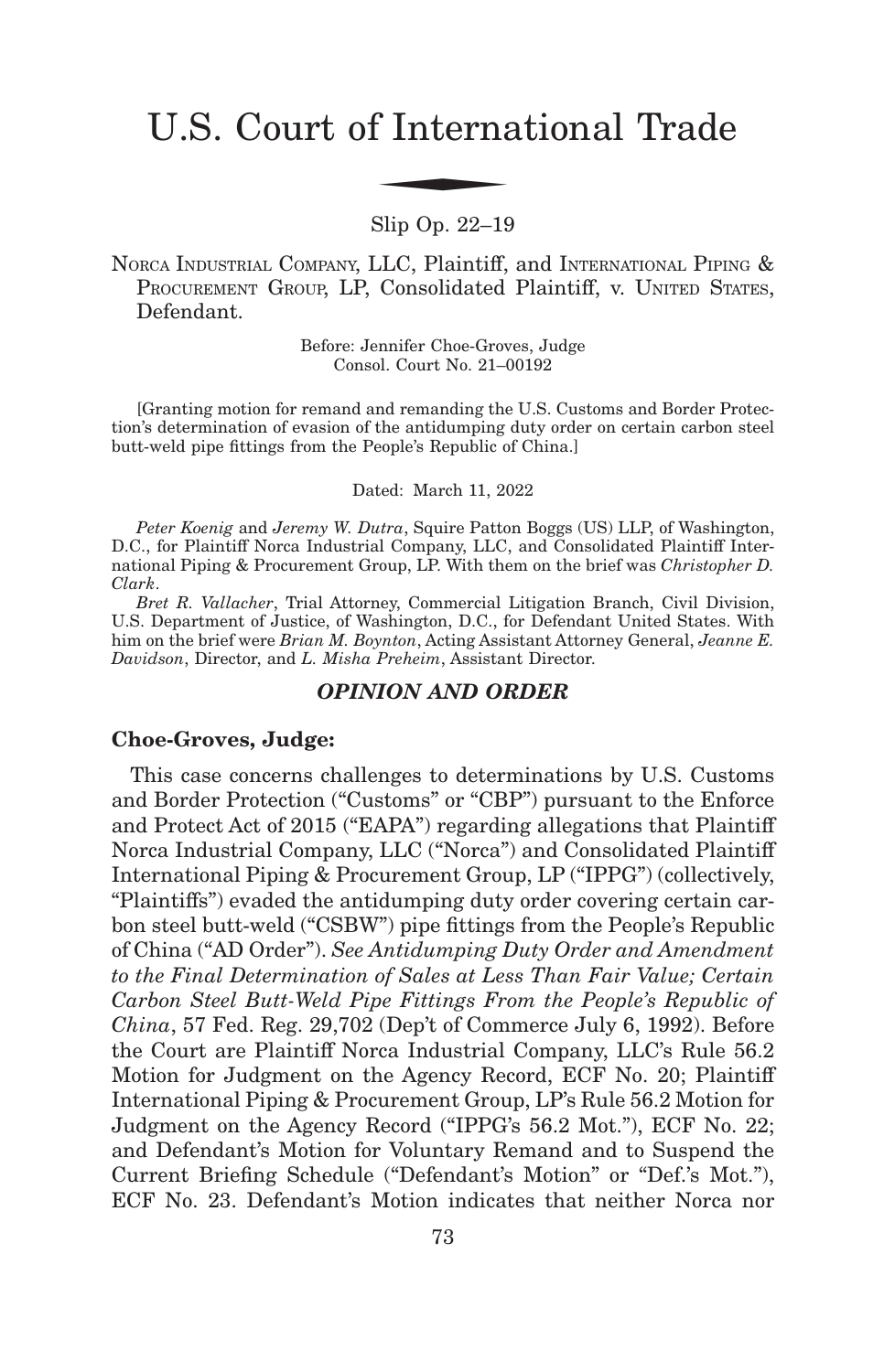IPPG oppose remand, "but believe that, for the reasons stated in their motion for judgment, the remand should extend to other issues raised in their motion." *Id.* For the following reasons, the Court grants Defendant's Motion.

# **BACKGROUND**

EAPA investigations are governed by 19 U.S.C. § 1517, which directs Customs to initiate an investigation within fifteen business days of receipt of an allegation that "reasonably suggests that covered merchandise has been entered into the Customs territory of the United States through evasion." 19 U.S.C. § 1517(b)(1). "Covered merchandise" is "merchandise that is subject to" antidumping or countervailing duty orders issued pursuant to 19 U.S.C. § 1673e or 19 U.S.C. § 1671e, respectively. *Id.* § 1517(a)(3). "Evasion," in turn, is defined as:

entering covered merchandise into the Customs territory of the United States by means of any document or electronically transmitted data or information, written or oral statement, or act that is material and false, or any omission that is material, and that results in any cash deposit or other security or any amount of applicable antidumping or countervailing duties being reduced or not being applied with respect to the merchandise.

*Id.* § 1517(a)(5)(A).

In this case, the Administrative Record Index filed with the Court, ECF No. 18, is not the complete administrative record but includes the administrative Notice of Determination as to Evasion in the form of a letter to the relevant parties from Customs' Trade Remedy Law Enforcement Directorate, dated November 6, 2020, on EAPA Consolidated Case No. 7335 ("Determination"), ECF No. 18–2. According to this Determination, on October 9, 2019, Allied Group ("Allied"), a U.S. producer of CSBW pipe fittings, alleged to Customs that Norca and IPPG were evading the AD Order by importing CSBW pipe fittings of Chinese origin into the United States that had been "transshipped" through Vietnam. *Id.* at 2. Customs determined that the allegations were credible and initiated separate but parallel EAPA investigations of Norca's and IPPG's imports pursuant to 19 U.S.C. § 1517(b)(1). *See id.*

Customs issued CBP Form 28 questionnaires to Norca and IPPG for entry and production documentation and conducted an on-site visit to the facilities of their Vietnamese supplier, BW Fittings Co., Ltd. ("BW Fittings"). *Id.* at 2–3. From the available information, Customs determined that a "reasonable suspicion existed that at least some of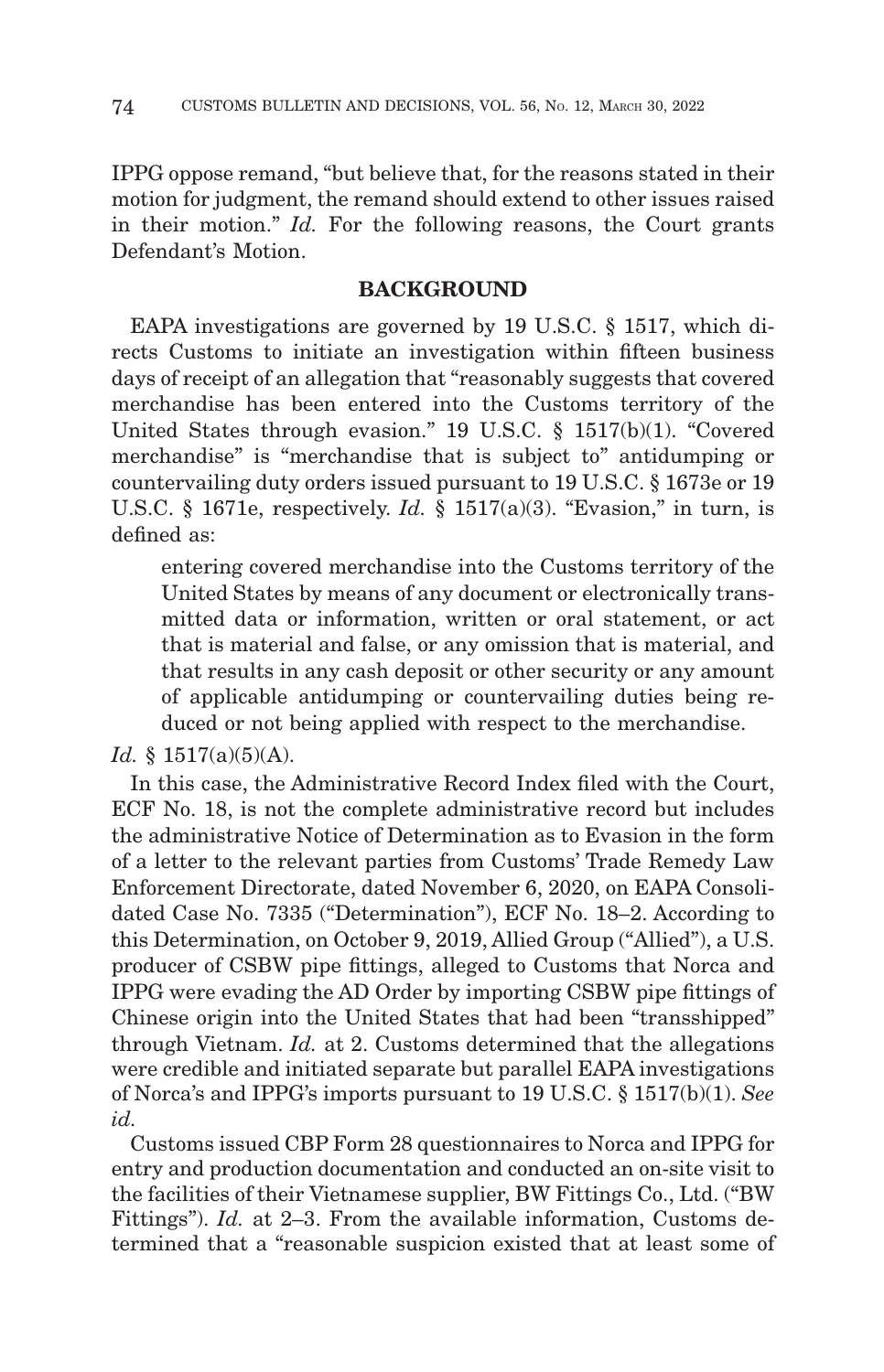the CSBW pipe fittings imported by Norca and IPPG into the United States . . . were manufactured in China and, therefore, should have been subject to AD duties." *Id.* at 3. Customs then implemented interim measures against Norca and IPPG and informed them that liquidation of their CSBW pipe fittings entered on or after November 5, 2019 (the date of initiation of the two investigations, later administratively consolidated) would be suspended and that the period for liquidating all unliquidated entries entered before that date would be extended.1 *See id.*

After issuing several subsequent requests for information ("RFIs") to Norca, IPPG, and Allied, Customs analyzed the record pursuant to the substantial evidence standard of 19 U.S.C.  $\S$  1517(c)(1)(A) and concluded that the record supported "a determination that Norca's and IPPG's imports of covered merchandise entered the United States through evasion, resulting in the avoidance of applicable AD deposits or other security." *Id.* at 3–5, 13–14. Customs' Regulations and Rulings of the Office of Trade affirmed the Determination after de novo administrative review. *See* Admin. Review Decision, ECF No. 18–3.

Norca and IPPG filed separate suits to contest the Determination and administrative review, and the Court consolidated the cases. Consol. and Scheduling Order, ECF No. 14. After Norca and IPPG filed motions for judgment on the agency record pursuant to USCIT Rule 56.2 (ECF Nos. 20 and 22), Defendant United States ("Defendant") moved for remand. *See* Def.'s Mot.

### **JURISDICTION AND STANDARD OF REVIEW**

The court has jurisdiction pursuant to 28 U.S.C.  $\S 1581(c)^2$  and 19 U.S.C.  $\S$  1517(g)(1). When an "agency recognizes deficiencies in its decisions, explanations, or procedures . . . it may ask the court to remand the case back to the agency so that it may correct the deficiency." 3 Charles H. Koch, Jr., Administrative Law and Practice § 8:31(d) (3d ed. 2010); *see also SKF USA Inc. v.* United States, 254 F.3d 1022, 1028 (Fed. Cir. 2001). "[I]f the agency's concern is substantial and legitimate, a remand is usually appropriate." *SKF*, 254 F.3d at 1029. An agency's concerns are substantial and legitimate when "(1)

 $<sup>1</sup>$  On this point, the Determination is unclear as to whether the interim measures imposed</sup> on Norca and IPPG extended only to entries of CSBW pipe fittings sourced from BW Fittings.

<sup>&</sup>lt;sup>2</sup> Congress amended 28 U.S.C. § 1581(c) to encompass EAPA cases via § 421(b) of Title IV of the Trade Facilitation and Trade Enforcement Act of 2015, Pub. L. No. 114–125, 130 Stat. 154, 168 (2016). All statutory citations herein are to the 2018 edition of the United States Code and all citations to regulations are to the 2020 edition of the Code of Federal Regulations.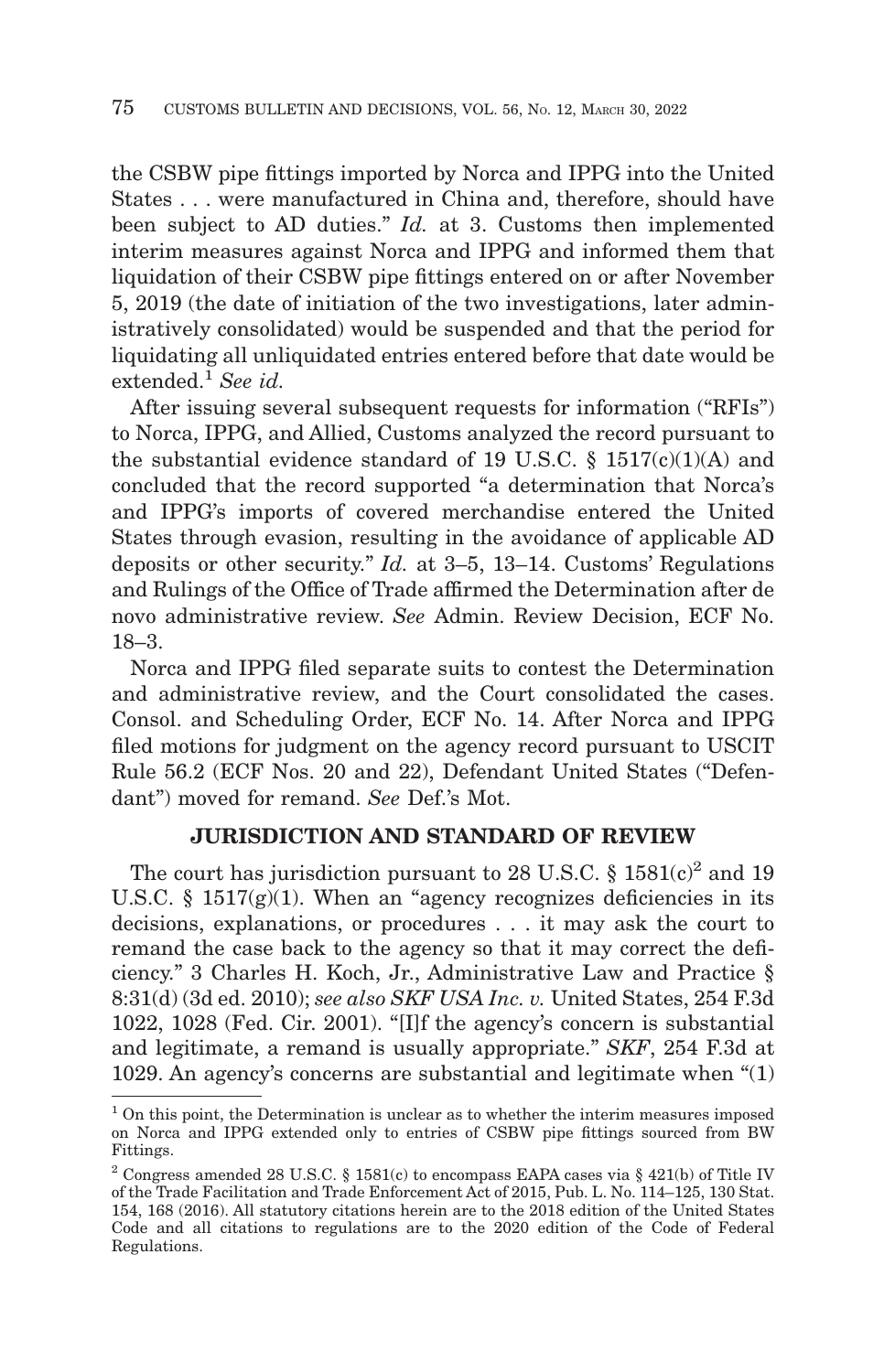[it] supports its request with a compelling justification, (2) the need for finality does not outweigh the justification, and (3) the scope of the request is appropriate." *Baroque Timber Indus. (Zhongshan) Co. v. United States*, 37 CIT 1123, 1127, 925 F. Supp. 2d 1332, 1338–39 (2013) (citation omitted); *see also SKF*, 254 F.3d at 1029–30 (stating that "a remand to the agency is required, absent the most unusual circumstances verging on bad faith," particularly with respect to a change in policy relating to the interpretation of an ambiguous statute).

### **DISCUSSION**

Defendant contends that its request for remand is substantial and legitimate because it "recently learned" that certain documents collected during the investigation were not provided to the Parties during the investigation or included as part of the record that Customs received for consideration during the administrative review. Def.'s Mot. at 1–2. Plaintiffs "are not opposed to a voluntary remand, but believe that, for the reasons stated in their motion for judgment, the remand should extend to other issues raised in their motion." *Id.* at 1.

Norca's memorandum accompanying its USCIT Rule 56.2 motion complains in part of a "third party" that submitted numerous photographs and videos from a November 2019 site visit of BW Fittings' Vietnam facility, and that Norca did not learn about Customs' communications with the third party or that the third party submitted evidence to Customs until after Customs issued its final determination. Mem. P. & A. Supp. Pl.'s R. 56.2 Mot. J. Agency R. ("Norca's Memorandum" or "Norca's Mem.") at 19–20, ECF No. 21. This legal error was compounded, according to Norca, by Customs' decision to exclude from the administrative record Customs' own communications with the third party and the documents and information the third party submitted to Customs pursuant to an investigation request, which Norca argues is a violation of 19 C.F.R. § 165.21 because the administrative record must include, among other things, materials obtained and considered by Customs during the investigation. *Id.* IPPG raises similar allegations in its 56.2 motion. *See* IPPG's 56.2 Mot. at 2 (incorporating and adopting Norca's Memorandum)

Defendant concedes that the administrative record is incomplete, stating that remand would allow an opportunity for the "third party" to bracket the business confidential information in its submissions to Customs, and that if it fails to do so, remand would allow Customs to provide a public summary of those materials as well as permit the filing of public summaries of the business confidential information withheld from the public record, steps that will enable the public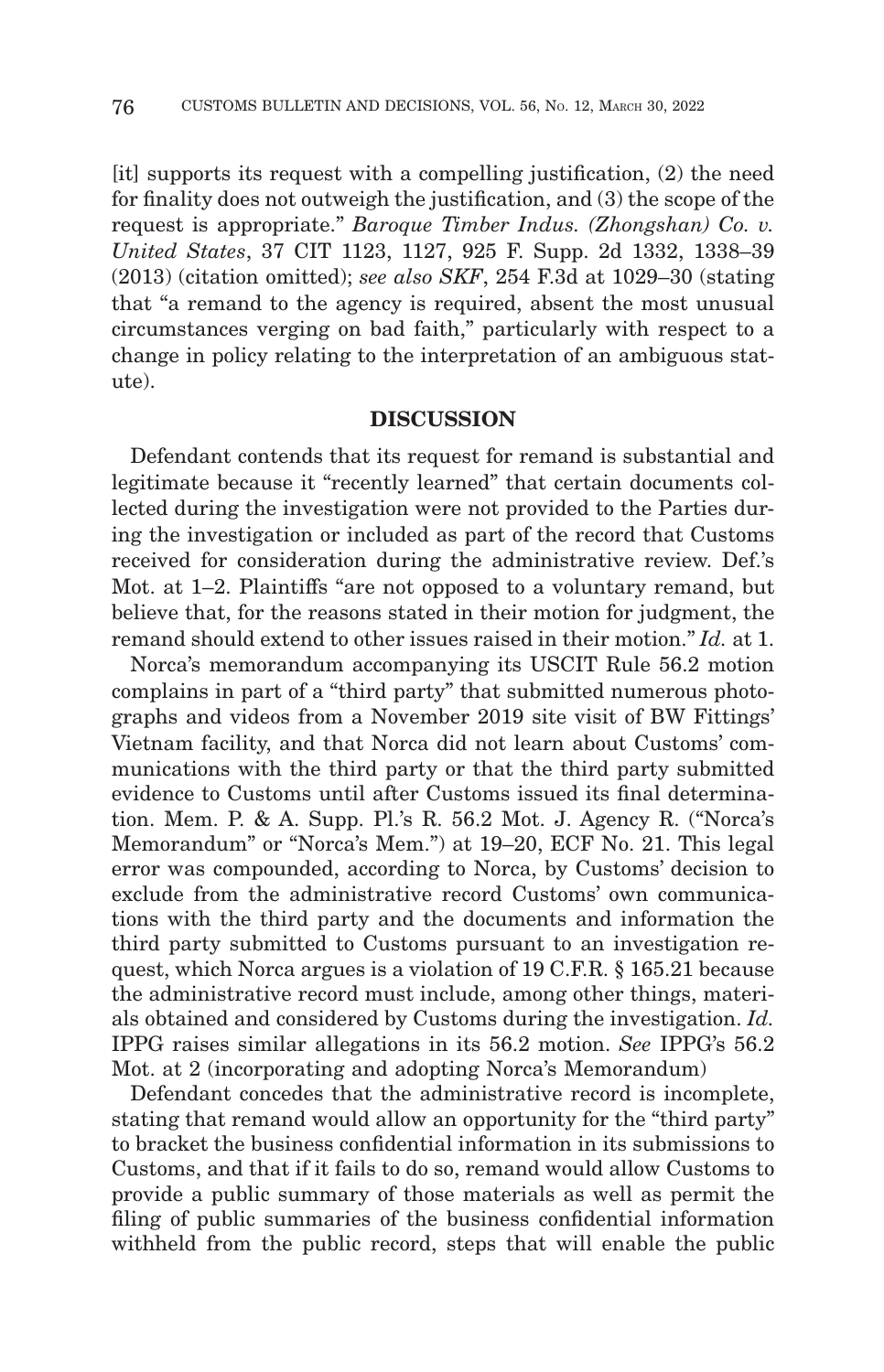record to be as complete as possible for the purposes of Customs' decision. Def.'s Mot. at 1–2. Defendant's Motion confirms that the Parties will have an opportunity to submit rebuttal evidence and arguments to Customs based on the "third party" information as well as the public summaries; Customs will render a decision analyzing whether the new record information (public and confidential) impacts its determination of evasion; the Parties will have an opportunity to make arguments to Customs based on the new record information; and Customs will render a decision analyzing whether the new record information (public and confidential), including Customs' new decision, and any rebuttal evidence and arguments submitted by the parties, impacts its final administrative determination. *Id.* at 3–5.

More broadly, Norca argues that the Determination is contrary to law because: the AD Order does not cover finished CSBW pipe fittings from Vietnam or manufactured in Vietnam using rough/stamping parts from China; the record shows BW Fittings imported seamless pipe to produce finished CSBW fittings; Customs engaged in unlawful speculation unsupported by substantial evidence and unreasonably drew adverse inferences against Norca based on perceived inconsistencies in documents and information BW Fittings provided during the investigation; and Customs unlawfully excluded exculpatory information from the administrative record, deprived Norca of due process by failing to provide it with access to records during the investigation, and based the final determination on new allegations of perceived document discrepancies that Customs never provided an opportunity to explain. *See generally* Norca's Mem. Similarly, IPPG argues that: there was no basis to initiate the EAPA investigation in the first place because the finished CSBW pipe fittings imported from Vietnam are not covered as a matter of law by the AD Order; the findings on which the Determination is based are unsupported speculation contradicted by record evidence; and Customs deprived IPPG of due process throughout the investigation by withholding documents and drawing adverse inferences against IPPG based on perceived discrepancies in documents without providing IPPG notice and an opportunity to address the alleged discrepancies. *See generally* IPPG's 56.2 Mot.

The Court agrees that it is essential for the Parties to have the opportunity to make presentations to Customs based on complete information, and that Customs' consideration of the entirety of the record is also essential to ensure the accuracy and completeness of its final administrative determinations. *See* 19 U.S.C. § 1517(f) (providing for "de novo review of the determination" by the administrative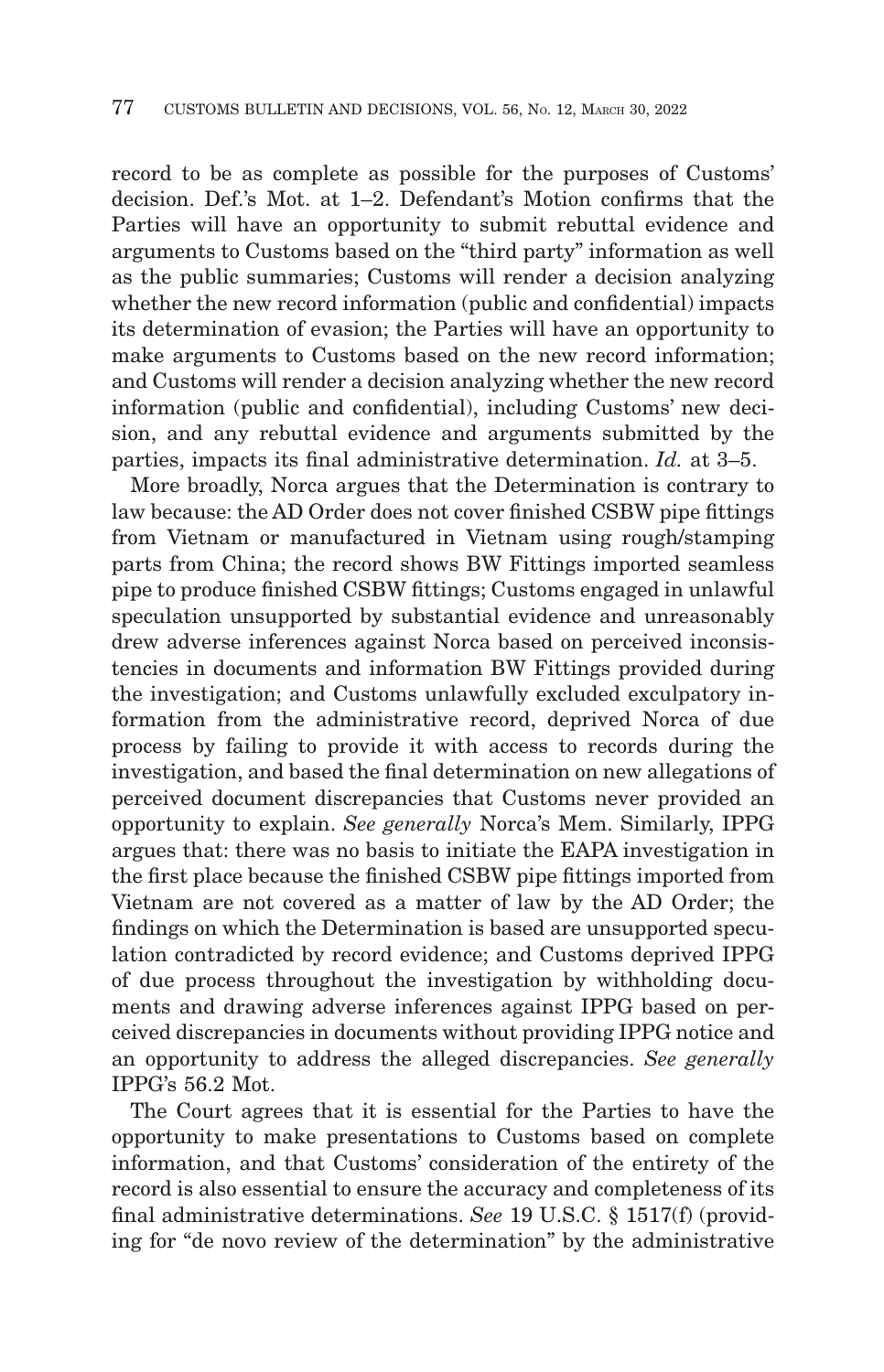authority); *see, e.g., Royal Brush Mfg., Inc. v. United States*, 44 CIT \_\_, \_\_, 483 F. Supp. 3d 1294, 1307–08 (2020) (remanding to Customs to remedy a lack of public summaries and to provide respondent an opportunity to participate on the basis of the information it should have received during the underlying proceeding). The only question here is how remand should be framed. Because remand will result not only in correcting the record but a reconsideration by Customs of the allegations of evasion "anew" based on the complete record, the Court declines to opine at this point on the "other issues raised" in Plaintiffs' briefs on their USCIT Rule 56.2 motions for judgment on the agency record and remands all issues to Customs for full consideration of the complete record.

### **CONCLUSION**

Upon consideration of Defendant's Motion, and all other papers and proceedings in this action, it is hereby

**ORDERED** that Defendant's Motion is granted; and it is further

**ORDERED** that the Order of November 4, 2021, ECF No. 25, suspending the schedule for briefing is vacated and the remaining deadlines in the Consolidation and Scheduling Order, ECF No. 14, are vacated; and it is further

**ORDERED** that the March 22, 2021 final administrative determination by U.S. Customs and Border Protection is remanded for further consideration based on the complete record; and it is further

**ORDERED** that this action shall proceed according to the following schedule:

- 1. Customs shall file the remand determination on or before July 18, 2022;
- 2. Customs shall file the remand administrative record index on or before August 1, 2022;
- 3. Comments in opposition to the remand determination shall be filed on or before September 16, 2022;
- 4. Comments in support of the remand determination shall be filed on or before October 17, 2022;

5. The joint appendix shall be filed on or before October 31, 2022.

Dated: March 11, 2022

New York, New York

*/s/ Jennifer Choe-Groves* JENNIFER CHOE-GROVES, JUDGE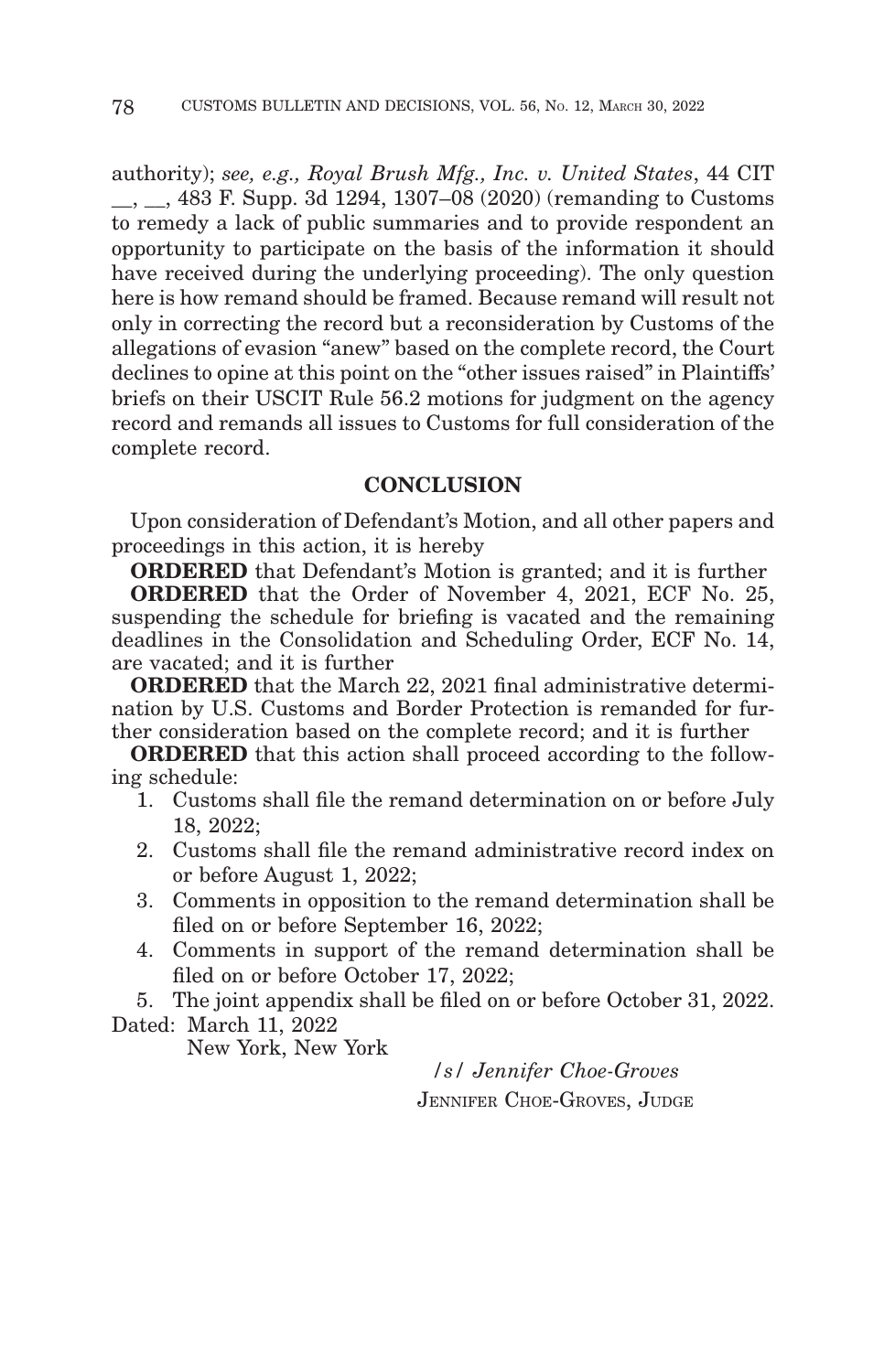Slip Op. 22–20

ROOT SCIENCES, LLC, Plaintiff, v. THE UNITED STATES, Defendant.

Before: Gary S. Katzmann, Judge Court No. 21–00123

[Motion for reconsideration denied.]

Dated: March 15, 2022

*Richard F. O'Neill*, Neville Peterson LLP, of Seattle, WA, for Plaintiff Root Sciences LLC. With him on the briefs were *John M. Peterson*, of New York, N.Y., and *Patrick B. Klein*.

*Guy R. Eddon*, Trial Attorney, Commercial Litigation Branch, Civil Division, U.S. Department of Justice, of New York, N.Y., for Defendant United States. With him on the brief were *Brian M. Boynton*, Acting Assistant Attorney General, *Patricia M. McCarthy*, Director, *Justin R. Miller*, Attorney in Charge, International Trade Field Office, *Aimee Lee*, Assistant Director. Of Counsel on the brief were *Mathias Rabinovitch* and *Alexandra Khrebtukova*, Office of the Assistant Chief Counsel for International Trade Litigation, U.S. Customs and Border Protection, of New York, N.Y.

### *OPINION*

#### **Katzmann, Judge:**

Before the court is Root Sciences, LLC's ("Plaintiff" or "Root Sciences") motion, pursuant to Rules 7 and 59 of the Rules of the United States Court of International Trade, for reconsideration of *Root Sciences, LLC v. United States*, 45 CIT \_\_, 543 F. Supp. 3d 1358 (2021) on the grounds that the court erred as a matter of law in dismissing the case for lack of subject matter jurisdiction. Pl.'s Mot. for Rehearing & Br. Supp. Mot. for Rehearing, Nov. 8, 2021, ECF No. 47 ("Pl.'s Mot." and "Pl.'s Br.", respectively). Because Plaintiff's motion, amounts to nothing more than a disagreement with the court's reasoning on matters fully litigated, devoid of showing manifest error, it is insufficient to warrant reconsideration and is denied.

Whether to grant reconsideration is a matter within the court's discretion. *See Entergy Nuclear FitzPatrick, LLC v. United States*, 711 F. 3d 1382, 1386 (Fed. Cir. 2013) (citing *Yuba Natural Res., Inc. v. United States*, 904 F.2d 1577, 1583 (Fed. Cir. 1990)). While correcting clear legal error comprises one of the bases to grant a motion for reconsideration, *see Biery v. United States*, 818 F.3d 704, 711 (Fed. Cir. 2016); *see also Ford Motor Co. v. United States*, 30 CIT 1587, 1588, 2006 WL 2789856 at \*1 (2006), such motions are not an opportunity for the losing party to relitigate the case, *see Golden Bridge Tech., Inc. v. Apple Inc.*, 758 F.3d 1362, 1369 (Fed. Cir. 2014); *see also Totes-Isotoner Corp. v. United States*, 32 CIT 1172, 1173, 580 F. Supp. 2d 1371, 1374 (2008). "[A] court should not disturb its prior decision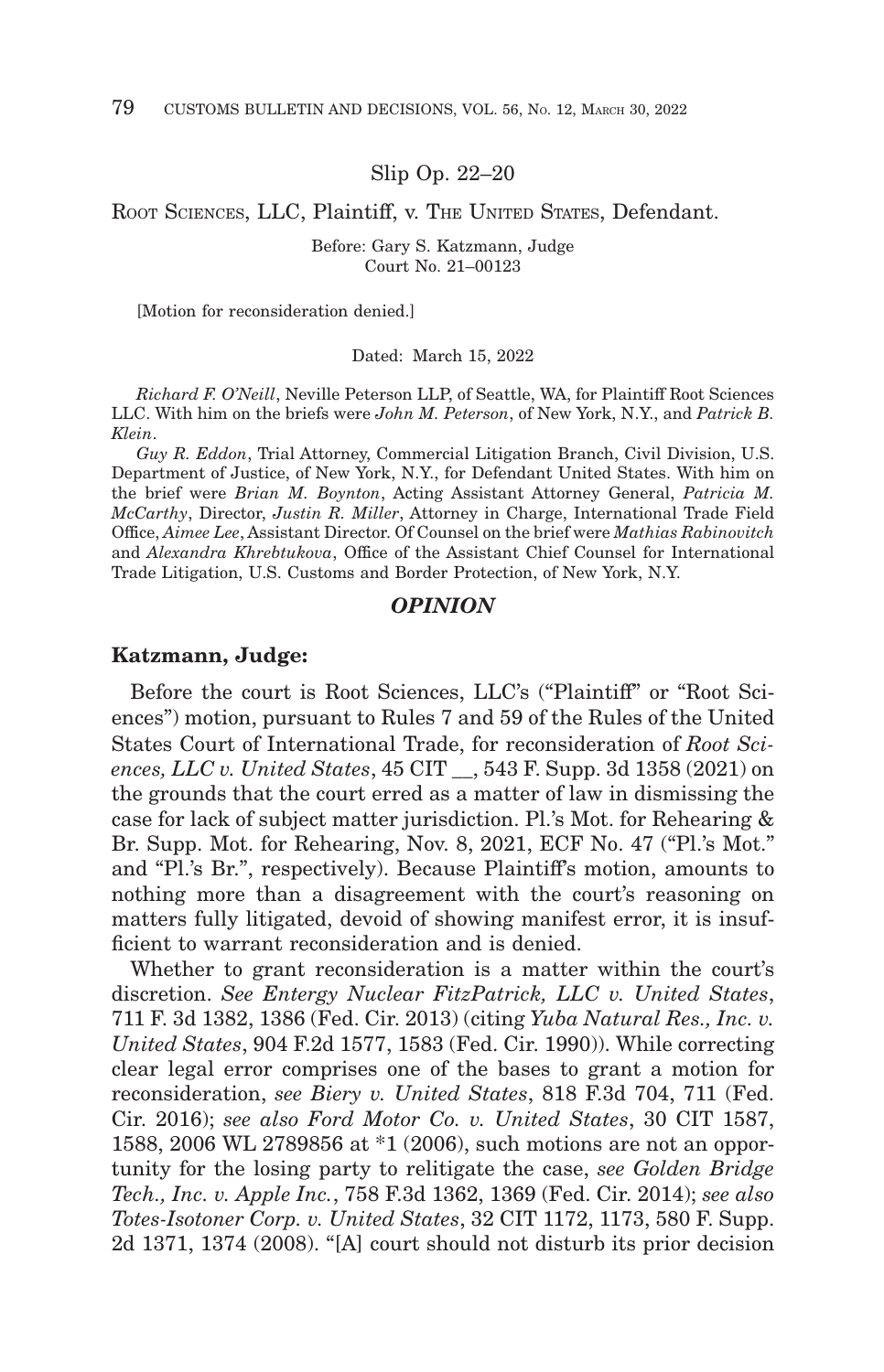unless it is 'manifestly erroneous,'" *Marvin Furniture (Shanghai) Co. v. United States*, 37 CIT 65, 66, 899 F. Supp. 2d 1352, 1353 (2013); *see also Golden Bridge Tech.*, 758 F.3d at 1369.

The court earlier concluded that the seizure of Root Sciences' subject merchandise by Customs and Border Protection ("CBP") under 19 U.S.C. § 1499(c)(4) precluded the operation of a "deemed exclusion" under section  $1499(c)(5)$  such that this court lacked subject matter jurisdiction. *Root Sciences*, 543 F. Supp. 3d at 1369. In its motion for reconsideration, Plaintiff contends that the court committed an error of law in so deciding to the extent that the opinion creates a nonstatutory basis for the termination of and/or tolls the 30-day "deemed exclusion" period of section  $1499(c)(5)(A)$ . Pl.'s Br. at 7-14. The court's decision does neither, as the court held that section  $1499(c)(5)$  is inapposite in light of the circumstances of CBP's seizure.

The court further notes that Plaintiff's disagreement with this statutory construction was already fully briefed, *see, e.g.*, Pl.'s Resp. to June 16, 2021 Questions for Oral Arg. at 11, June 28, 2021, ECF No. 40 ("Nothing in the statute, CBP's regulations, or judicial precedent suggests that the seizure of a product by CBP somehow terminates the statutory process set out in 19 U.S.C. § 1499."), and considered and rejected, *see* 543 F. Supp. 3d at 1369 (concluding that "the best reading of the statute ... is that  $\vert \vert$  when section 1499(c)(4) is invoked via a seizure of the subject merchandise within thirty days of that merchandise's presentation for examination, the mechanism of deemed exclusion embodied in section 1499(c)(5) is inapplicable.").

As Root Sciences merely disagrees with the court's statutory interpretation without proving any "manifest error," the court declines to disturb its prior decision.

For the foregoing reasons, it is

**ORDERED** that Plaintiffs' motion to reconsider is denied. **SO ORDERED.**

Dated: March 15, 2022 New York, New York

*/s/ Gary S. Katzmann* GARY S. KATZMANN, JUDGE